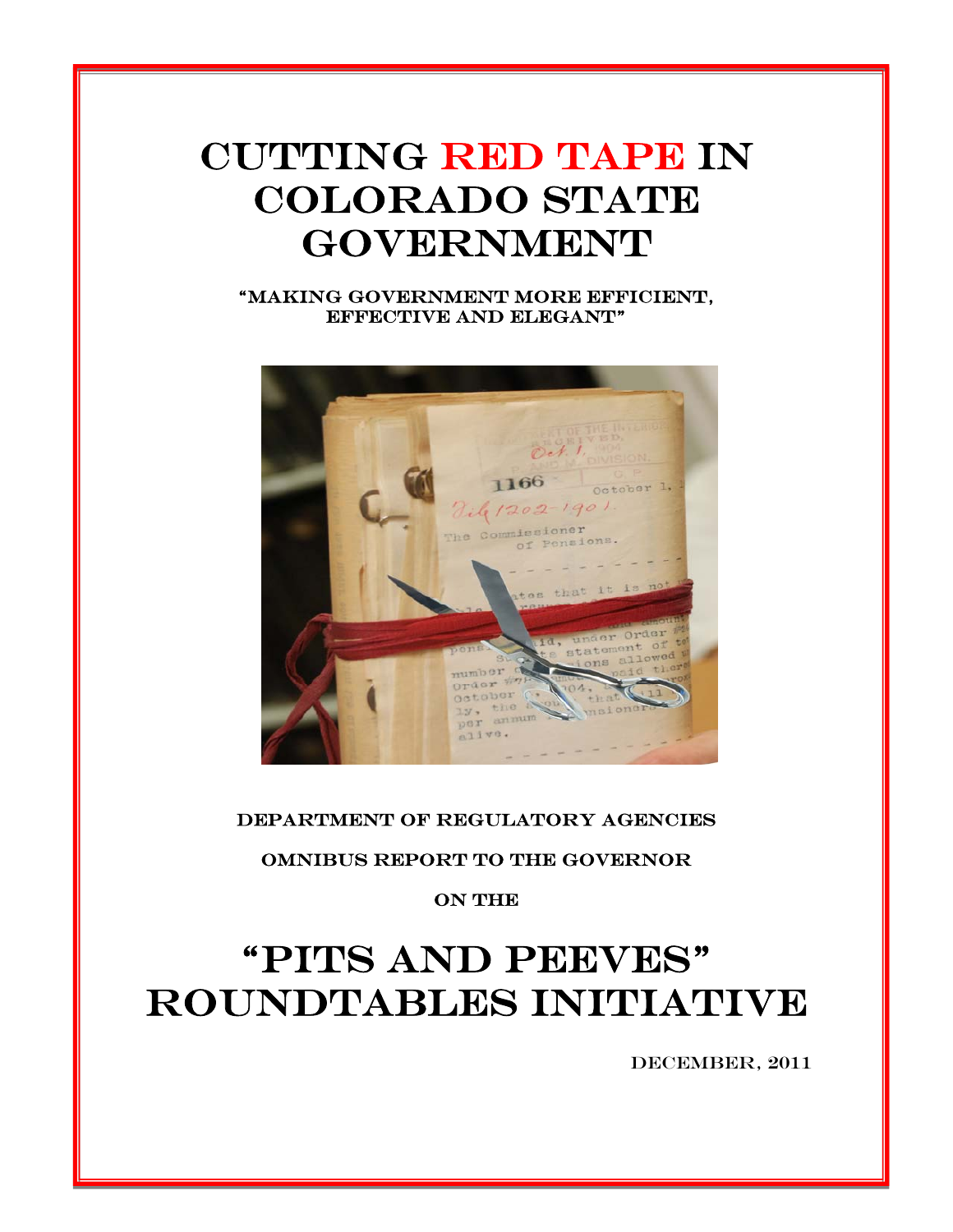

**Executive Director's Office** Barbara J. Kelley Executive Director

John W. Hickenlooper Governor

> Governor John W. Hicken looper Colorado State Capitol Denver, Colorado 80202

Dear Governor Hickenlooper:

It is my pleasure to submit to you this *Omnibus Report on the Pits and Peeves Roundtables Initiative*. On your behalf, the Department of Regulatory Agencies, together with Executive Directors and senior staff representing your Administration, have been engaged in a series of roundtable discussions across the State with a broad and diverse group of representatives of approximately 100 business organizations, local governments, advocacy and community groups on the important issue of red tape and regulatory inefficiencies in Colorado State government.

The principal objective of the Initiative was to provide a forum for senior government officials to listen to the problems and experiences of businesses and the community at large with respect to governmental red tape, and to understand, as fully as possible, what we heard. In this Report, we have tried to relate, accurately and in context, the voices and perspectives of the Roundtable participants, without editing, screening or injecting our own views and judgments.

The challenge for the Administration going forward is to craft the variable courses of action needed to address not only the individual "peeves" experienced by citizens, but more importantly, the structural and systemic impediments to eliminating red tape and streamlining the State's broad array of regulatory regimes. While immediate one‐time fixes are important, and can certainly provide limited relief, the longer term goal must be to address the root causes of the problem of red tape, and to avoid persistent and recurring governmental inefficiencies.

Notwithstanding the obstacles, it is a challenge which we in your Administration have begun to take on, and will continue to address with resolve, and the commitment to succeed in providing a government to serve the people of Colorado which embodies the three "Es" of good government—effectiveness, efficiency and elegance in customer service.

Sincerely,<br>Farbara & (celley

Barbara J. Kelley Executive Director, Department of Regulatory Agencies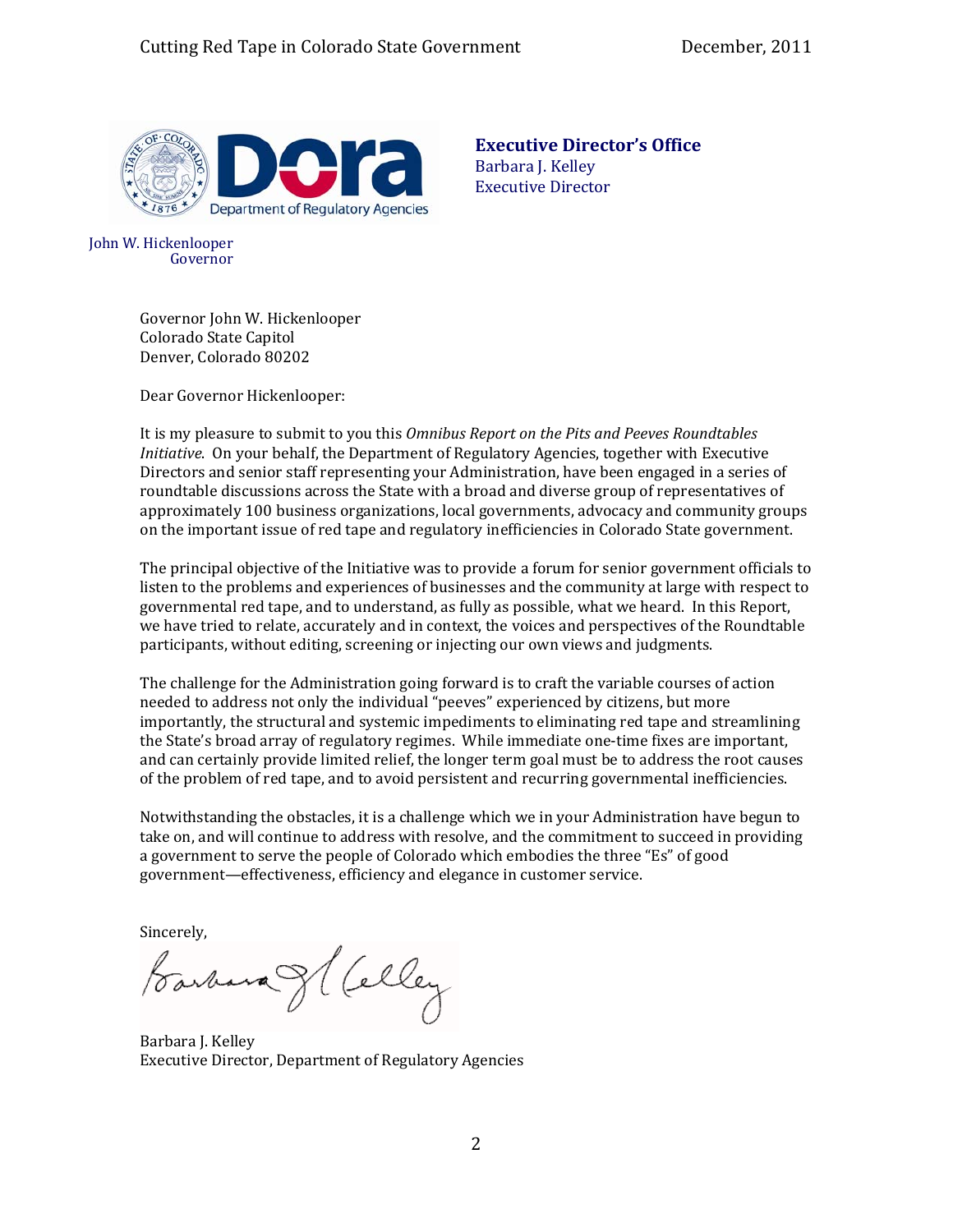## **Table of Contents**

| ${\bf Executive\; Summary.} \label{prop:ex:2} \vspace{-0.05cm} {\bf Exercise 4}$ |  |
|----------------------------------------------------------------------------------|--|
|                                                                                  |  |
|                                                                                  |  |
| L.                                                                               |  |
| II.                                                                              |  |
| III.                                                                             |  |
| IV.                                                                              |  |
| V.                                                                               |  |
|                                                                                  |  |
|                                                                                  |  |
|                                                                                  |  |
|                                                                                  |  |
|                                                                                  |  |
|                                                                                  |  |
|                                                                                  |  |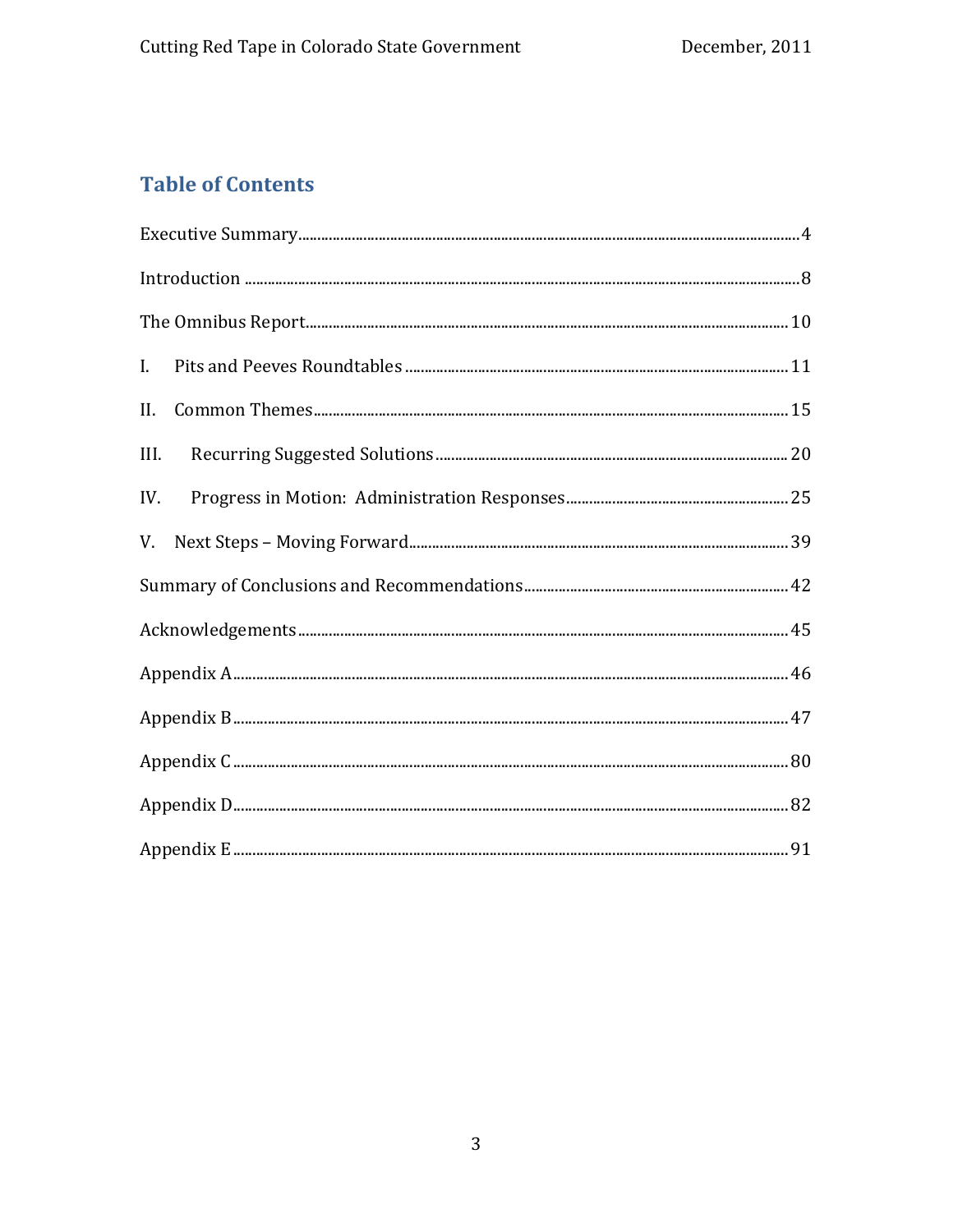## <span id="page-3-0"></span>**Executive Summary**

As he traveled the State, first with his campaign and later during the first months of his Administration, Governor Hickenlooper heard Coloradans complain that state government was far too often an impediment to business development and job creation. Business owners and others made repeated references to bureaucratic "red tape" and unnecessary, duplicative and overly burdensome regulations.

In response, a series of roundtable discussions across the State were organized and hosted by the Department of Regulatory Agencies to help identify the specifics of these "red tape" issues in State agencies. The **"Pits and Peeves" Roundtables Initiative** was implemented as an opportunity for business organizations and associations, advocacy and public policy groups, local government officials, members of academia and non‐profit organizations to speak up close and personally with senior State government executives about the specifics of their experiences involving red tape and governmental inefficiencies.

In taking on the task of streamlining the State's regulatory regimes, it is important that the Administration's understanding of the issues and problems be grounded in the reality of the actual experiences of businesses and other citizens who are subject to the State's regulatory programs. Between May and August, 2011, representatives from approximately 100 business and community organizations were invited to join members of the Governor's cabinet in six Roundtable sessions held around the State. The participants were asked to help identify "red tape" issues, i.e., the kind of regulatory obstacles, logjams and impediments that they regularly encounter. And equally important, participants were asked to share ideas about how these red tape issues could be resolved. This Omnibus Report summarizes the discussions and suggestions from these Roundtable meetings.

Some of the issues raised by the Roundtable participants concerned discrete, individual rules or procedures. Other issues raised were of a more systemic or structural nature. Within the latter group, the issues can be organized into the following broad themes:

- Need for **change in government culture** to focus on customer service
- **Regulatory inefficiencies and delays**
- and consi stency of administrative approaches • Need for **greater coordination among agencies**, e.g. information sharing
- Need for **better coordination between Federal and local agencies** to achieve regulatory coherence and avoid conflicting or inconsistent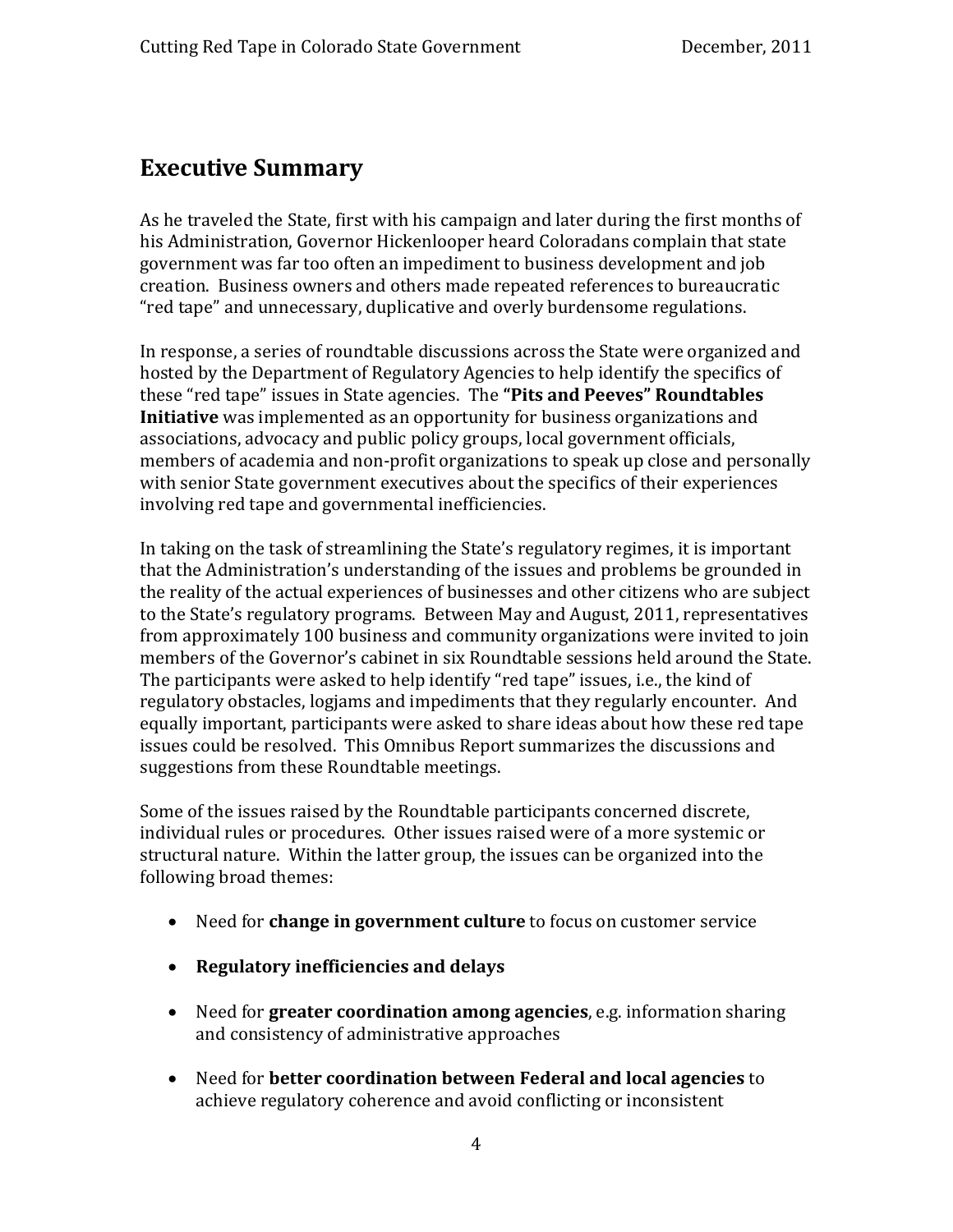requirem ents

- Need for **periodic review of agency rules and regulations** to evaluate continued need and effectiveness
- Need to make **better use of available technology** to improve communication and interaction with the public
- Need for a **"go to" person** in each agency to help the customer navigate the systems within the agency
- Need to pay **greater attention to economic/unintended adverse impacts** of proposed regulations, requirements and procedures
- Need to pay more attention to **ensuring that new regulations reflect legislative intent.**

The Roundtable participants offered a broad and varied range of proposed solutions to the red tape issues and similar solutions were often voiced in several different Roundtable sessions. The proposed suggestions ranged from simple solutions for how to improve communications with and make information more readily available to the citizens of Colorado to more sophisticated ideas for how to reform the way agencies make decisions. In general, the participants' suggestions can be grouped into the following recommendations:

- **Changes in Personnel Practices**
- **Greater Interagency Coordination**
- **Improved Communications**
- **More Transparent Administrative Rulemaking**
- **Greater Use of Public/Private Collaboration and Partnerships**
- **Better Utilization of Technology**

Following the Roundtable sessions, summaries of the participant input and key findings were presented to members of the Cabinet and executive senior staff. These presentations resulted in‐depth inter‐agency dissussions related to the common themes raised in the Roundtable sessions. Many State agencies had already begun to address many of the types of red tape issues identified in the Roundtable sessions. The following are illustrative of some of the efforts being undertaken:

‐‐Measures to instill a more **customer service oriented culture** are underway in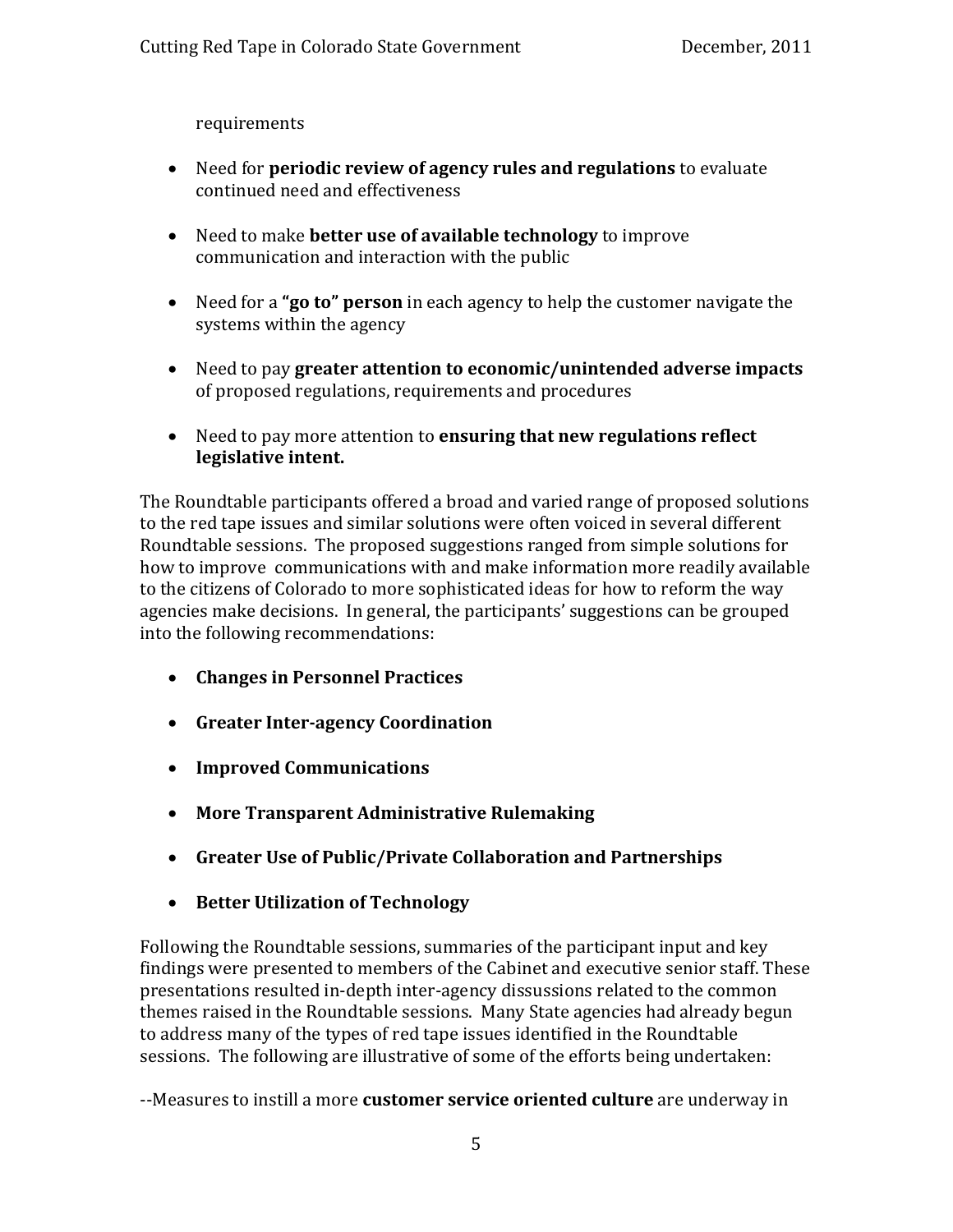the Department of Labor and Employment, the Departmentof Public Health and Environment and the Department of Transportation.

‐‐With the goal of **streamlining regulatory processes**, CDOT is in the midst of a comprehensive re‐engineering of its contracting processes, which will result in shorter timeframes, consistent customer service and tracking of key performance indicators.

‐‐With respect to fostering **greater interagency coordination**, the Department of Local Affairs has taken the lead in the implementation of Executiove Order D2011‐ 005, *Enhancing the Relationship between State and Local Governments.* This Executive Order is intended to prevent the imposition of unfunded mandates on local governments.

‐‐Each of the principal departments in State government is presently and actively engaged in the process of **rule review** to evaluate and determine the continued need, appropriateness and effectiveness of its existing rules and regulations. Significantly, the Department of Human Services has recently completed a comprehensive review of more than 4,300 rules, resulting in a recommendation for the repeal of 81 rules and the revision of an additional 2,116.

‐‐Divisions within the Department of Regulatory Agencies have also completed the **review and evaluation** of significant portions of their regulations. For example, the Division of Registration has reviewed 655 rules, with recommendations for the repeal of 164 rules and for revisions to another 479.

All of the information learned through the Pits and Peeves Roundtables Initiative will help inform the additional changes and improvements to be made by State agencies as they continue their efforts to meet Governor Hickenlooper's three 'Es" mandate calling for "effectiveness, efficiency and elegance" in State government. However, four key Roundtable suggestions deserve thoughtful consideration for immediate action because, if effectively implemented, these suggestions would help address many of the systemic issues that give rise to red tape:

Designate an **agency concierge** or **"go to" person** in each department who acts as as clearinghouse, and source of information and direction for the public  $\circ$ 

 ° Establish **"Regulatory Facilitation Teams,"** aligned around the ndustry clusters to be identified pursuant to Blueprint Colorado, to provide support i and guidance to businessses in each respective cluster

 ° Issue an **Executive Order that requires periodic rule review** by each State agency to evaluate and determine the continued need and effectiveness of existing rules and regulations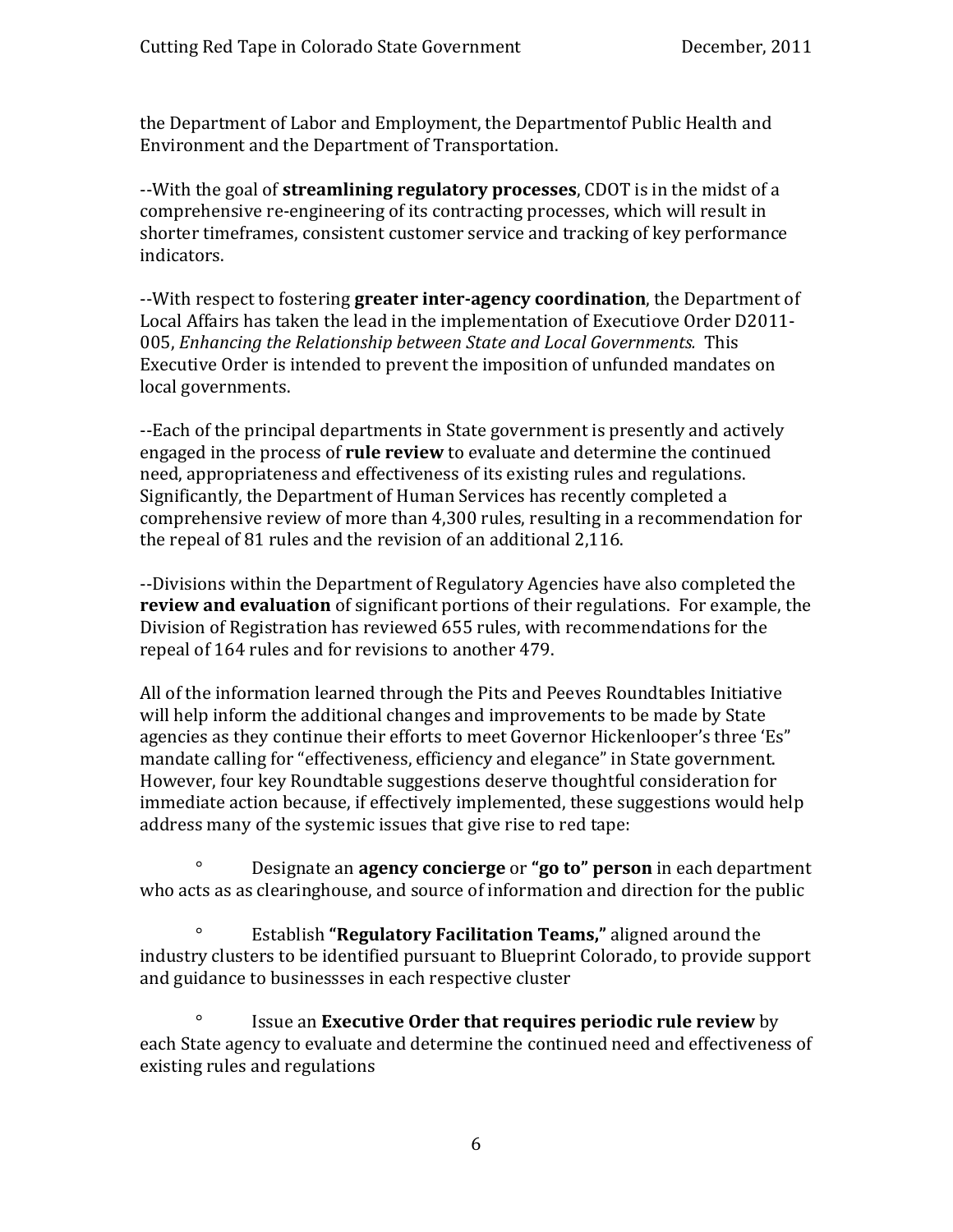° Reconvene the original Roundtable particpants and others to assess the progress of the Administration's efforts to cut red tape, and continue the dialogue on longer‐term efforts to streamline State government in Colorado.

The dialogue developed with the Pits and Peeves Roundtable participants has proven to be an effective way for State agencies to learn about and understand the impact of regulatory red tape on businesses and the community at large. The process has been insightful, instructive, and has provided direction and guidance to impact.

State agencies as they work to identify ways to help alleviate the burdens of that<br>
impact.<br>
While we believe the Pits and Peeves Roundtables<br>
Initiative has been successful in its mission, it is only<br>
part of a larger pr While we believe the Pits and Peeves Roundtables Initiative has been successful in its mission, it is only part of a larger process which must be continued, with the resolute commitment that we can achieve the effective, efficient and elegant government the citizens of Colorado deserve.

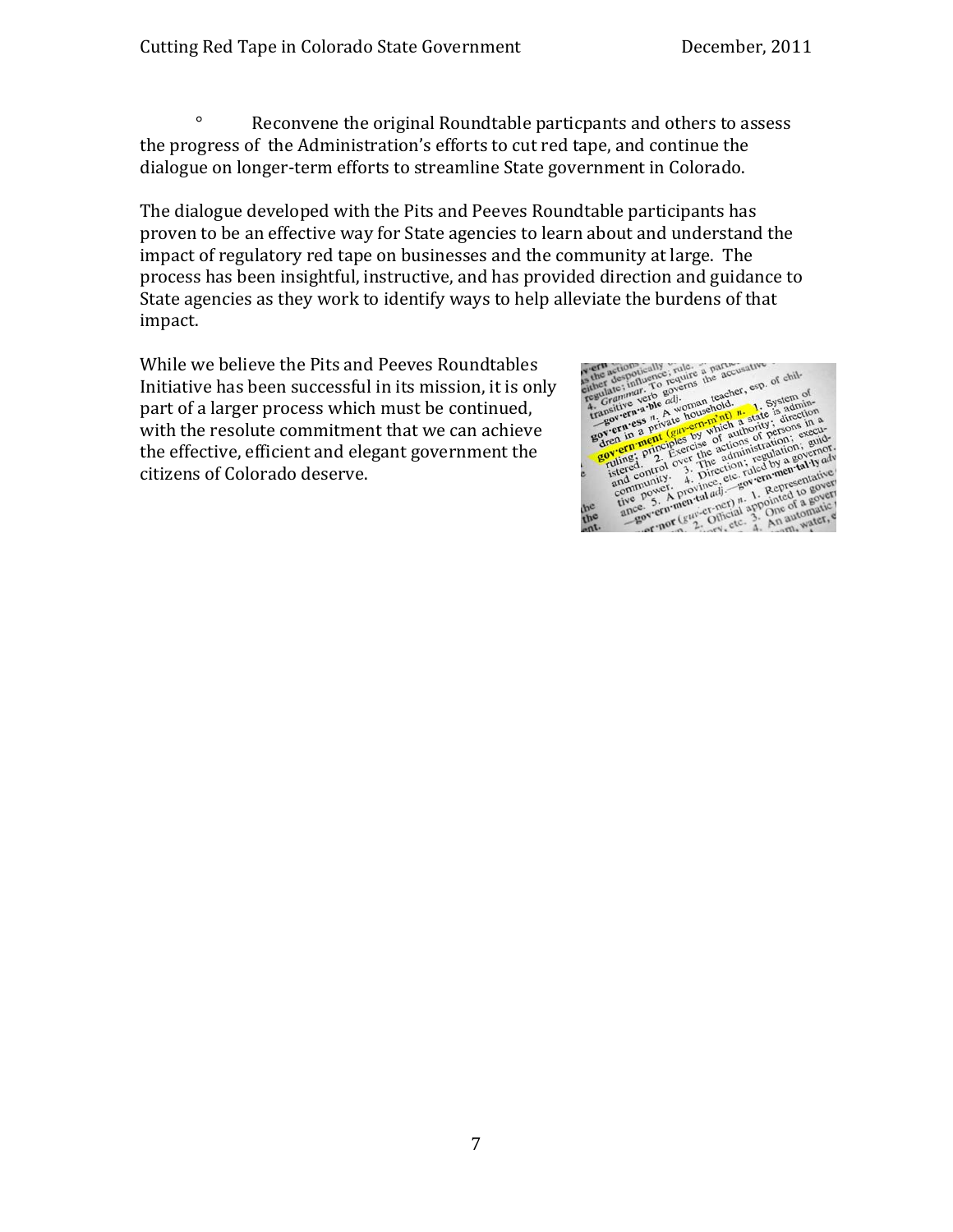#### <span id="page-7-0"></span>**Introduction**

During his campaign and the first months of his Administration (particularly in the Bottom Up meetings held across the State), Governor Hickenlooper and members of his cabinet heard time and time again that State government was often an impediment to business development, and most importantly, an impediment to job creation. Many a reference was made to bureaucratic "red tape" and unnecessary, duplicative and overly burdensome regulations. The Governor listened very carefully, and has made job creation the centerpiece of his Administration.



Nearly everyone agrees that "red tape" and "regulatory inefficiencies" are bad for business. However, before any effective action can be taken to eliminate the "red tape" and regulatory inefficiencies, a clearer and more defined understanding is needed of what businesses, local government and the larger community actually mean when using these terms. Only once the specifics of the "red tape" are understood, can we begin to make the changes and improvements necessary to better serve our customers - the citizens of the State of Colorado.

#### **G overnment Red Tape—the Scope and Breadth of State Governmental R egulations**

*Historically, red tape was used to signify issues of great importance. The Spanish administration of Charles V in the early 16th century started to use red tape in an effort to modernize the administration that was running his vast empire. The red tape was used to bind the important administrative dossiers that had to be discussed by the Council of State and separate them from the more ordinary issues that were bound by simple rope. Other modern European monarchs quickly copied this practice of using red tape to denote the most important issues in an effort to speed up their administrative machines. The tradition continued through to the 17th and 18th centuries. The English practice of binding documents and official papers with red tape was popularized at that time.* 

the Federal and State governments, corporations and other large organizations. Over the centuries, the accepted meaning of "red tape" has changed significantly. Today, the term "red tape" refers to excessive and unnecessary regulation or rigid conformity to formal rules that is considered redundant or bureaucratic, and which hinders or prevents action or decision‐making. The term is also used to describe inefficient and ineffective agency rules, policies and procedures that slow down the workings of good government. It is usually applied to large bureaucracies such as

It is sometimes difficult to comprehend the scope and scale of state regulations and the extent to which they impact the daily lives and livelihoods of Coloradoans. Colorado's executive branch consists of 19 principal departments which house more than 100 separate and distinct agencies, each of which has some form of regulatory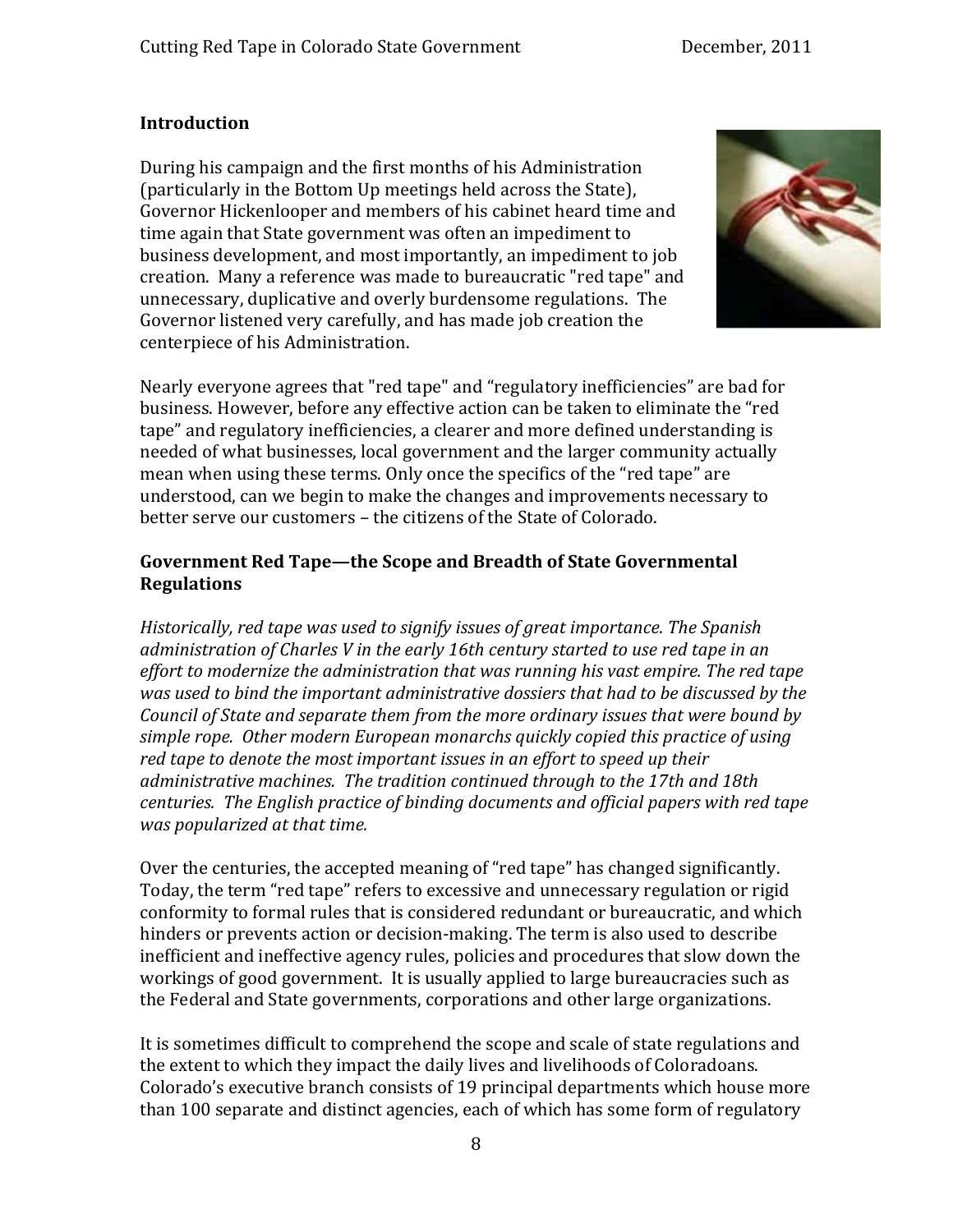authority. The body of administrative regulations promulgated and enforced by these agencies is set forth in the Code of Colorado Regulations, an enormous document which contains more than 12 volumes. An effort to determine an approximate number of individual regulations in effect proved well beyond the scope and resources available to this Initiative. However, it would be a fairly accurate estimate that the regulations number in the tens of thousands.

Businesses and the community at large generally recognize the critical role that government plays in our society, and the need for regulations in order to carry out that role effectively. However, there is also a recognition that excessive,

unnecessary and redundant regulations and processes have resulted in enormous burdens on businesses and consumers alike. There is clearly the need to reduce or eliminate such red tape, and to streamline governmental regulatory functions.

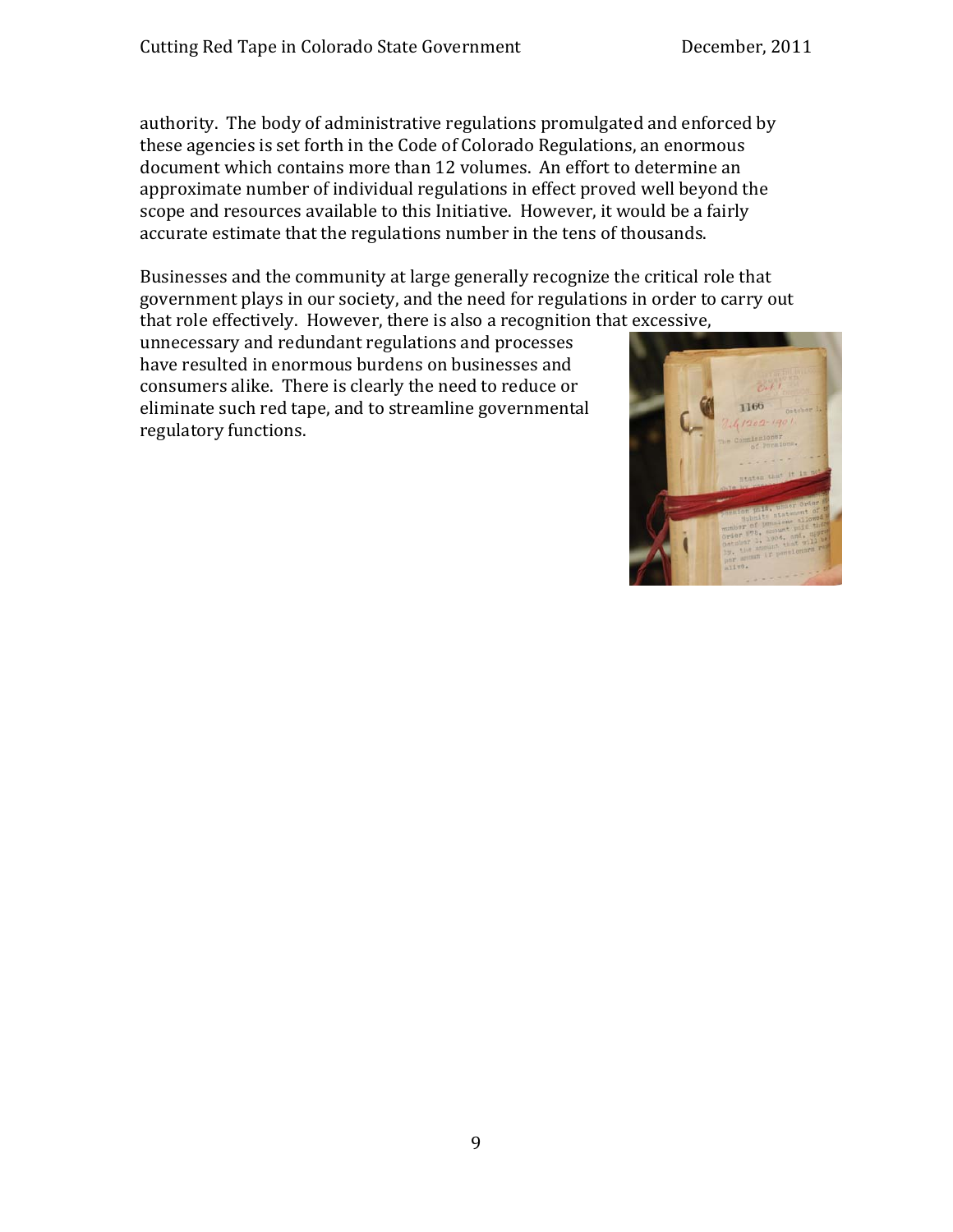## <span id="page-9-0"></span>**The Omnibus Report**

This Omnibus Report is organized into 5 sections, which capture, to the extent possible, what we heard about the scope and substance of red tape issues and concerns; suggested solutions; the actions and initiatives that State agencies have already undertaken or will shortly put in place to address and reduce the problems of red tape; and finally, a list of recommendations for immediate action by the Administration to begin to address some of the systemic impediments to regulatory efficiencies and a more streamlined government.

The first section describes the Roundtables process, and summarizes the issues and concerns raised and discussed in each session. Of particular note and interest is the extent to which many of the same issues surfaced in each meeting.

n the second section, we have grouped into broad categories those common and I recurring issues and themes related to systemic or structural red tape impediments.

The third section sets out the broad and, on occasion, creative, spectrum of proposed solutions to eliminating red tape. The range of suggestions demonstrates the commitment of the Roundtable participants to offering meaningful, relevant and practical solutions, with an absence of a dogged adherence to or promotion of a special interests agenda.

The fourth section summarizes some of the efforts and initiatives already underway in a number of State agencies to address the issues and concerns raised in the Roundtable sessions.

The fifth section proposes a short list of recommendations for immediate implementation which we believe offer an opportunity to address some of the systemic red tape issues.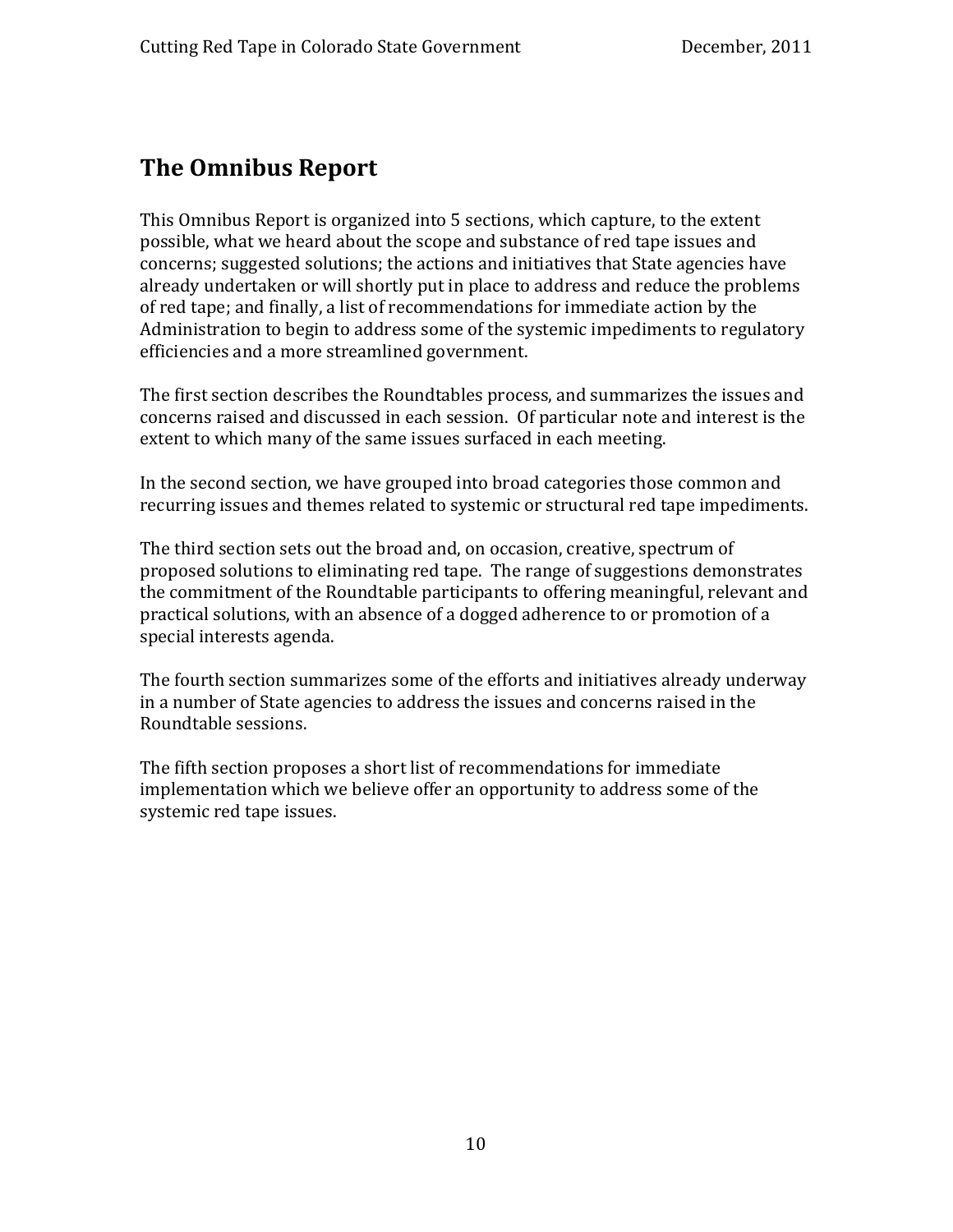## <span id="page-10-0"></span>**I. Pits and Peeves Roundtables**

On behalf of the Governor, Barbara Kelley, Executive Director of the Department of Regulatory Agencies (DORA), organized and hosted a series of facilitated discussions around the State to identify the specifics of people's red tape issues. The "Pits and Peeves" Roundtables Initiative provided an opportunity for business organizations and associations, advocacy and public policy groups, local government officials, members of academia, and non‐profit organizations to speak frankly and directly with senior State government executives about the realities of their experiences involving red tape and regulatory inefficiencies. Rather than government officials talking amongst themselves about where and what might be roadblocks for business, participants were asked to help identify the obstacles, logjams and other regulatory impediments that they regularly encounter. We sought information that was as factual and comprehensive as possible, while protecting any confidential or proprietary information. It was important that our understanding of the issues and problems be grounded in the reality of the actual experiences of the businesses (and other entities) that are subject to the State's regulatory regimes.

In order to encourage and accommodate frank dialogue and exchange, the number of participants at each Roundtable session was generally limited to twenty. However, participants were carefully selected to represent thousands of businesses across a broad spectrum of industries, and included representatives of local government and general community interests around the State. In addition to Director Kelley, two or three other members of the Governor's cabinet and/or senior staff also participated in each session. The participants were asked to share their experiences regarding the impacts, costs and other consequences of red tape impediments, and as importantly, to share ideas on how red tape issues could be resolved.

The "Pits and Peeves" Roundtables Initiative is aligned with *Colorado Blueprint: A Bottom Up Approach to Economic Development,* released by the Governor in July, 2011. The *Blueprint* sets forth six core objectives, one of them being to create a business-friendly environment. Colorado Blueprint recognizes that:

 "Coloradans deserve a government that is responsive to their concerns and priorities, is frugal with their tax dollars, and promotes economic development. That means knowing when to regulate, how to regulate, and when to get out of the way. This is one of the important roles of government. To this end, the Hickenlooper Administration is focused on the Three E's of good government: efficiency, effectiveness and elegance."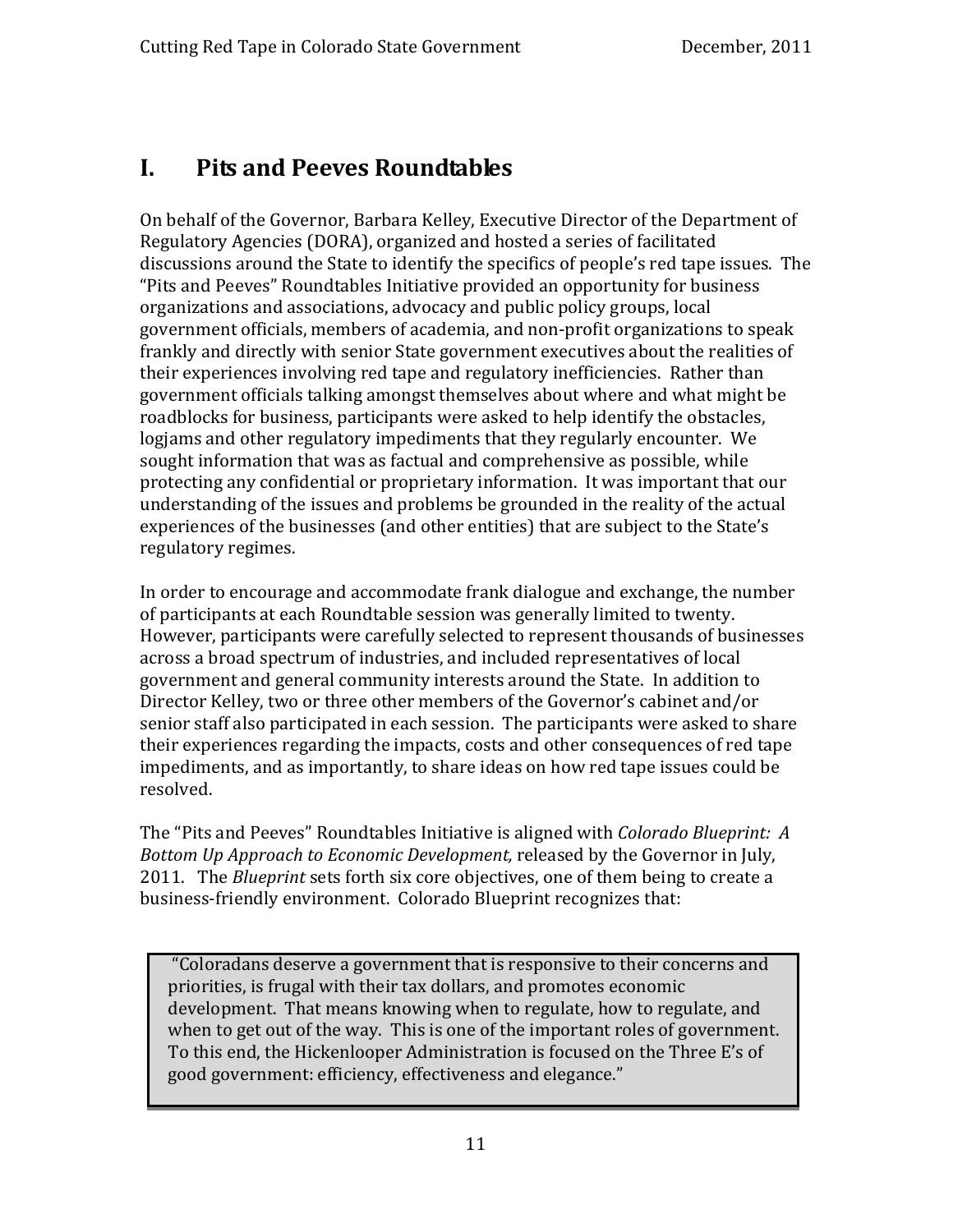#### **Red Tape Reports**

The participants attending each Roundtable session were asked to submit, prior to the session, a list of up to ten examples of specific rules, regulations, procedures, or instances of excessive or redundant requirements that illustrated the issue and problems of "red tape" and governmental inefficiencies. Detailed information was requested as to what the problem was, the relevant state agency involved, and if/how the company was able to work through the problem. A form, referred to as a Red Tape Report, was made available to the invited participants to complete online. More than 180 Red Tape Reports were received. (See Appendix A for a sample Red Tape form)

After each session, the Red Tape Reports prepared for that meeting were forwarded to the identified agencies and each agency was asked to review the Report and respond to the issue(s) described. In some instances, the issues identified could be resolved with immediate administrative action. Resolving other issues involved rule making, which requires public notice and hearing, or even legislative action. Still other issues were not problematic as a regulatory matter, but required other action to address the perceived impediment. In any case, the Red Tape Initiative committed to follow up with each identified department to see what responsive action was taken, or is contemplated. To date, the departments have responded to most of the Red Tape Reports. The few remaining reports are in the process of departmental review and analysis. The intent is to ensure that a response is provided to each Report received by the Initiative. (See Appendix B for a Summary of the Red Tape Reports)

#### **Roundtable Sessions**

Six Roundtable sessions were held across the State over a four‐month period – three in Denver, one each in Longmont, Pueblo and Grand Junction. The sessions were

hosted at local Chambers of Commerce, educational institutions or in local government meeting facilities. The geographic mix and range of business and community sectors represented by the participants at the Roundtables provided a wealth of diverse viewpoints and experiences. (See Appendix C for a list of all participating organizations)

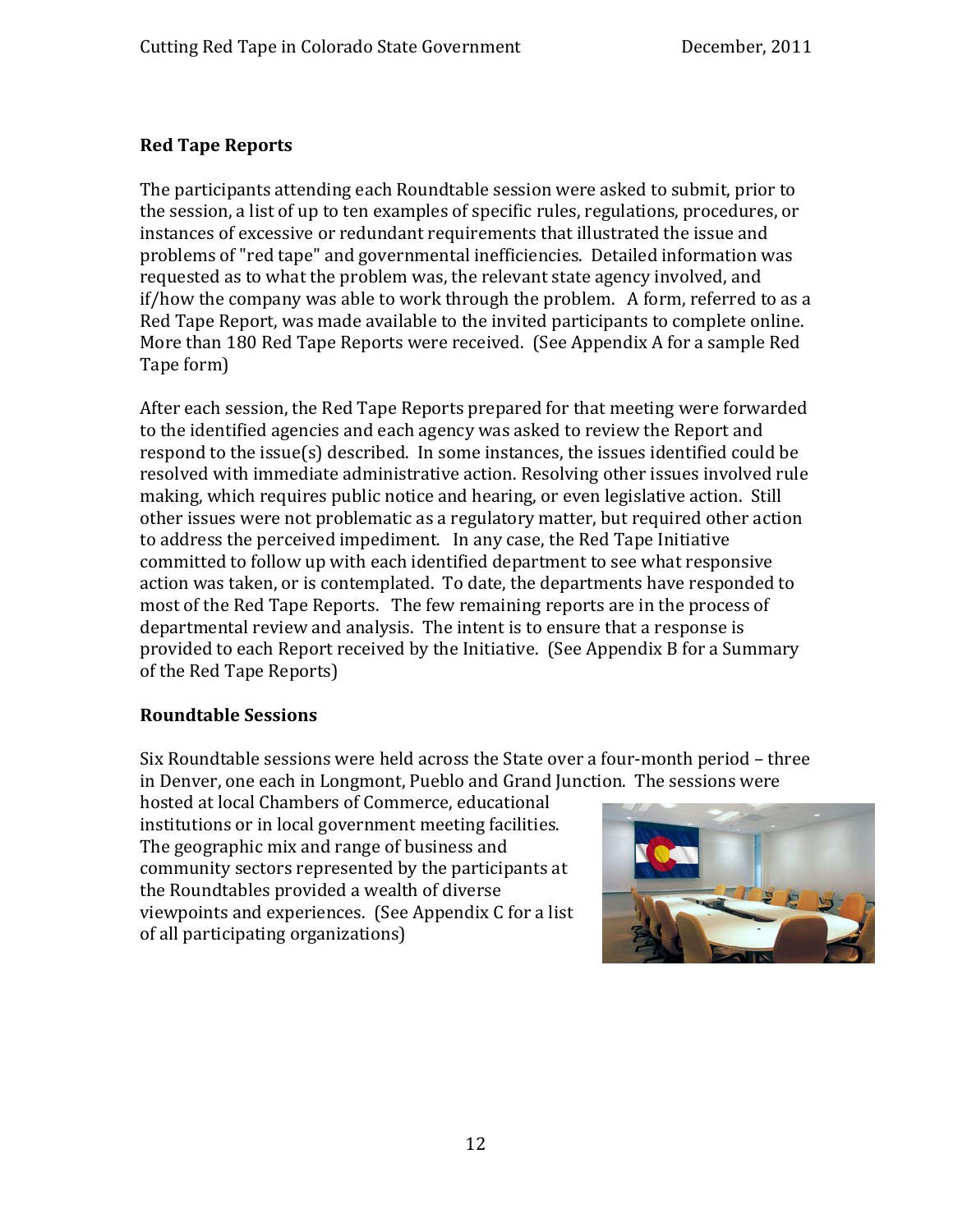The Red Tape Reports were used as a starting point for the discussion at each Roundtable session. Participants were asked to begin by identifying general trends, observations or generic examples of red tape issues. The issues identified were grouped together into common themes; participants were divided into small working groups to discuss the common themes and make suggestions for solutions.

Participants spent considerable time discussing the challenges and the barriers to easy answers and quick fixes.

Overall, the participants were fully engaged and, in many cases, passionate and enthusiastic about the opportunity to share their experiences and perspective, and to provide input on the questions of identifying and eliminating governmental red tape. The results were

**Issue Example**: Citizens have a difficult time finding basic contact information for State agencies on their websites because they are all so different. **Proposed Solution**: Develop a common website initial landing page template that all agencies would use to provide basic contact and agency description information.

innovative and insightful, reflecting the participants' experiences and expertise.

Members of the Governor's cabinet and senior staff were also in attendance at each Roundtable session to hear firsthand the stories, experiences, issues and concerns related to governmental red tape. The Departments and agencies represented at the ess s ions included:

- o Don Hunt, Executive Director, Department of Transportation;
- o Roxy Huber, immediate past Executive Director, Department of Revenue;
- o Dr. Chris Urbina, Executive Director, Department of Public Health & Environment;
- o Reeves Brown, Executive Director, Department of Local Affairs;
- o Al White, Director, Colorado Office of Tourism;
- o Michael "Mickey" Hunt (CMSGT Ret.), Deputy Director, Department of Military and Veteran Affairs;
- o Kathy Nesbitt, Executive Director, Department of Personnel and Administration
- o Kristin Russell, Secretary of Technology and Chief Information Officer, Governor's Office of Information Technology;
- o Barbara Brohl, current Executive Director, Department of Revenue;
- o Carol Pfarr, Manager of Finance and Procurement, Department of Personnel and Administration;
- o Noah Aptekar, Global Business Development Specialist, Office of Economic Development and International Trade;
- o Jessica Roe, Communications Director, Department of Regulatory Agencies; and
- o Greg Ferland, Deputy Director, Department of Regulatory Agencies.

The presence and participation of executive directors of departments across a broad span of State government was critically important to communicate the message of commitment and collaboration in the task of addressing the very real problems of red tape. Although the Department of Regulatory Agencies acted as host for the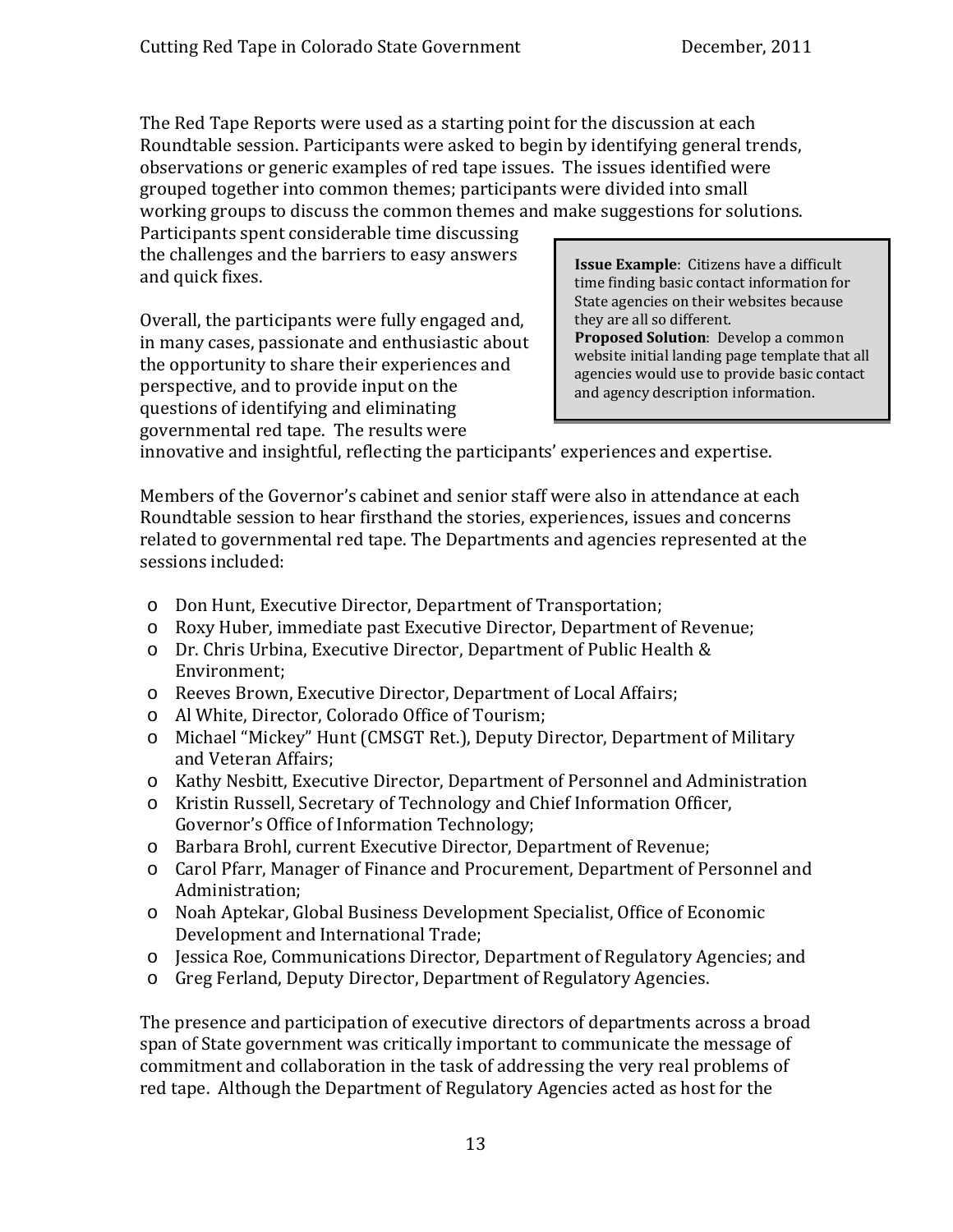Roundtables Initiative, the issues and concerns of red tape and governmental inefficiencies were by no means limited to the programs within DORA. The broad base of support among the cabinet reflects its collective understanding that red tape is a matter of serious concern for each and every department and agency within State government.

Governor Hickenlooper and Lt. Governor Joe Garcia greeted the Roundtable participants, in person or via video, and thanked them all for taking the time to engage in this important discussion. The Governor reiterated his commitment to achieve good government through the three "Es"—effectiveness, efficiencies and elegance in service delivery. They both encouraged and challenged the groups to be open and frank in laying out the problems and concerns of government red tape, as well as innovative and creative in the suggestions for solutions to help eliminate those barriers. (See Appendix D for a summary of the discussion and range of issues raised in each Roundtable session)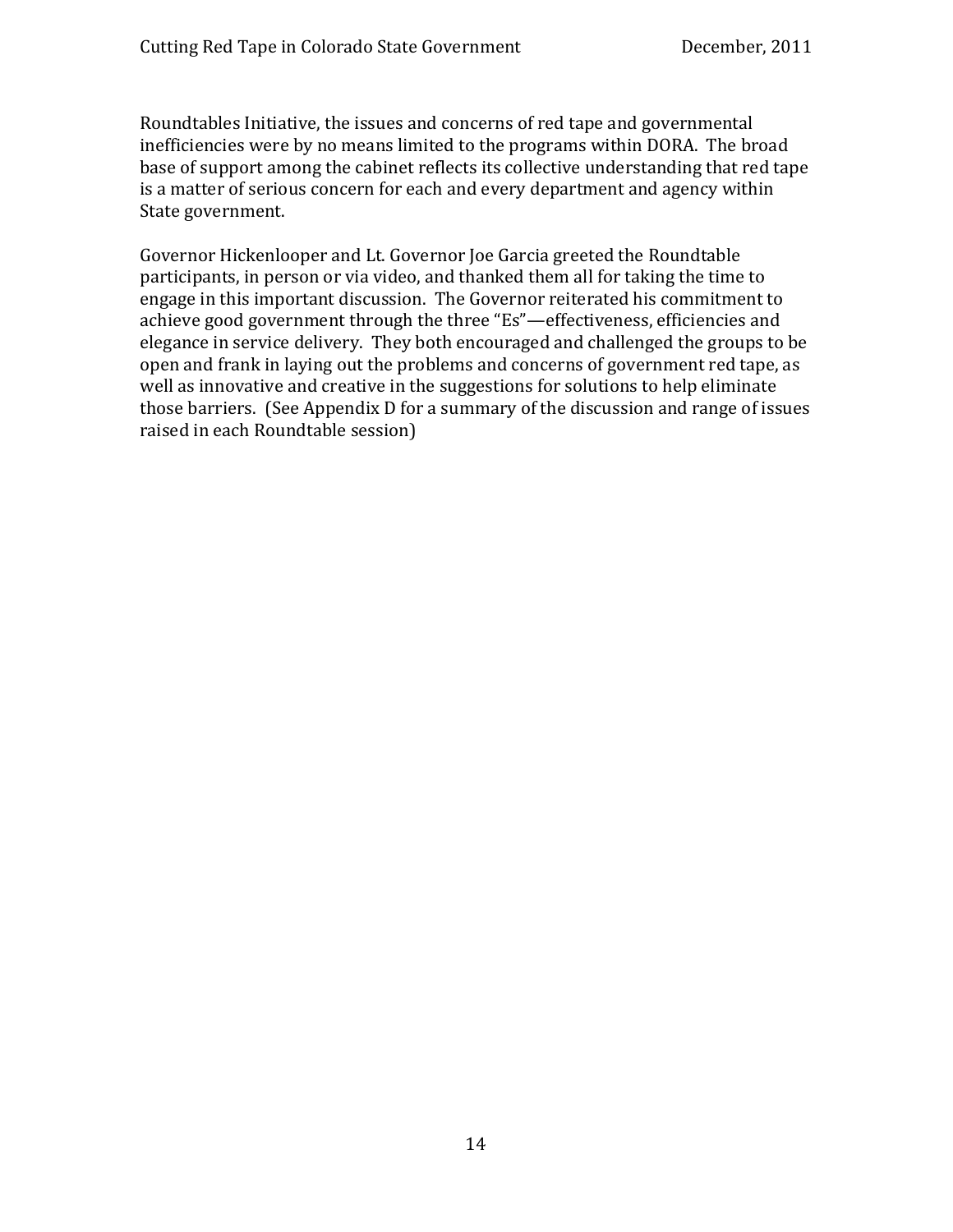## <span id="page-14-0"></span>**II. Common Themes**

Upon a detailed review and analysis of the issues identified in the Red Tape Reports, as well as the impediments and inefficiencies discussed at each of the Roundtable forums, we were able to discern recurring comments, and to organize those issues into the nine common themes outlined below. It is apparent that the systemic issues underlying much of the red tape identified by participants have to do with the perception that as an institution, government functions as if it is in itself, the end goal. This approach invariably tends to generate systems, processes and requirements which first support the interests of government, rather than the citizens being served.

The range of concerns expressed was broad, but interconnected. Apart from the central issue of government culture, the issues tended to focus on needed changes in the design, implementation and enforcement of regulatory programs, as well as the systems of communication used to interact with the regulated entities and the general community.

#### 1. **Change in Government Culture to Focus on Customer Service**

Underlying many of the issues identified in the individual Red Tapes Reports, as well as the Roundtable discussions, was the problem of the perceived culture that exists within government. There is a pervasive view that the systems within government are generally designed for the government's interests and convenience, rather than for the citizens it serves. Many participants commented on government's lack of focus on or commitment to customer service. Professionalism, responsiveness and an attitude of helpfulness are very much needed in order to improve the public's perception about communications and interaction with government agencies.

Much of the perception of government culture as being inward looking may be explained by the differences in priorities between the public and private sectors. Businesses must respond and react quickly to the constantly changing marketplace and other conditions that affect their success and profitability.

the regulated businesses. Government generally operates under a system of hierarchical commands and controls within legally defined authorities. The focus of governmental regulatory systems is the decision making process itself, based on the fundamental principle of protecting the public interest. These systems are not designed with the intent of being responsive to changing market forces or other external conditions affecting

Thus, the public and private systems are divergent, and do not often operate in a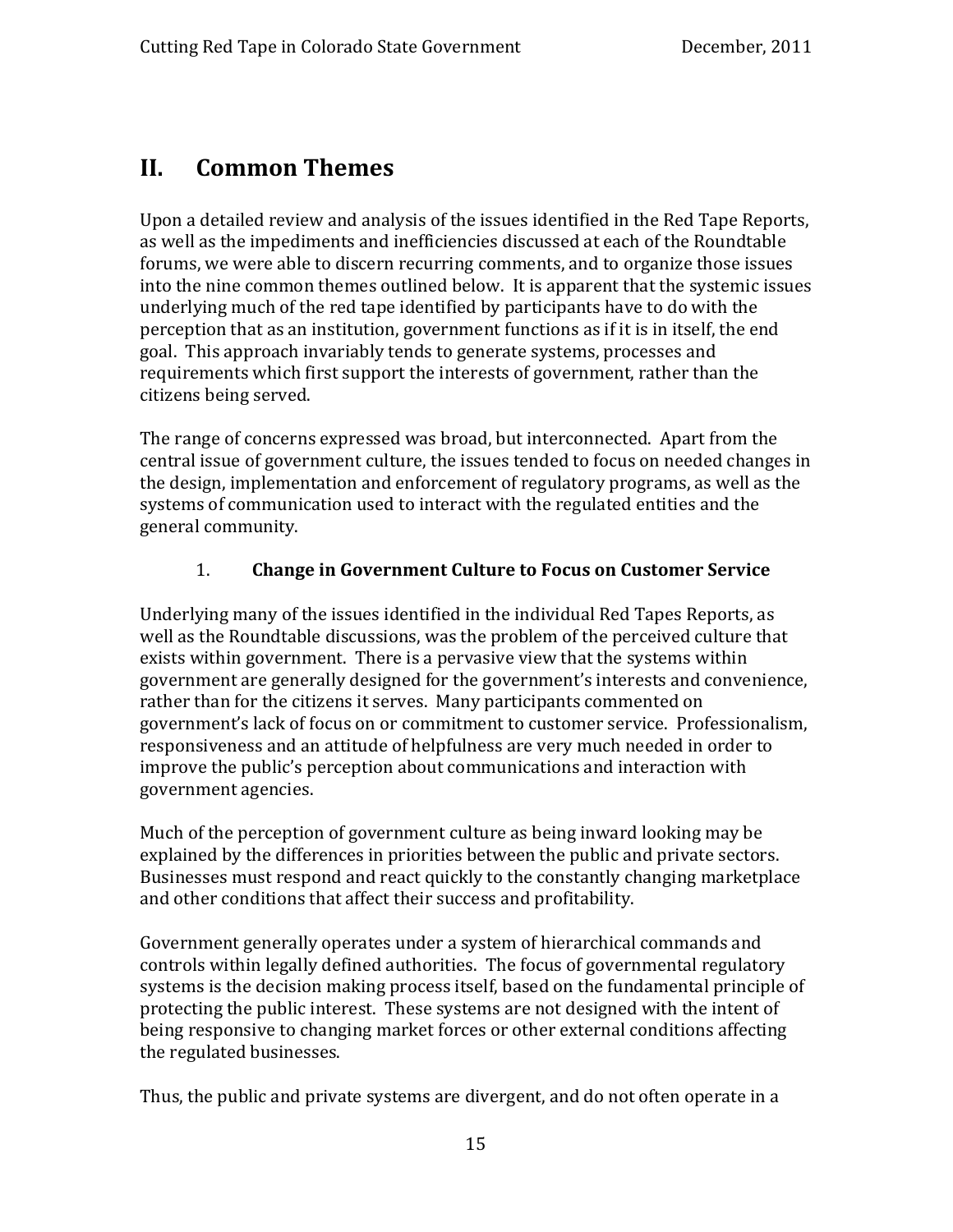synchronized manner. The challenge is determining how best to bridge the divergence between the systems, while respecting the interests served by each ystem, and promoting their mutual goals of sound and sustainable economic s development.

#### 2. **Regulatory Inefficiencies and Delays**

Many participants noted the extensive delays in processing permits and licensing applications which are encountered as a matter of course. Such delays, which can span a period of months, are costly and often prevent companies from putting their employees to work, while requiring the companies to continue to incur the maintenance and financing costs of the project or facility.

Furthermore, the lack of reliable information regarding the status of an individual application, the sometimes incomplete or inaccurate information provided about the process itself and the lack of accountability for government errors were sources of concern and frustration.

The sheer complexity of regulations was identified as another cause of red tape. One example provided was the complexity, ambiguity and resulting confusion surrounding the State's sales and use tax regime, which makes it extremely difficult for companies to comply. As noted in one Roundtable session, Colorado has the reputation as being one of the most difficult states to navigate in this regard. Trying to determine a company's tax obligation is often so burdensome that companies have come to expect that the issues will only be resolved through an audit. However, audits are very expensive, cumbersome and time consuming. There is a clear need for greater clarity, predictability and consistency in the design, implementation and enforcement of the State's sales and use tax regulations.

In addition, the taxing systems which businesses face in Colorado are further complicated by the varying county and local rules and regulations pertaining to sales and use taxes. It was noted that in some cases, the same item of personal property is categorized, assessed and taxed differently among the several taxing authorities.

#### 3. **Greater Coordination among State Agencies**

There are more than 100 agencies in Colorado with some form of regulatory authority. In many cases, several agencies have overlapping regulatory jurisdiction over an individual business or activity. Yet, these agencies for the most part operate in silos, with little coordination of the multi‐faceted, multi‐layered regulatory regimes governing that particular business. This often results in inconsistent requirements, redundancies, confusion and delays. Each agency requires submissions of substantially the same information, in its own agency's particular format, with no ability to share information across all relevant agencies. The administrative processes are also implemented in isolation, without regard for the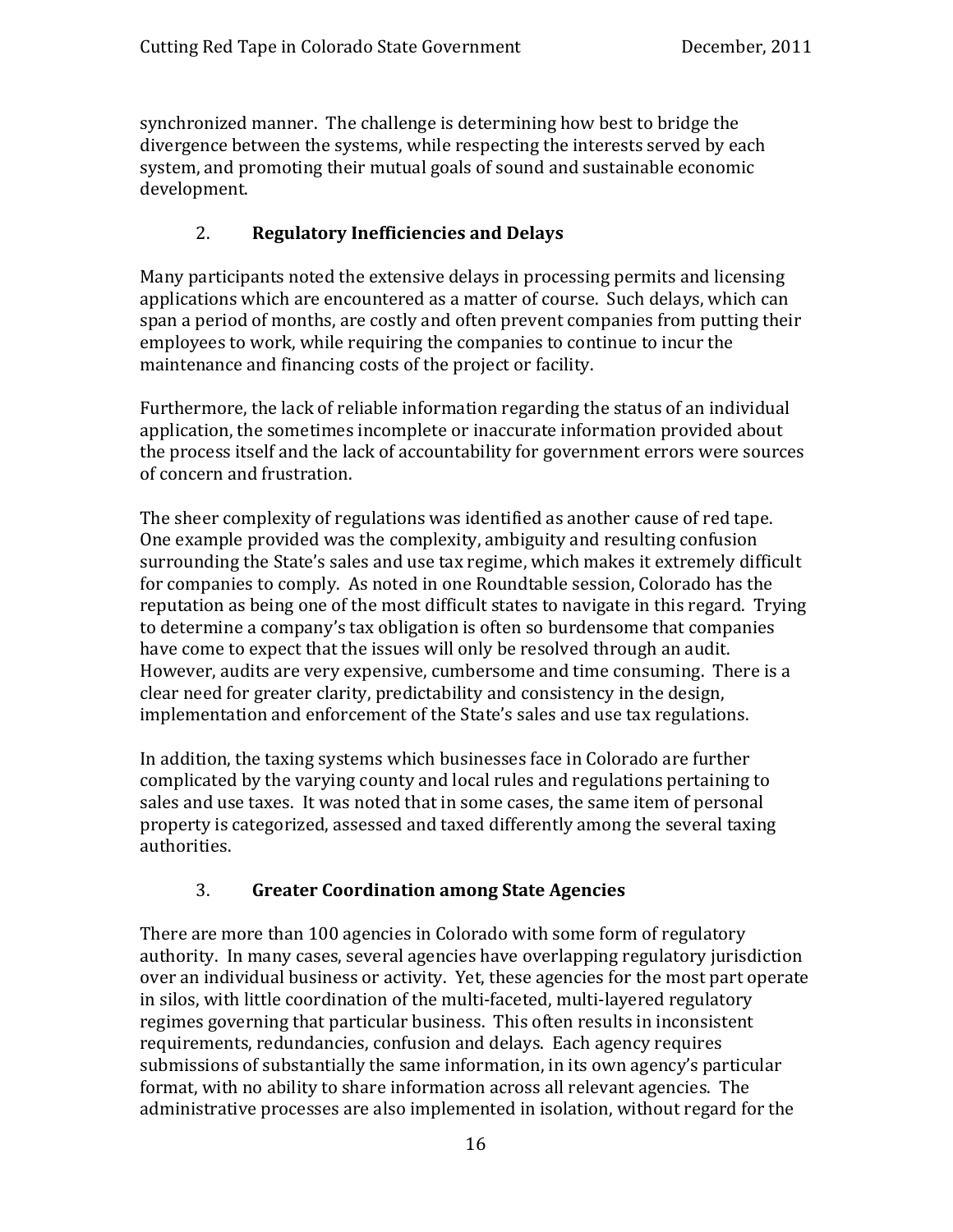inevitable ripple effects on other aspects of the business operations.

#### 4. **Better Coordination with Federal and Local Agencies**

In our governmental landscape today, a business must comply with legislative and regulatory mandates set by both federal and state legislative bodies, as well as implementing regulations established by administrative agencies. The Roundtable participants pointed out numerous examples where different governing agencies imposed requirements on business and industry – sometimes in conflicting fashion. Whether it is in the health care, insurance or the environmental area, federal and state agencies tend to focus on their own issues and challenges, and ignore the opportunities for collaboration with their respective governmental counterparts. Just as in the case described above among state agencies, this lack of coordination and communication between federal and state levels can also cause the same unintended burdens in addressing common problems. Closer coordination between sister federal and state agencies could eliminate some of the barriers to efficient and effective governance.

#### 5. **Periodic Review of Agency Rules and Regulations**

 Participants expressed concerns that, over the years, layer upon layer of regulatory requirements have been imposed, without analysis of their continued necessity and effectiveness, or consideration of more appropriate alternatives. Across State government, one can find any number of regulatory programs which have been in effect for decades, with many intervening rule modifications and revisions. While there is a mechanism for review of proposed rules or modifications under the State's Administrative Procedure Act, there is no requirement that agencies routinely review and evaluate existing regulations to determine if the regulatory framework and/or regime continues to be necessary, appropriate and effective.

Changes and new developments in the business models and practices within any particular industry, advances in technology, increasingly competitive market forces, as well as changes in the community's interests should undoubtedly affect the continued appropriateness of a regulatory design. Regulatory programs based on conditions which prevailed 10, 15 or even 20 or more years ago need to be evaluated and reconfigured to reflect current conditions and concerns.

The periodic regulatory review and evaluation should not be dependent on the promulgation of new regulations. Nor should it be an ad hoc, add‐on activity by State agencies. But instead, periodic review should be an integral part of the regulatory process itself. It was noted in several of the Roundtable sessions that Colorado is one of the few remaining states which do not have an institutional process for the systemic and regular review of existing regulations.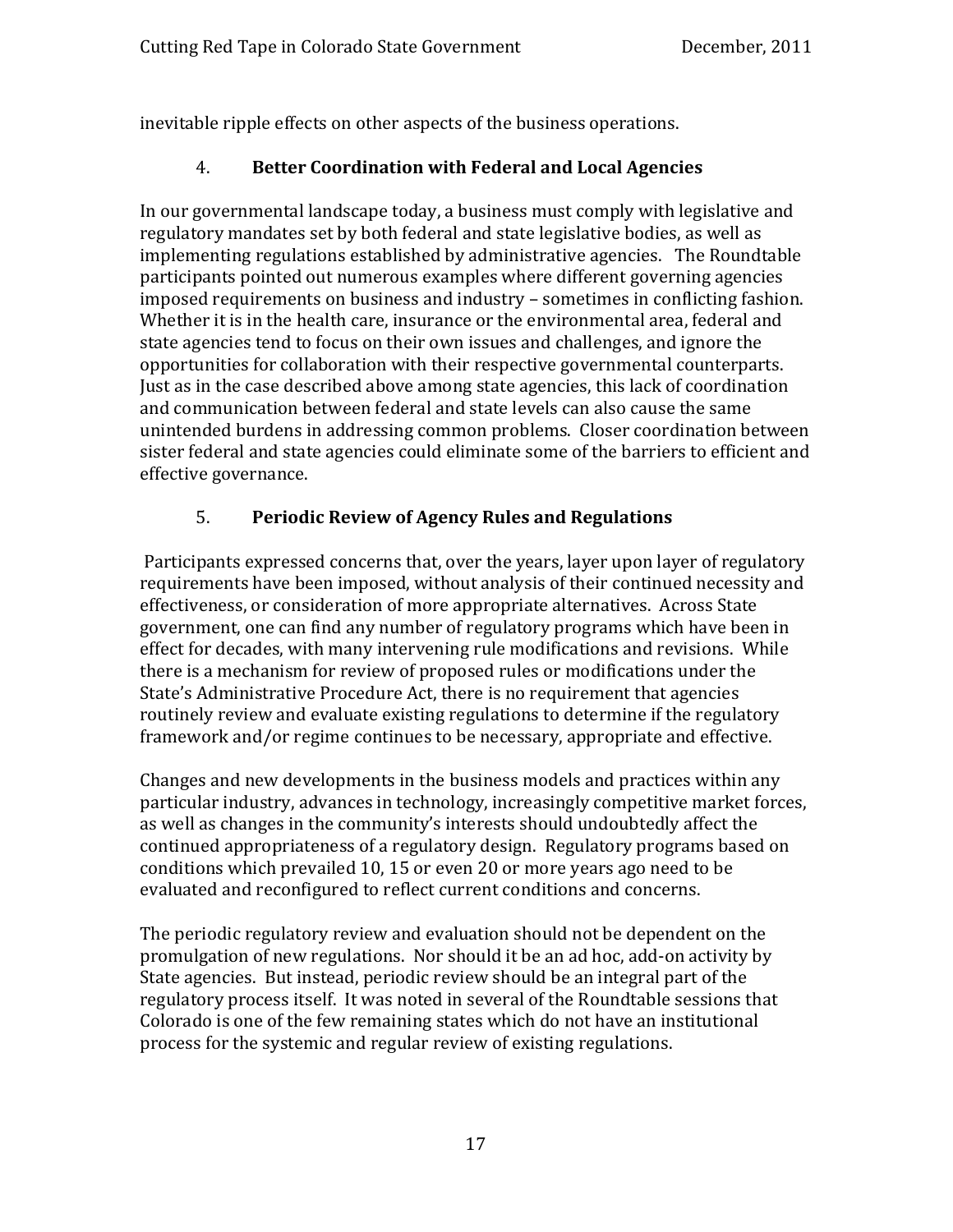#### 6. **Better Use of Available Technology for Communication and Customer Service**

Many government regulations continue to require submission of multiple copies of paper documents. For example, multiple paper copies are required in connection with contracts, requests for proposals (RFP), applications or administrative appeals. In light of available technology, many participants questioned why it is necessary to submit paper copies, considering the costs associated with copy and document production. More extensive use of electronic filing systems, the maintenance of centralized and shared databases, and utilization of tracking functions to ascertain the status of a filing could expedite and streamline regulatory processes.

#### 7. **Need for an Agency "GoTo" Person**

Government regulatory systems are complex, complicated, sometimes highly technical, often unclear and inconsistent. This difficult regulatory maze frequently requires businesses and consumers to turn to professionals for assistance in navigating the system. The costs of such professional services can be particularly burdensome for individuals and small businesses. This can be especially true of the State's social services programs for our most needy and disadvantaged citizens. Participants recounted examples of being shuttled from one person to the next, from one counter to another, to the next agency and sometimes circling back to the first point of contact‐‐all to little or no avail in getting through the system.

Similar experiences were described by prospective contractors, particularly those outside the Denver metro area, who found it very difficult to access government programs and contracting opportunities. The contractors explained that they ended up spending considerable time shopping around agencies, picking up bits and pieces of information, but with no real direction or guidance to help them get the information or critical contact they needed.

In some instances, the difficulty was that the front line staff themselves did not know how to, or had not been adequately trained to, navigate the systems within the agency, or how to access the appropriate sources of information. In other cases, the problem was lack of access by staff to the most current information regarding the status of an application or other filing.

#### **of Proposed Regulations, Requirements and Procedures**  8. **Greater Attention to Economic and Unintended Adverse Impacts**

An issue of serious concern expressed by businesses is the tendency of agencies to impose or change regulatory requirements, standards or conditions without due regard for or analysis of the economic, financial and social impact on business, local government or the general community. Agencies should make the effort to determine the impact and cost implications on the regulated businesses and other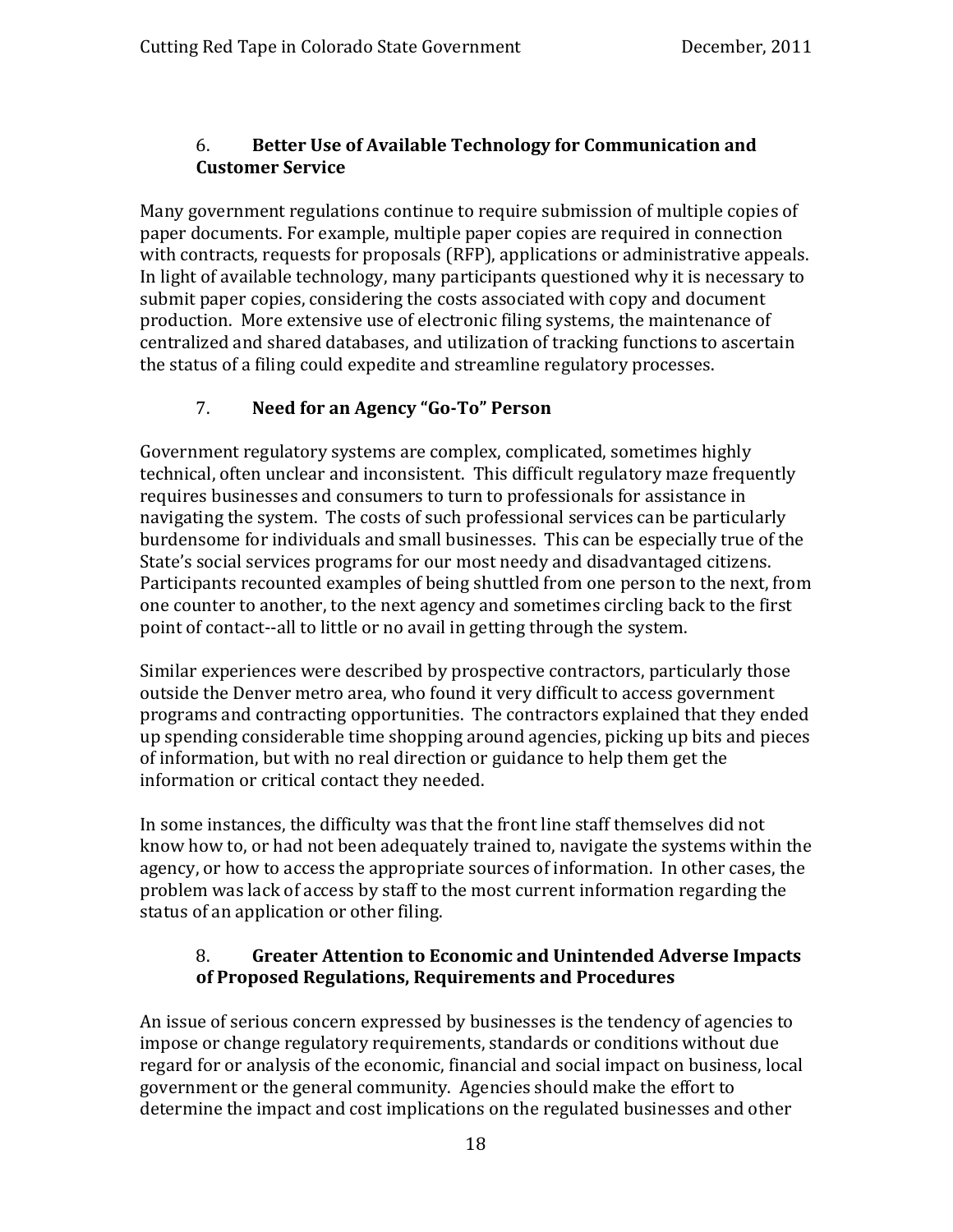stakeholders well before any proposed changes are formulated for implementation. Further, the process for a cost‐benefit analysis should involve the affected businesses and stakeholder interests early on in the process of analysis, since these parties are in a good position to help project impacts and compliance costs.

There seemed to be a consensus among the Roundtable groups that the current provisions for cost‐benefit analysis under C.R.S. 12‐4‐103 are generally too little, too late. As presently structured, a cost‐benefit analysis is not required until a rule has already been crafted, and proposed for implementation. Requiring a cost‐benefit analysis effectively requires the agency to look well outside the scope of its proposal, including the consideration of viable alternatives. Unless the submitting agency has already undertaken such an analysis, the practicality and utility of a cost‐ benefit analysis at this point in the rule making process is questionable, and its value often negligible. Many of the participants suggested that this provision should be revised to provide for a more timely and robust process for a regulatory cost-benefit analysis.

#### 9. **More Attention to Ensuring that Implementing Regulations Reflect Legislative Intent**

Agencies must often write regulations to implement legislative mandates given to the executive branch. This process involves determining the intent of the legislature as the implementing regulations are formulated. A common approach is for the agency to hold public hearings and receive testimony from interested parties. The difficulty of adhering to the legislative intent arises when various interest groups lobbying for such legislation have differing objectives or "intents" in their support of the legislation. The agency must ferret out these differences and attempt to design regulations which first are consistent with the actual language of the legislation, while also being mindful of the range of interests which may be affected.

Roundtable participants expressed concern that the legislative intent was not always followed in these implementing regulations and the intended objectives

were often not achieved. Several recommendations were made to address these concerns: include the legislative sponsors in the rulemaking process; have the regulatory staff review the new legislation before it is signed by the Governor; seek more input on the State's interpretation of legislative intent from participants in the legislative process; and solicit public input earlier in the rulemaking process.

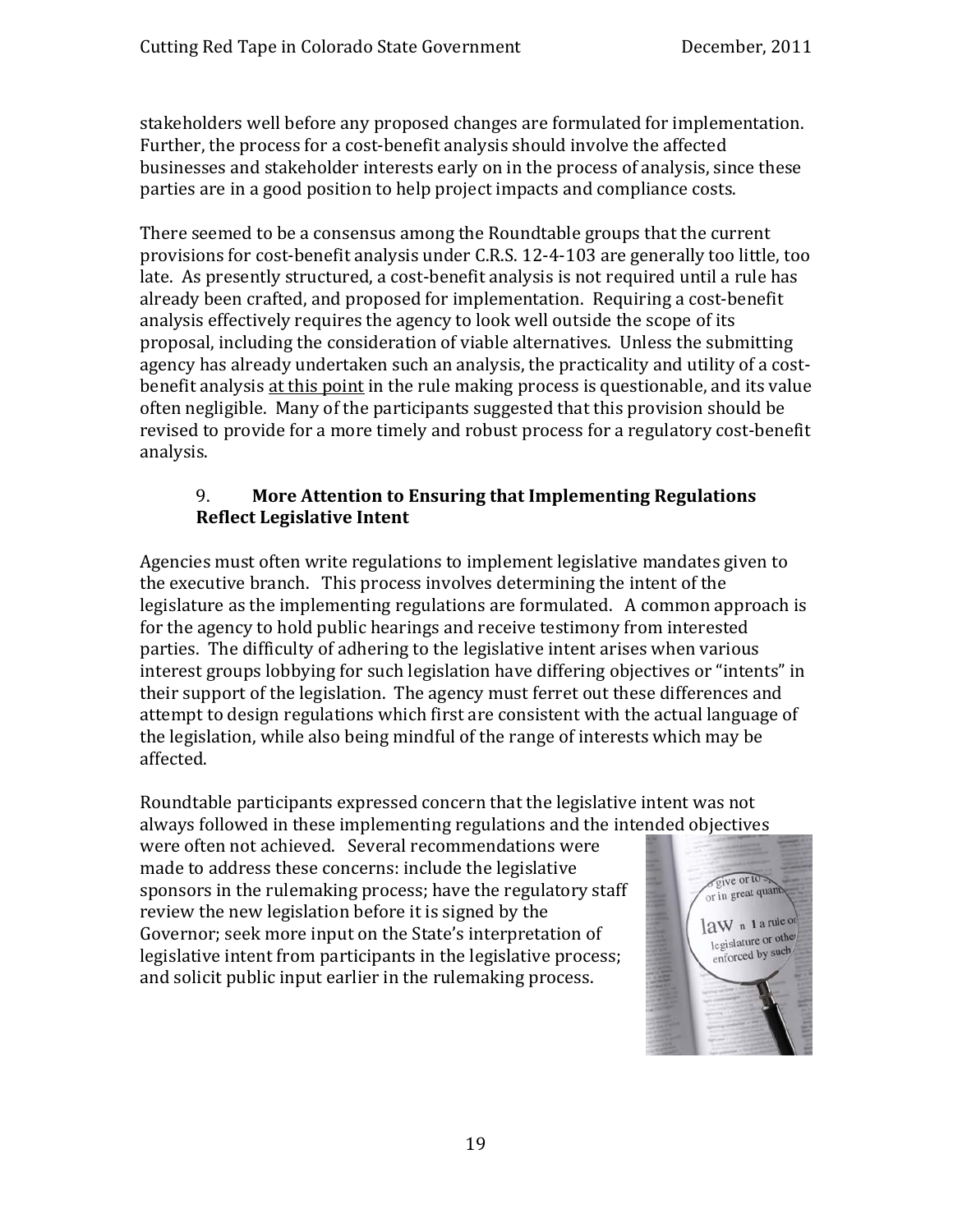## <span id="page-19-0"></span>**III. Recurring Suggested Solutions**

The Roundtable participants offered a wide and varied range of solutions to the red tape issues identified above. Many of the same or similar solutions were voiced in several of the Roundtable sessions.

#### **CustomerOriented Culture**

In addressing the issue of the need for developing a customer‐oriented culture, a number of participants recommended that the Governor should set the tone through his leadership by viewing problems from a customer perspective, and rewarding agency actions that reflect this new perspective. Part of establishing a successful customer service orientation is having the necessary tools and information available to agency staff to respond appropriately to customer inquiries. In a complementary arena, having customer‐friendly websites which provide better guidance and easy navigation, along with the use of more state-ofthe-art information systems would greatly improve customer service.

#### **Delays in Permitting and Licensing**

With respect to delays in obtaining permits and licenses, participants at several Roundtables recommended that an internal transparent tracking system be implemented to help address the problems of delay by keeping agency personnel aware of the status of requests. In some cases, this same information could be available to businesses and citizens on the agency's website. Many private sector businesses that provide internet consumer shopping services use this feature. Other participants suggested setting and monitoring performance measures for etting responses to citizens, and making those measurements available to the g public.

#### **Information Sharing and Better Communication**

Information sharing and better communications using state‐of‐the‐art technology was a frequent suggestion for improving agency coordination. Use of common databases of information could significantly improve the speed, accuracy and efficiency in the filing, processing and retrieval of information. One participant suggested that the State should have a "google‐type cloud" for access by all agencies.

Another suggested an inter‐agency employee exchange program for agencies which could work together on common or related problems. One very innovative idea for consideration was the addition of a legislative "affinity" note, similar to the fiscal note now required, which would identify all the agencies that would be involved or affected by the proposed legislation.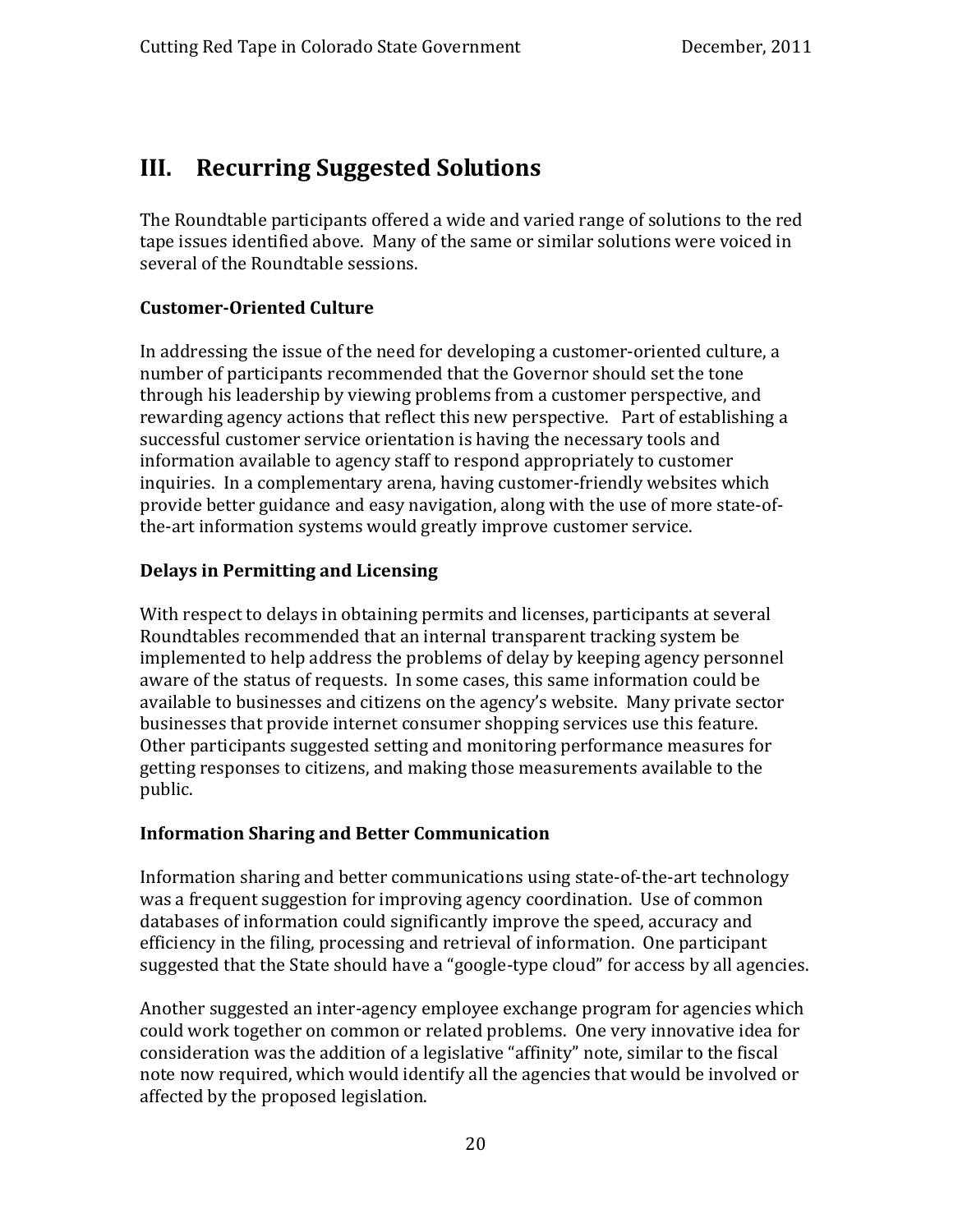#### **Regulatory Review**

When it came to regulatory review, numerous participants voiced support for regular and thorough review of both new and existing regulations to evaluate their effectiveness and continued need. At a minimum, some felt that regulations need to be reviewed every three to five years from a "zero based" approach. A related recommendation concerning new or proposed regulations was that better fiscal impact information should be made available to the public. Some felt that in many cases, the cost-benefit analysis of the impact of major new regulations is either missing or poorly presented.

#### **State Advocacy with Federal Agencies**

Some participants felt that the State was not enough of an advocate for business and agricultural interests in their dealings with the Federal government. They recommended that the State should participate more often in the federal rulemaking processes, e.g. the National Environmental Policy Act, as a cooperating agency in order to have a voice in matters that affect businesses in Colorado. Another suggestion was to alert potentially affected parties through a website which posted regular notices and information on new and proposed federal regulations hat would apply to business and agricultural interests in the State. t

#### **Information and Guidance from State Agencies**

One matter that gained significant attention at the Roundtables was the difficulty in getting helpful information and guidance from State agencies. Participants stated that agency websites are not friendly to users and do not offer good guidance as to the proper place to go to resolve issues and get basic information. Roundtable participants suggested designating a "go to" person in each agency, who could help citizens find their way through the systems. Participants in several Roundtable sessions urged the adoption of a 311 call center for the State similar to the system implemented in the City and County of Denver. Another idea discussed by participants was for each agency to have a common starting webpage that would be he same in format and contain a basic agency description, contact information and t reference guide to available information and material.

#### **Balancing Risks and Opportunities**

An interesting issue raised by several participants was the need for a better balance between managing risks and enabling business and community interests to pursue their respective goals. It was noted that a regulatory philosophy of essentially total risk aversion is unrealistic, impractical, often cost prohibitive and tends to stifle innovation. In many ways, such an approach is again reflective of a culture with a focus on government itself. It was observed that designing an appropriate regulatory structure and establishing the perimeters for compliance and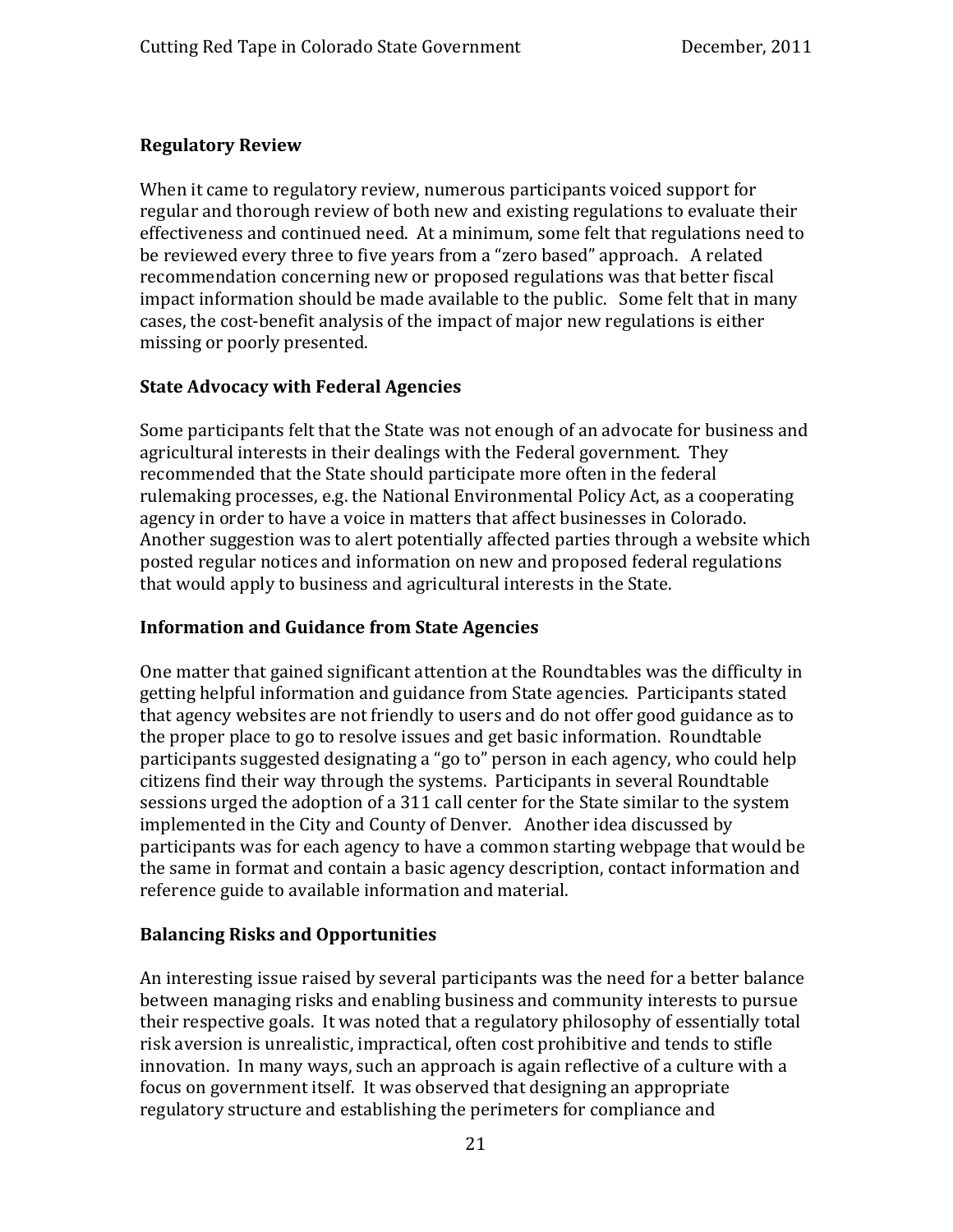enforcement should take into account an assessment of risks, as well as effectiveness. Regulators should have a solid understanding of the actual landscape in which the regulated entities and individuals function in the real world. A constant refrain heard throughout the Red Tape Reports was that a "one size fits all" approach will invariably lead to significant disconnects in the effectiveness of the regulatory regime.

#### **Changes in Personnel Practices**

Participants expressed frustration with the lack of flexibility given to agency personnel to make discretionary decisions when warranted by the circumstances. They perceived that agency staff were afraid to take risks, and generally defaulted to giving the standard "in the box" response to problems. Employees need to and should be given "permission" by management to engage in more problem‐solving as they work *with* businesses and citizens to address issues.

This suggestion was complemented by the following related recommendations:

- Provide better preparation and training for staff and new personnel
- Encourage and enable staff to reach out and interact with external stakeholders through participation at meetings, legislative hearings and other activities to broaden perspective and awareness of practices and emerging issues
- Provide educational opportunities for employees in the mechanics of excellent customer service
- Evaluate prohibitions on outsourcing in circumstances where outsourcing would be more efficient and cost-effective for the state
- Provide more effective cross-training to better leverage limited resources.

#### **InterAgency Coordination**

With the proliferation of multiple programs and regulations at various levels of government to address our social, economic and environmental problems, participants reported that they were often faced with overlapping, redundant or conflicting provisions, and little information with which to design effective responses. One recommendation was for the State to designate a "lead" agency that would have primary jurisdiction over the subject matter, and which would be responsible for coordinating and reconciling these confusing directives, and for providing businesses and the community with a clear roadmap for compliance.

The following ideas were offered in support of this suggestion:

- Establish inter-agency work groups to facilitate businesses' ability to navigate complicated regulatory requirements
- Revise and implement a more robust cost-benefit analysis process, as well as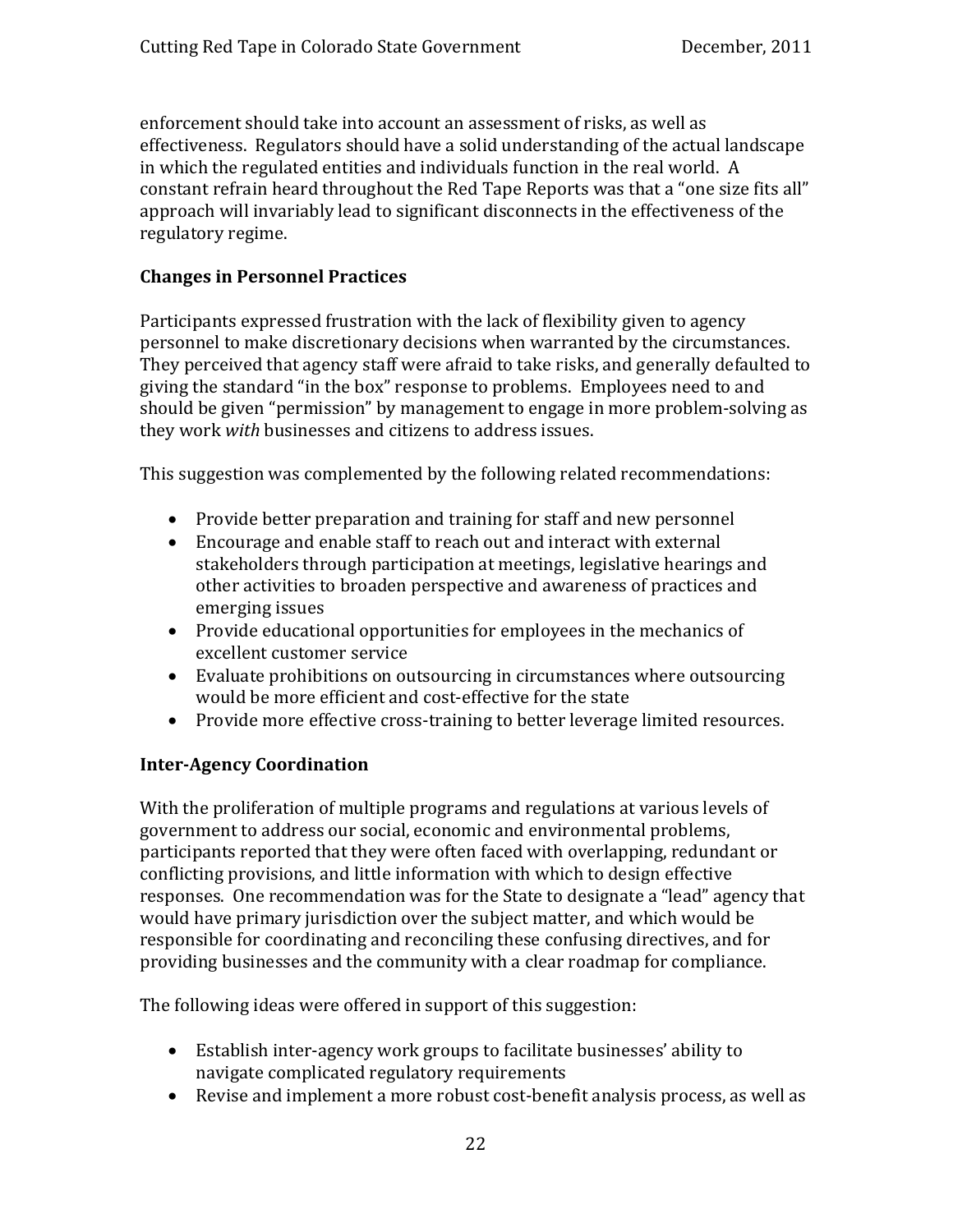a regulatory and fiscal assessment to help identify social, financial and economic impacts of proposed regulations.

#### **Improved Communications**

Participants underscored the importance of early and frequent communication with state agencies in order to avoid potential conflicts and unintentional non‐compliant responses to rules and regulations. In pursuit of this objective, the following recommendations were made:

- Solicit earlier input in the rulemaking process from adversely affected stakeholders
- Establish more effective communication with business communities during rule making process and after implementation
- Create an ombudsman for boards and commissions to deal with complaints prior to invoking formal proceedings
- Continue the "Pits & Peeves" Initiative as a mechanism for ongoing engagement and dialogue with stakeholders
- Establish a universal "help desk" which can facilitate resolution of issues and eliminate regulatory roadblocks.

#### **More Transparency in Administrative Rulemaking**

Several suggestions were made to address the problem of proliferating policy directives and potentially misguided interpretations of legislative intent. The following ideas were proposed:

- Limit the use of policy and guidance directives as a substitute for full rule making proceedings which allow for more public participation and input
- Provide more specific information as to the agency's interpretation of the legislative intent
- Create more interactive websites as a communication tool for notices and information on new/revised regulations.

#### **Greater Public/Private Collaboration and Partnerships**

suggestions: Government at all levels is engaging the advice and counsel of experienced businesses to find effective solutions to the challenges of effective government. The increasing use of public‐private partnerships is just one example of this trend. The articipants recognized this trend as an opportunity and made some similar p

• Engage the private sector in more frequent dialogues to better understand how to improve government services, e.g., what might be the most effective and viable ways for the State to facilitate economic development and job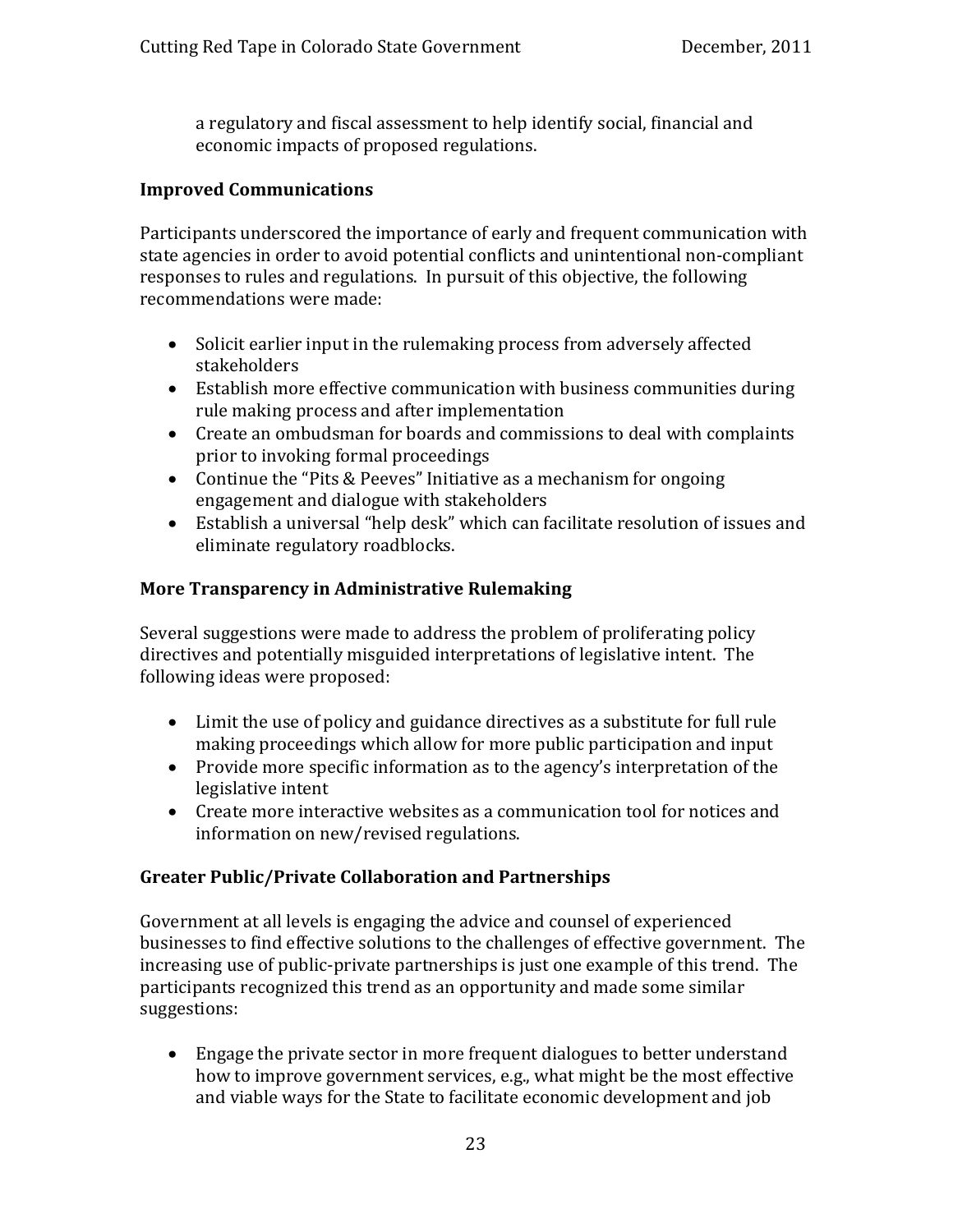growth

• Identify and replicate successful training models in the private sector with respect to improving customer service.

#### **Better Utilization of Technology**

The average citizen is becoming accustomed to and more desirous of the benefits and services provided by advances in technology, as evidenced by the near universal acceptance and use of cell phones, email, web sites and text messaging as means of interactive communication. Participants would like to see the State better utilize some of these same technological advances in providing information and access to governmental services. Along these lines, related suggestions included:

- Implement the use of unique universal identifiers to improve accuracy and access to information and to reduce the necessity for multiple submissions of essentially the same information to different agencies or even within the same agency
- Create transparency in the licensing process through the use of tracking systems that can monitor and report status in real time
- Provide a live "chat" option with agencies
- Use technology, such as webinars, webcasts, video, to enable customer access in remote or rural areas
- Update and organize agency websites to be more accessible and user friendly, e.g., the public should be able to access information regarding the services provided by the agency without having to know the internal organizational structure of that agency.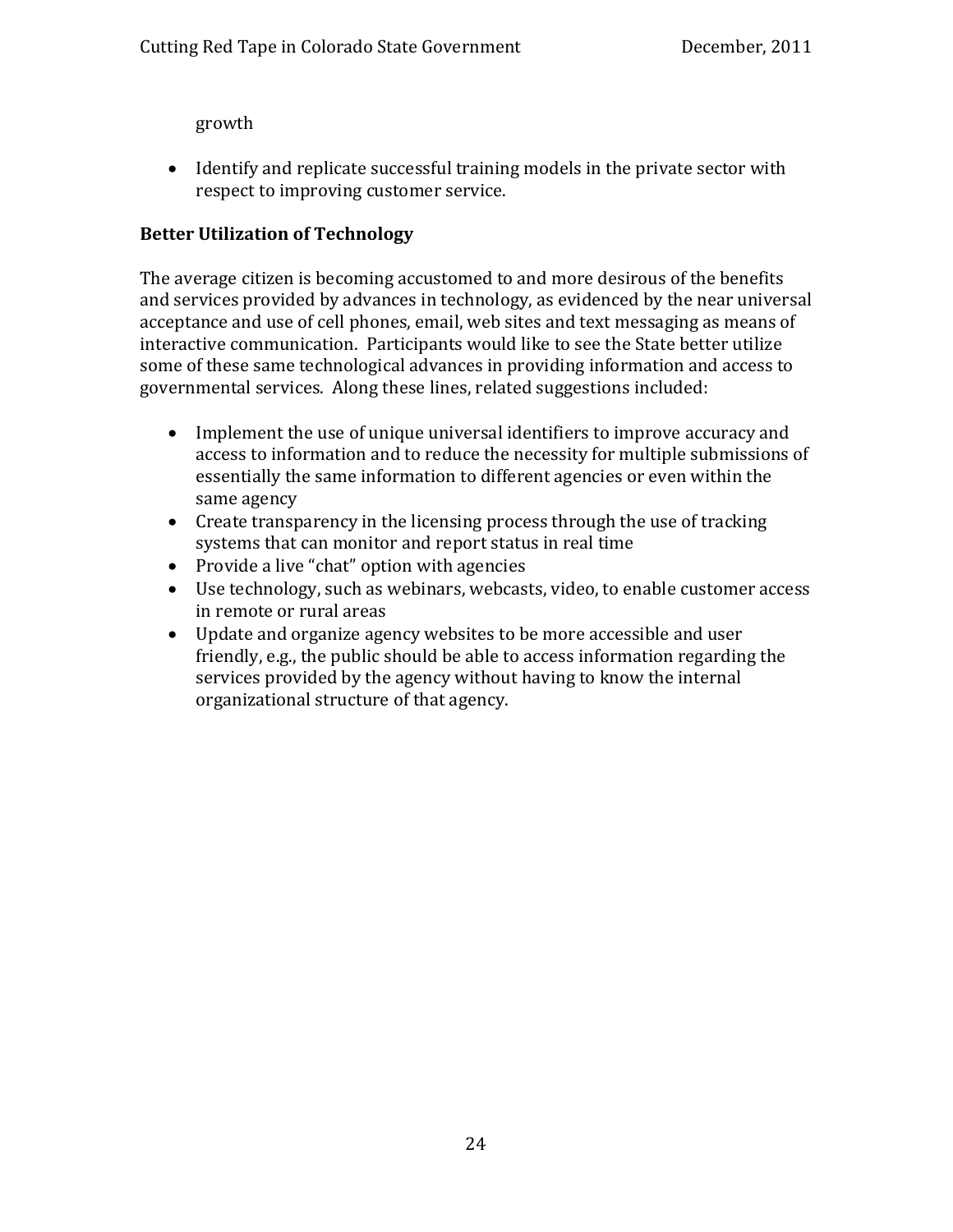## <span id="page-24-0"></span>**IV. Progress in Motion: Administration Responses**

As part of the Pits and Peeves Roundtables Initiative, it was important that the information, findings and input from the participants be shared and discussed more broadly with Cabinet members and executive senior staff. As mentioned earlier, all of the Red Tape Reports have been submitted to the appropriate State agencies for a specific response to the submitting individual or organization. In addition, an internal stakeholder session was held for those agency executives whose departments or agencies were the subject of substantial or noteworthy Red Tape Reports or comments during the Roundtable discussions. At this important meeting, Cabinet members were asked to identify the key existing or proposed initiatives in their departments which related to the group of common, systemic themes derived from the Roundtable sessions.

A number of State agencies indicated that they had already undertaken efforts which address many of these common issues. The following section of this Report highlights some of these efforts.

#### **Cust omer Service Oriented Culture**

The **Colorado Department of Labor and Employment** (CDLE) is examining in every division how it does business, both internally and externally. The Department has a goal of "establishing a culture of employee engagement and accountability resulting in high performance." CDLE is assessing (1) who are the Department's customers; (2) what their needs are and how to better serve them; (3) how best to have both a productive and engaged workforce by seeking employee input via twice yearly engagement surveys, all staff meetings, employee suggestion boxes in each division; and (4) how all of our systems and processes work to provide efficient, effective and elegant service.

custo mers. CDLE has engaged their workforce in discussions around measurable values and behaviors and the Department is working to ensure that everyone, from the top down and bottom up, is held accountable for their performance. The CDLE leadership team will be focusing, in the first year, 10 to 20% of its time on coaching and mentoring. Also, the Department's training programs are being re‐evaluated. Additionally, to meet their goal of "increasing Customer satisfaction," CDLE is developing customer surveys, and gathering data from both internal and external

The **Department of Personnel and Administration** (DPA) has completed the first‐ ever statewide employee engagement survey, designed to obtain feedback from employees on their work environment and identify innovative ideas for improvements. Based upon feedback from the surveys, action plans will be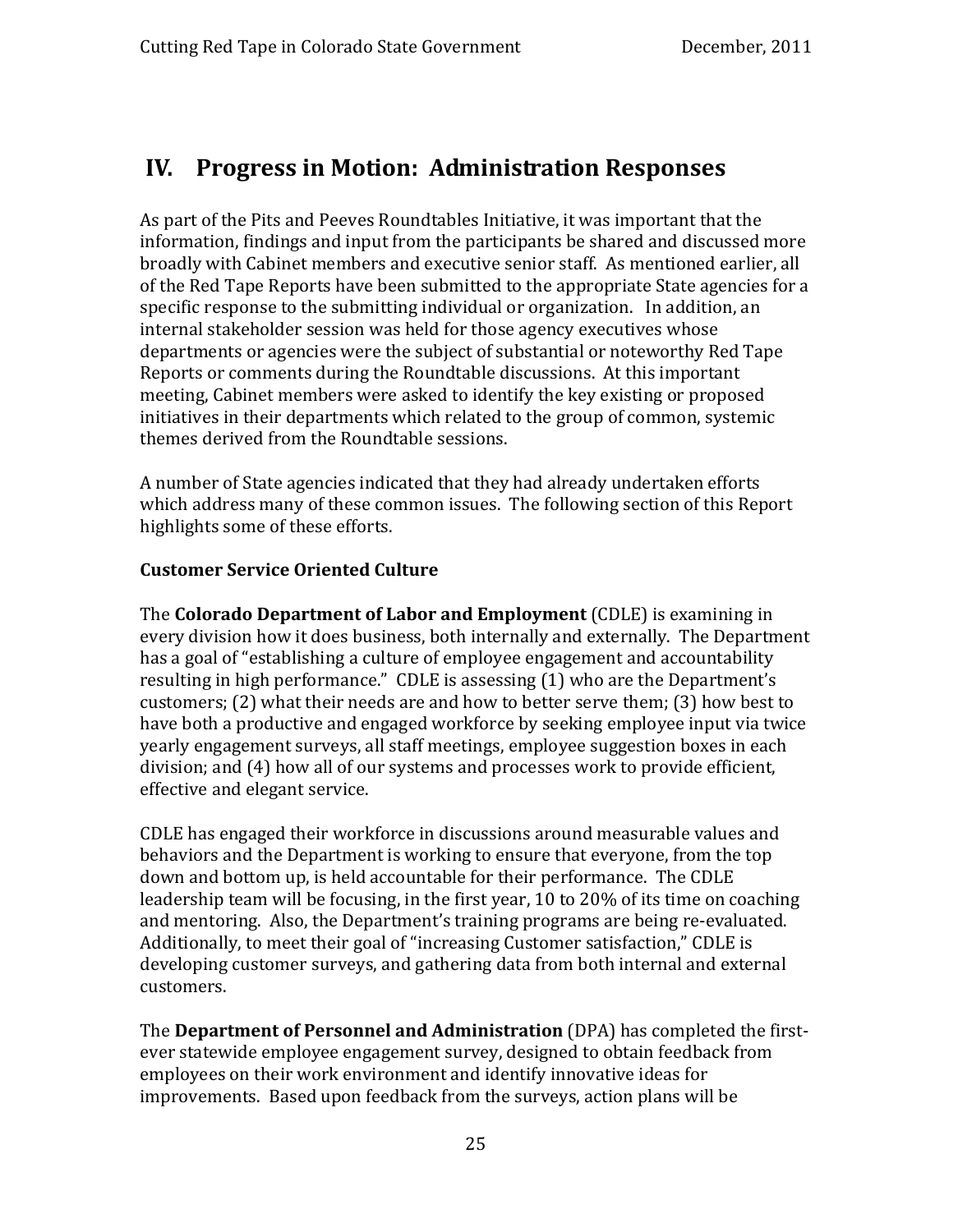developed to provide direction to managers and supervisors for implementing appropriate improvements. These action plans will serve as the guides for making improvements systemically as well as at the specific program and work group level.

Recognizing that the State's workforce can be enhanced through improvements to the State Personnel System, including the State's human resources function, the Department is leading the Talent Agenda initiative that will determine constitutional, legislative, and/or administrative reforms, as appropriate, to improve the State Personnel System. This effort will evaluate and assess shared services capabilities for the human resources function within the State with an initial focus on selection, training, and benefits administration. Through an mproved state classified system and more effective human resource functions, the i quality and productivity of state employees in general will be improved.

#### The **Department of Regulatory Agencies** and the **Department of Local Affairs**

have collaborated on a joint effort to establish a system that will provide an on‐line portal for continuing citizen input to help make government more responsive and efficient. The system will include an automated tracking system to ensure appropriate follow-up is accomplished. This opportunity for continued interaction will help to grow citizen ownership and confidence in their state government.

The **Office of Information Technology** (Office) has established *Customer Success* as one of its six priorities. In July, the Office released its FY12 Playbook which identified specific steps that will be taken during this fiscal year to improve its focus on customer service. A customer communications plan will be established along with conducting a customer satisfaction survey and modification of service level agreements to establish clear expectations for the consistent delivery of IT services. Although the Office's direct customers are state agencies and departments, and not the individual citizens, the IT services provided to the state agencies and departments directly impact the services that, in turn, are provided to Coloradoans.

The **Colorado Department of Public Health and Environment** (CDPHE) has adopted a long‐term customer service action plan. For example, the Health Facilities Division believes that most complaints regarding regulations, licensure requirements and fees, survey protocol and plans of correction, can best be addressed by contact with the stakeholders directly. The Department has made a commitment to involve stakeholders early in all decisions by active engagement with associations, advisory councils and citizens through its web portal available to all interested parties. In the coming six months, the CDPHE staff will make themselves available to all organizations for face‐to‐face exchange of ideas.

collegiality and promote a culture of transparency. CDPHE is going forward, with open dialog, to reduce redundancy, increase

The **Department of Revenue** (DOR) has many initiatives in the area of customer service. DOR recently implemented Phase IV of the Colorado Integrated Tax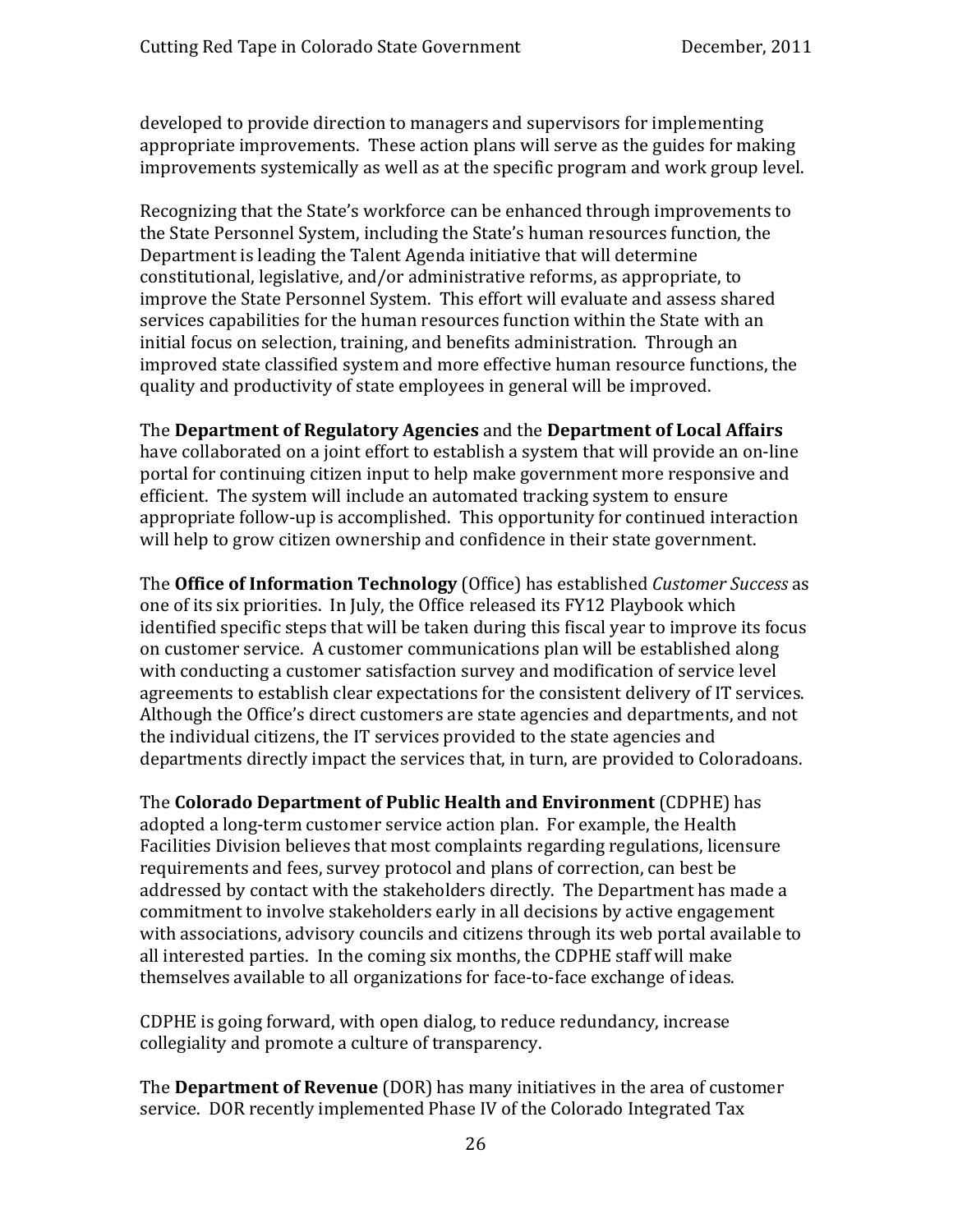Architecture project. Phase IV provides the customer with the ability to access the following functions on-line: make tax payments, view balances, amend a tax return, file a protest, change an address, view an income tax refund status, view payment history, view letters, and add a power of attorney. More features will be available in the fall of 2012, and when the final phase of this project is implemented.

DOR will be forming a working group that includes business tax stakeholders to work on ways to address the lack of uniformity in how taxes are collected across jurisdictions. This is an effort that has arisen out of the Governor's Colorado Blueprint. DOR will also be working over the next several months to develop an overarching outreach and communications plan that addresses accessibility and transparency with its customers.

#### **Stre amlining Regulatory Processes**

The **Colorado Department of Transportation** (CDOT) is responding to customer feedback and audit recommendations by implementing a comprehensive re‐ engineering of its contracting processes. Several improvements are being made that will result in shorter timeframes, consistent customer service and tracking of key performance indicators. Planned and/or already implemented improvements nclude: i

**Contract templates** – contract templates have been officially approved by the Office of the State Controller (OSC); this will eliminate the need for OSC review when contracts are executed "on template."

**Electronic workflow** – a new software program will auto‐populate the contract templates via inputs on the Purchase Orders; the program will then route these ontracts documents through proper input/approval steps and track the associated c timeframes.

**Key Performance Indicators** – new metrics have been established for CDOT to ommunicate to users as well as internal and external customers on timelines, c number of contracts and expenditures.

**Communications Plan** – an enhanced communications plan will keep CDOT employees and external stakeholders up to date on the progress of the contract improvement initiative.

**raining** – additional training will be provided to contract writers help business **T** units write complete statements of work.

**Process Streamlining** – the contract process has been reviewed, process steps have been reordered for efficiency and redundant steps have been eliminated. Because CDOT recognizes the need to improve customer facing processes, including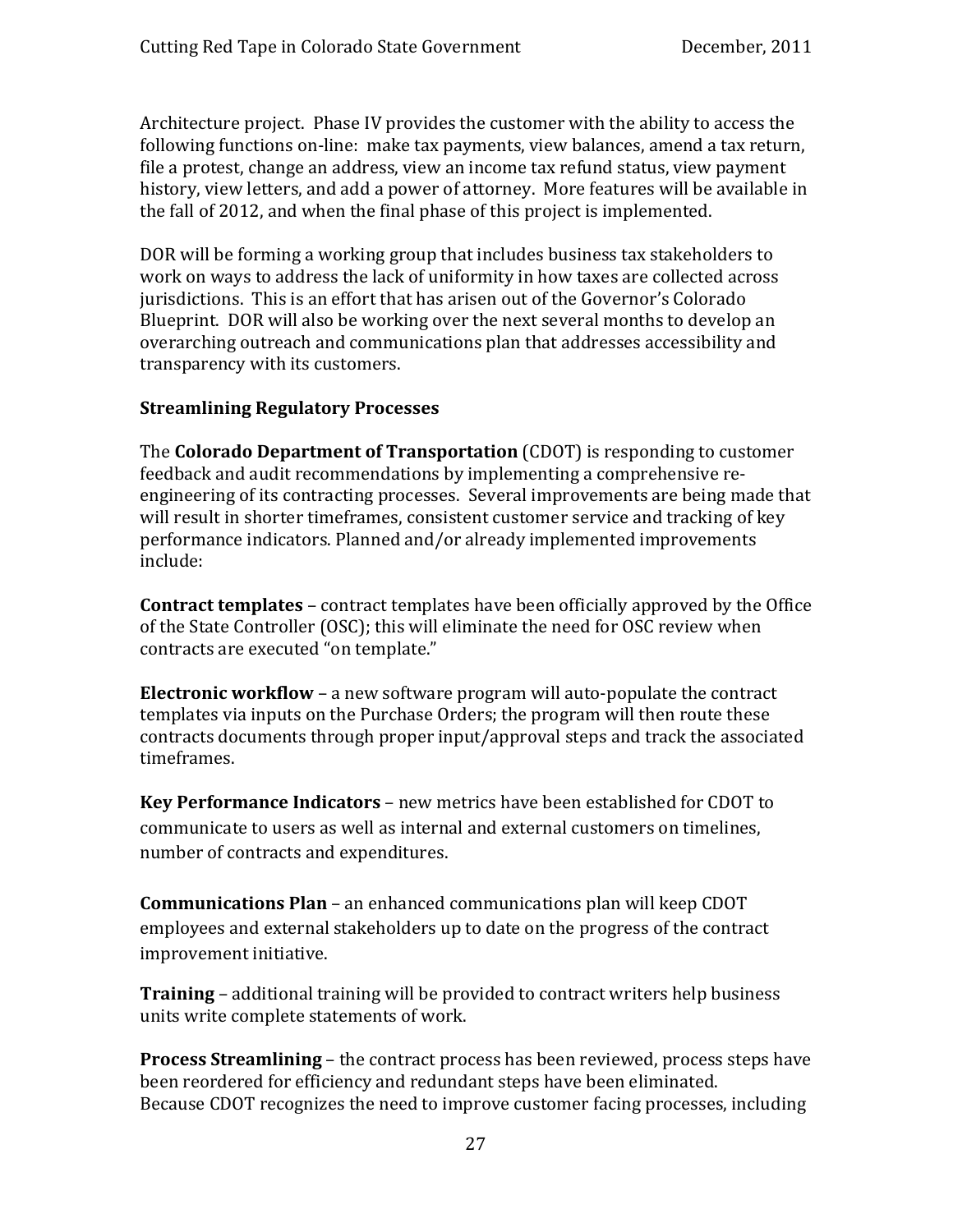the issuance of permits, the Executive Director replaced the department's Deputy Director position with the Director of Process Improvements, who has been tasked to identify and improve CDOT business processes, including the issuance of permits, which have significant relevance to CDOT's customers.

The **Colorado Department of Labor and Employment** (CDLE), through its strategic initiatives on process improvement ("Reform and Improve Key Process"), technology (Implement Optimal Technology solutions to deliver timely and accurate customer service) and outstanding customer service ("Increase Customer Satisfaction") is reviewing in each of their divisions first, what the department is asking of employers/businesses in the state, and secondly, how it can make compliance with such requests easier.

CDLE recognizes that communication is key to this endeavor and each division has established stakeholder/constituency outreach groups to meet with on a regular basis. As part of these initiatives it is looking at using technology to simplify its processes, including: conducting an analysis of current technology platforms; creating a technology Roadmap; identifying current staff and resources; strengthening its relationship with Office of Information Technology; and replacing the department's older systems. CDLE also has a long‐term commitment to upgrading its technology and databases in UI, Oil and Public Safety and Labor. As hat technology is upgraded, CDLE is working to ensure that its databases can "talk" t to each other in order to share data and information.

The **Colorado Department of Public Health and Environment** (CDPHE) will be increasing its efficiency and effectiveness in many areas, including its wastewater application process, design review process, and air permitting process. Utilizing principles of LEAN (a process improvement methodology), CDPHE will be reviewing its internal and external business processes to increase performance and reduce/eliminate waste. CDPHE has begun this improvement process by hiring LEAN contractors and scheduling several LEAN events.

help the Division reduce the overall permitting backlog. The Air Pollution Control Division (APCD) has recently taken steps to find additional help to address its backlog of permits. The Division has hired a second air quality modeler; has used a one-time EPA fund to hire two temporary permit engineers; and has hired or is in the process of hiring four new temporary permit engineers. These permit engineers have specifically been hired to help with the oil and gas permit backlog. However, a reduction in this specific area of permit backlog should

The APCD is working with the Colorado Oil and Gas Association (COGA) and has agreed to track certain metrics e.g. number of Air Pollution Emission Notices (APENs), or permit applications waiting supervisor approval; number of APENs in process with engineers; number of APENs waiting to be assigned; total number of APENs in the backlog; number of APENs signed off by supervisor to accounting; and number of APENs received from industry during the past month with a goal of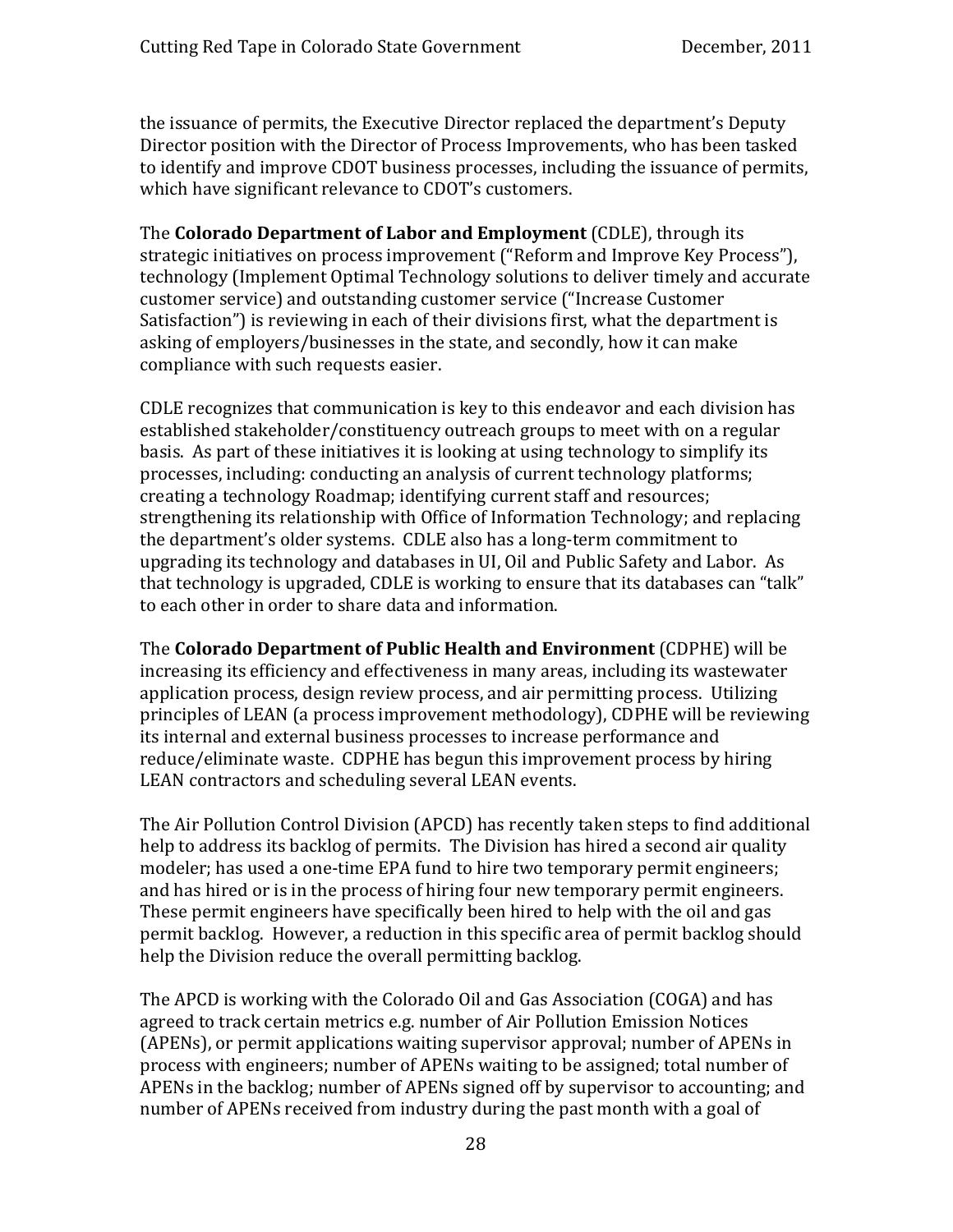eliminating the oil and gas permitting backlog by the end of December 2012. APCD meets monthly with COGA to track progress and see where they are on the glide path. The metrics were also developed to give COGA some assurance to help fund (recently hired and currently term limited) permit engineers to help address the backlog. As of the end of July 2011, APCD is generally on track or slightly ahead of schedule (i.e., the backlog is about where we expected it as of July 2011). Moreover, the projected backlog is estimated to go from 1,740 in July 2011, to 118 in December 2012.

The Water Quality Control Division (WQCD) currently has a stakeholder process underway that provides stakeholders an opportunity to communicate concerns and to work collaboratively with the WQCD as it develops strategies to address issues raised. One result of this process was the modification of the regulations to allow applicants to request a streamlined final design review and approval process.

The **Department of Revenue** is working on minimizing delays in its driver's license offices. It is working to implement systems and processes that will reduce wait times and allow customers to schedule appointments. It is also looking at better ways to ensure that the customer is aware of all of the necessary information/documentation that will be required up-front to obtain their driver's license in one stop. It is expected that these systems improvements will be implemented in phases, with Phase I scheduled for completion in January 2012, which is on target, and Phase II completion scheduled for July 2012.

The **Secretary of State**, **Department of Labor and Employment** and **Department of Revenue** partnered together to introduce and launch Colorado Business Express ("CBE"). CBE enables business owners to go online and set up a business with all 3 departments at one time. The program captures name, address, other business information, and allows them to pay the set up fees online as well.

As a separate initiative, the **Department of Regulatory Agencies** (DORA) has committed to establishing a state‐wide "Regulatory Help Line" which will provide another source of assistance for small businesses, licensees, regulated entities, and citizens in resolving regulatory roadblocks, and in getting questions and complaints to the right agency and contact person. The help line will be accessible through an online web portal and supported by the DORA Call Center, which will have the capability to monitor and track the status of an inquiry through resolution. It is anticipated that the help line will be operational in early 2012. To the extent that departments implement the Agency Concierge recommendation, See Part V, the "Regulatory Help Line" will be coordinated to avoid duplication of function.

#### **Greater Agency Coordination**

Shortly after being sworn in as Governor of Colorado, one major new initiative of the Hickenlooper Administration was promulgated in **Executive Order (EO) D2011 005 "Enhancing the Relationship between State and Local Governments**," (EO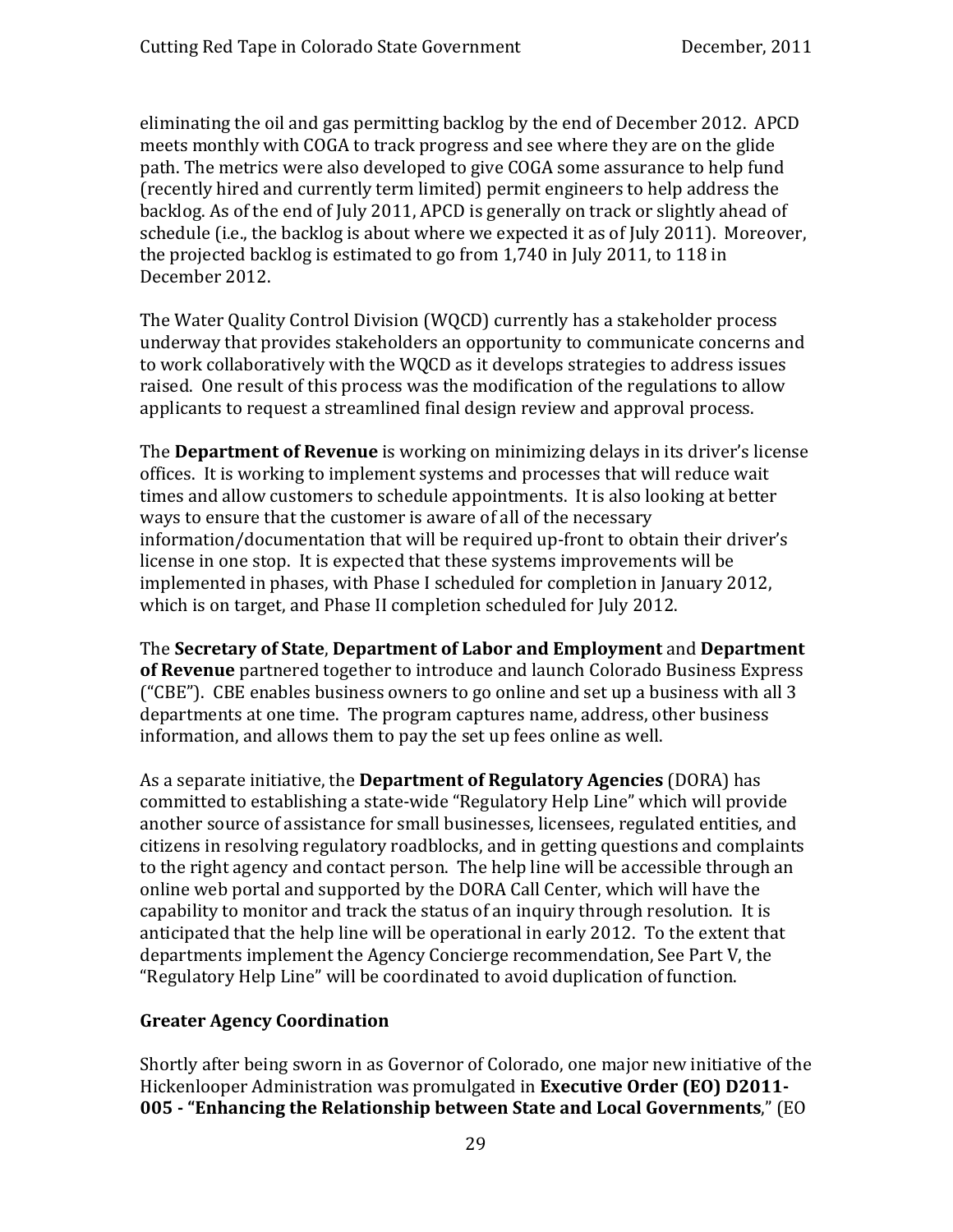5). This EO demonstrated the Governor's commitment to strengthening the relationship between the state and local governments by ensuring that no State agency shall promulgate any regulation creating a mandate on local governments unless the mandate is specifically required by federal or state law, the agency consults with local governments prior to the promulgation of the regulation, and the state government provides the funding necessary to pay for the direct costs incurred by local governments to comply with the mandate. More specifically, this EO directs each State agency to develop a process to actively solicit the meaningful and timely input from elected officials and other representatives of local government in the development of regulatory proposals affecting them. This directive underscores the need for more and better intergovernmental cooperation.

The **Department of Local Affairs** (DOLA) has taken the lead to coordinate work across local governmental organizations, state agencies and the Governor's office to develop an inclusive process for ensuring full implementation of EO 5. DOLA, working with key stakeholder partners such as the Colorado Municipal League, Colorado Counties, Inc., the Special Districts Association, the Association of School Boards, and key state agencies, has facilitated the development of an internet‐based, interactive tool and database to assist with communication between and among state agencies and local governments prior to and during the development of regulations affecting local governments. It is expected that the implementation plan for EO 5 will be completed and operational in January, 2012.

The EO 5 effort utilizes a phased process to communicate with local governments:

- 1. State agencies engaged in rule making will communicate with local government(s) via email on the conceptual idea of a potential rule to solve or prevent a problem, which should provide for very early consultation and input.
- 2. State agency will request input from local governments via an electronic survey to determine:
	- a. Local governments' perception of how to solve the problem identified, which could include alternative means to the contemplated regulation;
	- b. If alternative methods are not possible to solve the problem, ways in which to partner with local government in the development of an appropriate regulation; and
	- c. Description of any anticipated costs to local government if the proposed regulation is implemented.
- mandate. 3. State agency must determine if the rule being considered is an unfunded
- 4. State agency must document its communication with the local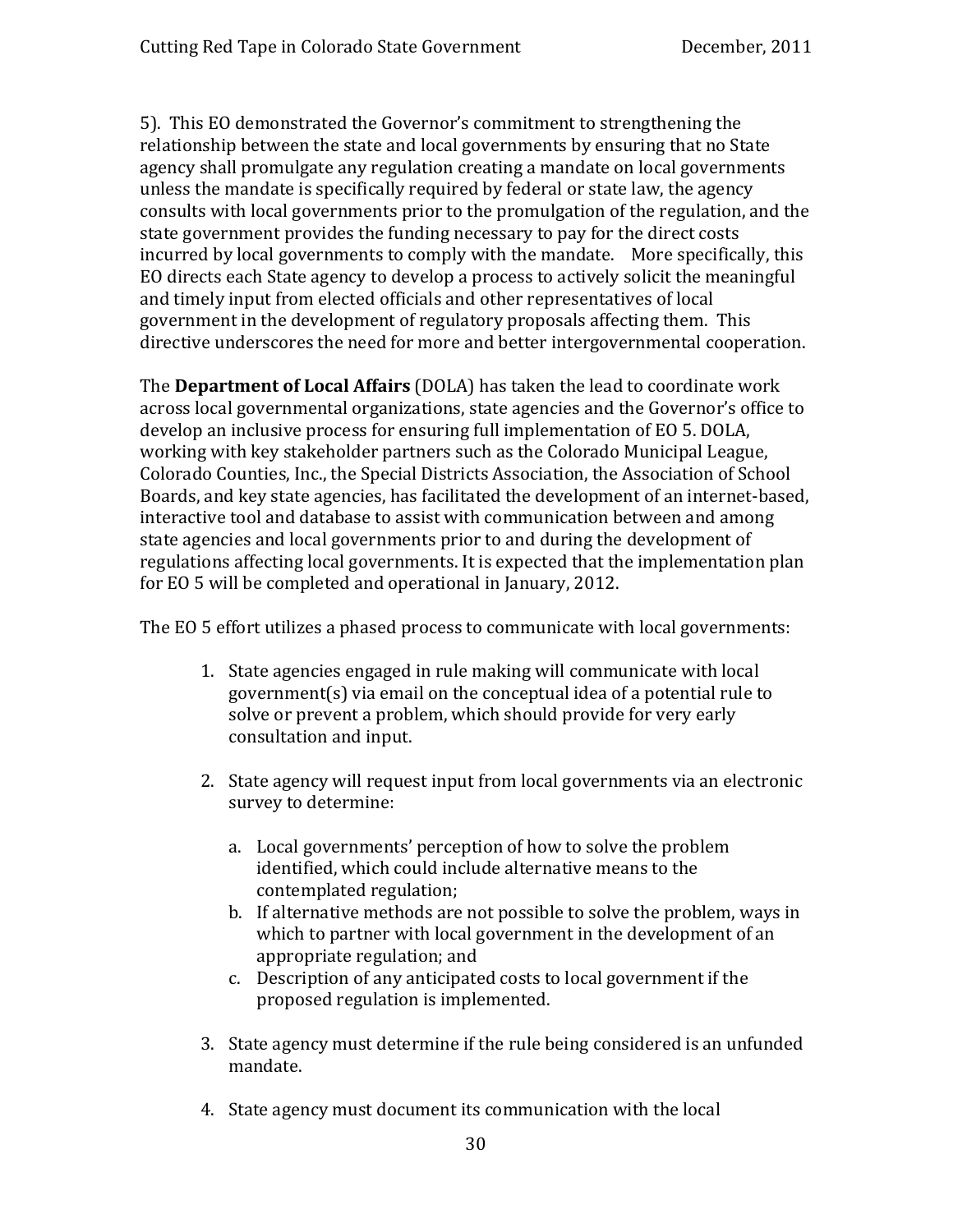government, its determination if the agency's proposed rule is an unfunded mandate, and if so, of what type.

- 5. State agency forwards its documentation of communication with local government to the Office of Planning and Budgeting, which reports to the Governor's office. This report will validate if the appropriate communication and determination of the type of mandate occurred. The Agency proposing the regulation will work with Governor's office for next steps if it is determined the proposed regulation imposes a mandate.
- 6. As the last phase of implementing EO 5, all state rules affecting local governments will be reviewed by the Governor's Office of State Planning and Budgeting to ensure full compliance with the Executive Order.

The **Colorado Department of Labor and Employment** (CDLE) regards other state agencies as its partners/stakeholders in much of what it does. As such, greater coordination is an absolute necessity to successfully achieve the Department's goal of "Increasing opportunities with strategic partners and stakeholders to provide value to Colorado." To do this, CDLE will (1) determine and assess its existing partnerships; (2) conduct a gap analysis and identify additional partnerships and resources needed; and (3) conduct ongoing partner and stakeholder feedback.

Two examples are worth noting. First, its Colorado Workforce Development Council is taking the initiative in working with other agencies (Department of Human Services, Office of Economic Development and International Trade, Department of Higher Education and the Department of Corrections) as well as the Community College system, to ascertain the existing job training programs around the state, eliminate redundancies, maximize resources and collaborate, rather than compete, for various resources and grants. This will provide both employers and job seekers with a more aligned workforce and training system.

The CDLE Oil and Public Safety Division and the Colorado Department of Public Health and Environment have reached agreement on use of a Federal 128 grant for brownfield site cleanup, of which 25% of the grant has been designated for petroleum cleanups. Both Departments work closely on site cleanups where there is overlap to encourage greater efficiently and effectiveness. Both agencies meet jointly with owners, developers and local governments to facilitate cleanup solutions and leverage both Departments' funds.

In addition, these agencies and departments are jointly conducting outreach and making presentations across the State promoting redevelopment of contaminated properties and explaining how the State can help with the cleanup. They are also collaborating with the Office of Economic Development and International Trade and federal and local entities to promote cleanup developmental opportunities.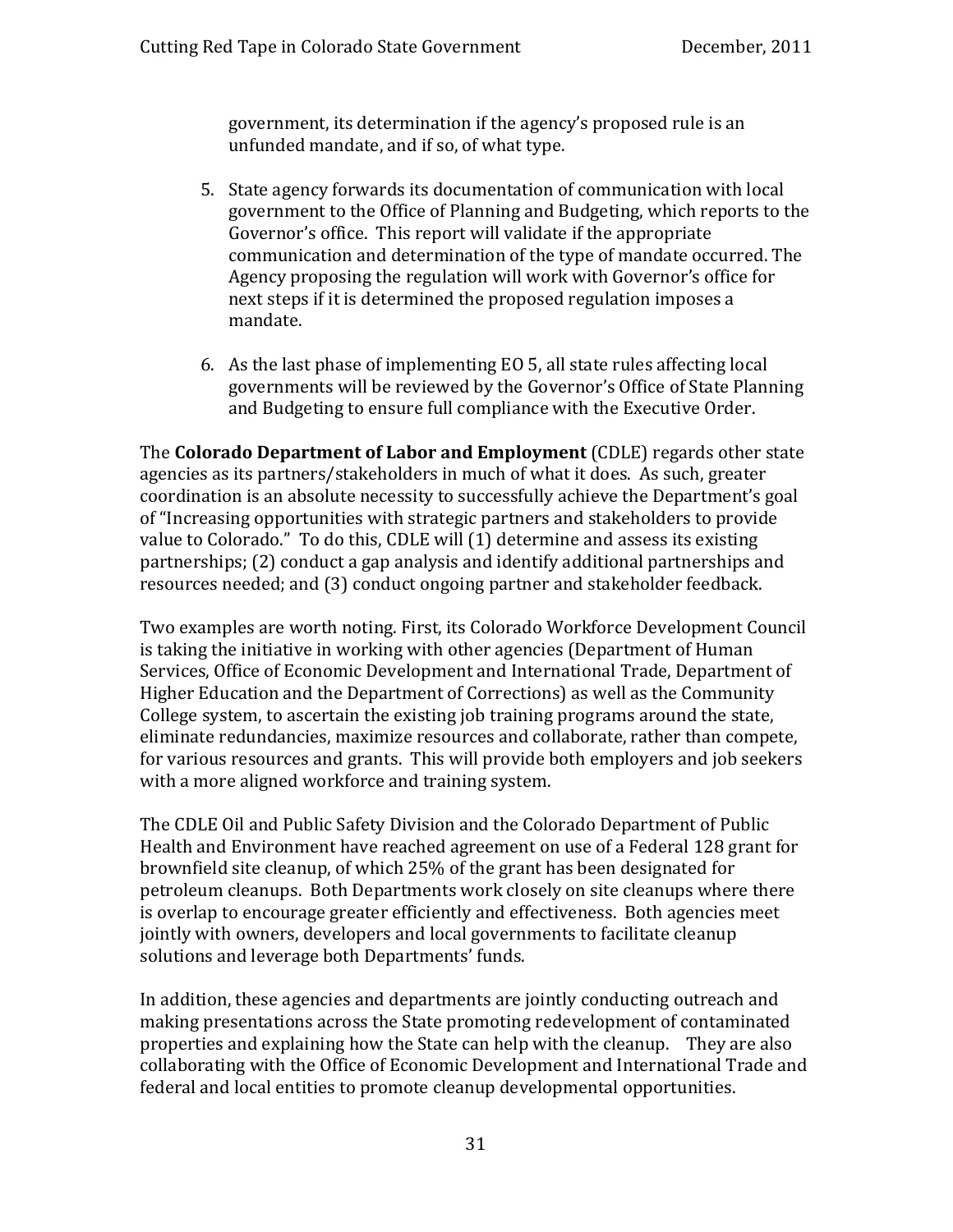CDPHE has recognized the CDLE Division of Oil and Public Safety as an implementing agency related to Colorado groundwater standards for petroleum contamination. This has been done to allow more efficient changes to standards, and has resulted in more timely modifications to standards and more effective implementation.

Lastly, CDPHE and the Division of Oil and Public Safety share an emergency response line so that if a spill occurs, it can be responded to quickly and efficiently with reduced runaround for the entity or person reporting the spill. Basically this collaboration has created a one-stop shop for reporting spills.

The **Department of Personnel and Administration** (DPA) is in the process of evaluating both procedures and organization structural for their contracting and procurement functions. An evaluation of the State Purchasing Office and related activities is currently being finalized by an outside organization. Further, some internal organizational changes and new processes and procedures are currently being implemented within the State Purchasing Office. Subsequently, an evaluation of the purchasing and contracting processes statewide will be performed.

The **Office of Information Technology** (OIT) has several major initiatives planned that will increase coordination among state agencies and departments. First, it is launching the Colorado Information Marketplace (CIM) which will enable cross‐ agency data sharing based on standards, such as NIEM (National Information Exchange Model). The Colorado Information Marketplace will be governed by the Government Data Advisory Board and will be focused on enabling data transparency and sharing information directly with citizens. OIT will also leverage data across departments and other public entities so that it can improve the services delivered to the citizens of Colorado.

cons olidation strategy. Second, OIT is looking into creating a statewide intranet for better collaboration and information sharing among the 30,000 state employees. Additionally, it is developing and initiating an email, productivity software and collaboration

The **Colorado Department of Corrections**, in collaboration with the Departments of Public Safety, Human Services and Labor and Employment, hosted the *Symposium on Offender ReEntry: Identifying Gaps and Building Bridges for the Future* on September 14, and 15, 2011. There were 150 participants at this event held at the Arapahoe Community College, including representatives from the Colorado Commission on Criminal and Juvenile Justice, the State Parole Board, and several community re-entry partners, as well as the aforementioned state agencies. Organizations dedicated to providing offender re‐entry services such as housing, employment, supervision, substance abuse treatment, and mental and physical health awareness were all represented. The primary goal of the session was to strengthen collaborative efforts and enhance strategic partnerships to improve outcome opportunities for offenders returning to Colorado communities, resulting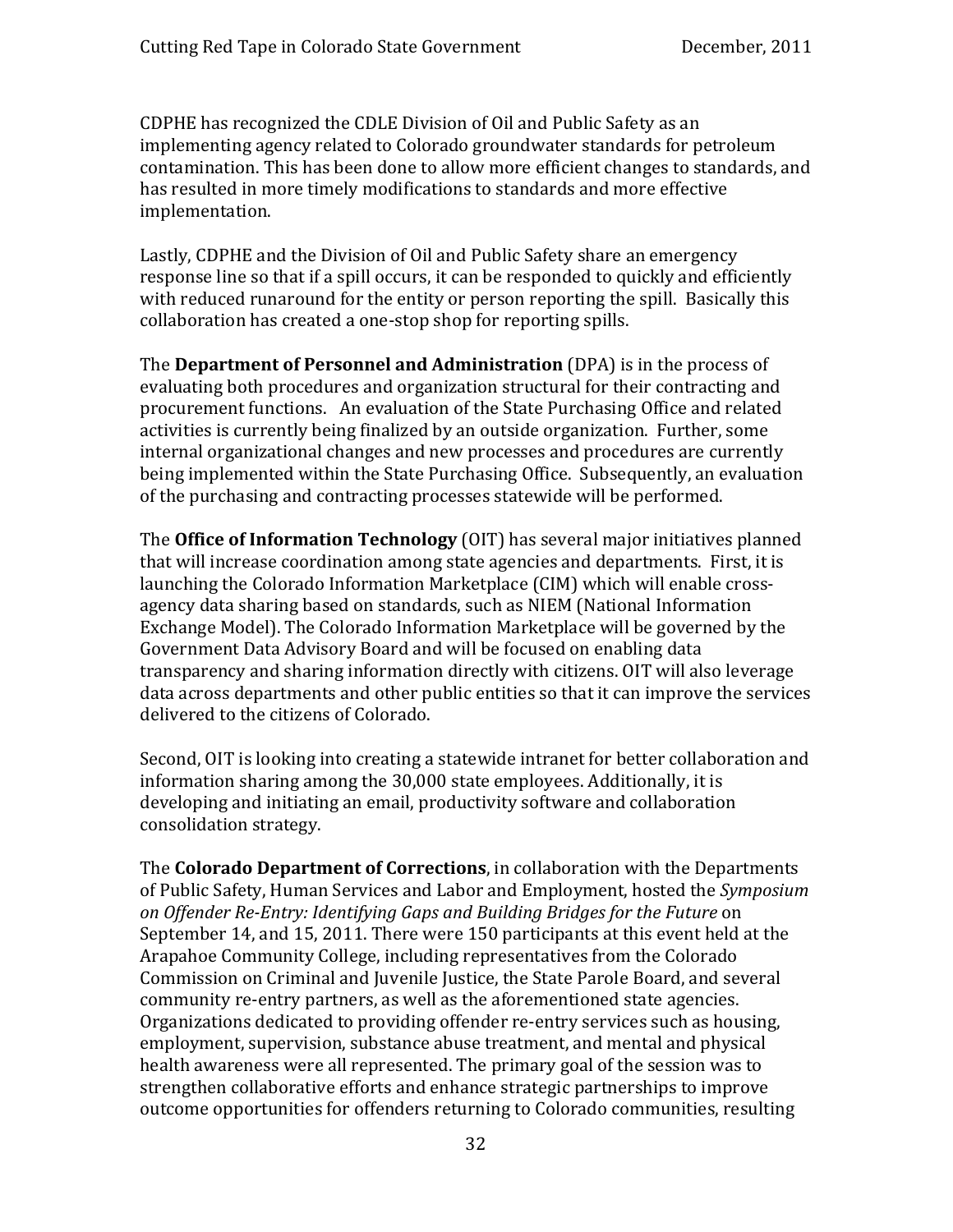in lowered recidivism rates, fewer crime victims, and safer Colorado Communitie s.

To sustain the momentum created at the Symposium, an Inter‐Departmental Re‐ Entry Steering Team was established in collaboration with Executive Directors Davis, Bicha and Golombek, as well as Reeves Brown (DOLA) and Kristin Russell (Governor's Office of IT). The Re‐Entry Steering Team will determine strategies to reduce offender recidivism by enhancing outcome‐based, community re‐entry pportunities through a collaborative effort of state agencies and community o resources.

#### **Review of Existing Rules and Regulations**

In pursuit of the Administration's goal to make government more effective and efficient, each of the State's principal departments is presently and actively engaged in the process of reviewing its existing rules and regulations to evaluate and determine the continued need, appropriateness and effectiveness of those regulations. The review process is intended to identify and eliminate those rules hat are redundant, obsolete, inconsistent or unnecessarily burdensome, and to t clarify and streamline the remaining regulations.

The **Colorado Department of Transportation** (CDOT) has undertaken a comprehensive review of agency rules for the first time in decades. Many of CDOT's rules were out of date decades ago. This comprehensive review is focusing on three key elements.

*Repeal of Rules* ‐ CDOT is analyzing every rule to determine if it is valid and necessary. If not, the rule will be repealed. Additionally, it is examining whether similar rules can be combined into a single rule for simplicity and ease of viewing and understanding for the public. As of January 1, 2011, CDOT had 31 official rules. By the end of 2011, three of those rules will have been repealed. (One rule was repealed outright while two others incorporated other rules for the ease of public viewing and understanding.)

• Tourist Oriented Direction Signs (TODS) Rules, 2 CCR 601-12: Rules repealed effective September 14, 2011. CDOT had two separate rules pertaining to business and tourist information signing on highways and interstates. These are very similar programs, with similar rules, and the Department utilizes the same contractor to manage both programs. Yet if a business was interested in obtaining a highway sign for its business, and looked to CDOT's rules for direction and information, the business would not be likely to realize there were two separate sets of rules related to signage. CDOT has now combined these rules into the Specific Information and Business Signs (LOGOS) rule, 2 CCR 601-7, effectively putting the rules for both programs into one rule for the convenience to our business customers.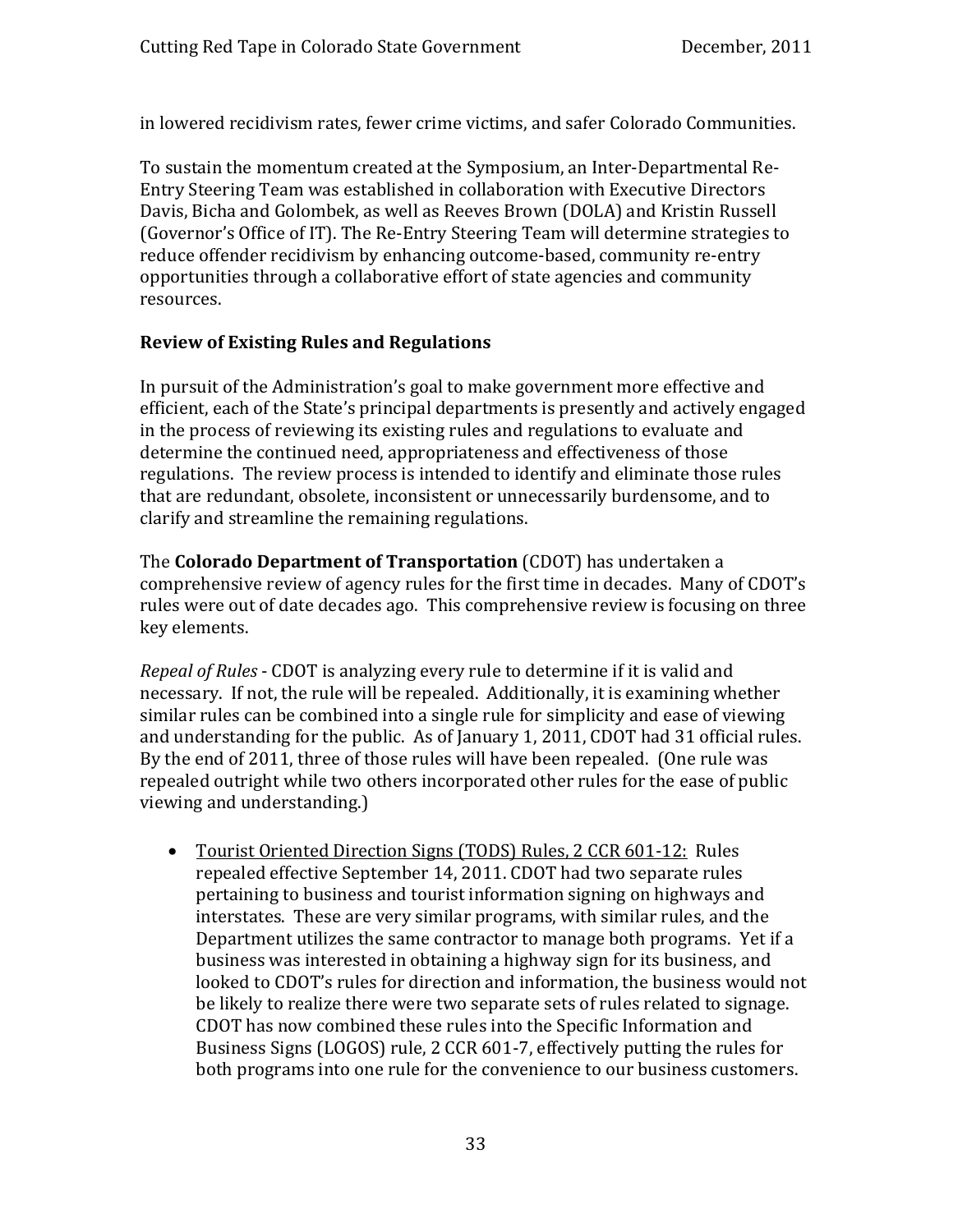• Rules for Special Events or Civic Functions on State Highways, 2 CCR 601-5: This rule was repealed October 20, 2011, with an effective date of December 15, 2011. It stated that for any special event or civic function on state highways, the entity wishing to sponsor the event must receive a permit from CDOT, and cited a statute that had been repealed in 1994. Unfortunately, CDOT's rule was never repealed, creating confusion for any entity, including local governments, wishing to sponsor events on the state highway system. The rule even required submission of a form that is no longer used by CDOT to obtain permission for these special events.

As CDOT moves into 2012, the department plans to continue the rule review process with the potential for several more rules to be repealed or incorporated into other similar rules.

*Updating of Rules* ‐ In addition to the rules that have been repealed, CDOT has updated several other rules, including:

• Emerging Small Business (ESB) Rules, 2 CCR-604-1. New rules effective September 1, 2011. By making changes to better enable the ESB Program Rules, CDOT hopes to increase and improve the opportunities for small businesses to participate in CDOT construction and consulting projects as prime contractors and subcontractors.

In September, 2011, the **Department of Human Services** (DHS) announced that it had completed a comprehensive review of the more than 4,300 rules in the Department. This effort, which involved 63 DHS employees over several months, was the most extensive rule review ever undertaken by the Department. As a result, the Department is recommending to the State Human Services Board the repeal of 841 rules, and the revision of an additional 2,116. The proposed repeal and revision of the rules are fundamentally focused on updating, reducing, revising, clarifying and, in many cases, consolidating public assistance rules that serve low‐ income families, persons with disabilities, and older adults, will result in county staff who will be freed up to work smarter, not harder for their consumers. A few examples include:

- Eliminating rules that prescribe accounting practices that create an additional layer of unnecessary process for county departments who appropriately rely on applicable fiscal policies and procedures.
- Deleting three portions of Child Welfare Rule (7.406.1 (CC), (JJ), (KK)) that deals with program requirements for county reimbursement that are unnecessarily prescriptive for county staff. The repeal of this portion of the rule will eliminate reporting requirements that do not add value and will reduce related time for county staff.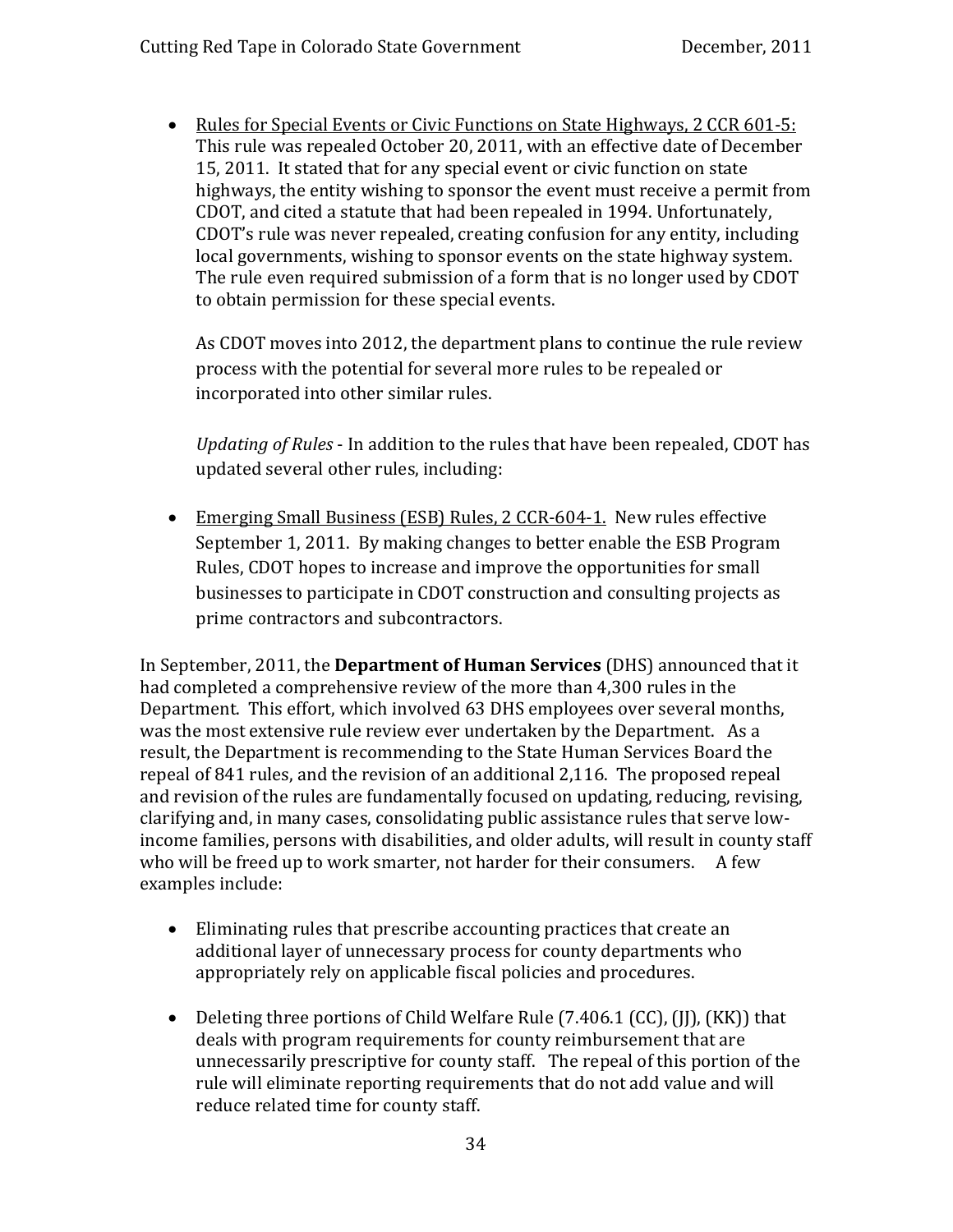- Eliminating policy statements from every child care licensing rule that includes its own policy statement. Traditionally, the Division promulgated a policy statement that served as the first section of a rule. Licensed facilities felt burdened by these policy statements as they were unsure whether they must in some way try to adhere to the policy statements and the implied compliance requirements. These policy statements resulted in unenforceable portions of rules, and could be construed as "red‐tape" that was burdensome without adding value.
- The Low Income Energy Assistance Program is modifying definitions and streamlining rules to create consistency across program areas, and (where possible) aligning and consolidating program requirements. This effort will impact applications, forms, application processes and correspondence with the individuals and families the Department and its partners serve. These changes will eliminate obstacles and unnecessary steps for county staff, and make the application of the program more equitable across the State.

Even though the **Department of Local Affairs** (DOLA) does not have an abundance of rules and regulations over local governments, the Department has identified all of the rules that have been promulgated and will review each one to assess their necessity and appropriateness. Moreover, DOLA will continue to work with legislators on new legislation that incorporates policies and procedures rather than the promulgation of rules.

The **Department of Revenue** (DOR) has hundreds of rules and regulations covering areas ranging from income taxes, to gaming, to medical marijuana. DOR will be working over the next several months to review all its rules and regulations and determine which ones are still relevant, which ones need to be revised, and those that are obsolete and can be repealed.

The **Department of Regulatory Agencies, Division of Registrations**, reports that as of June 2011, the Division had a total of 787 rules in place for 35 boards and programs. The review process over this past year has resulted in:

- 655 rules reviewed
- 479 rules modified
- 164 rules repealed

An additional 154 rules will be reviewed and evaluated in the coming months.

unnecessary or redundant, and which were modified or repealed. Following are just a few examples of rules which were found to be outdated,

**Board of Nursing.** Chapter I was revised to streamline processes and create efficiencies within the Division and Board of Nursing. It will assist in the processing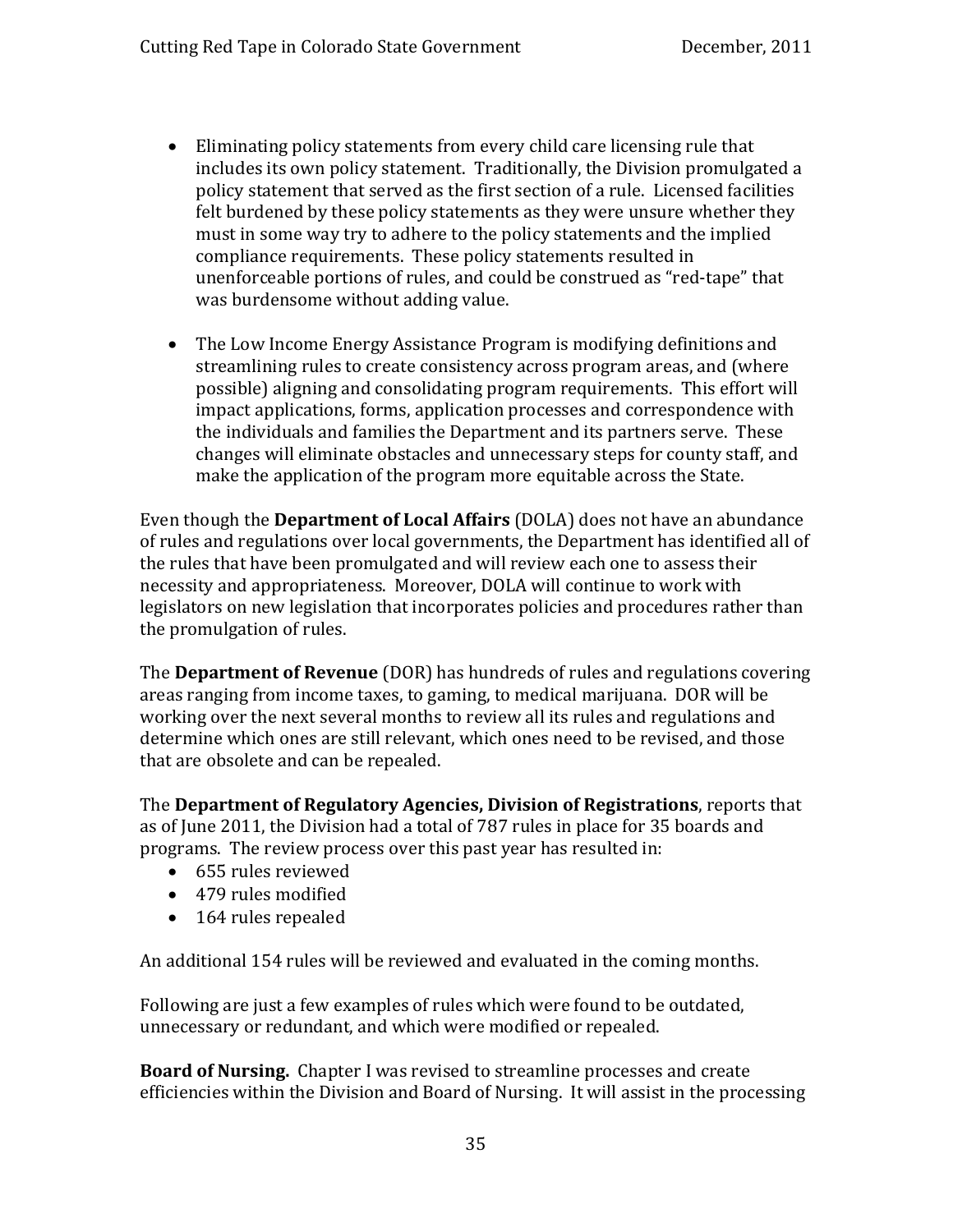o f license applications. The changes in the overview of educational courses are b usiness friendly to the programs creating their curriculums.

**Colorado Medical Board.** Three rules required oversight on matters that were also ontrolled by other authorities. Since the Medical Board's oversight was duplicative, c the rules were deleted (Rules 150, 155, 500).

**Office of Outfitters Registration.** The Office repealed and modified rules to ease he regulatory burden and requirements on outfitters providing single‐day trips and t streamlined contractual requirements for outfitters offering multi-day trips.

**Examining Board of Plumbers.** The 'alternate material process' was revised to eliminate the need for multiple variance requests that must be reviewed by the Board.

**Boxing Commission.** The Commission reviewed over 200 rules, revised 90 and repealed over 100. The changes bring the regulatory framework for boxing, mixed martial arts and kickboxing in Colorado in line with national trends and regulations. The revisions clarified requirements for contestants and promoters while removing several obsolete rules and regulatory burdens.

Also within the **Department of Regulatory Agencies,** the **Division of Real Estate** reviewed the rules of the Real Estate Commission (Commission) and the Board of Real Estate Appraisers (Board). The Division identified 24 Commission rules and 114 Board rules ripe for repeal or revision, based on lack of clarity, duplicative, overly burdensome or obsolete practice standards or requirements. In one instance, it was determined that an entire chapter, containing 5 Board rules, imposed disclosure requirements on individuals who were in fact exempt from the licensure law. This chapter is being repealed in its entirety. It is anticipated that the rules repeal and revisions by the Board will be completed and effective as of January 1, 2012, and by the Commission in early 2012.

#### **Effective Use of Available Technology**

Better use of new technology is key to the **Office of Information Technology** (OIT) strategy. The OIT goal is to provide strategic solutions using emerging technologies that align with the business needs and deliver long‐term value for the state and its citizens. It has the following initiatives planned for the current fiscal year to bring it closer to achieving this ideal: First, OIT will kick off tech forums on new technologies to insure OIT employees are up‐to‐date on the latest and greatest developments in the field. And secondly, OIT will establish a public/private research and development team to explore new trends and technology.

Additionally, OIT is developing a cloud strategy and technology roadmap which will establish how it will use, standardize and leverage newer technology and solutions that are available in the market.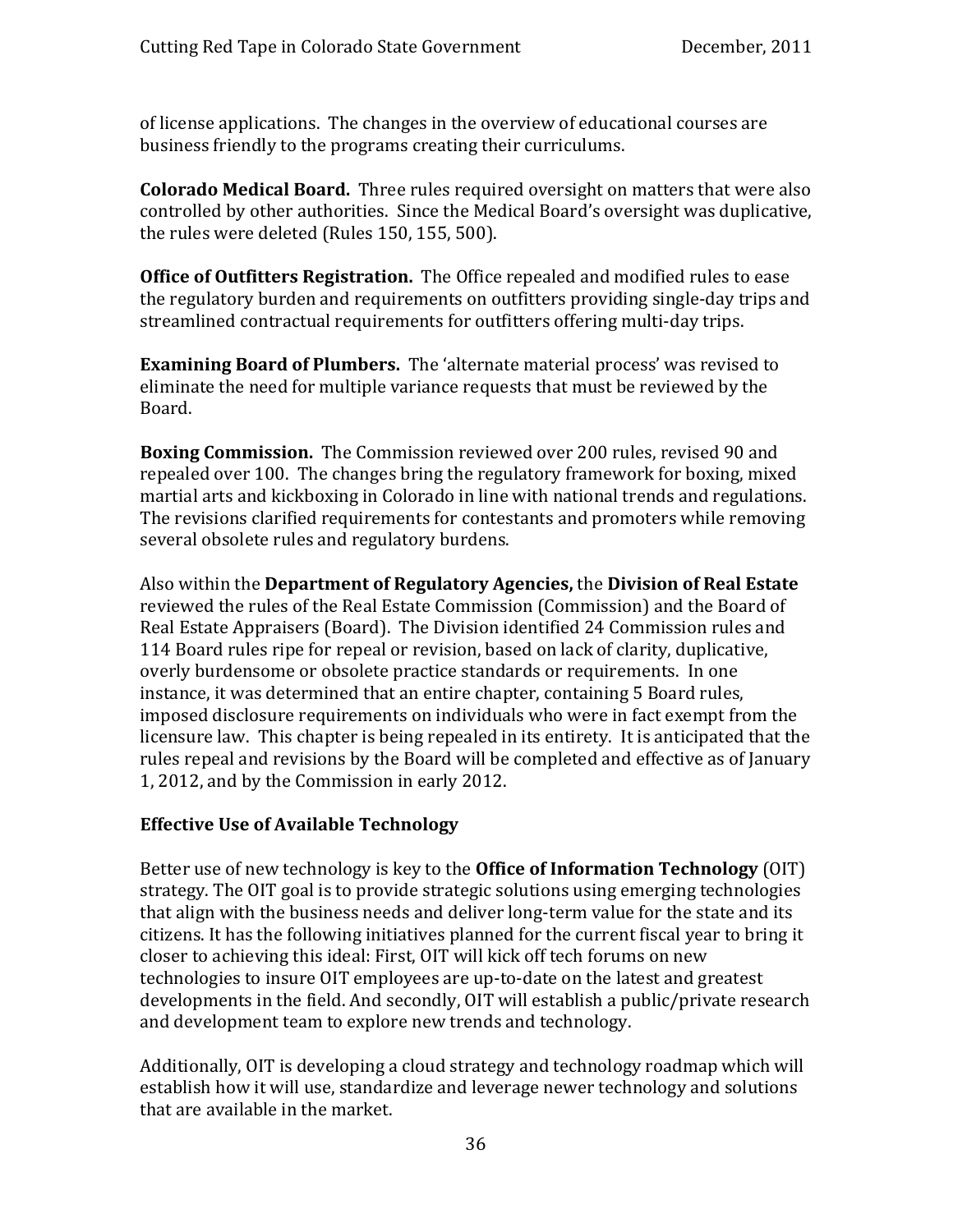The **Colorado Department of Health Care Policy and Financing** (HCPF) is addressing both a better use of technology and improved agency coordination. A 2009 Commonwealth Fund study found that the citizenship and identity requirements contained in the Deficit Reduction Act resulted in making it more difficult to get and keep children and families covered by health insurance. The study found that the Act increased the complexity, administrative burden, and the cost of processing applications. In response, HCPF received a federal grant from Health Resources and Services Administration to establish interfaces between existing databases to reduce the number of documents applicants need to apply. Through better use of technology and coordination with the federal government, the Department is able to more efficiently and quickly serve potential clients.

In August 2011, HCPF launched the first of several interfaces between the Department's eligibility system, Colorado Benefits Management System (CBMS), and existing federal and state databases. The first interface between CBMS and the Social Security Administration automatically verifies citizenship and identity. This automatic verification reduces the burden on applicants to provide original U.S. citizenship and identity documentation. The second interface between CBMS and the Colorado Department of Labor and Employment (CDLE) Income and Eligibility Verification System (IEVS) automatically verifies the self‐declared income of applicants and current clients. The IEVS system extracts wage information reported from employers to CDLE and automatically populates the wage information into CBMS. This interface eliminates the need for clients to bring in pay stubs and other work documentation, automatically updates changes in wage information, and reduces the amount of manual entry for our eligibility specialists.

### **Got o Person**

The **Colorado Department of Labor and Employment** (CDLE) has five department‐wide goals/themes which focus on: Partners and Stakeholders; Technology; Process Improvement; Customer Service and Culture of Engagement and Accountability. Information regarding these goals, once solidified, will be available on the Department's website.

The intent is to assign an internal "go to" person who will function as the Department champion of the strategic goal associated with the overarching initiative. As a champion, each "go-to" designee will be responsible for:

- Ultimate success of their goals;
- initiated; • Ensures operating gaps are identified and corrective action is planned and
- Championing effort with other executives and employees; •
- Communicating the nature and importance of the strategic theme to all employees (using various methods and colleagues);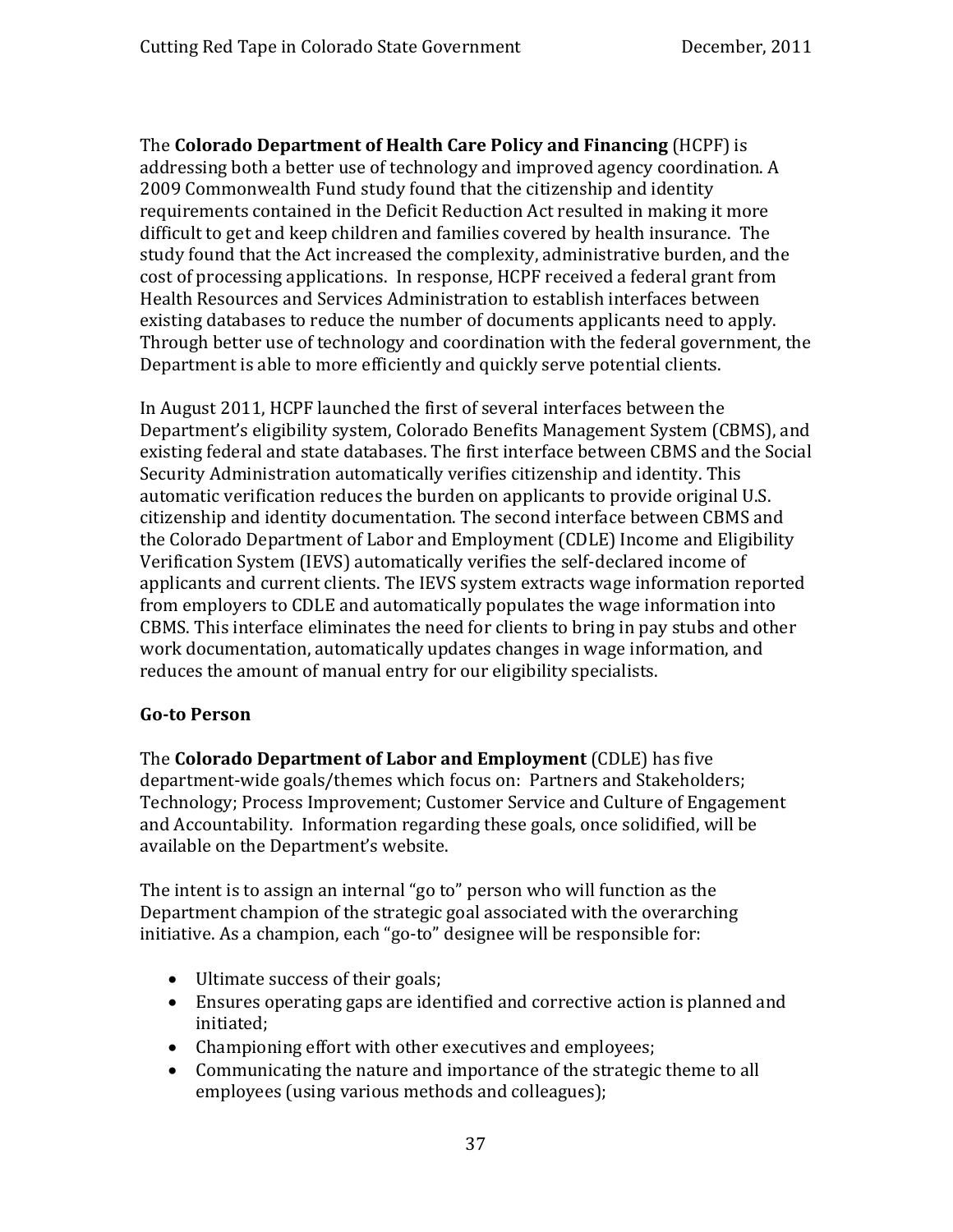- Providing leadership and challenging all parts of the business working on the initiative;
- Removing barriers and road blocks;
- Ensuring that the strategic theme retains priority;
- Serving as a change advocate; and
- Ensuring required resources are committed to the effort to accomplish the end goal.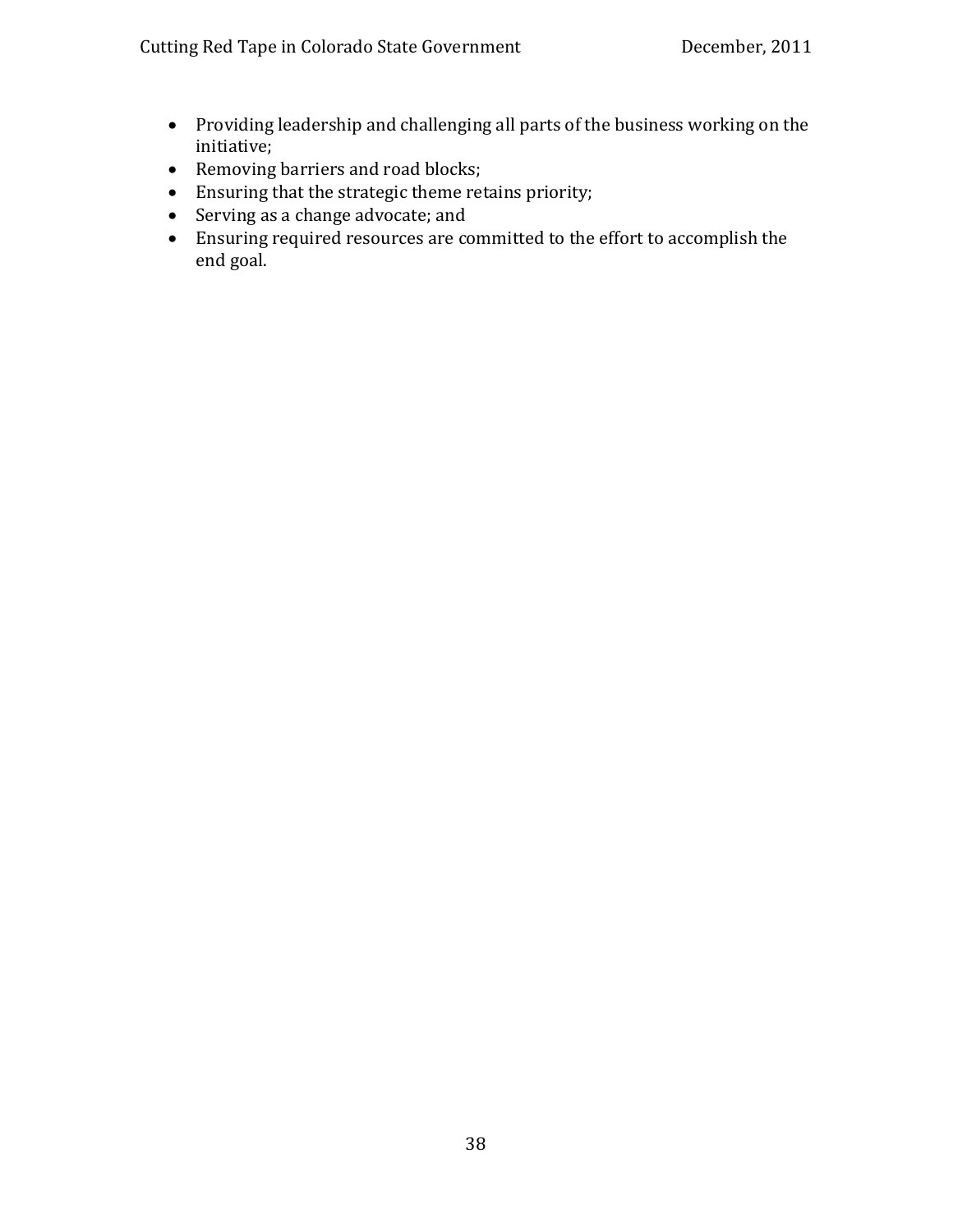### **V. Next Steps – Moving Forward**

The Pits and Peeves Roundtables helped to clarify the nature of the governmental red tape problems that frustrate Colorado's businesses and citizens, and introduced some innovative and common sense approaches to addressing those problems. The problems identified aren't new, but several factors increase the likelihood that the solutions proposed will be able to have a real impact on the identified problems: the existence of new and proven technologies to support agency efforts to increase effectiveness and efficiency; an appreciative awareness, at all levels of the Administration, of the need for change; and the present political will and leadership to make necessary changes happen.

The body of work resulting from the Initiative will help inform the ongoing changes and improvements that will be implemented by the various State agencies as efforts continue to meet the three "Es" mandate from Governor Hickenlooper. However, we recommend that the following proposals be considered for immediate implementation across State agencies. These proposals address some of the key structural and systemic red tape issues identified by the Roundtable participants, and provide an opportunity for significant improvement in the way State government interacts with and serves its business and consumer customers.

### *Agency Concierge*

One of the most common complaints lodged during the Roundtable sessions was just how difficult it is to find the "right person" to talk with in an agency to get an issue addressed or a question answered. Numerous participants related stories of frustration and anger resulting from being transferred from one agency staff person to another or being put "on hold" for inordinate periods of time. These experiences left participants feeling that government is inept or just doesn't care about its customers.

in helping its "customers" achieve the same kind of satisfaction. To minimize or eliminate this frustration it was recommended that an "agency concierge" or "go‐to person" be designated in each department who would act as a clearinghouse, source of information and help guide individuals to the appropriate contact person within the department. As a practical matter, it is likely that in most agencies, concierge services would need to be provided by a small dedicated team of front line employees. The agency concierge concept builds on lessons learned in the private sector. When a retail store's employees are knowledgeable, welcoming and helpful, customers leave with a good feeling and are more likely to adopt a preferential attitude about that store. Government should be able to do a better job

The "agency concierge" would be able to help regulated entities as well as the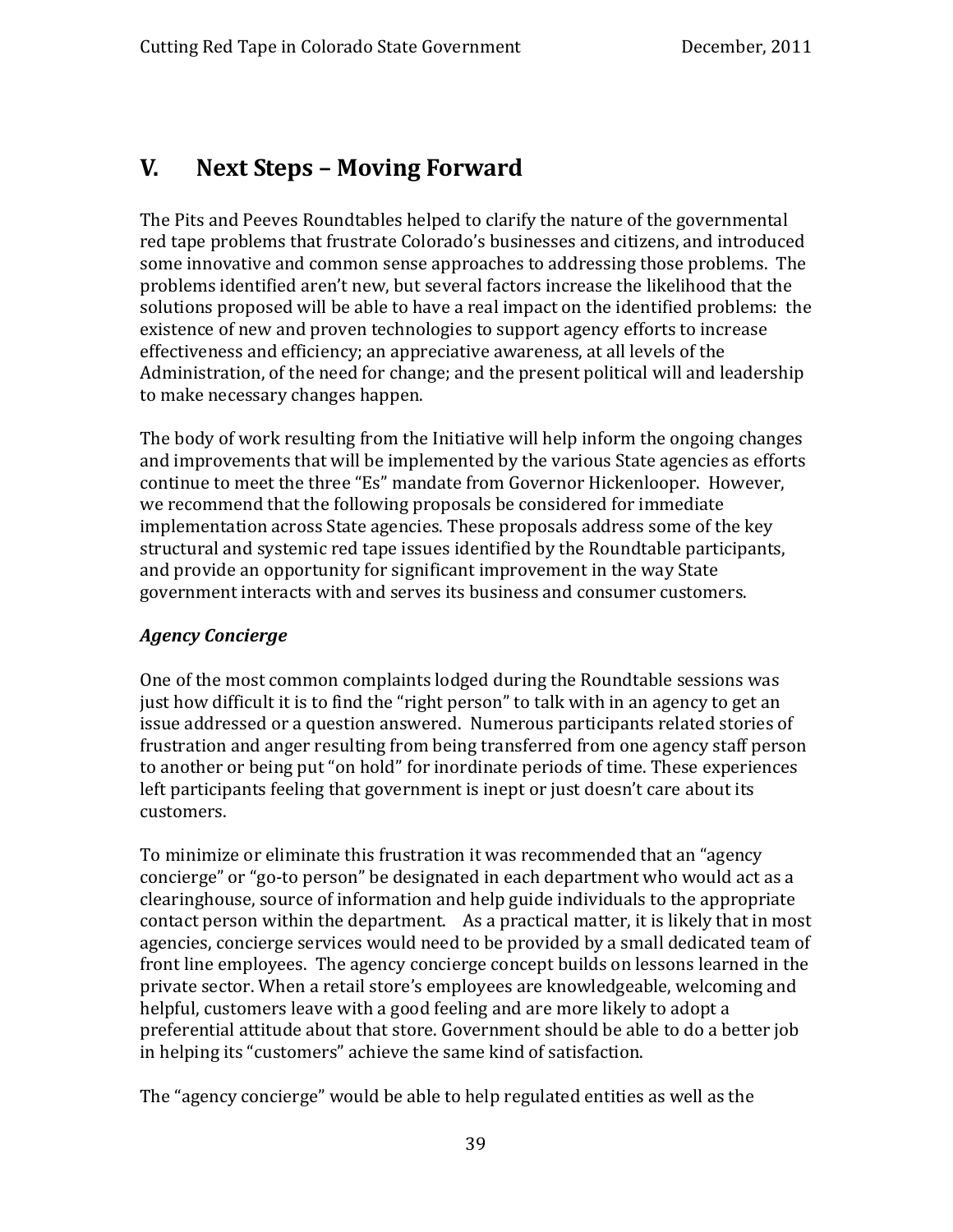general public efficiently locate the right office, person or program to address their inquiry. Each concierge would need to be carefully selected, trained and managed to insure the positive performance outcomes that are anticipated. The name and contact information for the agency concierge would need to be easily found on each agency's website and through each agency's other informational sources. Designating an agency concierge would provide a much- needed service and would represent a major shift towards creating a customer-oriented culture.

#### *Regulatory Facilitation Teams*

Many business representatives at the Roundtables expressed the need for assistance in navigating the complex maze of agency rules and regulations. Businesses often require advice and compliance assistance from more than one State agency, or help in deciphering overlapping federal requirements. These issues are often complicated and technical, and without State assistance, business owners must seek advice and compliance assistance from private lawyers, accountants, engineers, business consultants and other professionals. Such services are costly, which many small businesses can ill afford.

Establishing "Regulatory Facilitation Teams," would help to address this problem. Teams should be aligned around the industry clusters identified in connection with the Blueprint Colorado, and charged with providing support and guidance to businesses in each respective cluster with respect to permitting, licensing, registration and other aspects of regulatory compliance requirements. Teams could be formed on an ad hoc basis and be comprised of representatives from the departments impacting each cluster. For example, the regulatory facilitation team for a bioscience cluster would include representatives from the Colorado Departments of Public Health and Environment, Regulatory Agencies, Revenue, Higher Education and Labor and Employment.

The mission of the facilitation teams would be to work, on a collaborative and coordinated basis, to assist the businesses in each cluster in finding solutions to regulatory barriers and in identifying the path to achieving compliance in the most cost‐effective and efficient way. Each team would be able to provide a single point of entry into the regulatory processes that impact the business groups in each industry cluster. Team members should be experienced agency personnel who bring a customer‐oriented, "problem‐solving" approach to providing business support. It will be critical to the teams' success that teams be given the tools necessary to design and execute appropriate solutions.

In addition to providing direct support to the businesses within their cluster, the experience of working directly with businesses is expected to provide team members with valuable insightful and timely information regarding improvements hat should be made in the regulatory regimes and government systems affecting t the respective industries.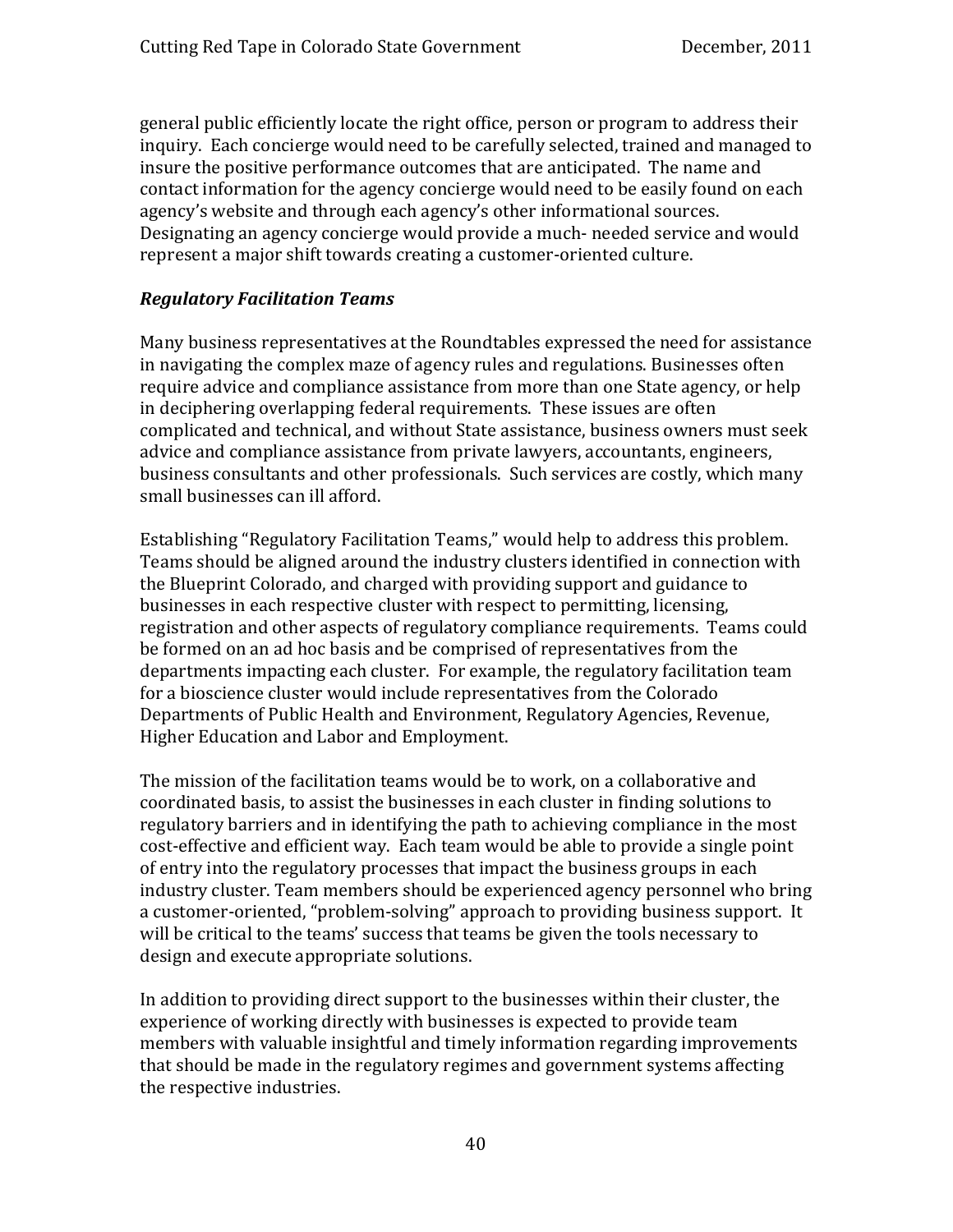### *Periodic Rule Review*

In almost every Roundtable session, participants identified the problem of outmoded, overlapping or ineffective regulations. As described earlier in this Report, most of the State's agencies have already initiated early efforts to identify, modify or repeal unnecessarily cumbersome or obsolete regulations, in some cases, for the first time in many years. Nevertheless, there is a continuing need to periodically review and evaluate regulations to keep government current and running efficiently. Such a review should become a core component of an agency's administrative processes, and not an occasional add‐on.

To address the need for on‐going, periodic review, it is recommended that the Governor should issue an Executive Order that requires each principal department and state agency to conduct a review of its rules and regulations to assess the continuing need for, appropriateness, and cost effectiveness of its rules. Whenever possible, regulatory review schedules would be shared with businesses, the general public and other state agencies to facilitate collaboration and help reduce adverse regulatory impacts on affected entities.

Some participants expressed concern that continual changes in governing rules and relations will result in a constant state of regulatory flux for businesses and consumers. There is clearly the need for predictability in the regulatory schemes governing businesses and the marketplace for purposes of compliance as well as for planning and investment. Predictability should not, however, be adversely affected by periodic rule review if agencies provide early notice and information that the review and potential changes are coming. As importantly, it will provide the pportunity for earlier consultation and input in the review and evaluation process o by those stakeholder interests most directly affected by the regulations.

### *Pits & Peeves Follow Up*

Nearly all of the Roundtable participants acknowledged the reality that effective regulatory reform takes time. Given that the red tape and regulatory impediments have developed and evolved over many years, it cannot realistically be expected that these issues will be resolved or "fixed" overnight. It will require a continuing commitment to a streamlined and effective government, and a vigilant and ever watchful eye on "creeping" and recurring red tape.

To provide an opportunity for Roundtable participants to assess and provide feedback with respect to the progress and success of the various agency initiatives, a commitment was made in these Roundtable sessions to reconvene the original participants and others in six to nine months to review and evaluate the effectiveness of the Administration's efforts to cut red tape and to continue the dialogue on longer‐term efforts to streamline State government in Colorado.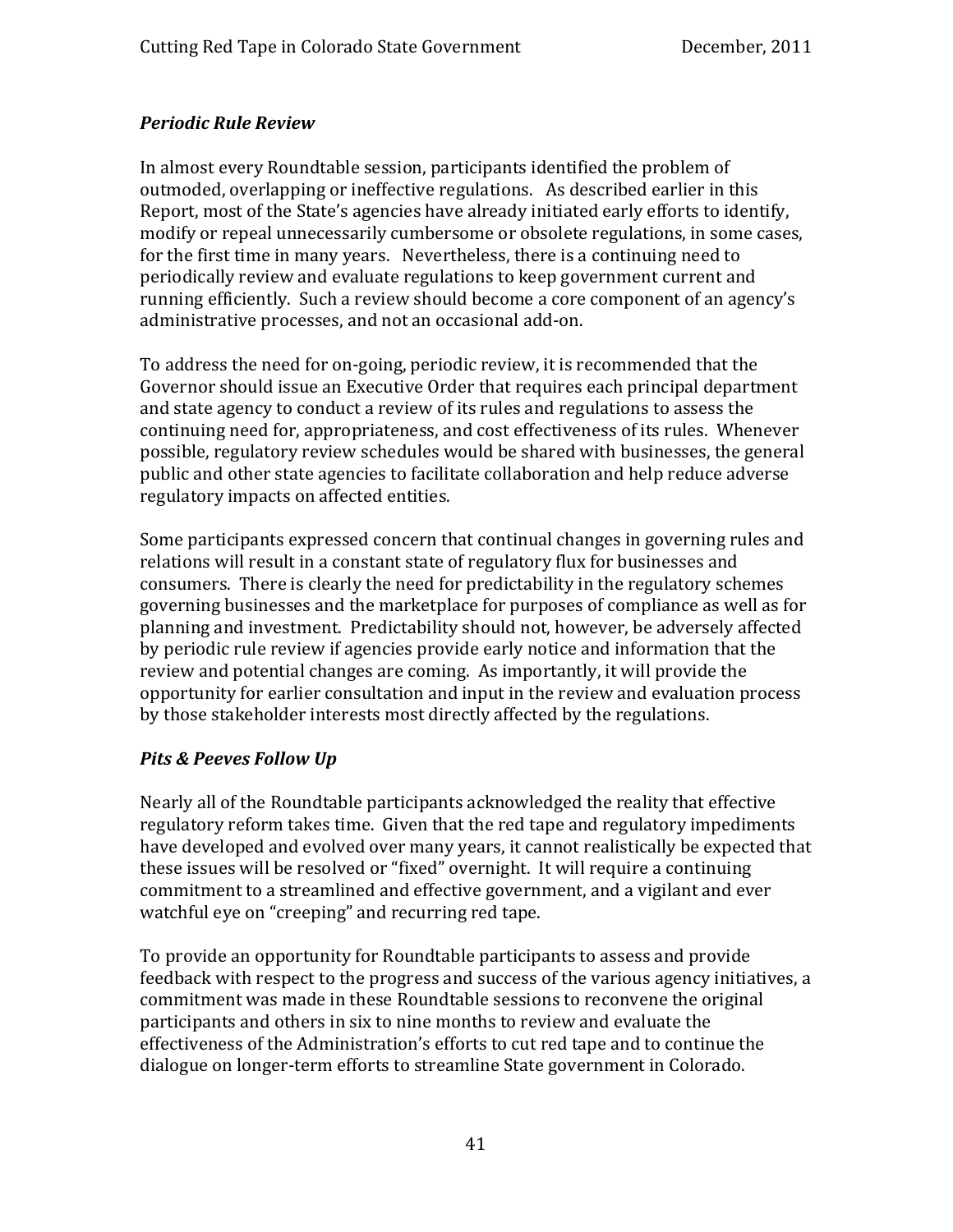### **Summary of Conclusions and Recommendations**

The Pits and Peeves Roundtables Initiative has provided an excellent opportunity for both the citizens of Colorado and the Hickenlooper Administration to explore together the problems and opportunities of governing a growing state in a complex business and economic environment. The Red Tape Reports and the Roundtable sessions have identified many important old and new challenges to achieving the Governor's goal of providing "efficient, effective and elegant" governance for the State.

The Administration's work toward achieving the three E's has already begun. The observations and recommendations contained in this Report from the Roundtable participants set the stage for further progress in finding and implementing the governmental measures which will encourage new and existing businesses to prosper and expand. The suggestions for improvement-- whether they be cultural changes, better use of technology, or just more effective communication and coordination‐‐ demand a renewed effort by every State agency to re‐energize and reshape its efforts to serve the citizens of Colorado.

The Governor's cabinet has also been engaged in this Initiative. More than half of the cabinet members or their representatives attended the Roundtable discussions, and heard first‐hand the participant concerns and recommendations for change. Many of their agencies have already taken steps to review, eliminate, streamline or further evaluate their regulatory regime.

The areas of greatest concern to the participants for which they have supplied many alternative ideas for improvement have been grouped into the following themes:

- 1. Culture of government needs to change to focus on customer service
- 2. Regulatory inefficiencies and delays
- 3. Greater coordination among state agencies
- 4. Better coordination with Federal and local agencies
- 5. Periodic review of rules and regulations
- 6. Better use of new technology for communication and customer service
- 7. Need for a "go-to" person for each agency
- 8. More attention to economic/unintended adverse impacts of proposed regulations, requirements and procedures
- 9. More attention to ensuring that regulations reflect legislative intent

The participants proposed a broad and varied range of solutions to these issues, from simple, common sense ideas for improving communication with the citizens to more sophisticated suggestions for reforming the way agencies make decisions. However, there are four proposals for immediate action that deserve thoughtful and effective implementation to address the some of the systemic issues giving rise to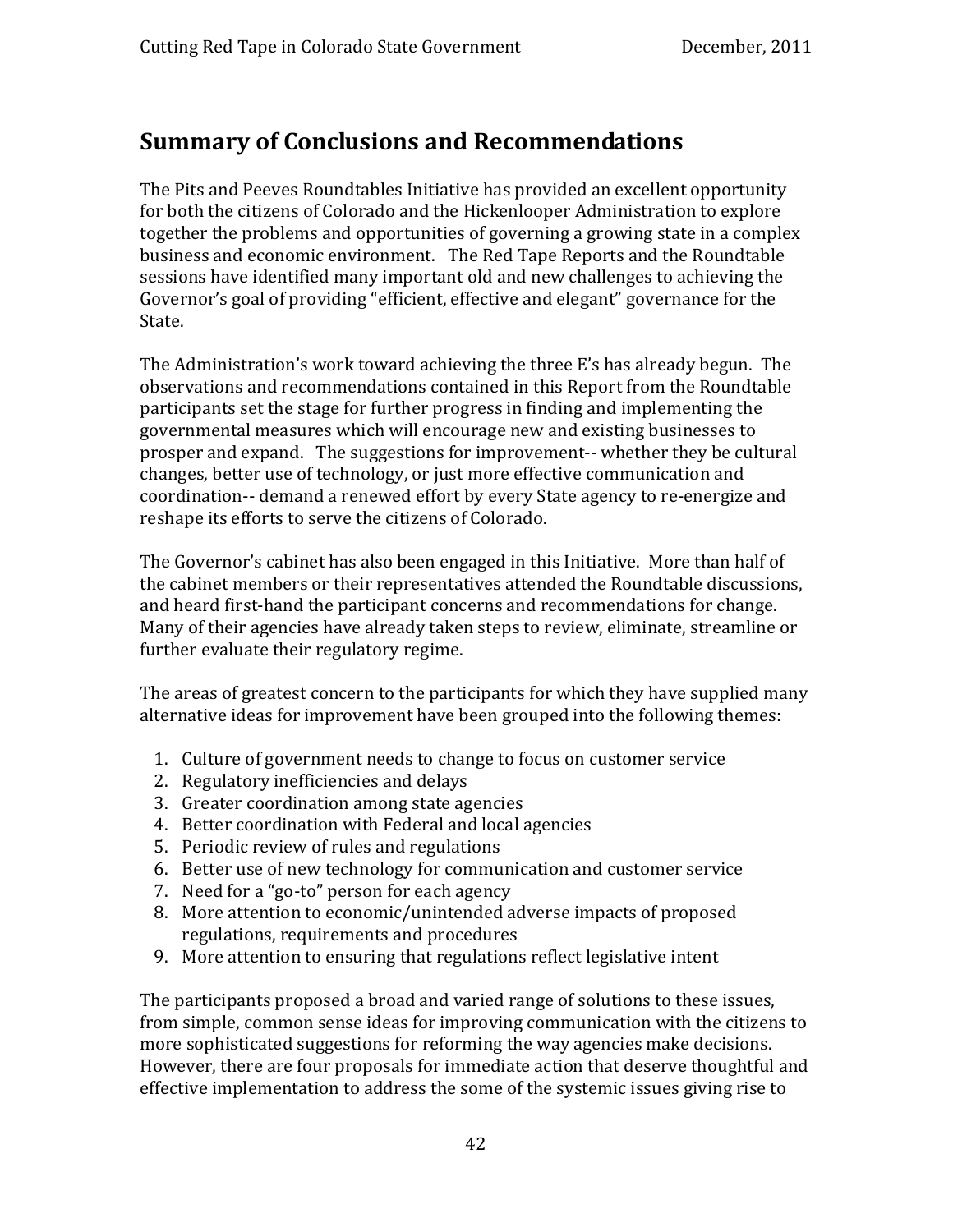red tape. Those proposals are:

- To designate an "agency concierge" or "go‐to person" in each department who acts as a clearinghouse, and source of information and direction to help guide individuals to the appropriate contact in the department.
- To establish "Regulatory Facilitation Teams," aligned around the industry clusters identified pursuant to Blueprint Colorado, to provide support and guidance to businesses in each respective cluster.
- To issue an Executive Order that requires each principal department and state agency to conduct a review of its rules and regulations at periodic intervals to assess the continuing need for, appropriateness and effectiveness of their rules.
- To reconvene the original Roundtable participants and others in six to nine months to review and evaluate the effectiveness of the Administration's efforts to cut red tape, and to continue the dialogue on longer‐term efforts to streamline State government in Colorado.

This effort does not end here. The Next Steps described above commence a course of action for the continuous improvement of the State's governance activities. Members of the Administration are mindful that the participants and many others will be following their progress in terms of the recommendations and ideas set forth. It will be their responsibility to evaluate the recommendations and tailor their implementation to achieve the optimal results. Over the coming months, many of these new approaches will be tried and tested. Although some of them may not ultimately prove successful, the results will nevertheless give the Administration important feedback and direction that can be shared with participants and other interested parties.

The dialogue with the Pits and Peeves Roundtable participants has proven to be an effective way for State agencies to learn about and understand the impact of regulatory red tape in Colorado on businesses and the community at large. The process has been insightful and instructive in providing direction and guidance to State agencies in identifying ways to alleviate the burdens of that impact.

government. The Initiative has also been invaluable in helping the participant groups better understand and appreciate the constraints and implications of the requirements under which State government must operate. It is important that businesses and citizens understand that they each must be prepared to participate and engage in efforts to help accomplish the mutual goals of effective, efficient and elegant

While we believe the Pits and Peeves Roundtables Initiative has been successful in its mission, it is only a part of a larger process which must be continued, with the resolute commitment on all sides that we can achieve the good government which the citizens of Colorado so richly deserve. We hope this report makes a meaningful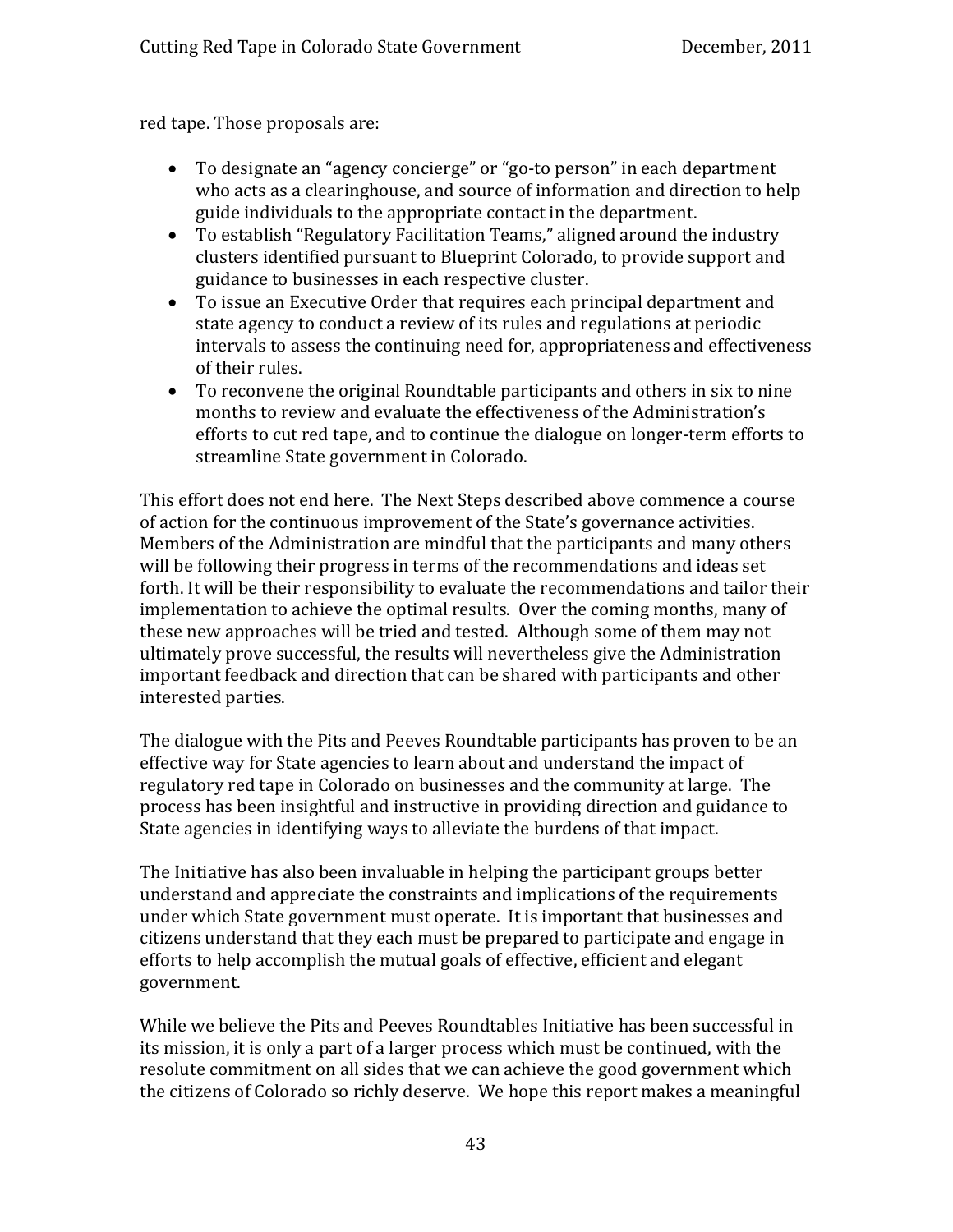contribution towards accomplishing the changes required in our State's regulatory systems.

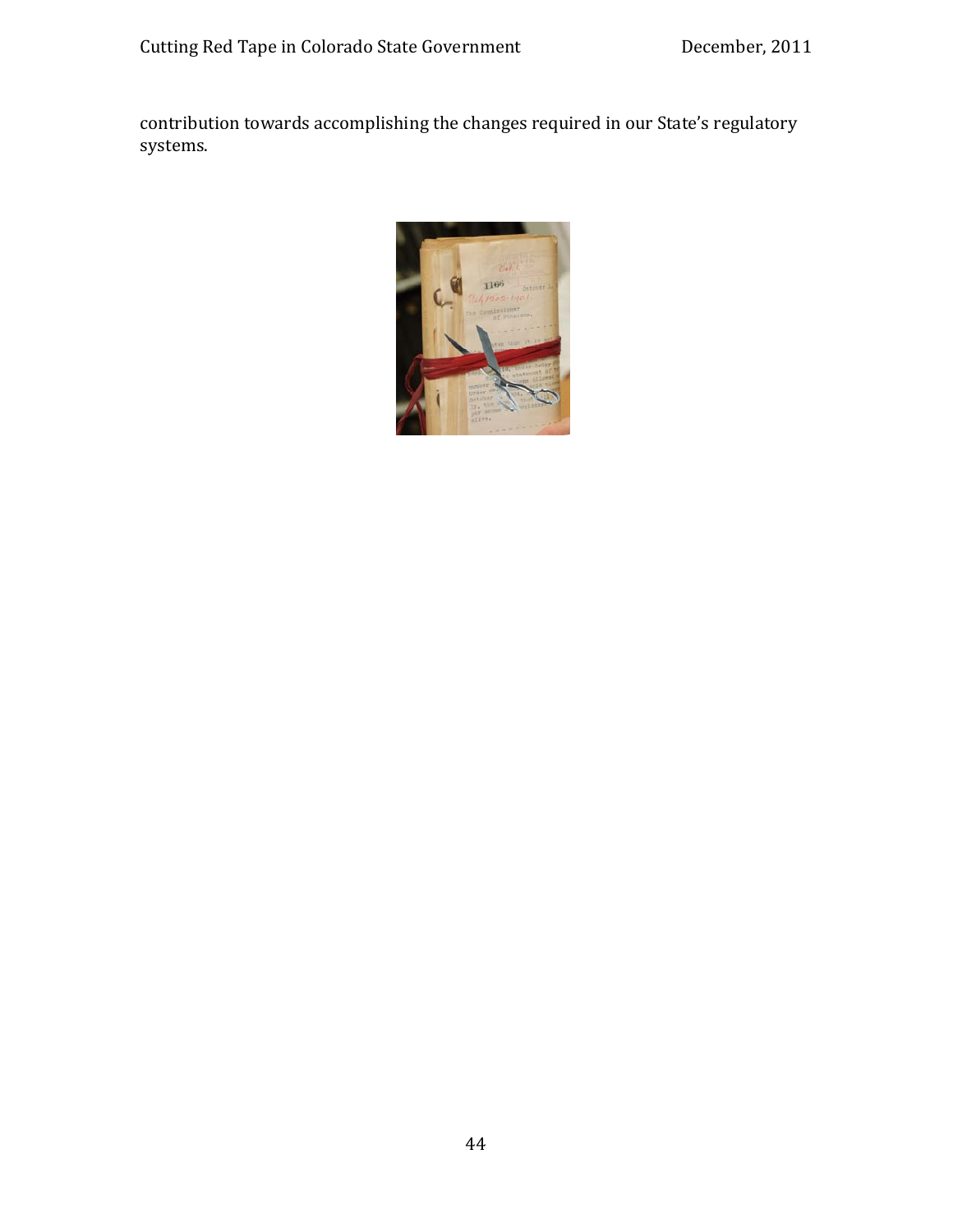## **Acknowledgements**

The success of the Pits and Peeves Roundtables Initiative reflects the willingness of the individuals and organizations who participated to take the time to fully commit to and engage in the process. As a result, the discussion and dialogue at each of the sessions was spirited, energetic, insightful, and always respectful. Most importantly, the participants were ultimately hopeful that the Roundtables Initiative would result in some tangible, discernible progress toward eliminating red tape. For your invaluable contribution, our sincere thanks to each of you.

A very special thank you to Governor Hickenlooper, Lt. Governor Garcia, cabinet members and senior staff who joined in and supported this Initiative.

We also wish to acknowledge the gracious hospitality extended to us by our facility hosts. Thanks to each of you for your support and assistance:

 Metro Denver Chamber of Commerce; City of Grand Junction (City Auditorium); and Longmont Public Library; Colorado State University‐‐Pueblo

Thanks also to James "Skip" Spensley and Margie Mauldin, Executive Forum, who facilitated the Roundtable sessions, and to the DORA, Executive Director Office staff for their superb and enthusiastic support and assistance at each session, particularly Cheri Callaghan and Laura Howsden.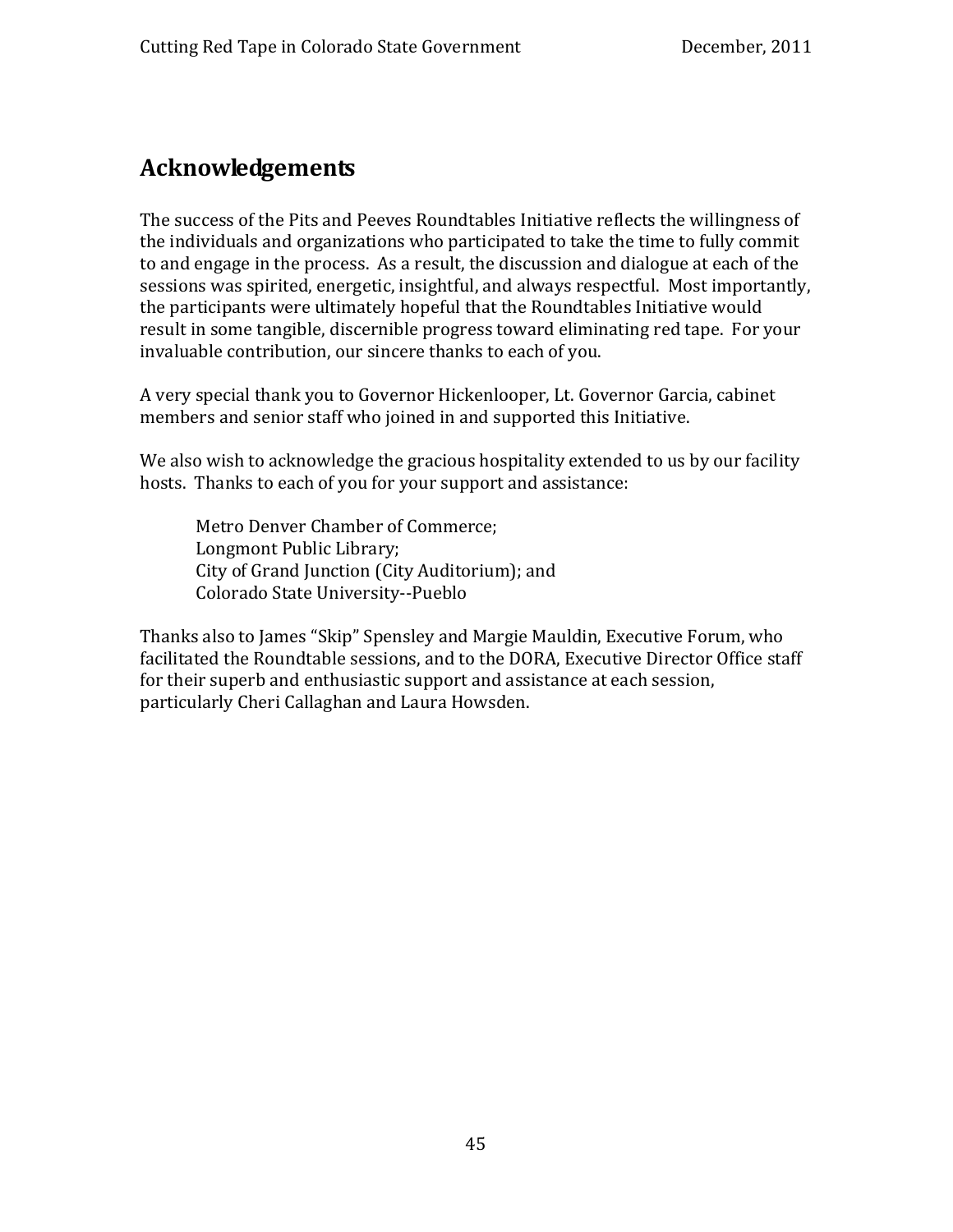### Appendix A Red Tape Form

Regulatory Roundtable Red Tape Report

**Submission Date:** 

**ed Tape issue, procedure or process of concern: R**

**This issue involved:**

State Issue ‐

Federal Issue ‐

**This issue has to do with:**

<sup>2</sup> Regulation

Statute

**Specific details and Clarification:**

**Suggestions:**

**Name: City/Town: Organization: Phone Number: ZipCode: Address: Email**

**Submission ID:**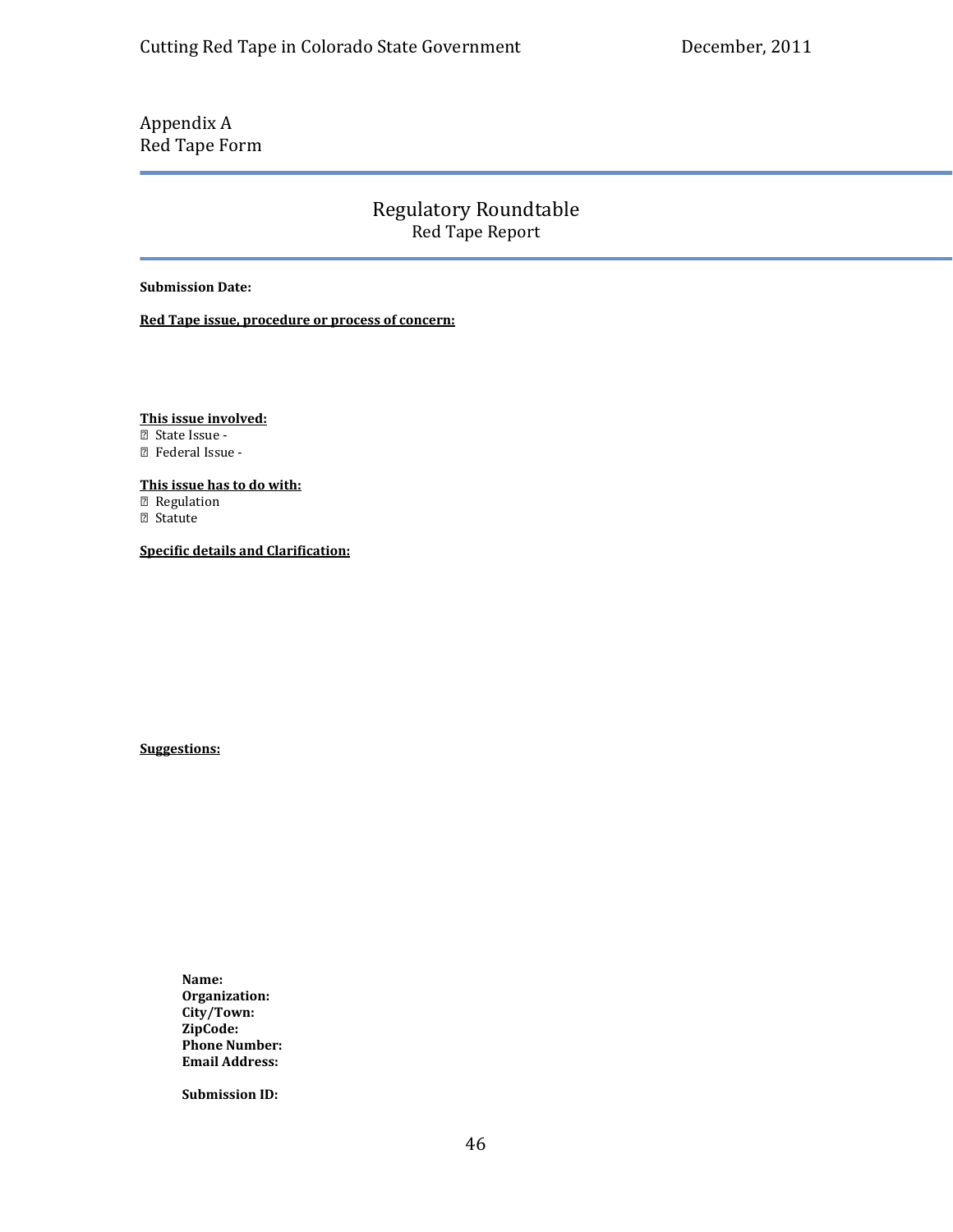# **Appendix B**

#### Summary of Red Tape Issues

| ID | Submitted  | State                             | Federal     | Local       | Details                                                                                                                                                                                                                                                                                                                                                                                                                                                                                                                           |
|----|------------|-----------------------------------|-------------|-------------|-----------------------------------------------------------------------------------------------------------------------------------------------------------------------------------------------------------------------------------------------------------------------------------------------------------------------------------------------------------------------------------------------------------------------------------------------------------------------------------------------------------------------------------|
| 1  | 05/17/2011 | X<br>Revenue                      |             |             | Department of Revenue garnishments &<br>levies                                                                                                                                                                                                                                                                                                                                                                                                                                                                                    |
| 2  | 05/17/2011 | $\mathbf X$<br>Treasury           |             |             | Unclaimed property exams                                                                                                                                                                                                                                                                                                                                                                                                                                                                                                          |
| 3  | 05/19/2011 | $\mathbf x$<br>Child Care Centers |             |             | Department of Health and Human<br>Services - Child Care Division                                                                                                                                                                                                                                                                                                                                                                                                                                                                  |
| 4  | 05/19/2011 | X                                 |             |             | <b>State Contracting</b>                                                                                                                                                                                                                                                                                                                                                                                                                                                                                                          |
| 5  | 05/19/2011 | X                                 |             |             | Colorado Regulatory Climate                                                                                                                                                                                                                                                                                                                                                                                                                                                                                                       |
| 6  | 05/19/2011 | X                                 |             | $\mathbf X$ | State regulations vs. local regulations                                                                                                                                                                                                                                                                                                                                                                                                                                                                                           |
| 7  | 05/19/2011 | $\mathbf X$                       |             | X           | The expectation that things (e.g.<br>application review, permit granting) just<br>take a long time and there is nothing<br>anyone can do about it.                                                                                                                                                                                                                                                                                                                                                                                |
| 8  | 05/19/2011 | $\mathbf x$                       |             | $\mathbf x$ | Health care requires a dynamic regulatory<br>capability so that flexible business models<br>enable us to bring accessible, affordable<br>and quality care across the full continuum<br>of need and to hard-to-reach places.                                                                                                                                                                                                                                                                                                       |
| 9  | 05/19/2011 | X                                 | X           |             | The separate layers of state and federal<br>regulations can be duplicative and lack<br>alignment. Some aspects of state<br>regulation are more stringent than<br>federal CMS, HIPPA and EPA regulation.                                                                                                                                                                                                                                                                                                                           |
| 10 | 05/19/2011 | $\mathbf X$                       |             |             | State regulation is written in such a way<br>that it is susceptible to a myriad of<br>interpretations by both state surveyors<br>and licensed healthcare entities. Due to<br>lack of elucidation and interpretive<br>guidance, health care entities are found<br>noncompliant. Significant time, effort and<br>administrative costs are required to<br>correct and/or dispute those findings,<br>which could have been avoided if clear<br>guidelines were available to begin with.                                               |
| 11 | 05/19/2011 | X<br>Division of Insurance        |             |             | 1. Eliminate review of large-group rate 2.<br>Disclose how it determines whether or<br>not to approve rate filings 3. Re-write the<br>language about revisiting past work to<br>allow for timely review 4. Stop asking for<br>proprietary information such as<br>underwriting guidelines 5. Revisit its<br>interpretation of PPACA which has caused<br>companies to pull products out of the<br>market 6. Review its form requirements<br>which are redundant with PPACA and<br>either create a certification or other<br>process |
| 12 | 05/19/2011 | $\mathbf X$<br>State Controller   |             |             | There is a problem with the process of<br>how businesses contract with the state.<br>The state contracting process takes an<br>excessively long period of time and is<br>extremely cumbersome.                                                                                                                                                                                                                                                                                                                                    |
| 13 | 05/19/2011 | $\mathbf X$                       | $\mathbf X$ |             | The health care industry faces problems                                                                                                                                                                                                                                                                                                                                                                                                                                                                                           |
|    |            |                                   |             |             |                                                                                                                                                                                                                                                                                                                                                                                                                                                                                                                                   |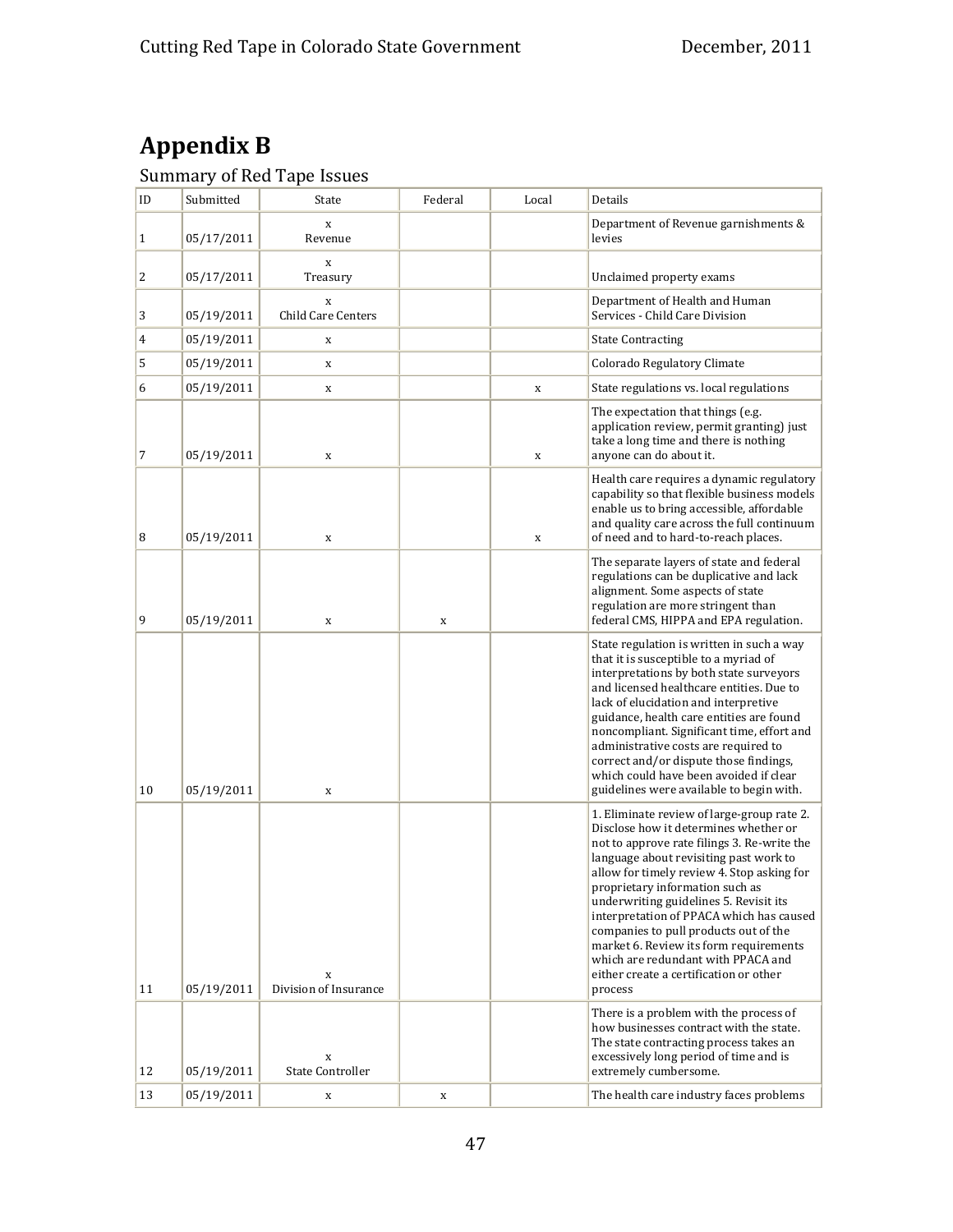|    |            | <b>HCPF</b>                                                                                                                             | HIPPA                                                 |                                                                                                                                 | driven by federal laws and regulations<br>related to HIPPA, along with other federal<br>regulations. With regards to the state, the                                                                                                                                                                                                                                                                                                                                                                                                     |
|----|------------|-----------------------------------------------------------------------------------------------------------------------------------------|-------------------------------------------------------|---------------------------------------------------------------------------------------------------------------------------------|-----------------------------------------------------------------------------------------------------------------------------------------------------------------------------------------------------------------------------------------------------------------------------------------------------------------------------------------------------------------------------------------------------------------------------------------------------------------------------------------------------------------------------------------|
|    |            |                                                                                                                                         |                                                       |                                                                                                                                 | challenges are more around the culture of<br>state government, mostly related to how<br>long it takes to work within existing<br>processes and the bureaucratic nature of<br>government                                                                                                                                                                                                                                                                                                                                                 |
| 14 | 05/19/2011 | $\mathbf x$                                                                                                                             | X                                                     |                                                                                                                                 | One significant future issue for the<br>development community relates to<br>proposed nutrient standards for storm<br>water that will impact developers from<br>the EPA by way of the state.                                                                                                                                                                                                                                                                                                                                             |
| 15 | 05/20/2011 |                                                                                                                                         | X<br>Various                                          |                                                                                                                                 | Federal Regulations do harm to Colorado<br>small businesses                                                                                                                                                                                                                                                                                                                                                                                                                                                                             |
| 16 | 05/20/2011 | X<br>1) SEO (State Engineers<br>Office); 2) Oil and Gas<br>Division within<br>Department of Labor                                       |                                                       |                                                                                                                                 | Lack of correct rule-making process by<br>state agencies: 1) SEO (State Engineers<br>Office); September 30, 2009 release of<br>new Substitute Water Supply Plan (SWSP)<br>guidelines without any hearings, public<br>meetings, public input, etc. 2) Oil and Gas<br>Division within Department of Labor:<br>Release of new fuel storage tank rules<br>(January of 2011) without rule-making,<br>public notice, comment-period, etc                                                                                                      |
| 17 | 05/20/2011 | $\mathbf x$<br>DRMS (Division of<br>Reclamation, Mining,<br>and Safety)                                                                 |                                                       | X<br>Most counties<br>have a weed<br>manager/staffer<br>who is charged<br>with noxious<br>weed<br>management<br>within a county | Weed free gravel (gravel without noxious<br>weed seeds). This is currently a proposal<br>being promoted by the Colorado Weed<br>Management Association (CWMA) with<br>possible legislation in 2012. Division of<br>Reclamation, Mining and Safety (DRMS)<br>already regulates noxious weeds at gravel<br>mining facilities. CWMA wants DRMS to<br>regulate delivery of weed free gravel;<br>however, once the wind blows after a<br>gravel delivery, how can a gravel operator<br>guarantee "weed free gravel?" Virtually<br>impossible |
| 18 | 05/20/2011 | $\mathbf x$<br><b>Water Quality Control</b><br>Division (WQCD) which<br>is a division within<br>Colorado Department of<br>Public Health | X<br><b>WOCD</b> works<br>with EPA on<br>this issue   |                                                                                                                                 | Selenium: Beginning in 2013, Gravel<br>producers, in western Colorado, will be<br>required to discharge water with a<br>maximum selenium level of 4.6 parts per<br>billion. However, selenium naturally<br>occurs at levels between two and five<br>times the 4.6 parts per billion standard.<br>The gravel industry is not adding<br>selenium to water, we receive water that<br>is laden with selenium yet we are<br>expected to adhere to the 4.6 standard,<br>which cannot be achieved.                                             |
| 19 | 05/20/2011 | X<br>WQCD (Water Quality<br>Control Division)                                                                                           |                                                       |                                                                                                                                 | Gravel industry should have an<br>exemption from this standard similar to<br>the agriculture industry. Selenium is<br>mobilized by agricultural irrigation. If an<br>exemption is not possible, gravel industry<br>should be granted an 'in-take' credit<br>approach meaning if an operator receives<br>water at 15 parts per billion, they should<br>be allowed to discharge at a similar level.                                                                                                                                       |
| 20 | 05/20/2011 | $\mathbf x$<br><b>CWCB</b> (Colorado Water<br>Conservation Board)                                                                       | $\mathbf x$<br>FEMA oversees<br>CWCB on<br>floodplain | X<br>Counties are<br>involved with<br>FEMA and                                                                                  | Gravel industry should have an<br>exemption from this standard similar to<br>the agriculture industry. Selenium is<br>mobilized by agricultural irrigation. If an                                                                                                                                                                                                                                                                                                                                                                       |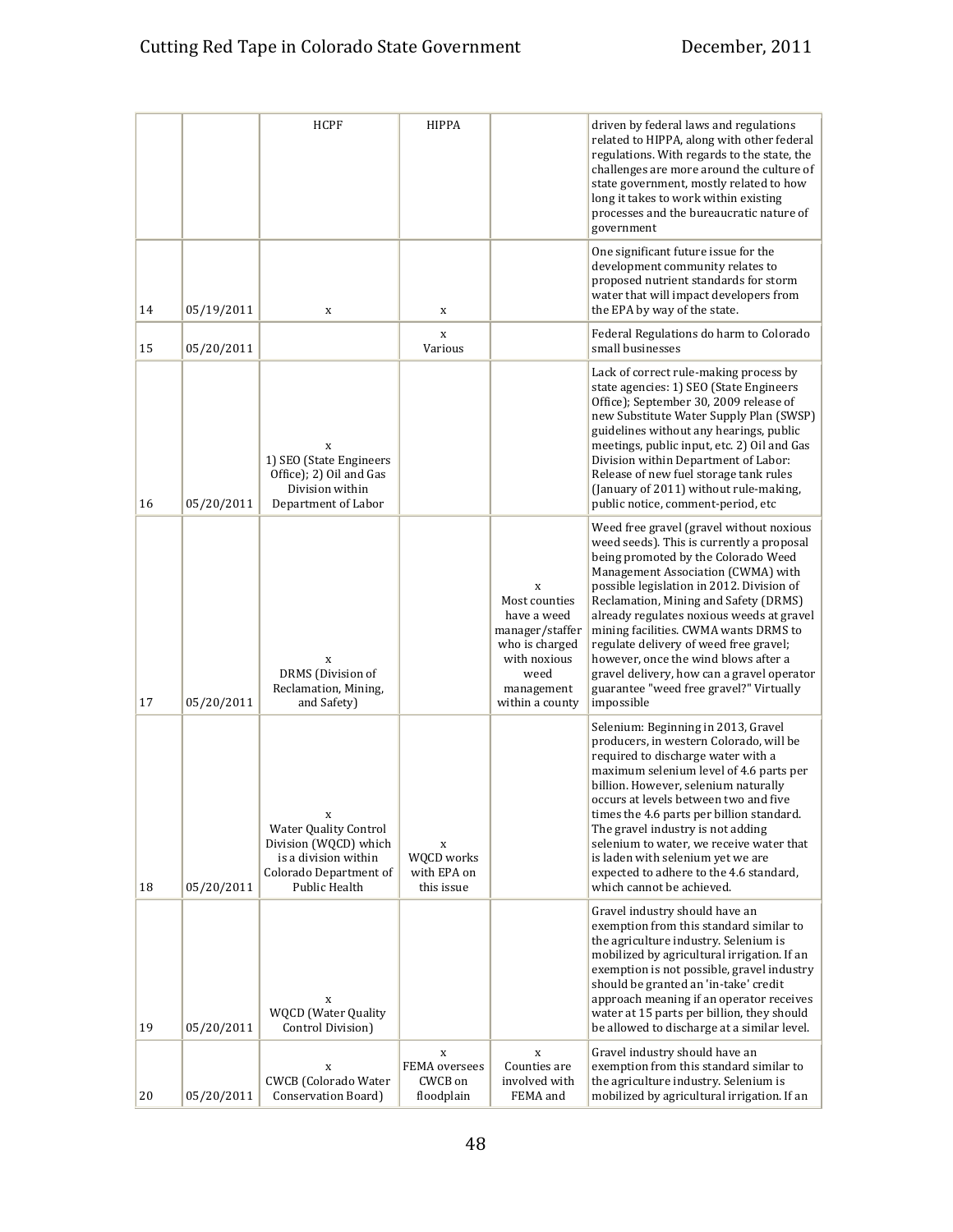|    |            |                                                                    | rules | CWCB as well | exemption is not possible, gravel industry<br>should be granted an 'in-take' credit<br>approach meaning if an operator receives<br>water at 15 parts per billion, they should<br>be allowed to discharge at a similar level.                                                                                                                                                                                                                                                        |
|----|------------|--------------------------------------------------------------------|-------|--------------|-------------------------------------------------------------------------------------------------------------------------------------------------------------------------------------------------------------------------------------------------------------------------------------------------------------------------------------------------------------------------------------------------------------------------------------------------------------------------------------|
| 21 | 05/20/2011 | X                                                                  |       |              | 24-32-3323 Sellers of Manufactured<br>Homes - registration. The industry helped<br>to draft this law and is in support of this<br>law. However, the concern is<br>enforcement. They are good at enforcing<br>new home sales but we have no<br>enforcement of used dealers. For those<br>few used dealers that are registered, they<br>have a hard time seeing why they<br>continue. This is coupled with the fact<br>that when people do renew, the customer<br>service is lacking. |
| 22 | 05/20/2011 | X<br>Division of<br>Housing/Manufactured<br><b>Housing Section</b> |       |              | Several years ago we worked with the<br>division of housing to better clarify what<br>their jurisdiction was verses local when it<br>comes to more complicated factory built<br>homes and even passed legislation. We<br>feel despite this they are having trouble<br>letting go.                                                                                                                                                                                                   |
| 23 | 05/20/2011 | X<br>Division of<br>Housing/Manufactured<br><b>Housing Section</b> |       |              | 24-32-3315 Installation Program - With<br>budgets down, there are a lot less<br>inspectors at the State. This means long<br>wait times for inspections. In addition,<br>inspection write up can be inconsistent<br>with multiple call backs. That further tax<br>the personnel time at the state, and slow<br>down the process for the consumer.                                                                                                                                    |
| 24 | 05/20/2011 | X<br>Division of Real Estate                                       |       |              | The requirement that a licensed mortgage<br>loan originator undergo two background<br>checks, one by the FBI and another by the<br>CBI. This adds expense and time to the<br>process when nationally only the FBI<br>background check is required by the<br>NMLS&R and the SAFE Act.                                                                                                                                                                                                |
| 25 | 05/20/2011 | X<br>Division of Real Estate                                       |       |              | The current requirement that managers<br>of licensed mortgage loan originators be<br>licensed themselves as mortgage loan<br>originators even if they do not originate<br>loans personally.                                                                                                                                                                                                                                                                                         |
| 26 | 05/23/2011 | $\mathbf x$<br>Division of Real Estate                             |       |              | Since the Division of Real Estate and the<br>Commission are funded through license<br>fees paid by real estate brokers, it is<br>unnecessary to have the Real Estate<br>Commission operate on an every other<br>month calendar. In doing so, this has<br>forced an increase in the backlog of<br>complaints and investigations from being<br>handle in the most timely manner. This<br>may cause extended harm to consumers if<br>broker are not reprimanded as soon s<br>possible. |
| 27 | 05/23/2011 | X<br>Division of Real Estate                                       |       |              | Ensure that DRE staff answering calls are<br>fully aware and able to answer licensing<br>requirement questions. There has been an<br>uptick in license renewal questions not<br>being answered. It is important for the<br>Division staff to know how to counsel<br>brokers on education requirements                                                                                                                                                                               |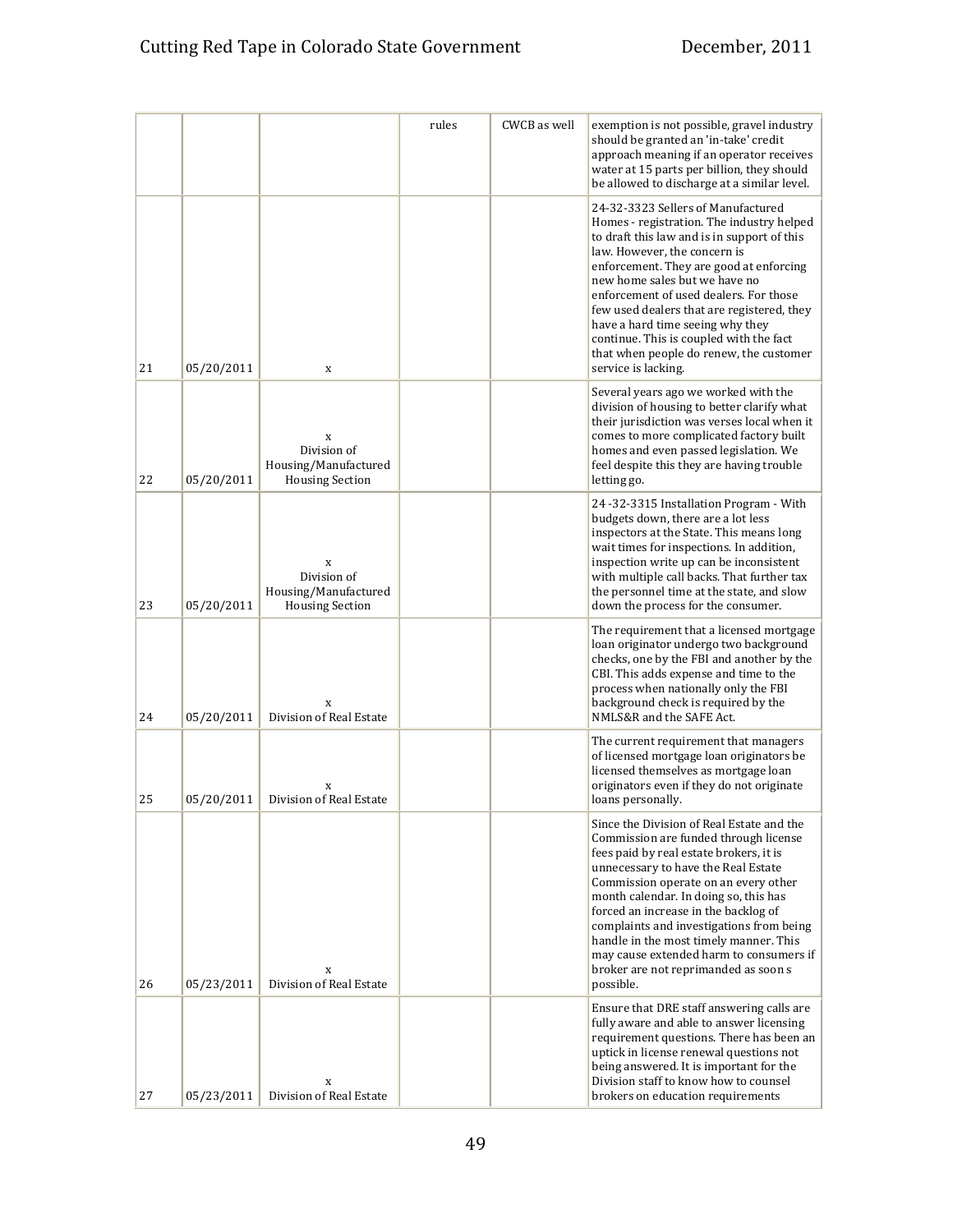|    |            |                              |   |   | needed, other record management<br>matters and fees. It is not helpful to<br>simply have DRE staff refer questions to<br>the Colorado Association of Realtors to be<br>answered.                                                                                                                                                                                                                                                                                                                                                                                                                                                                                                                                                                                                                                                                                                                                                                                                                                                                                                                                                                                                                                                                                                                                                                                                                                                                                                                                                                                                                                                                                                                                                                                                                                                                                                                                                                                                                                                                                                                                                                                                                                                        |
|----|------------|------------------------------|---|---|-----------------------------------------------------------------------------------------------------------------------------------------------------------------------------------------------------------------------------------------------------------------------------------------------------------------------------------------------------------------------------------------------------------------------------------------------------------------------------------------------------------------------------------------------------------------------------------------------------------------------------------------------------------------------------------------------------------------------------------------------------------------------------------------------------------------------------------------------------------------------------------------------------------------------------------------------------------------------------------------------------------------------------------------------------------------------------------------------------------------------------------------------------------------------------------------------------------------------------------------------------------------------------------------------------------------------------------------------------------------------------------------------------------------------------------------------------------------------------------------------------------------------------------------------------------------------------------------------------------------------------------------------------------------------------------------------------------------------------------------------------------------------------------------------------------------------------------------------------------------------------------------------------------------------------------------------------------------------------------------------------------------------------------------------------------------------------------------------------------------------------------------------------------------------------------------------------------------------------------------|
| 28 | 05/23/2011 | X<br>Division of Real Estate |   |   | Increase the effectiveness of the search<br>capabilities of the website. Since the<br>printed DRE Manual may not be current<br>due to continuous changes made by<br>Commission and the Legislature, it is<br>imperative that the website be extremely<br>user friendly.                                                                                                                                                                                                                                                                                                                                                                                                                                                                                                                                                                                                                                                                                                                                                                                                                                                                                                                                                                                                                                                                                                                                                                                                                                                                                                                                                                                                                                                                                                                                                                                                                                                                                                                                                                                                                                                                                                                                                                 |
|    |            |                              |   |   | 1. Interpretation of what is defined as<br>taxable in the City/County of Denver as<br>compared to other cities and the state.<br>Specifically, how the City/County of<br>Denver interprets taxation on software<br>use. 2. Health insurance for employees of<br>small business owners. In Colorado, we<br>have been unable to create a plan that<br>works efficiently and at a reasonable cost<br>for small businesses, though we know<br>that in this legislative session, progress<br>was made. Increasing rates, fewer<br>alternatives and a federal tax policy that<br>penalizes business owners from<br>participating in health saving accounts<br>are also adding to the frustration from<br>small business owners. Not certain if this<br>can be dealt with on a state basis, but<br>heard it from several members, so have<br>added it to the list. 3. Public sector<br>procurement. In Colorado, we should<br>strive to think first about Colorado<br>companies whenever the state or<br>cities/counties have technology business.<br>Instead, the procurement requirements<br>are laden with processes and confusing<br>language that largely suggests that public<br>sector entities in Colorado don't want to<br>do business with businesses in the same<br>state. There seems to be an opportunity<br>for public sector employees to "want" to<br>do more business with Colorado. 4.<br>Overall taxation for small businesses. In<br>an effort to generate more income, our<br>understanding from multiple members is<br>the City/County of Denver reinterpreted<br>existing tax law in different ways to allow<br>them to collect more from Denver<br>businesses. 5. Unemployment taxes.<br>When the state raised unemployment<br>taxes to replenish the SUTA coffers, the<br>state may be eliminating the operating<br>cash that businesses would normally have<br>used to hire a new employee. 6.<br>Unemployment documentation. We have<br>heard from a few IT staffing companies<br>that unemployment documents are<br>generated from two different<br>departments within the unemployment<br>office, so individuals have to<br>independently fill out duplicate forms<br>(some look differently). In addition to the |
| 29 | 05/23/2011 | X                            | X | X | cost of time from individuals, the<br>unemployment office now receives two<br>separate documents per person. 7.                                                                                                                                                                                                                                                                                                                                                                                                                                                                                                                                                                                                                                                                                                                                                                                                                                                                                                                                                                                                                                                                                                                                                                                                                                                                                                                                                                                                                                                                                                                                                                                                                                                                                                                                                                                                                                                                                                                                                                                                                                                                                                                         |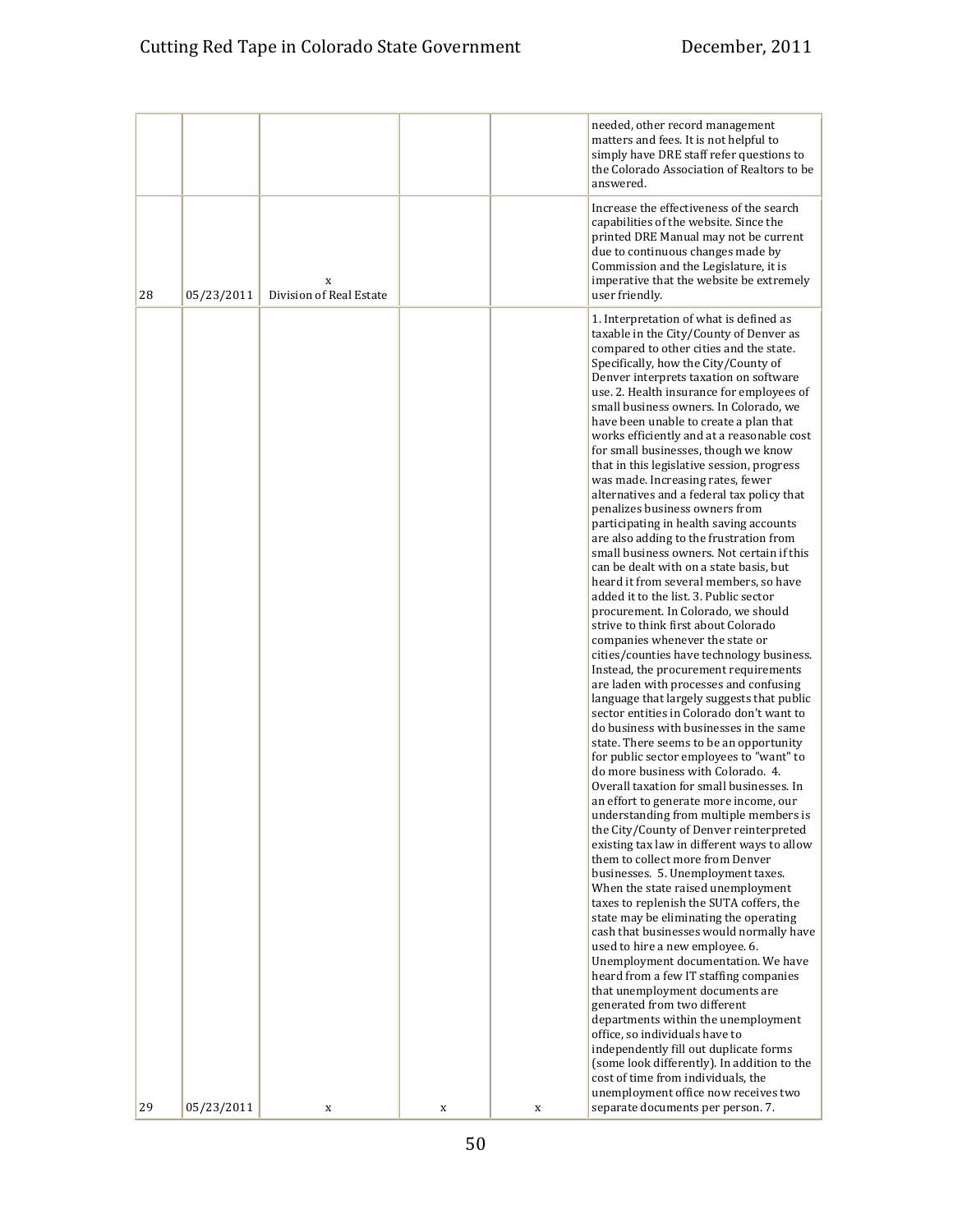|    |            |             |   | Training for unemployed individuals. The<br>workforce centers appear to have gaps in<br>the training they offer and what<br>employers need or individuals want. For<br>example, offering limited social media<br>classes, and the classes themselves are<br>extraordinarily basic, so not providing<br>relevant information or training. In<br>addition, the workforce centers have<br>suggested they don't want input from<br>employers on the skills or training<br>desired, so the gap becomes larger. 8.<br>Unemployment tracking. There are<br>countless examples of companies who<br>suggest that they have employees who<br>resigned voluntarily and receive<br>unemployment benefits for longer than<br>they should - or even if they should not.<br>The wait line for calls by employers most<br>often are barriers for any level of<br>conversation. |
|----|------------|-------------|---|----------------------------------------------------------------------------------------------------------------------------------------------------------------------------------------------------------------------------------------------------------------------------------------------------------------------------------------------------------------------------------------------------------------------------------------------------------------------------------------------------------------------------------------------------------------------------------------------------------------------------------------------------------------------------------------------------------------------------------------------------------------------------------------------------------------------------------------------------------------|
| 30 | 06/22/2011 | $\mathbf X$ |   | Health care requires a dynamic regulatory<br>capability so that flexible business models<br>enable us to bring accessible, affordable<br>and quality care across the full continuum<br>of need and to hard-to-reach places.<br>Chapter II and other state health facility<br>regulations related to Life Safety result in<br>needlessly expensive requirements that<br>increase the overall costs of care. State<br>health facilities and Mental Health<br>regulation place requirements for board<br>eligible/certified physician specialists and<br>other qualified medical staff when non-<br>physician licensed independent<br>practitioners could easily fulfill the needs<br>of communities, particularly for those<br>communities with provider access issues.                                                                                          |
| 31 | 06/22/2011 | X           | X | The separate layers of state and federal<br>regulations can be duplicative and lack<br>alignment. Some aspects of state<br>regulation are more stringent than<br>federal CMS, HIPPA and EPA regulation.<br>Chapter II requirements related to<br>Grievances, Access to Medical Records,<br>Patient Rights and Restraint and<br>Seclusion. Hazardous Waste Regulation<br><b>Mental Health Regulation</b>                                                                                                                                                                                                                                                                                                                                                                                                                                                        |
| 32 | 06/22/2011 | $\mathbf x$ |   | State regulation is written in such a way<br>that it is susceptible to a myriad of<br>interpretations by both state surveyors<br>and licensed healthcare entities. Due to<br>lack of elucidation and interpretive<br>guidance, health care entities are found<br>noncompliant. Significant time, effort and<br>administrative costs are required to<br>correct and/or dispute those findings,<br>which could have been avoided if clear<br>guidelines were available to begin with.<br>The Health Facilities and Emergency<br>Medical Services Division Occurrence<br>Reporting Manual's categories of<br>occurrence types are very obscure,<br>particularly in regard to the category of<br>neglect. Health care entities have been<br>cited for failure to report issues which are                                                                           |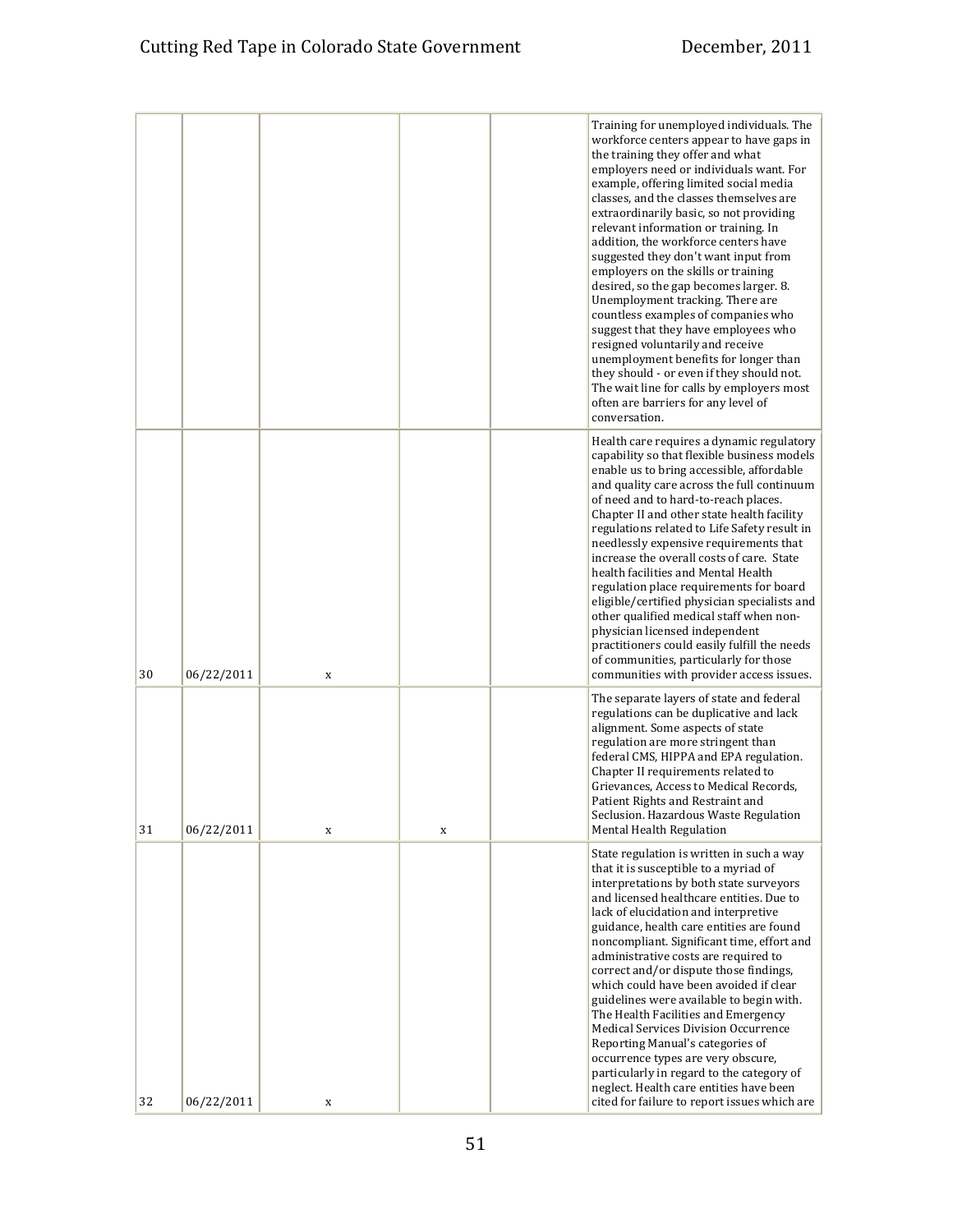|    |            |                                                                                |   |   | largely a result of poorly written<br>regulation. State staffs' lack of knowledge<br>regarding operational impacts of<br>regulation create barriers to writing<br>effective regulation. A more collaborative<br>process is advisable so that intent and<br>language are clear.                                                                                                                                                                                                                                                                                                                                                                                                                          |
|----|------------|--------------------------------------------------------------------------------|---|---|---------------------------------------------------------------------------------------------------------------------------------------------------------------------------------------------------------------------------------------------------------------------------------------------------------------------------------------------------------------------------------------------------------------------------------------------------------------------------------------------------------------------------------------------------------------------------------------------------------------------------------------------------------------------------------------------------------|
| 33 | 06/22/2011 | X                                                                              | X | X | The expectation that things (e.g.<br>application review, permit granting) just<br>take a long time and there is nothing<br>anyone can do about it.                                                                                                                                                                                                                                                                                                                                                                                                                                                                                                                                                      |
| 34 | 06/22/2011 | $\mathbf x$                                                                    |   |   | Inconsistencies in the rule<br>making/hearing process. The process is<br>not only different between rule making<br>agencies, but even within the same<br>agency. Some divisions engage in a<br>lengthy and thoughtful drafting process<br>taking ten months to one year while other<br>divisions release rules with three weeks<br>to review and comment.                                                                                                                                                                                                                                                                                                                                               |
| 35 | 06/22/2011 | X                                                                              |   |   | Inconsistencies in the rule<br>making/hearing process. The process is<br>not only different between rule making<br>agencies, but even within the same<br>agency. Some divisions engage in a<br>lengthy and thoughtful drafting process<br>taking ten months to one year while other<br>divisions release rules with three weeks<br>to review and comment.                                                                                                                                                                                                                                                                                                                                               |
| 36 | 06/22/2011 | X                                                                              |   |   | Different delivery and notification<br>systems. This makes it extremely difficult<br>to follow the regulatory changes and even<br>more of a challenge to engage in the<br>process. Again notification is sent through<br>different systems or not distributed at all<br>leaving the burden on the health care<br>facilities to find and adhere to changes.                                                                                                                                                                                                                                                                                                                                              |
| 37 | 06/22/2011 | X                                                                              |   |   | Limited or no stakeholder outreach. A<br>legitimate stakeholder outreach process<br>needs to be mandated for government.<br>Currently, rules and regulations can be<br>made entirely in a vacuum of the agency<br>with complete disregard to the industry<br>being impacted. Legitimate stakeholder<br>outreach provides industry and State<br>government the opportunity for dialog.<br>The dialog needs to include identification<br>of the problem needing to be solved and<br>transparency about the decision-making<br>process used to formulate a solution.<br>Without these clarifications, industry is<br>left with not understanding why the<br>government chose one solution over<br>another. |
| 38 | 07/05/2011 | X<br>Colorado Division of<br>Registration/Office of<br>Licensure: Chiropractic |   |   | The process of concern that we have is in<br>regard to the licensee application process.<br>To our knowledge, we believe that<br>Colorado is the only state that allows<br>Doctors of Chiropractic to submit: 1)<br>official transcripts from a chiropractic<br>college; 2) license verifications history;<br>and 3) verifications of<br>electrotherapy/physiotherapy hours (all<br>in their original sealed envelopes), along                                                                                                                                                                                                                                                                          |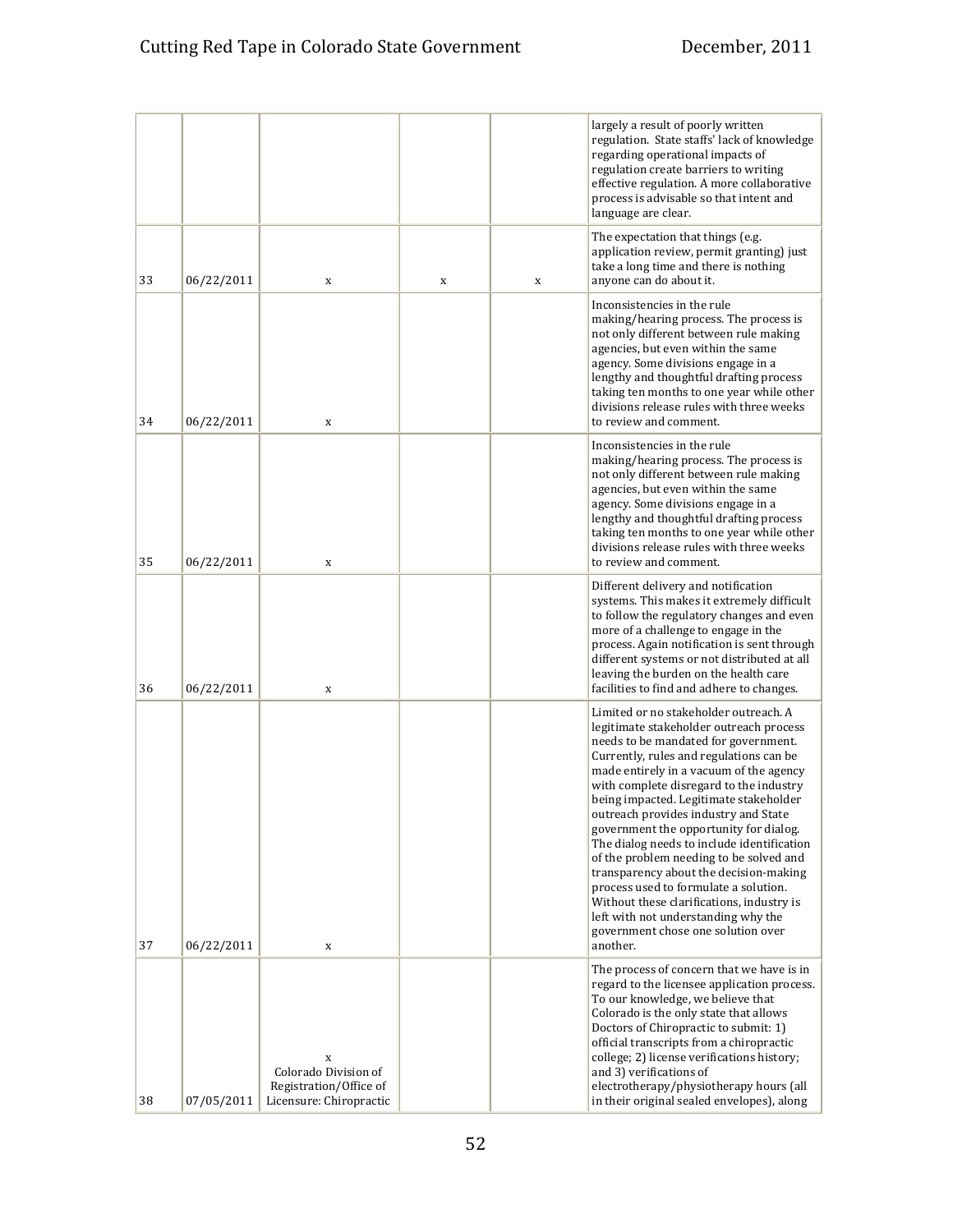|    |            |                                            |                    | with NBCE test scores, directly from the<br>individual doctor, to be included in their<br>application packet. This, to us, represents<br>a potential for fraud, compromising the<br>primary source data if that applicant<br>should "tamper" with any of that<br>information that they have in hand.<br>Comparisons to the Physicians license<br>application checklist show that these<br>same requests for information are very<br>specific: that the data/scores are sent<br>"directly to this office" from the various<br>agencies.                                                                                                                                                                                                                                                                                                                                                           |
|----|------------|--------------------------------------------|--------------------|--------------------------------------------------------------------------------------------------------------------------------------------------------------------------------------------------------------------------------------------------------------------------------------------------------------------------------------------------------------------------------------------------------------------------------------------------------------------------------------------------------------------------------------------------------------------------------------------------------------------------------------------------------------------------------------------------------------------------------------------------------------------------------------------------------------------------------------------------------------------------------------------------|
| 39 | 07/07/2011 | X<br>DORA/State Board of<br><b>Nursing</b> |                    | It has taken us nearly 6 years to create a<br>LPN program on our campus. It is still not<br>done. We have been patient to work<br>through the Community College System to<br>obtain their understanding for the need<br>and our sincerity to have such a program.<br>At this time, all nursing education<br>programs are governed by the State<br>Board of Nursing under DORA. There are<br>now requirements that must be met in<br>order for the Boulder Campus of FRCC to<br>have a satellite LPN program on our<br>campus. We are donating space, supplies,<br>our education lab and a Master's<br>prepared nursing educator for the<br>program. We feel that nursing education<br>would be better served under the<br>auspices on an educational system (CCHE,<br>etc.) The State Board of Nursing should<br>regulate the licenses of nurses, certified<br>nursing assistants, and the like. |
| 40 | 07/07/2011 | X<br><b>Health Facilities</b><br>Division  | $\mathbf X$<br>CMS | PASRR - Pre-Admissions Screening and<br>Resident Review. This is a federal<br>mandate from CMS requiring new<br>admissions to nursing homes be pre-<br>screened for possible mental illness. The<br>intent of this mandate is to ensure that<br>psychiatric services are provided to that<br>need them and that mentally ill<br>individuals are not "warehoused" in<br>nursing homes. The screening must be<br>done prior to admission to the nursing<br>home. On many occasions, patients spend<br>extra days in the hospital waiting for the<br>screening process to occur.                                                                                                                                                                                                                                                                                                                    |
| 41 | 07/07/2011 | x<br><b>Health Facilities</b><br>Division  |                    | Life Safety Code for licensure of skilled<br>nursing facilities. When new buildings are<br>planned, detailed architectural plans are<br>submitted to the State for approval. We<br>have been told that the plans are not<br>reviewed prior to construction. After<br>construction, and sometimes 10 years<br>after construction, Life Safety Code<br>surveyors will site issues with<br>construction/plans for buildings and will<br>require extensive retro-fitting of facilities.                                                                                                                                                                                                                                                                                                                                                                                                              |
| 42 | 07/07/2011 | X<br>CDPHE/Health Facilities<br>Division   |                    | QIS - Quality Improvement Survey. This<br>new licensure inspection surveys for<br>nursing homes has been a big strain on<br>the survey system. Our facility licenses<br>are only good for 12 months. Surveys can<br>occur in a 9 month -15 month window.                                                                                                                                                                                                                                                                                                                                                                                                                                                                                                                                                                                                                                         |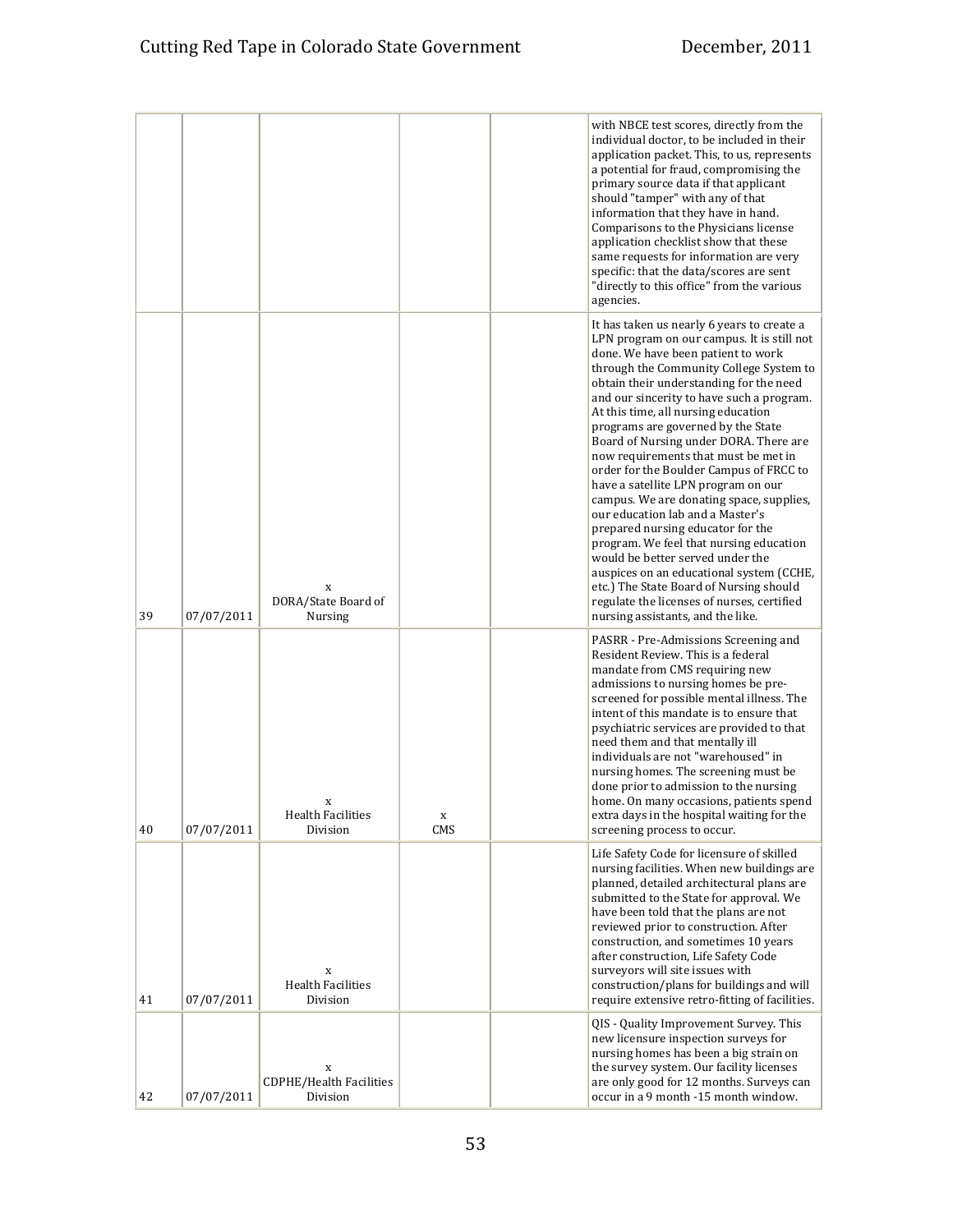|    |            |                                            |          |                                                        | Currently, two of our facilities are "out of<br>compliance" with their license because<br>the surveys have not occurred and we<br>technically do not have a current license.<br>Other payors, Long Term Care Insurance<br>policies require us to provide a current<br>license in order for them to pay the claim.<br>We cannot produce a current license.                                                                                                                                                                                                                                                                                                                                                      |
|----|------------|--------------------------------------------|----------|--------------------------------------------------------|----------------------------------------------------------------------------------------------------------------------------------------------------------------------------------------------------------------------------------------------------------------------------------------------------------------------------------------------------------------------------------------------------------------------------------------------------------------------------------------------------------------------------------------------------------------------------------------------------------------------------------------------------------------------------------------------------------------|
| 43 | 07/07/2011 | X<br>CDPHE                                 |          |                                                        | Pay4performance - This was a mechanism<br>to leverage more federal dollars to<br>increase daily pay rates to facilities<br>meeting performance standards. There is<br>a very big application process and many<br>requirements to earn \$1/day to \$4/day.<br>Applications are due each year. Each year<br>fewer and fewer facilities are<br>participating because we have not been<br>paid the extra dollars because of budget<br>cuts or shortfalls. We are told each year<br>that we should apply and then told at the<br>end of the year that we will not be paid                                                                                                                                           |
| 44 | 07/07/2011 | $\mathbf x$<br>CDPHE                       |          | X<br>Larimer County<br>Department of<br>Human Services | Status of Nursing Facility Care form - AP<br>5615. This form is completed by our staff<br>in the nursing home and then forwarded<br>on to the eligibility division at the County.<br>This form is verified, signed by the<br>eligibility technician, and then sent back<br>to us. We are unable to bill for Medicaid<br>until we receive the signed form back. On<br>some occasions this form takes 6 months<br>to return back to us. Taking from 2 to 4<br>months to return the form, is not unusual.<br>We have carried upwards of \$30,000 to<br>\$40,000 of accounts receivable due per<br>each case while we wait for the form to<br>start billing.                                                       |
| 45 | 07/07/2011 | X<br>Department of Labor<br>and Employment |          |                                                        | Unemployment Insurance - two years ago,<br>we couldn't win a claim. Even when we<br>had very good documentation of the need<br>for termination of the employee. In the<br>past 6 months, are winning many of our<br>claims while following our same<br>documentation process. We feel that two<br>years ago, the sentiment was to say "yes"<br>so that claimants would have monies to<br>make it in a down turn. Now we are being<br>asked to pay a Trust Fund Assessment<br>because Colorado borrowed money and<br>now the interest is due.                                                                                                                                                                   |
| 46 | 07/07/2011 | X<br><b>Health Facilities</b><br>Division  | X<br>CMS |                                                        | We tried to move toward a new method of<br>laundry and disinfecting the volumes of<br>laundry we produce on a daily basis. In<br>February 2010, we began investigating<br>the viability of an ozone laundry system<br>as it would reduce the use of energy,<br>water, and caustic chemicals. The two<br>independent lab's clinical test showed<br>wonderful disinfections results (great<br>pathogenic kill rates of +99.999%).<br>financial savings through reduced energy,<br>water, and chemicals totaling for all 6 of<br>our snfs/alfs at +\$17K/year. We expected<br>to reduce our heat energy +2.4 million<br>BTUs at just one facility. In April 2010, we<br>submitted a waiver request as a state law |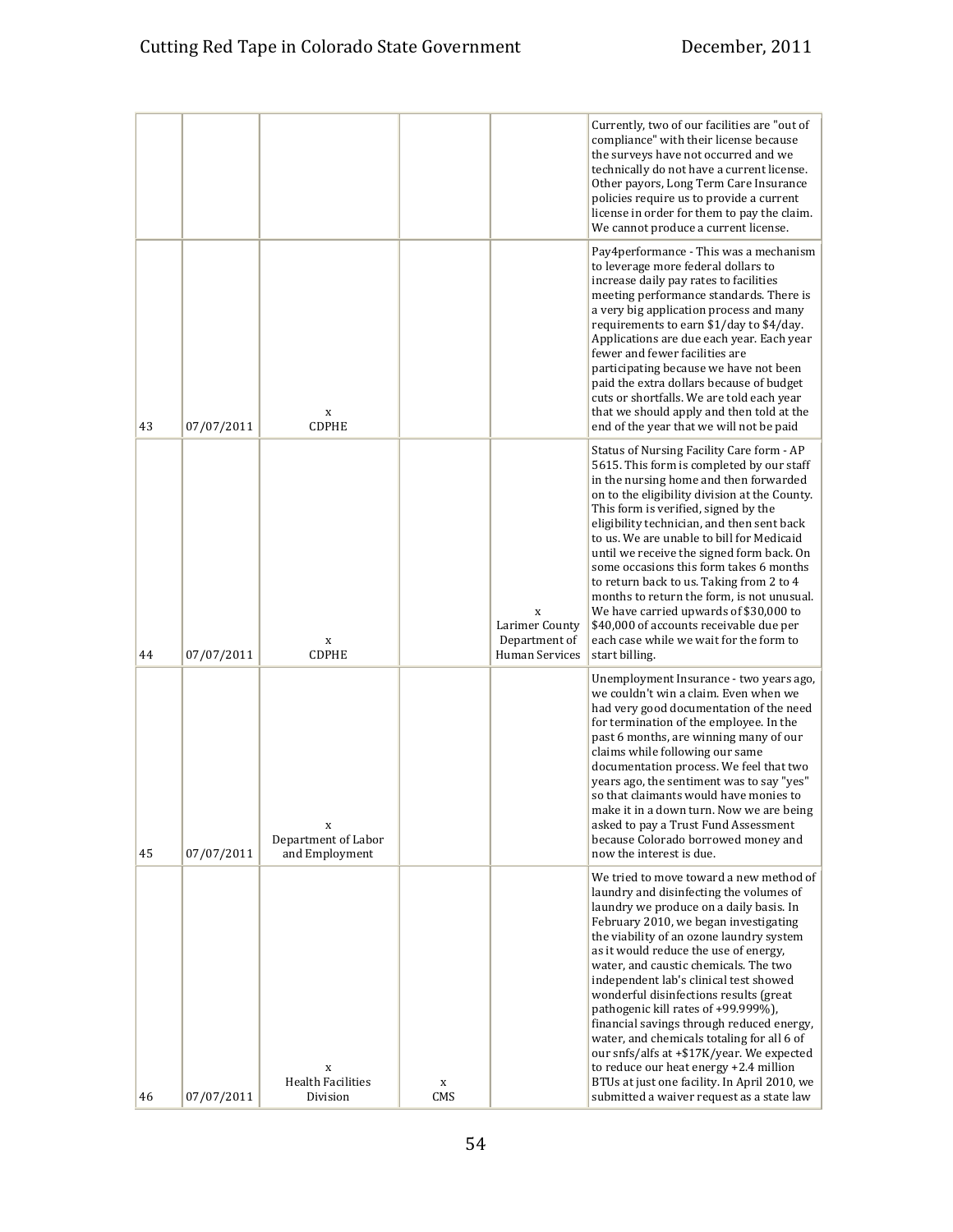|    |            |                                                             |   | intending to ensure adequate disinfection<br>required a specific water temperature for<br>washing laundry. In July 2010, while<br>processing the CDPHE discovers new<br>interpretive guidelines were published by<br>CMS that indicate high water temps or<br>chlorine can kill germs in laundry. The<br>waiver is granted for the state regulation<br>but with the stipulation that we'll use lots<br>of bleach or have high temperatures,<br>defeating the efficacy and purpose of<br>ozone as it needs cold water. We<br>requested the waiver be forwarded to<br>CMS. Sometime later we get the following<br>- "Regarding your waiver question from<br>CMS: There is not a waiver process.<br>Linens must be processed to prevent the<br>spread of infection".                                                                                                                                                                                                                                                                                                                                                                                                                                      |
|----|------------|-------------------------------------------------------------|---|--------------------------------------------------------------------------------------------------------------------------------------------------------------------------------------------------------------------------------------------------------------------------------------------------------------------------------------------------------------------------------------------------------------------------------------------------------------------------------------------------------------------------------------------------------------------------------------------------------------------------------------------------------------------------------------------------------------------------------------------------------------------------------------------------------------------------------------------------------------------------------------------------------------------------------------------------------------------------------------------------------------------------------------------------------------------------------------------------------------------------------------------------------------------------------------------------------|
| 47 | 07/07/2011 | $\mathbf X$                                                 | X | The need for more and better geriatric<br>psychiatric services                                                                                                                                                                                                                                                                                                                                                                                                                                                                                                                                                                                                                                                                                                                                                                                                                                                                                                                                                                                                                                                                                                                                         |
| 48 | 07/07/2011 | X<br>Colorado Dept. of Public<br>Health and<br>Environment  |   | Ambulatory center that does not perform<br>open surgery, only diagnostic procedures,<br>is required to keep an infection log even<br>though "post-procedure infections" are a<br>moot point for them - they don't perform<br>invasive procedures and so there is no<br>opportunity for infections to occur.<br>Previously, they kept such a log for two<br>years but because they had no infections<br>to report - and again, because of the<br>nature of their work never would - they<br>discontinued the log. CDPHE marked<br>them down on their facility survey<br>because of the lack of a log. There is no<br>room for judgment, facility experience, or<br>good practice that leads to confirmation<br>of no problems.                                                                                                                                                                                                                                                                                                                                                                                                                                                                          |
|    |            |                                                             |   | Information systems for Medicaid and                                                                                                                                                                                                                                                                                                                                                                                                                                                                                                                                                                                                                                                                                                                                                                                                                                                                                                                                                                                                                                                                                                                                                                   |
| 49 | 07/07/2011 | $\mathbf x$<br>Dept. of Health Care<br>Policy and Financing |   | CHP+ - the Medicaid Management<br>Information System (MMIS), the portal<br>where all Medicaid providers check<br>eligibility and submit bills; Colorado<br>Benefit Management System (CBMS),<br>which determines eligibility and<br>enrollment - do not interface smoothly<br>and are antiquated, cumbersome and<br>inefficient for providers, Medicaid HMOs<br>and other state Medicaid and CHP+<br>contractors. For example: * CHP+-eligible<br>children (as classified within CBMS) do<br>not show up in MMS as eligible.<br>necessitating manual workarounds.*<br>Some providers, including Federally<br>Qualified Health Centers (FQHCs) cannot<br>submit multiple treatment codes on bills<br>without risking subsequent denials for<br>care that is, in fact, covered by Medicaid.*<br>CBMS does not interface with the Social<br>Security Administration and other income<br>verification systems, creating eligibility<br>questions and enrollment delays. These<br>delays put a burden on providers who<br>often will still see patients even though<br>their Medicaid eligibility has not yet been<br>clarified.* Application and re-application<br>processing is time-consuming and costly |
|    |            |                                                             |   |                                                                                                                                                                                                                                                                                                                                                                                                                                                                                                                                                                                                                                                                                                                                                                                                                                                                                                                                                                                                                                                                                                                                                                                                        |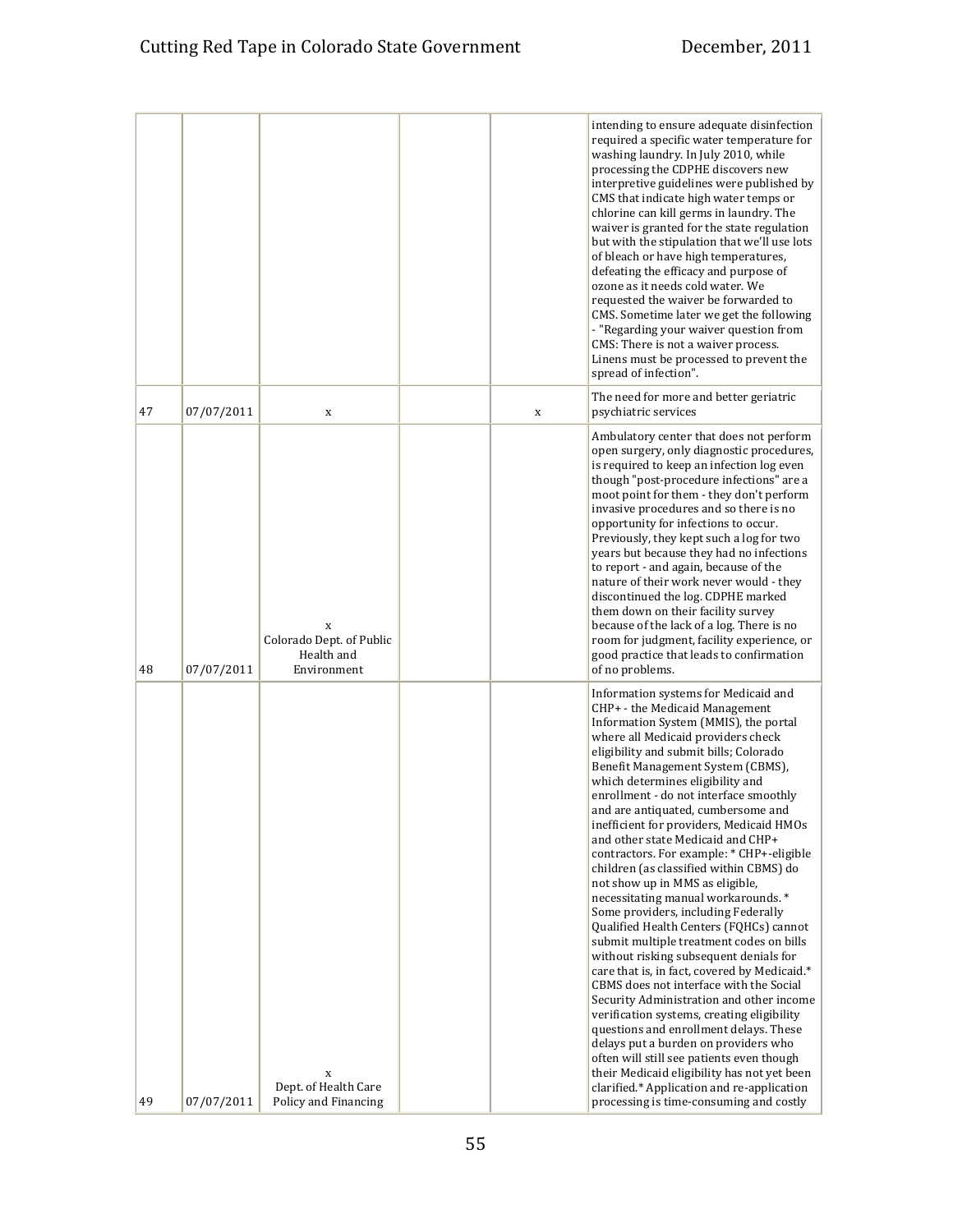|    |            |                                                            |  | to the state, leading to lapses in<br>reimbursement for providers.                                                                                                                                                                                                                                                                                                                                                                                                                                                                                                                                                                                                                                                            |
|----|------------|------------------------------------------------------------|--|-------------------------------------------------------------------------------------------------------------------------------------------------------------------------------------------------------------------------------------------------------------------------------------------------------------------------------------------------------------------------------------------------------------------------------------------------------------------------------------------------------------------------------------------------------------------------------------------------------------------------------------------------------------------------------------------------------------------------------|
| 50 | 07/07/2011 | X<br>Colorado Dept. of Public<br>Health and<br>Environment |  | Ambulatory center that does not perform<br>open surgery, only diagnostic procedures,<br>is required to keep an infection log even<br>though "post-procedure infections" are a<br>moot point for them - they don't perform<br>invasive procedures and so there is no<br>opportunity for infections to occur.<br>Previously, they kept such a log for two<br>years but because they had no infections<br>to report - and again, because of the<br>nature of their work never would - they<br>discontinued the log. CDPHE marked<br>them down on their facility survey<br>because of the lack of a log. There is no<br>room for judgment, facility experience, or<br>good practice that leads to confirmation<br>of no problems. |
| 51 | 07/07/2011 | x<br>Colorado Dept. of Public<br>Health and<br>Environment |  | Ambulatory center that does not perform<br>open surgery, only diagnostic procedures,<br>is required to keep an infection log even<br>though "post-procedure infections" are a<br>moot point for them - they don't perform<br>invasive procedures and so there is no<br>opportunity for infections to occur.<br>Previously, they kept such a log for two<br>years but because they had no infections<br>to report - and again, because of the<br>nature of their work never would - they<br>discontinued the log. CDPHE marked<br>them down on their facility survey<br>because of the lack of a log. There is no<br>room for judgment, facility experience, or<br>good practice that leads to confirmation<br>of no problems. |
| 52 | 07/07/2011 | X<br>Colorado Dept. of Public<br>Health and<br>Environment |  | Ambulatory center that does not perform<br>open surgery, only diagnostic procedures,<br>is required to keep an infection log even<br>though "post-procedure infections" are a<br>moot point for them - they don't perform<br>invasive procedures and so there is no<br>opportunity for infections to occur.<br>Previously, they kept such a log for two<br>years but because they had no infections<br>to report - and again, because of the<br>nature of their work never would - they<br>discontinued the log. CDPHE marked<br>them down on their facility survey<br>because of the lack of a log. There is no<br>room for judgment, facility experience, or<br>good practice that leads to confirmation<br>of no problems. |
| 53 | 07/07/2011 | X<br>Dept. of Health Care<br>Policy and Financing          |  | Information systems for Medicaid and<br>CHP+ - the Medicaid Management<br>Information System (MMIS), the portal<br>where all Medicaid providers check<br>eligibility and submit bills; Colorado<br>Benefit Management System (CBMS),<br>which determines eligibility and<br>enrollment - do not interface smoothly<br>and are antiquated, cumbersome and<br>inefficient for providers, Medicaid HMOs<br>and other state Medicaid and CHP+<br>contractors. For example: * CHP+-eligible                                                                                                                                                                                                                                        |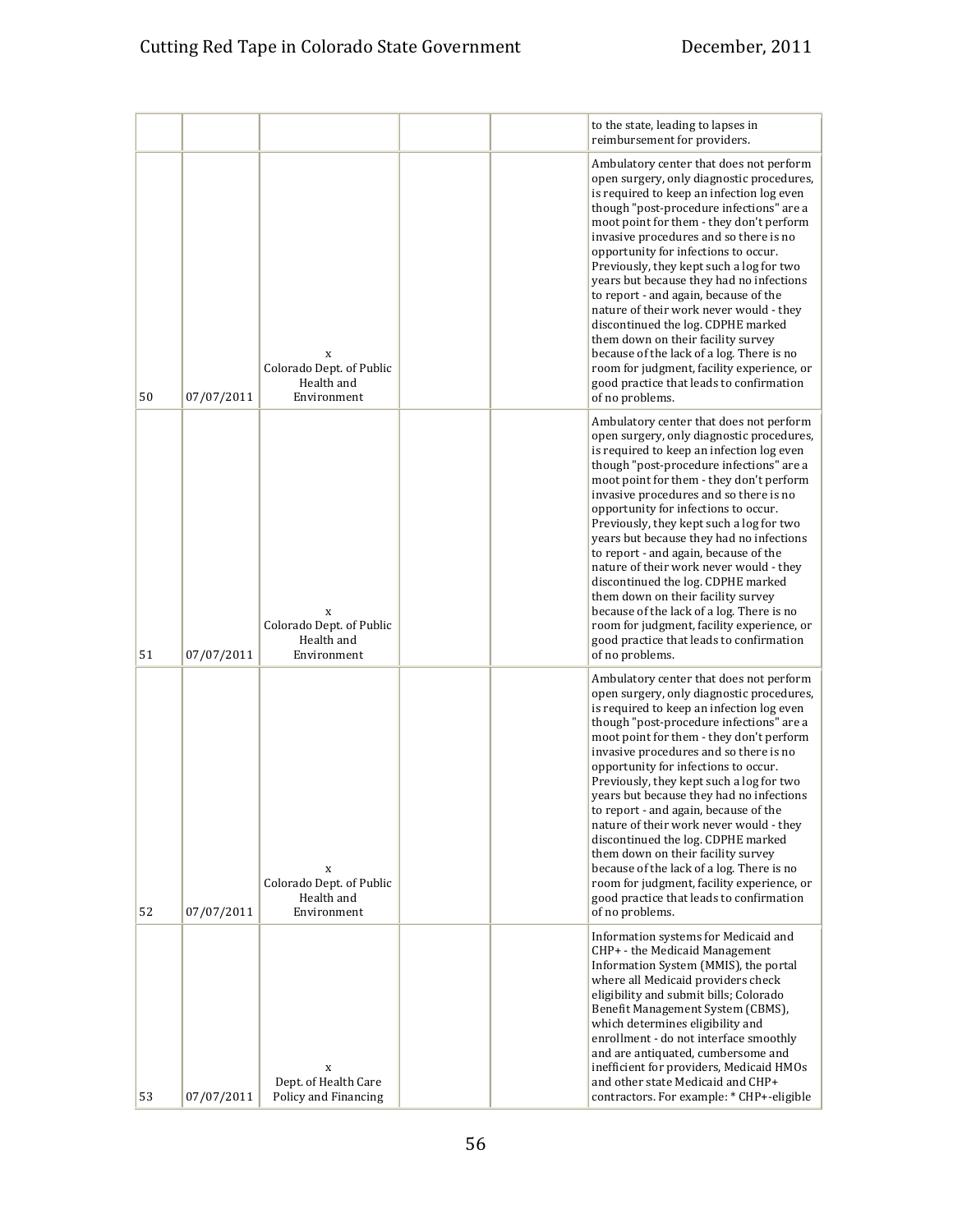|    |            |                                                             |  | children (as classified within CBMS) do<br>not show up in MMS as eligible,<br>necessitating manual workarounds.*<br>Some providers, including Federally<br>Qualified Health Centers (FQHCs) cannot<br>submit multiple treatment codes on bills<br>without risking subsequent denials for<br>care that is, in fact, covered by Medicaid.*<br>CBMS does not interface with the Social<br>Security Administration and other income<br>verification systems, creating eligibility<br>questions and enrollment delays. These<br>delays put a burden on providers who<br>often will still see patients even though<br>their Medicaid eligibility has not yet been<br>clarified. * Application and re-application<br>processing is time-consuming and costly<br>to the state, leading to lapses in<br>reimbursement for providers.                                                                                                                                                                                                                                                                                                                                              |
|----|------------|-------------------------------------------------------------|--|--------------------------------------------------------------------------------------------------------------------------------------------------------------------------------------------------------------------------------------------------------------------------------------------------------------------------------------------------------------------------------------------------------------------------------------------------------------------------------------------------------------------------------------------------------------------------------------------------------------------------------------------------------------------------------------------------------------------------------------------------------------------------------------------------------------------------------------------------------------------------------------------------------------------------------------------------------------------------------------------------------------------------------------------------------------------------------------------------------------------------------------------------------------------------|
| 54 | 07/07/2011 | X<br>Dept. of Health Care<br>Policy and Financing           |  | Medicaid requires physicians to use a<br>unique credentialing application if they<br>wish to participate in the program.<br>Medicaid will not accept the state's<br>statutorily-developed Uniform<br>Credentialing Application (see 25-1-108.7<br>CRS), nor the Medicare credentialing<br>application, nor a privately developed<br>standard credentialing form used by most<br>private carriers.                                                                                                                                                                                                                                                                                                                                                                                                                                                                                                                                                                                                                                                                                                                                                                        |
| 55 | 07/07/2011 | X<br>Dept. of Health Care<br>Policy and Financing           |  | Medicaid is the only payer of health care<br>benefits that requires providers to submit<br>claims on its own claim form. All private<br>carriers use the standard Medicare claim<br>form. As a result, physicians and other<br>providers must put additional time into<br>billing the payer that pays them the least.                                                                                                                                                                                                                                                                                                                                                                                                                                                                                                                                                                                                                                                                                                                                                                                                                                                    |
| 56 | 07/07/2011 | $\mathbf x$<br>Dept. of Health Care<br>Policy and Financing |  | Medicaid eligibility verification. When<br>seeing Medicaid patients, physicians and<br>other providers check with Medicaid to<br>ensure that patient is still enrolled in the<br>program. However, Medicaid will only<br>confirm eligibility for that day. Thus,<br>when a Medicaid patient calls to make an<br>appointment, the physician's office cannot<br>confirm that they are still enrolled in the<br>program until the day of the appointment.<br>If it turns out that the patient is no longer<br>covered by Medicaid, the office then<br>needs to try to recover payment from the<br>patient (who may not even know that<br>they have been dis-enrolled), which is<br>very challenging for this low-income<br>population and often results in the<br>physician simply writing off the amount<br>owed. In addition, even after eligibility<br>has been verified, there is no guarantee<br>that Medicaid will pay for the services<br>provided, even if they are covered<br>benefits. Private carriers, however,<br>cannot retroactively deny payment if<br>verification of the patient's enrollment is<br>made within 72 hours of the patient's<br>appointment. |
| 57 | 07/07/2011 | X<br>Dept. of Health Care                                   |  | Medicaid Prior Authorization Review<br>(PAR) process for pediatric hearing aids.                                                                                                                                                                                                                                                                                                                                                                                                                                                                                                                                                                                                                                                                                                                                                                                                                                                                                                                                                                                                                                                                                         |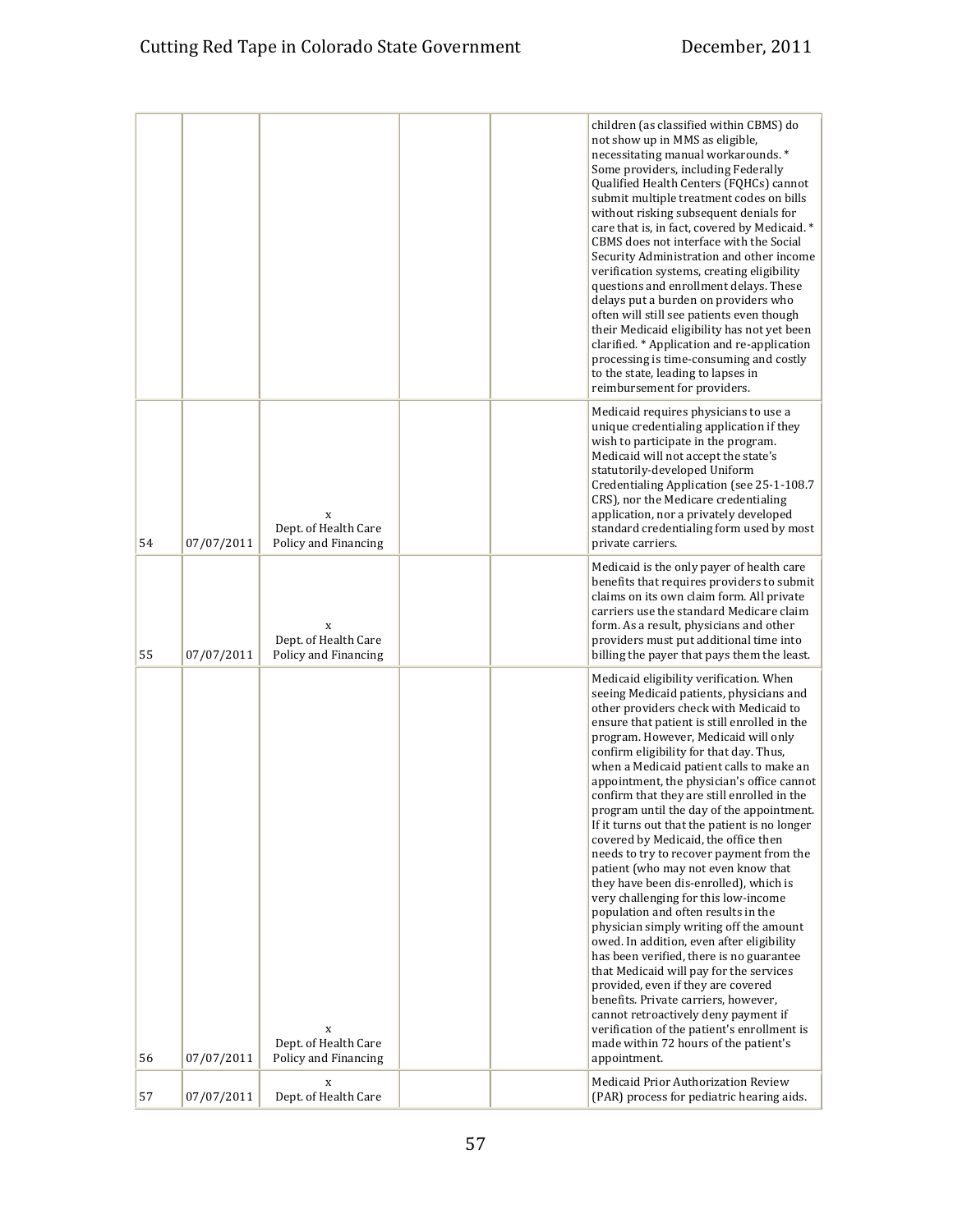|    |            | Policy and Financing                  |  | There is one standard PAR form for<br>Medicaid, that requires a signature from<br>the requesting physician. However,<br>Medicaid rules stipulate that only<br>audiologists may be paid for hearing aid<br>services. A PAR form for pediatric hearing<br>aids that is signed by a physician will be<br>denied, but there is no flexibility for a<br>signature other than that of a physician.<br>Requiring a PAR for pediatric hearing aids<br>in the first place seems unnecessary,<br>because this is a covered benefit. As long<br>as the provider documents a child's need<br>for the hearing aids, there should be no<br>need to get additional approvals.              |
|----|------------|---------------------------------------|--|-----------------------------------------------------------------------------------------------------------------------------------------------------------------------------------------------------------------------------------------------------------------------------------------------------------------------------------------------------------------------------------------------------------------------------------------------------------------------------------------------------------------------------------------------------------------------------------------------------------------------------------------------------------------------------|
| 58 | 07/07/2011 | X<br>Dept. of Labor and<br>Employment |  | In 2008, a law was enacted requiring that<br>independent medical examinations<br>(IMEs) for workers comp claims be tape-<br>recorded. The law is written to apply to<br>all components of the exams, including<br>neuropsychological examinations<br>administered by psychologists. However,<br>all such examinations are copyright<br>protected, so cannot legally be recorded.<br>As a result, neuropsych exams can no<br>longer be part of the IME, taking away an<br>important tool for both providers and<br>employers.                                                                                                                                                |
| 59 | 07/08/2011 | X<br><b>DOR</b>                       |  | The Department of Revenue - Colorado<br>withholding and sales taxes are due on<br>the 20th of every month. Up until<br>recently, remittance that was postmarked<br>on the 20th was accepted. Recently, even<br>if it is postmarked and even certified on<br>the 20th, now ends up triggering a late<br>notice with penalties and interest - not<br>good for business. Also, no one will<br>answer the phone due to furloughs,<br>according to the automated message.                                                                                                                                                                                                        |
| 60 | 07/08/2011 | X<br><b>DORA</b>                      |  | Professional licensing renewal is<br>uncoordinated, confusing and frustrating.<br>The state took over massage therapist<br>licensing a few years ago, requires<br>continuing education credits (unsure as<br>to why, if a practicing therapist logs hours<br>of work), but doesn't state what counts<br>towards those as well as it is unclear how<br>to get everything needed and submit<br>appropriately. When called, no one<br>answers the phone.                                                                                                                                                                                                                       |
| 61 | 07/08/2011 | X<br><b>DORA</b>                      |  | Electrician licensing - the continuing<br>competency program is onerous, with no<br>additional benefit over the old electronic<br>testing system. August 15 is when the<br>new regulations take affect or there are<br>significant additions in cost for renewal of<br>licensing. The State is contracting with<br>private testing sites, but there are no local<br>sites, no openings for testing, and no one<br>who seems to be able to answer a<br>question about the new rules or new<br>testing. The State is requiring classes if<br>testing is not passed, but not approving or<br>recommending the classes needed. You<br>have to pay for it first (\$400-\$800 per |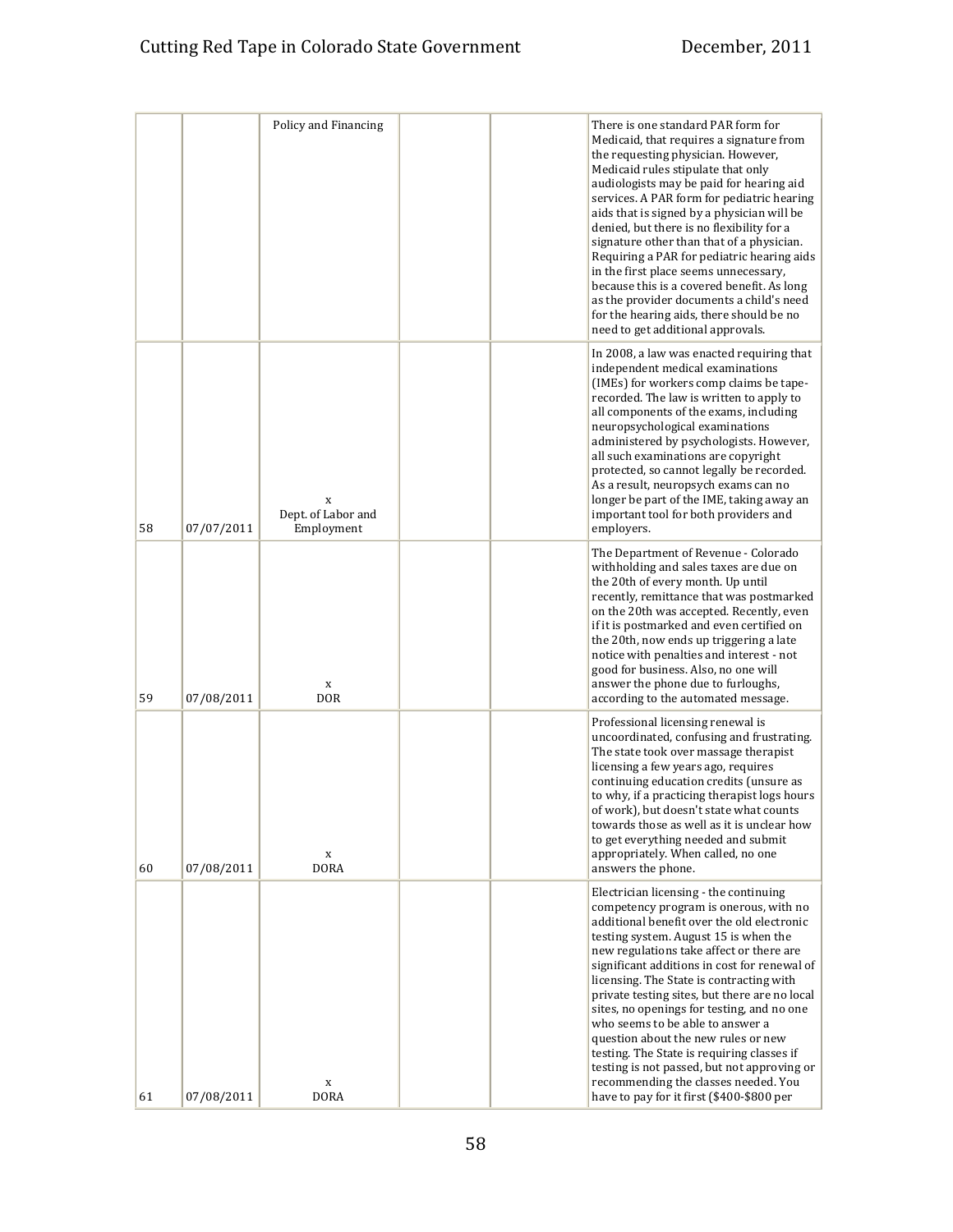|    |            |                                        |  | class, up to four classes) and then hope it<br>works for the State. It is important for<br>electricians to be able to follow the code,<br>but this additional bureaucracy is<br>ridiculous, costing time and money for<br>small business owners.                                                                                                                                                                                                     |
|----|------------|----------------------------------------|--|------------------------------------------------------------------------------------------------------------------------------------------------------------------------------------------------------------------------------------------------------------------------------------------------------------------------------------------------------------------------------------------------------------------------------------------------------|
| 62 | 07/08/2011 | X<br>Legislative?                      |  | Article 27, or what was Senate Bill 05-<br>152, prohibits municipalities from<br>providing directly or indirectly any type<br>of telecommunication services. This ties<br>the hands of municipalities such as<br>Longmont to use the infrastructure<br>already paid for by the community, such<br>as Longmont's fiber backbone.                                                                                                                      |
| 63 | 07/08/2011 | X<br>Colorado Department of<br>Revenue |  | As a partner in a CPA firm, we have<br>noticed a high level of frustration on the<br>part of our clients in dealing with the<br>Colorado Dept of Revenue.                                                                                                                                                                                                                                                                                            |
| 64 | 07/08/2011 | X<br>Colorado Dept of<br>Revenue       |  | Many of my fellow partners and<br>numerous clients have had difficulty with<br>the revised on-line Enterprise Zone credit<br>approval process.                                                                                                                                                                                                                                                                                                       |
| 65 | 07/12/2011 | X<br>All State Departments             |  | Currently nearly all state departments<br>must submit contracts to the state<br>Attorney General's Office in Denver for<br>review, comment, approval. This adds not<br>just weeks but often months into the<br>process of contracting with the state, for<br>everything from grants to right of work<br>actions.                                                                                                                                     |
| 66 | 07/12/2011 | $\mathbf x$                            |  | Environmental Review Process via the<br><b>EIA - NEPA Process</b>                                                                                                                                                                                                                                                                                                                                                                                    |
| 67 | 07/12/2011 | X                                      |  | CDPHE (Colorado Department of Public<br>Health & Education) submittal and review<br>processes are currently cumbersome and<br>add to project costs. For wastewater<br>treatment systems the site application<br>reviews, design review processes, and air<br>quality permitting are experiencing<br>delays. Response times from CDPHE for<br>performing reviews and processing<br>permits are slow, often adding three to six<br>months to projects. |
| 68 | 07/12/2011 | X                                      |  | Erosion Control--Of course erosion<br>around ongoing projects must be<br>controlled. However, the process as<br>currently administered is creating a need<br>to hire subconsultants, and adding \$4,000<br>or \$5,000 dollars to projects.                                                                                                                                                                                                           |
| 69 | 07/12/2011 | X                                      |  | Time is lost in resubmitting information<br>lost by the state, such as lab results and<br>reports. The state and regulated<br>community would likely benefit from an<br>improved database and filing system.                                                                                                                                                                                                                                         |
| 70 | 07/12/2011 | $\mathbf X$                            |  | Operator training regulations.                                                                                                                                                                                                                                                                                                                                                                                                                       |
| 71 | 07/12/2011 | $\mathbf X$                            |  | Stream Standards                                                                                                                                                                                                                                                                                                                                                                                                                                     |
| 72 | 07/12/2011 | X                                      |  | Temperature--The City faces millions of<br>dollars in construction costs to lower<br>effluent temperature to meet a river<br>temperature standard that is less than<br>three degrees lower than the temperature                                                                                                                                                                                                                                      |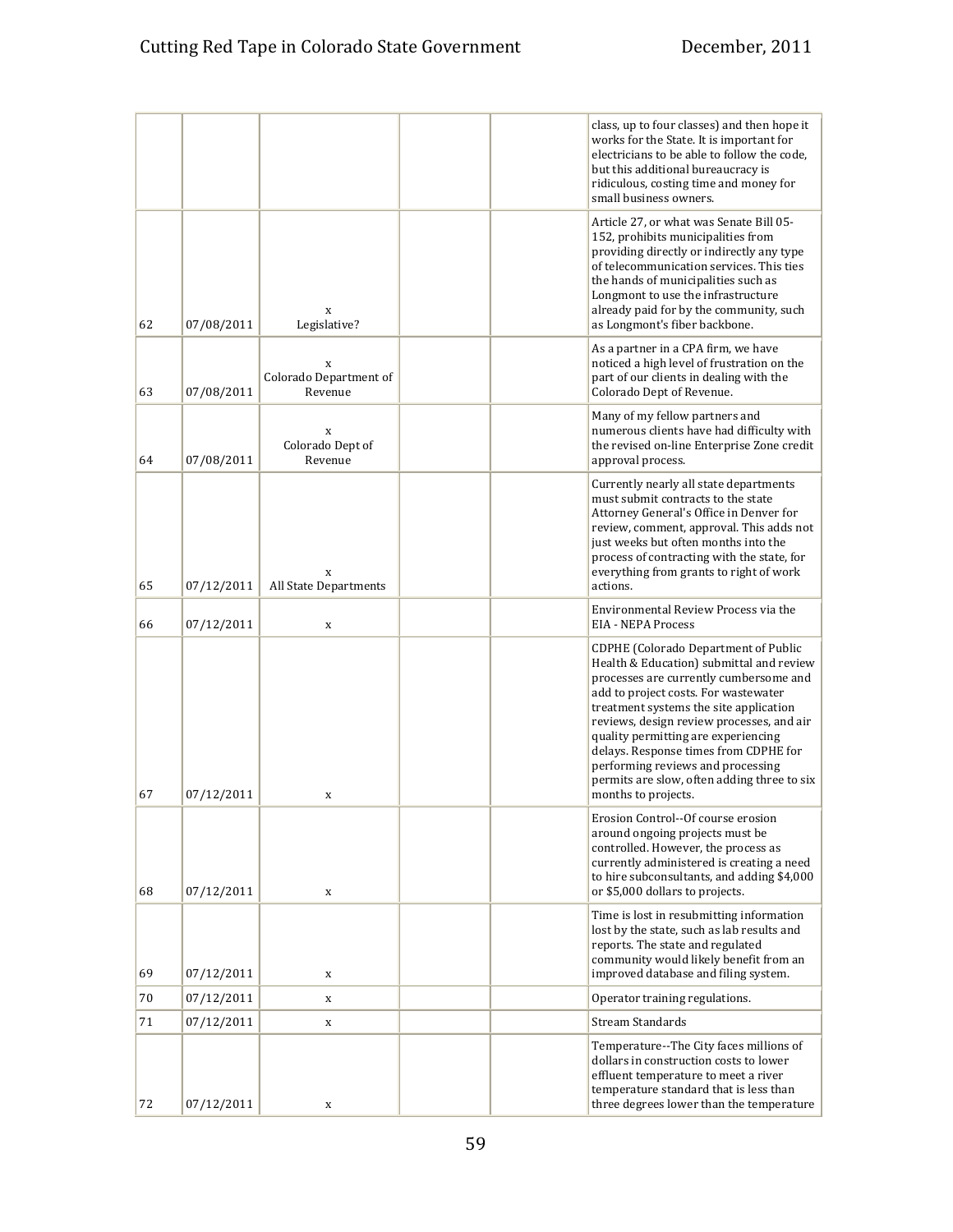|    |            |                         |   | is without temperature treatment. Yet<br>during these months, wildlife and in<br>particular fowl congregate at the effluent<br>outfall to eat fish. This issue is a concern<br>throughout the state of Colorado and is<br>being by pushed by the EPA.                                                                                                                                                                                                                                                                                                                                                                                                                                                                                                                                                                                                                                                                                                                                                                                                                                                                                                                                                                                             |
|----|------------|-------------------------|---|---------------------------------------------------------------------------------------------------------------------------------------------------------------------------------------------------------------------------------------------------------------------------------------------------------------------------------------------------------------------------------------------------------------------------------------------------------------------------------------------------------------------------------------------------------------------------------------------------------------------------------------------------------------------------------------------------------------------------------------------------------------------------------------------------------------------------------------------------------------------------------------------------------------------------------------------------------------------------------------------------------------------------------------------------------------------------------------------------------------------------------------------------------------------------------------------------------------------------------------------------|
| 73 | 07/12/2011 | X                       |   | Nutrients--The entire state is looking at<br>huge costs to meet nutrient treatment<br>criteria that the EPA is pushing Colorado<br>to adopt. Colorado is trying to find a<br>method to meet EPA's direction, yet have<br>a system that is effective yet affordable,<br>and we support that effort. Sewer bills<br>could double or triple in the next 10 years<br>if the EPA's treatment standards as<br>currently proposed are enacted within<br>Colorado.                                                                                                                                                                                                                                                                                                                                                                                                                                                                                                                                                                                                                                                                                                                                                                                        |
| 74 | 07/12/2011 | X                       |   | Mercury--More stringent limits are<br>expected in 2015. The limits are being<br>pushed so low that treatment costs are<br>expected to cost Loveland several million<br>dollars in capital and operation.                                                                                                                                                                                                                                                                                                                                                                                                                                                                                                                                                                                                                                                                                                                                                                                                                                                                                                                                                                                                                                          |
| 75 | 07/12/2011 | $\mathbf x$             |   | Raw Water Accounting--This work has<br>increased dramatically for our City, and<br>undoubtedly relates in part to increasing<br>demand on a finite resource, and to more<br>intricate decrees requiring daily instead<br>of monthly replacements. There may be a<br>more reasonable level of accounting effort<br>required which would still provide<br>assurances that the system is being<br>administered fairly.                                                                                                                                                                                                                                                                                                                                                                                                                                                                                                                                                                                                                                                                                                                                                                                                                               |
| 76 | 07/12/2011 |                         | X | Testing/training on cranes with capacity<br>over 2,000                                                                                                                                                                                                                                                                                                                                                                                                                                                                                                                                                                                                                                                                                                                                                                                                                                                                                                                                                                                                                                                                                                                                                                                            |
|    |            |                         |   | The Colorado state law "Parental<br>Involvement in K-12 Education Act"<br>allows up to 18 hours per year for your<br>children's academic activities (to include<br>parent-teacher conferences and meetings<br>related to special education services,<br>dropout prevention, attendance, truancy,<br>and discipline). The burden to employers:<br>learning about the new law; creating a<br>new policy in a way employees will<br>understand; educating employees on the<br>policy; educating employees on how it<br>coordinates with other existing policies;<br>requesting documentation from<br>employees when they ask for time off;<br>clarifying to employees when they've<br>misunderstood the policy (it's not for<br>football games, concerts, etc.); qualifying<br>the school's documentation regarding the<br>activity (the school must also<br>comprehend the law); tracking time off<br>(up to 6 hours in a month yet may be<br>restricted to 3 hours or less per session<br>and no more than 18 hours in an<br>academic year); verifying employee's<br>time off through documentation; and then<br>the cycle begins again in re-educating<br>employees. I've found that people don't<br>really pay attention to these policies until |
| 77 | 07/22/2011 | X<br>House Bill 09-1057 |   | they have an issue. It's at that time they<br>come forward asking about the policy.                                                                                                                                                                                                                                                                                                                                                                                                                                                                                                                                                                                                                                                                                                                                                                                                                                                                                                                                                                                                                                                                                                                                                               |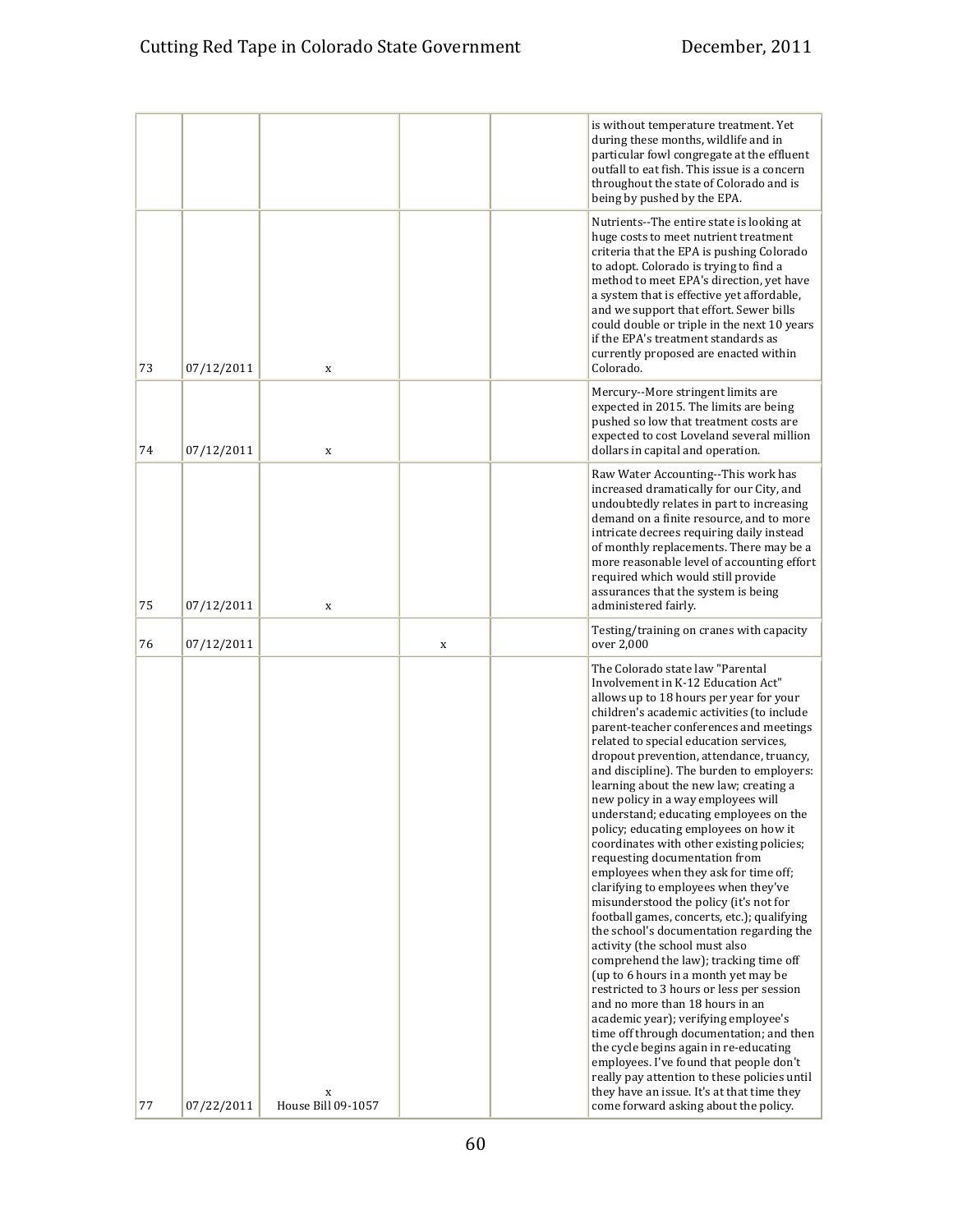|    |            |                                |   | Ultimately, we spend time reeducating<br>employees on policies one employee at a<br>time.                                                                                                                                                                                                                                                                                                                                                                                                                                                                                                                                                                                       |
|----|------------|--------------------------------|---|---------------------------------------------------------------------------------------------------------------------------------------------------------------------------------------------------------------------------------------------------------------------------------------------------------------------------------------------------------------------------------------------------------------------------------------------------------------------------------------------------------------------------------------------------------------------------------------------------------------------------------------------------------------------------------|
| 78 | 07/25/2011 | X<br>Department of Revenue     |   | If you owe less than \$5.00 in<br>Unemployment insurance, then you don't<br>have to pay it. However, since my payroll<br>system is set up to cut the check anyway,<br>and I have to send in the quarterly report,<br>I sent in a \$3.00 check (what I owed). The<br>check was returned with a letter stating<br>that since it was less than \$5.00, I didn't<br>have to pay the insurance. I returned the<br>check along with a letter saying I wanted<br>to pay the \$3.00, the check was already<br>cut, Unemployment Insurance Fund in<br>overdrawn, please accept my check. The<br>system cashed my check and gave my<br>account a \$3.00 credit instead of applying<br>it. |
| 79 | 07/25/2011 | X<br>Department of Revenue     |   | If you owe less than \$5.00 in<br>Unemployment insurance, then you don't<br>have to pay it. However, since my payroll<br>system is set up to cut the check anyway,<br>and I have to send in the quarterly report,<br>I sent in a \$3.00 check (what I owed). The<br>check was returned with a letter stating<br>that since it was less than \$5.00, I didn't<br>have to pay the insurance. I returned the<br>check along with a letter saying I wanted<br>to pay the \$3.00, the check was already<br>cut, Unemployment Insurance Fund in<br>overdrawn, please accept my check. The<br>system cashed my check and gave my<br>account a \$3.00 credit instead of applying<br>it. |
| 80 | 07/25/2011 |                                | X | The requirement to follow Davis Bacon<br>guidelines for projects paid with federal<br>funding adds a minimum of 30% to the<br>cost of every project. The threshold of<br>\$2,000 was set in 1934 when the Act was<br>passed. This needs to change.                                                                                                                                                                                                                                                                                                                                                                                                                              |
| 81 | 07/25/2011 | $\mathbf x$<br>Dept of Revenue |   | I accidentally entered an incorrect Filing<br>Period End date into the Colorado Dept of<br>Revenue WEB EFT when making a<br>withholding payment. It has taken me 7<br>months to get this straightened out. Upon<br>receipt of the first letter, I replied with<br>COMPLETE history, copies of all receipts,<br>highlighted to show the error. If the<br>department had taken a look at my<br>payment history, they would have been<br>easily able to see that I have never missed<br>a payment. It felt like they were not even<br>reviewing what I sent in.                                                                                                                    |
| 82 | 07/25/2011 | X                              |   | The State of Colorado and its agencies<br>must continually review regulations and<br>permitting processes to ensure that there<br>is MEASURABLE and quantifiable<br>environmental and or social benefits that<br>justify the regulation's cost.                                                                                                                                                                                                                                                                                                                                                                                                                                 |
| 83 | 07/25/2011 |                                | X | The State of Colorado must publically and<br>proactively urge the Federal Agencies<br>including the Department of Interior<br>(BLM) the Forest Service and the EPA to                                                                                                                                                                                                                                                                                                                                                                                                                                                                                                           |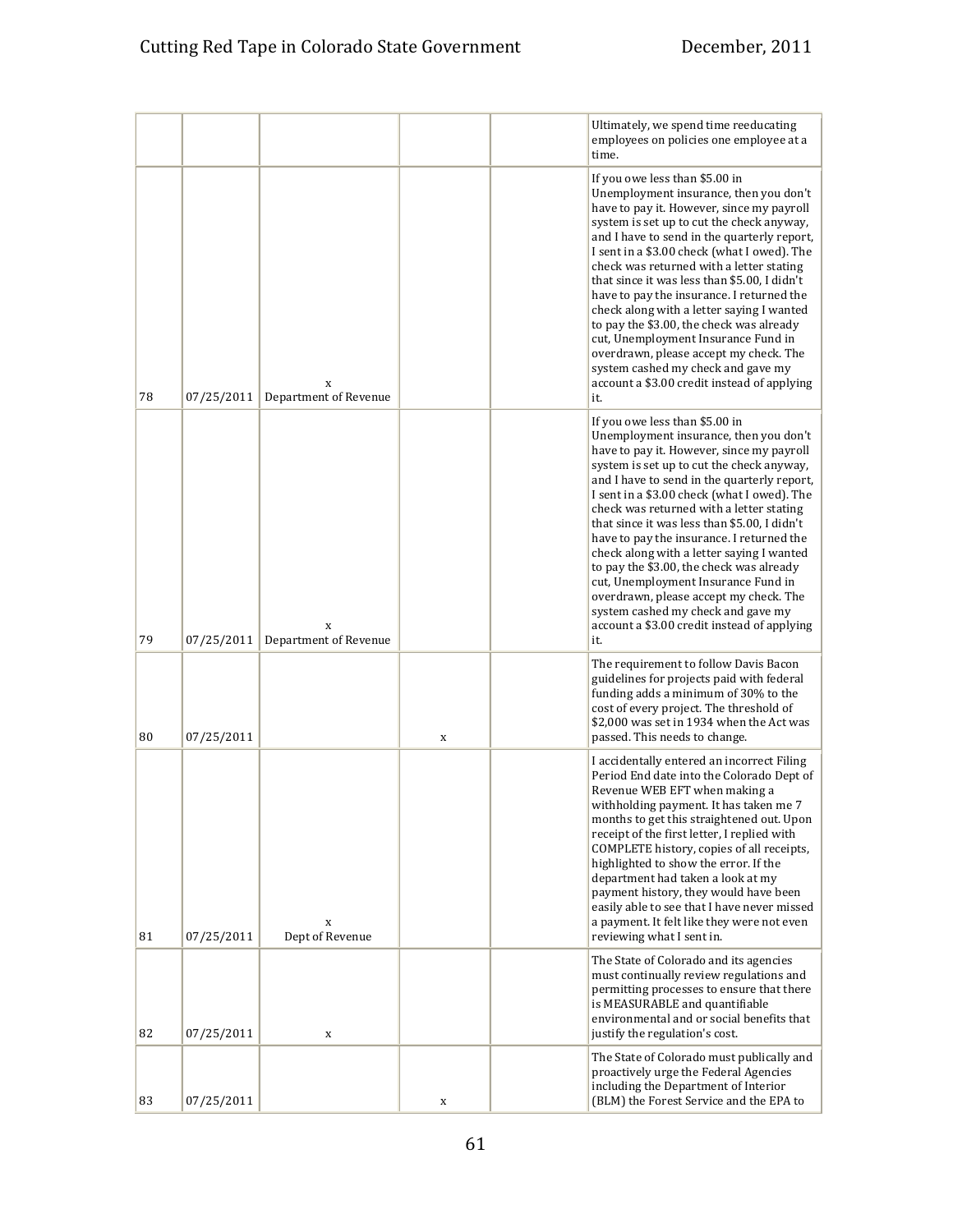|    |            |                                           |                     |                                                       | expedite project approvals and reduce the<br>delays and expenses associated with<br>permitting oil and natural gas projects on<br>Western Colorado's public lands. Projects<br>like the Roan Plateau could create<br>significant jobs and economic<br>development through revenues if the<br>state would provide leadership in moving<br>these projects to fruition and providing<br>pressure on the federal agencies as a<br>cooperating agent in the NEPA process.<br>The State of Colorado is in a position to<br>provide Western Colorado's natural gas<br>operators a great deal more advocacy as<br>federal agencies seek to reduce the<br>development of Rockies Natural gas<br>production. |
|----|------------|-------------------------------------------|---------------------|-------------------------------------------------------|----------------------------------------------------------------------------------------------------------------------------------------------------------------------------------------------------------------------------------------------------------------------------------------------------------------------------------------------------------------------------------------------------------------------------------------------------------------------------------------------------------------------------------------------------------------------------------------------------------------------------------------------------------------------------------------------------|
| 84 | 07/25/2011 |                                           | X                   |                                                       | The current Washington D.C.<br>administration has greatly slowed and<br>complicated the federal mineral leasing<br>program. The State of Colorado should act<br>in concert with other energy states to<br>demand that leasing of valuable minerals<br>be increased.                                                                                                                                                                                                                                                                                                                                                                                                                                |
| 85 | 07/25/2011 | $\mathbf x$<br><b>CDHPE</b>               | X                   | X<br>Stormwater<br>Engineering                        | <b>CDPHE Regulations Regarding MS4</b><br>Permits and Stormwater Management                                                                                                                                                                                                                                                                                                                                                                                                                                                                                                                                                                                                                        |
| 86 | 07/25/2011 |                                           | X                   |                                                       | There are often great discrepancies<br>between the Department of Interior's<br>findings related to BLM Resource<br>Management Plans and what energy<br>projects actually get approved.                                                                                                                                                                                                                                                                                                                                                                                                                                                                                                             |
| 87 | 07/25/2011 |                                           | X                   |                                                       | The Grand Junction Area Regional<br>Chamber of Commerce, The Associated<br>Governments of Northwest Colorado, Rio<br>Blanco County, Mesa County, Club 20 and<br>other civic agencies of Northwest<br>Colorado provided letters of support for<br>Colorado Oil & Gas Conservation<br>Commission candidates who represent<br>balanced, technical approach to<br>commission decisions instead of the<br>partisan, ideological approach of the last<br>4 years.                                                                                                                                                                                                                                        |
|    |            |                                           |                     |                                                       | Local governments throughout Colorado<br>seek to establish their own frameworks<br>for the regulation of a very complex and                                                                                                                                                                                                                                                                                                                                                                                                                                                                                                                                                                        |
| 88 | 07/25/2011 | $\mathbf x$                               | $\mathbf X$         |                                                       | technical business.                                                                                                                                                                                                                                                                                                                                                                                                                                                                                                                                                                                                                                                                                |
| 89 | 07/25/2011 | $\mathbf x$                               |                     |                                                       | <b>General Coordination of State Permitting</b>                                                                                                                                                                                                                                                                                                                                                                                                                                                                                                                                                                                                                                                    |
| 90 | 07/25/2011 | X                                         |                     | X<br>City Clerk                                       | Liquor License Approval Timetable                                                                                                                                                                                                                                                                                                                                                                                                                                                                                                                                                                                                                                                                  |
| 91 | 07/25/2011 | $\mathbf x$                               | $\mathbf X$<br>NFPA | $\mathbf x$<br>Colorado<br>Springs Fire<br>Department | Life Safety Plan Review and Inspections                                                                                                                                                                                                                                                                                                                                                                                                                                                                                                                                                                                                                                                            |
| 92 | 07/25/2011 | $\mathbf x$<br>CDOT                       | $\mathbf X$         | $\mathbf x$                                           | CDOT procedures regarding payment<br>processing, grant reimbursements and<br>funding deadlines.                                                                                                                                                                                                                                                                                                                                                                                                                                                                                                                                                                                                    |
| 93 | 07/25/2011 | $\mathbf x$<br>CDPHE, CMLRB, and<br>CDRMS |                     |                                                       | State agencies often propose complex<br>rules with extremely short time frames<br>and no prior consultation with industry.                                                                                                                                                                                                                                                                                                                                                                                                                                                                                                                                                                         |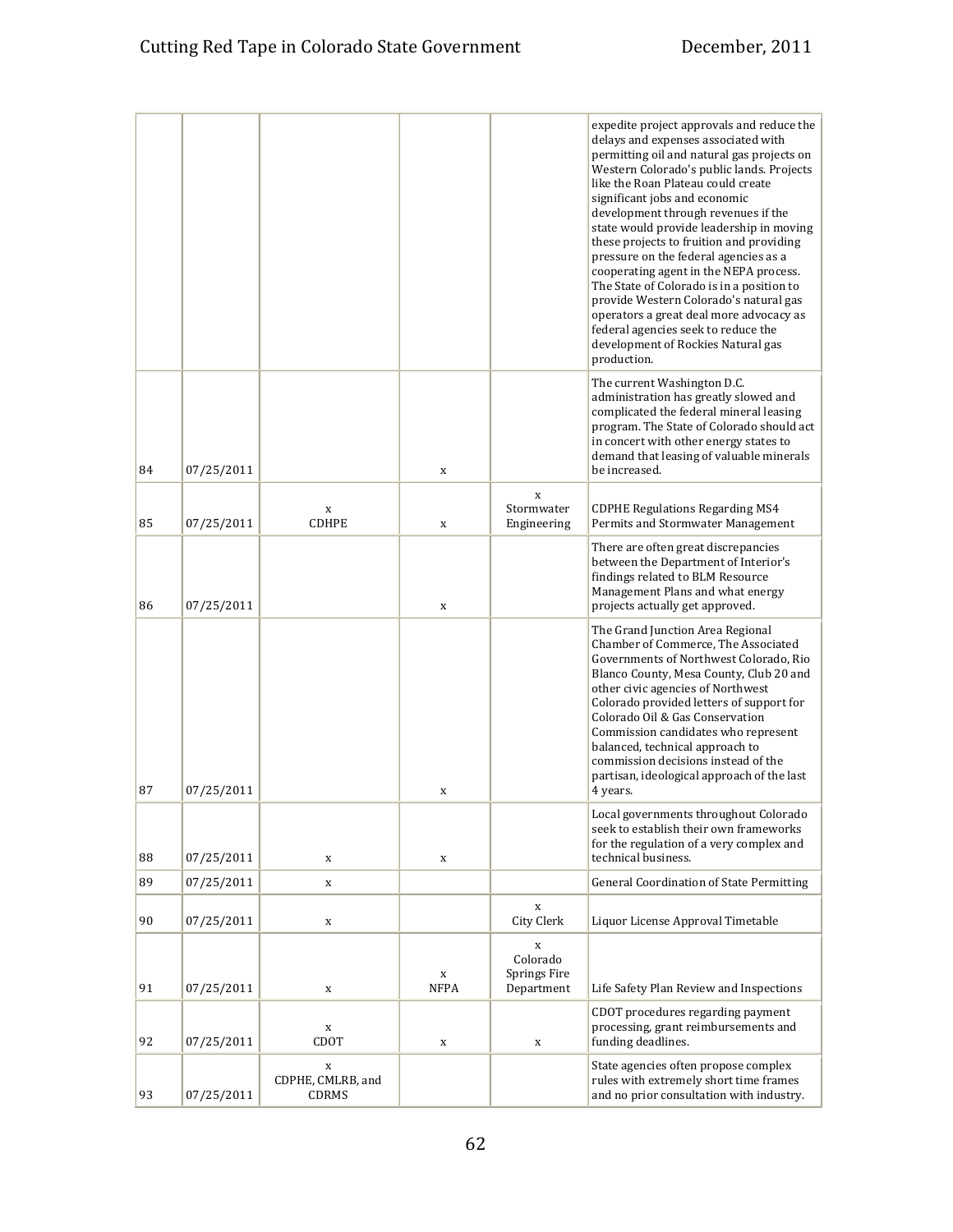|     |            |                                                   |  | In other cases, the agencies create a<br>constantly moving target by modifying<br>the proposals after comments have been<br>submitted without opportunity for<br>adequate opportunity for additional<br>comment. This raises costs unnecessarily<br>and precludes the development of more<br>sound proposals based on adequate<br>consideration of the facts. Agencies need<br>to provide sufficient time for public<br>comment and engage (as they have done<br>in many cases in the past) in informal<br>outreach prior to initiating complex<br>rulemaking proposals.                                                                |
|-----|------------|---------------------------------------------------|--|-----------------------------------------------------------------------------------------------------------------------------------------------------------------------------------------------------------------------------------------------------------------------------------------------------------------------------------------------------------------------------------------------------------------------------------------------------------------------------------------------------------------------------------------------------------------------------------------------------------------------------------------|
| 94  | 07/25/2011 | X<br>Colorado PUC, AQCC,<br>MLRB                  |  | Failure of regulatory bodies to adequately<br>consider cost of compliance when<br>adopting rules and regulations.                                                                                                                                                                                                                                                                                                                                                                                                                                                                                                                       |
| 95  | 07/25/2011 | X<br><b>Water Quality Control</b><br>Division     |  | Inconsistent interpretation of regulation.<br>Policies and interpretations of regulations<br>are changed or inconsistent from one<br>situation to another. When regulatory<br>requirements change with new<br>interpretation, the result can be costly<br>and litigious.                                                                                                                                                                                                                                                                                                                                                                |
| 96  | 07/25/2011 | X<br><b>CDPHE</b>                                 |  | Frequent delay in issuance or renewal of<br>environmental permits.                                                                                                                                                                                                                                                                                                                                                                                                                                                                                                                                                                      |
| 97  | 07/25/2011 | X<br>DRMS. Mined Land<br><b>Reclamation Board</b> |  | Some regulations will result in permit<br>delays because they allow for interim<br>appeals of preliminary decisions well in<br>advance of permit issuance. This<br>encourages frivolous litigation by parties<br>intent on impeding required<br>administrative actions on mining permits.<br>Opponents of mining projects can now<br>appeal decisions of agency staff within the<br>Division of Reclamation Mining and Safety<br>(DRMS) regarding manner and collection<br>of mineral samples, water quality baseline<br>data and potentially other individual<br>decisions made prior to application for a<br>mine reclamation permit. |
| 98  | 07/25/2011 | X<br>Colorado Public Utilities<br>Commission      |  | If a party to a proceeding before the<br>Public Utilities Commission seeks to<br>disqualify a commissioner from ruling on<br>a matter based on bias or other<br>misconduct, Commissioners are allowed<br>to rule on their own fitness to sit in<br>judgment on the case. The party's only<br>recourse is to appeal the matter to district<br>court, thereby occasioning a lengthy delay<br>that impairs public confidence in the<br>integrity of the Commission process.                                                                                                                                                                |
| 99  | 07/25/2011 | $\mathbf x$<br>All State Agencies<br>Involved     |  | Governor's administration to continue<br>supporting/creating business impact<br>statements on proposed legislation along<br>with fiscal note. This will help ensure the<br>business community in Colorado that<br>proposed statewide legislation affecting<br>them will be discussed and included in<br>the legislative process. All state agencies<br>would be included in this process.                                                                                                                                                                                                                                               |
| 100 | 07/25/2011 | X<br>CDPHE, DORA, HCPF,                           |  | More Public/Private partnerships at the<br>State level. Currently, there is a backlog of                                                                                                                                                                                                                                                                                                                                                                                                                                                                                                                                                |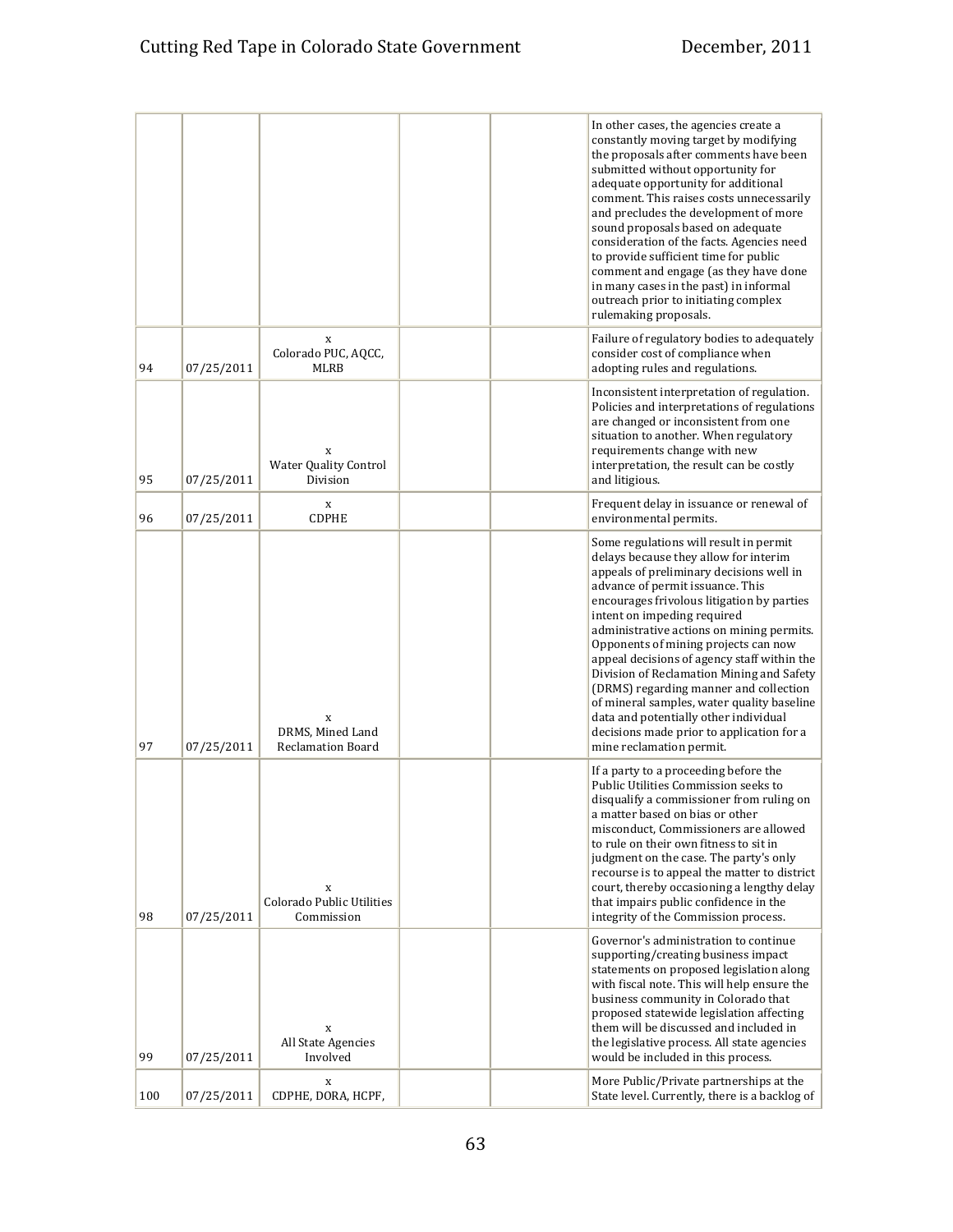|     |            | and DHS                                                         |                                            | issues needing to be addressed in many<br>state agencies which in turn stalls<br>business and some permitting processes.<br>Much like the Third Party Air Quality<br>Modelers legislation of this past year,<br>private companies can assist the state<br>when needed to reduce this backlog along<br>with helping in the creation of a better<br>streamlined process for business.                                                                       |
|-----|------------|-----------------------------------------------------------------|--------------------------------------------|-----------------------------------------------------------------------------------------------------------------------------------------------------------------------------------------------------------------------------------------------------------------------------------------------------------------------------------------------------------------------------------------------------------------------------------------------------------|
| 101 | 07/25/2011 | X<br>DOR, CDPHE, DORA                                           |                                            | Addressing overall fees/fines<br>administered by state agencies. Many of<br>these fees/fines have hindered small and<br>big business from succeeding along with<br>widening the relationship and<br>communication gap. Understanding there<br>is a need for fees/fines in some cases; a<br>10% fine for a day late Sales Tax report<br>hurts small businesses statewide and<br>obstructs their growth.                                                    |
| 102 | 07/25/2011 | X<br>DOR, CDPHE, DHS,<br><b>DORA</b>                            |                                            | Create better streamlined licensing and<br>permitting processes with the business<br>community. Currently, liquor licenses<br>take 120 days and most of that time is for<br>background checks completed at the state<br>level. Some timelines are needed and<br>should warrant a lengthier timeframe but<br>all licensing and permitting processes<br>could be looked at with the business<br>community to create a better more user<br>friendly process. |
| 103 | 07/25/2011 | $\mathbf X$<br><b>DOR</b>                                       |                                            | Look at ways in addressing the Business<br>Personal Property Tax for the betterment<br>of Colorado business. This issue is a long<br>term issue but now is the time to have the<br>discussion to look at ways to foster a<br>solution with the business community.                                                                                                                                                                                        |
| 104 | 07/25/2011 | X<br>CDPHE, Attorney<br>General, various                        | X                                          | The implementation of unfunded<br>Mandates on local Public Safety Agencies<br>is an issue that becomes more visible and<br>grievous during periods of budgetary<br>declines. The State of Colorado creates<br>equipment or process mandates as a<br>matter of state-wide concern. These<br>needs are understandable and justified,<br>but come without funding availability and<br>put stress on local Public Safety budgets.                             |
| 105 | 07/25/2011 | X                                                               |                                            | Transfer of POST Certifications from<br>other states.                                                                                                                                                                                                                                                                                                                                                                                                     |
| 106 | 07/25/2011 | X<br>Colorado Department of<br>Public Health and<br>Environment | X<br>Environmental<br>Protection<br>Agency | Nutrient Water Quality Criteria - USEPA is<br>pressuring the State of Colorado to adopt<br>stringent water quality nutrient<br>(nitrogen, phosphorous) standards. The<br>Colorado Department of Public Health<br>and Environment (CDPHE) is proposing<br>to adopt regulations in June 2012 that will<br>limit the level of nutrients allowed to be<br>discharged from point source discharges.                                                            |
| 107 | 07/25/2011 | X<br>Colorado Department of<br>Public Health and<br>Environment | X                                          | Colorado Department of Health and<br>Environment / Water Quality Control<br>Division Groundwater, Land Application<br>and Industrial General Permits Unit<br>Proposed General Permit COR 900000 -<br>Stormwater Discharges Associated with                                                                                                                                                                                                                |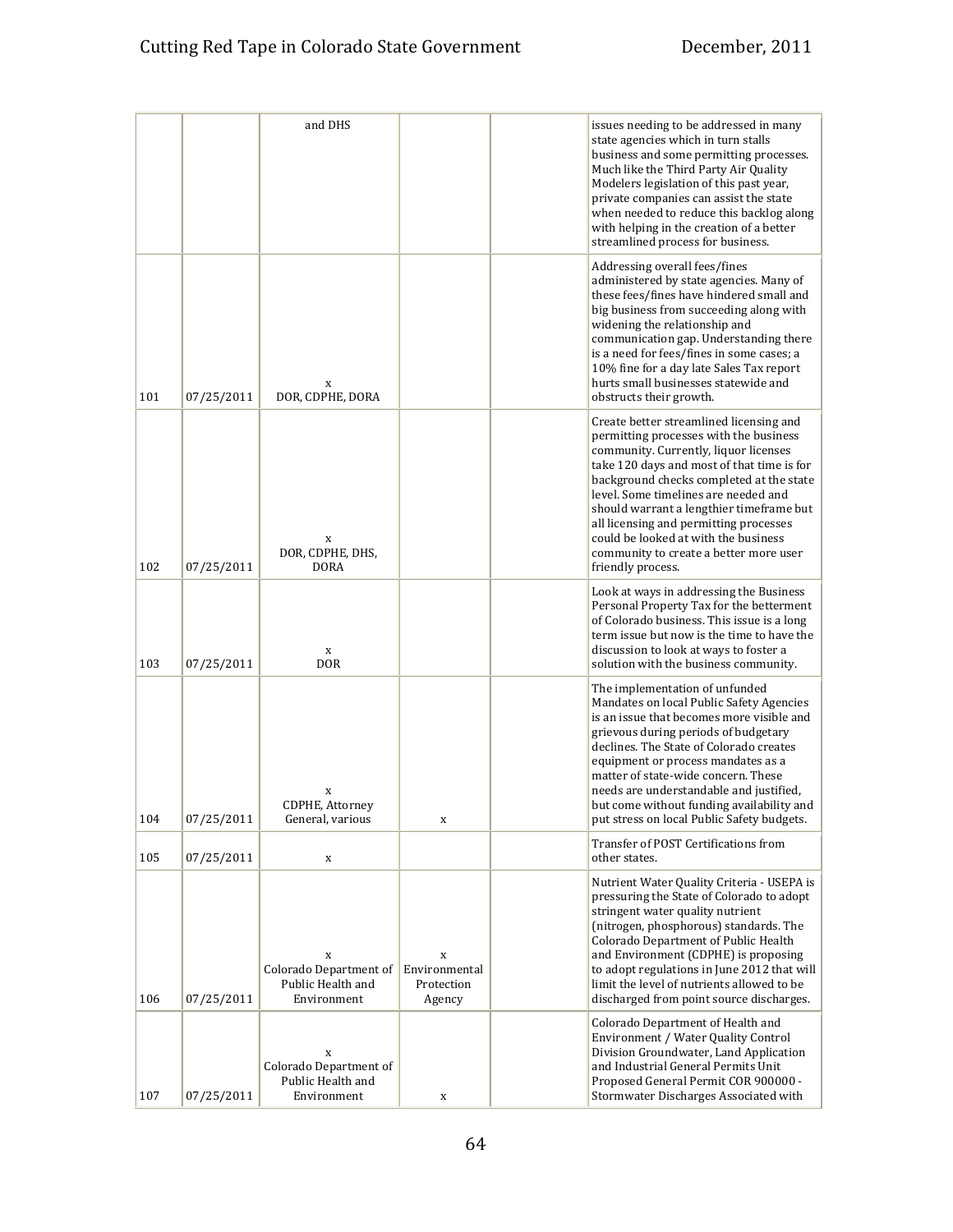|     |            |                                                                 |                                          | Industrial Activity Concern: Additional<br>state initiated environmental<br>requirements on local business that will<br>continue to encourage businesses to<br>choose other communities over the Grand<br>Valley.                                                                                                                                                                                                                                                                                                                                                                                                                                                                                                                                                                                                                                                                                           |
|-----|------------|-----------------------------------------------------------------|------------------------------------------|-------------------------------------------------------------------------------------------------------------------------------------------------------------------------------------------------------------------------------------------------------------------------------------------------------------------------------------------------------------------------------------------------------------------------------------------------------------------------------------------------------------------------------------------------------------------------------------------------------------------------------------------------------------------------------------------------------------------------------------------------------------------------------------------------------------------------------------------------------------------------------------------------------------|
| 108 | 07/25/2011 | X<br>Colorado Department of<br>Public Health and<br>Environment | X                                        | Colorado Department of Health and<br>Environment / Water Quality Control<br>Commission 5 CCR 1002-85 REGULATION<br>#85 NUTRIENTS MANAGEMENT<br><b>CONTROL REGULATION Concern:</b><br>Additional state initiated environmental<br>requirements on local jurisdictions to<br>collect water quality data that will help<br>the State to develop stormwater quality<br>parameters for each watershed in the<br>state. Local jurisdictions believe that the<br>data, if needed at all for every watershed,<br>would be more effectively and efficiently<br>collected at the Federal/State level<br>through existing USGS gauging stations.                                                                                                                                                                                                                                                                       |
| 109 | 07/25/2011 | X<br>Colorado Department of<br>Public Health and<br>Environment | $\mathbf X$                              | Fish Consumption Advisories (FCA),<br>issued by the Colorado Department of<br>Public Health and Environment's Water<br>Quality Control Division, do not<br>necessarily indicate contaminated waters,<br>yet the issuance of such results in an<br>automatic addition to the 303(d) list.                                                                                                                                                                                                                                                                                                                                                                                                                                                                                                                                                                                                                    |
| 110 | 07/26/2011 | Affirm of Legal Work -<br>CO Revised Statute 8-2-<br>122        | X<br>I-9 Dept of<br>Homeland<br>Security | The purpose of an I-9 form is to prove a<br>new employee is authorized to work in<br>the USA. It also requires the employer to<br>attest that they have re-verified the legal<br>documents provided by the employee and<br>that he/she is who he/she claims to be<br>and in fact is authorized to work in the<br>USA. The Affirmation of Legal Work<br>Status is an additional form to fill out by<br>the employer stating: I have examined the<br>legal work status, retained file copies, I<br>have not knowingly hired an<br>unauthorized alien of which are all<br>mandated by the I-9 form. The only<br>additional requirement in the<br>"Affirmation of Legal Work Status" is to<br>attest that I have not altered or falsified<br>the employee's IDs. Both forms are to be<br>attached to one another along with ID<br>documentation and maintained by the<br>employer for different periods of time |
| 111 | 07/26/2011 | X<br>Affirm of Legal Work -<br>CO Revised Statute 8-2-<br>122   | X<br>I-9 Dept of<br>Homeland<br>Security | The purpose of an I-9 form is to prove a<br>new employee is authorized to work in<br>the USA. It also requires the employer to<br>attest that they have re-verified the legal<br>documents provided by the employee and<br>that he/she is who he/she claims to be<br>and in fact is authorized to work in the<br>USA. The Affirmation of Legal Work<br>Status is an additional form to fill out by<br>the employer stating: I have examined the<br>legal work status, retained file copies, I<br>have not knowingly hired an<br>unauthorized alien of which are all<br>mandated by the I-9 form. The only<br>additional requirement in the<br>"Affirmation of Legal Work Status" is to                                                                                                                                                                                                                      |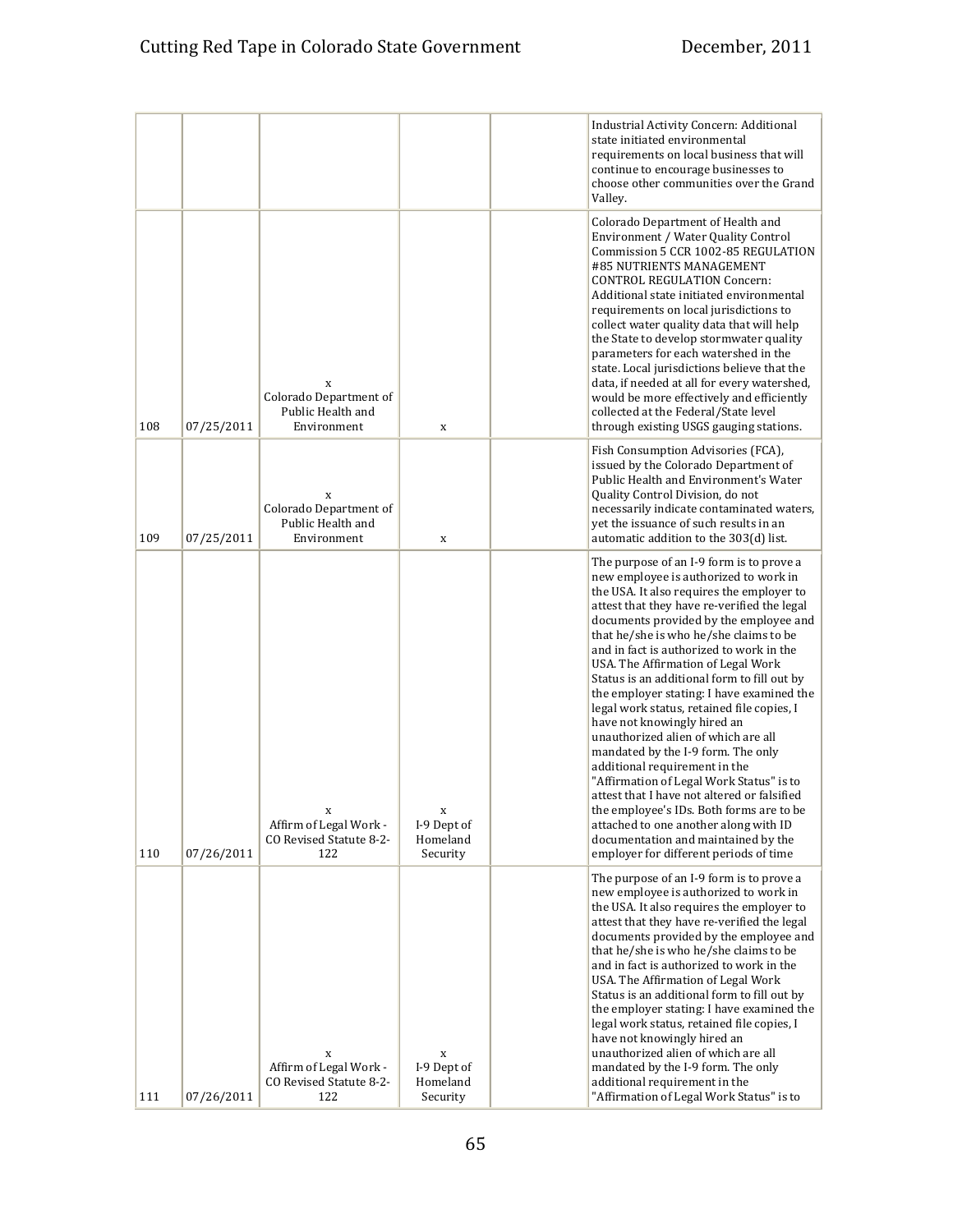|     |            |                 |                 | attest that I have not altered or falsified<br>the employee's IDs. Both forms are to be<br>attached to one another along with ID<br>documentation and maintained by the<br>employer for different periods of time.                                                                                                                                                                                                                                                                                                                                                                                                                                                                                                                                                                                                                                                                                                                                                                                                                                                                                                                                                                                                                                                                                                                                                                                                              |
|-----|------------|-----------------|-----------------|---------------------------------------------------------------------------------------------------------------------------------------------------------------------------------------------------------------------------------------------------------------------------------------------------------------------------------------------------------------------------------------------------------------------------------------------------------------------------------------------------------------------------------------------------------------------------------------------------------------------------------------------------------------------------------------------------------------------------------------------------------------------------------------------------------------------------------------------------------------------------------------------------------------------------------------------------------------------------------------------------------------------------------------------------------------------------------------------------------------------------------------------------------------------------------------------------------------------------------------------------------------------------------------------------------------------------------------------------------------------------------------------------------------------------------|
| 112 | 07/26/2011 | X<br><b>DOL</b> | X<br><b>DOL</b> | The whole Unemployment Insurance<br>Benefit situation has gotten out of hand.<br>First of all there is little use for employers<br>to fight unemployment claims as the<br>cards are stacked against us. It's no<br>wonder the state is \$500,000,000 in debt<br>to the feds for unemployment. If UI<br>hearing officers would consistently follow<br>the guidelines and only award truly<br>eligible recipients: those who lost their<br>jobs at no fault of their own or due to<br>physical/medical conditions that<br>prevented them from performing their<br>job, the state probably wouldn't have near<br>this debt. Even attorneys agree it's not<br>worth their while helping employers with<br>UI (or WC) as we very rarely win.<br>Employers cannot afford to continue<br>paying on questionable UI claims, our<br>rates have increased 100's of percent<br>(over 200% for my company) in the last<br>year and it sends the wrong message to<br>the benefit recipient. I've heard the<br>Colorado Workforce Boards have been<br>frustrated with the number of people<br>receiving UI benefits and especially with<br>the extension of the benefits. They are<br>finding that a great number of these folks<br>will not come in for WIA training that has<br>been made available to them until their<br>benefit runs out. It's extremely easy for<br>people to continue collecting without<br>actually looking for jobs. |
| 113 | 07/26/2011 | X<br><b>DOL</b> |                 | There are many hoops to jump through<br>with Workers Compensation and every<br>year we learn of new rules and<br>regulations to follow in administering the<br>benefit. WC is mostly good for employers<br>and workers alike except for the 80/20<br>rule which has become more of a 95/5<br>rule. 95% of our expenses come from 5%<br>of our employees and they are rarely the<br>exemplary employees (and they've<br>learned the ropes through experience). As<br>I've mentioned in another report, most<br>attorneys believe it's a waste of an<br>employer's time to fight a case and I have<br>to agree wholeheartedly. We've never<br>won a questionable or fraudulent case<br>because the courts always side with the<br>employee's word. Why don't we just give<br>in and settle? It is the insurance company<br>who pays the claim, right? We probably<br>have one really bad case every couple<br>years that has ranged from \$50,000 to<br>\$950,000 (a bad knee). The latest<br>complication is in Senate Bill-163 and<br>Senate Bill-187 8-43-317. Service of<br>documents: All documents that are<br>required to be exchanged under the<br>Colorado Workers' Compensation Act<br>shall be transmitted or served in the same                                                                                                                                                                                       |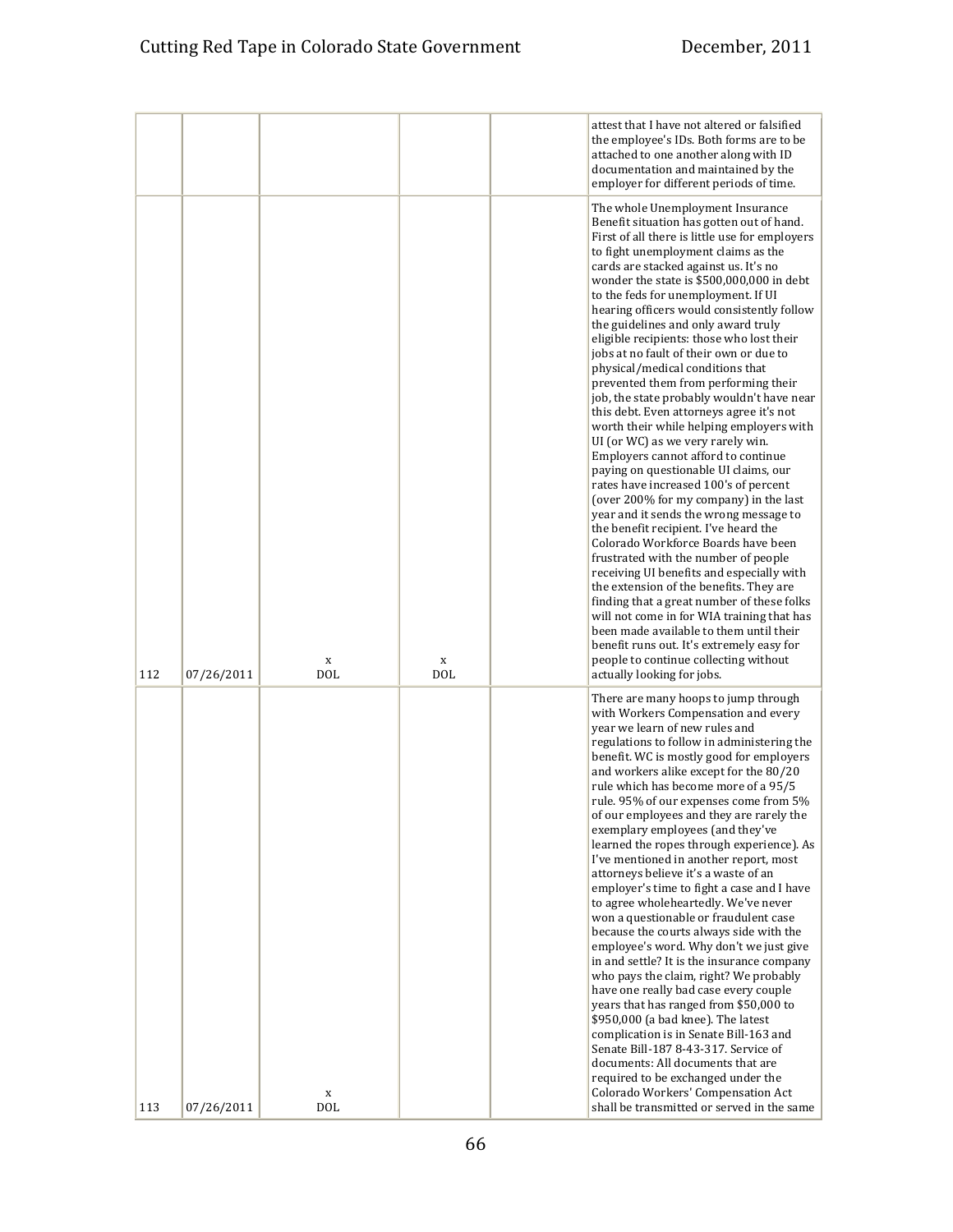|     |            |                                            |                                            | manner or by the same means to all<br>required recipients. An employer would<br>preferably send the "offer letter" by email<br>to the doctor, employee and employee's<br>attorney to expedite the process in<br>getting the employee back to work as<br>quickly as possible. However, email<br>cannot be used in this rule! We will need<br>to either mail it which may take a couple<br>days to get to all parties or we can hand<br>deliver it to everyone. The hardship<br>escalates when the employer is located in<br>a rural area with the preferred provider<br>70 miles away, the employee 20 miles in<br>the opposite direction who knows where<br>the attorney may be? Hand delivering will<br>probably be out of the question. Once we<br>get the offer letter back from the doctor<br>with his approval, then we can send out<br>the "task letter" using the same rules in<br>delivery. This may set the employee's<br>date of return to modified duty back<br>another seven days. With all the<br>rigmarole in offering a modified duty job<br>to the employee, a couple weeks can<br>easily pass before getting the person back<br>to work. This is a tough situation to<br>describe as it can become extremely<br>involved. Obviously we hate having any of<br>our workers injured and certainly want<br>them back on the road to recovery as<br>soon as possible. Sometimes these<br>regulations get in the way and it soon<br>becomes a lose-lose situation for both the<br>employee and the employer. |
|-----|------------|--------------------------------------------|--------------------------------------------|-------------------------------------------------------------------------------------------------------------------------------------------------------------------------------------------------------------------------------------------------------------------------------------------------------------------------------------------------------------------------------------------------------------------------------------------------------------------------------------------------------------------------------------------------------------------------------------------------------------------------------------------------------------------------------------------------------------------------------------------------------------------------------------------------------------------------------------------------------------------------------------------------------------------------------------------------------------------------------------------------------------------------------------------------------------------------------------------------------------------------------------------------------------------------------------------------------------------------------------------------------------------------------------------------------------------------------------------------------------------------------------------------------------------------------------------------------------------------------------------------------------------------|
| 114 | 07/26/2011 | X<br>Department of<br>Agriculture          | X<br>Environmental<br>Protection<br>Agency | The state can act to buffer or replace<br>Federal Regulatory programs.                                                                                                                                                                                                                                                                                                                                                                                                                                                                                                                                                                                                                                                                                                                                                                                                                                                                                                                                                                                                                                                                                                                                                                                                                                                                                                                                                                                                                                                  |
| 115 | 07/27/2011 | X<br><b>APCD</b>                           |                                            | The average wait time for an air permit to<br>be issued by the state Air Pollution<br>Control Division is now 18 months (1 1/2)<br>years). This lengthy delay is hurting<br>business growth.                                                                                                                                                                                                                                                                                                                                                                                                                                                                                                                                                                                                                                                                                                                                                                                                                                                                                                                                                                                                                                                                                                                                                                                                                                                                                                                            |
| 116 | 07/27/2011 | X<br>Board of Pharmacy                     |                                            | The Oncology Clinic pharmacy was cited<br>on June 8, 2010 for using chart orders and<br>having floor stock medications in the<br>oncology clinic. This was after >5 years of<br>pharmacy inspections where this issue<br>was not identified. The Clinic is part of the<br>hospital and is only dispensing<br>medications for use by patients while in<br>the clinic. The hospital appealed the issue<br>based on additional costs/complexity and<br>safety issues. The appeal was denied.                                                                                                                                                                                                                                                                                                                                                                                                                                                                                                                                                                                                                                                                                                                                                                                                                                                                                                                                                                                                                               |
| 117 | 07/27/2011 | X<br>CDPHE-WQCD                            |                                            | CDPHE-WQCD Stormwater regulations<br>are overly stringent and unrealistic and<br>too costly for both local governments and<br>businesses to comply with.                                                                                                                                                                                                                                                                                                                                                                                                                                                                                                                                                                                                                                                                                                                                                                                                                                                                                                                                                                                                                                                                                                                                                                                                                                                                                                                                                                |
| 118 | 07/27/2011 | X<br>Colorado Division of<br>Registrations |                                            | The requirements for registration for<br>surgical technicians and surgical<br>assistants were very vague. Uncertainty<br>regarding the registration requirements<br>for surgical technicians and surgical<br>assistants employed by physicians in their                                                                                                                                                                                                                                                                                                                                                                                                                                                                                                                                                                                                                                                                                                                                                                                                                                                                                                                                                                                                                                                                                                                                                                                                                                                                 |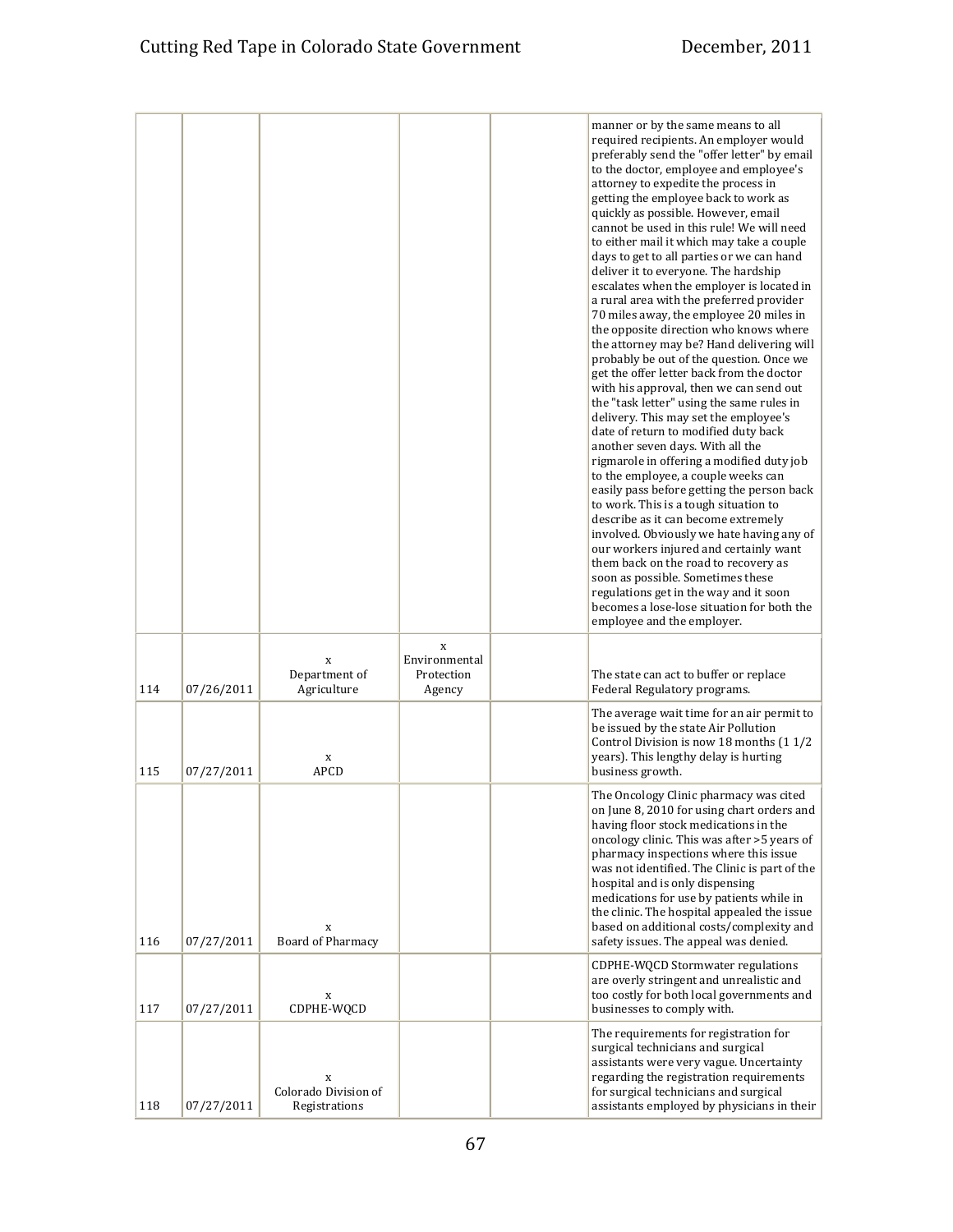|     |            |                                    |   | offices, who are assisting those physicians<br>in the operating room. Prolonged timeline<br>between when an employee's check has<br>been cashed to the Colorado Division of<br>Registrations and the verification of<br>registration on the DORA site.                                                                                                                                                                                                                                                                                                                                                                                                                                                                                                                                                                                                                                                                                                                                                                                                                                                                                                                                       |
|-----|------------|------------------------------------|---|----------------------------------------------------------------------------------------------------------------------------------------------------------------------------------------------------------------------------------------------------------------------------------------------------------------------------------------------------------------------------------------------------------------------------------------------------------------------------------------------------------------------------------------------------------------------------------------------------------------------------------------------------------------------------------------------------------------------------------------------------------------------------------------------------------------------------------------------------------------------------------------------------------------------------------------------------------------------------------------------------------------------------------------------------------------------------------------------------------------------------------------------------------------------------------------------|
| 119 | 07/27/2011 | X<br>DNR-COGCC                     |   | New COGCC regulations need to be re-<br>visited and tweaked/updated following<br>their roll-out in 2009.                                                                                                                                                                                                                                                                                                                                                                                                                                                                                                                                                                                                                                                                                                                                                                                                                                                                                                                                                                                                                                                                                     |
| 120 | 07/27/2011 | X                                  |   | Streamlining the asbestos abatement<br>would be one for many businesses,<br>counties and cities. Most counties have<br>buildings which we get back from unpaid<br>taxes, several have asbestos, petroleum<br>tanks or some other expensive issue<br>which county must then mitigate at cost.<br>Problem is one inspector can be paid yet<br>leaves a loophole of "anything which was<br>not seen" this report is used to plan and<br>budget abatement only to learn after<br>having began the project that indeed<br>"something was not seen' and prices<br>skyrocket. Town of Eads had this<br>situation with the Theater project on<br>Maine Street of Eads, county now has this<br>with Murdock/Wissel structure on Maine<br>Street which hopefully one day soon will<br>be fresh senior citizen center and Sand<br>Creek Welcome center and office spaces.<br>What is needed is one inspection by<br>someone who is held accountable,<br>process can move forward without<br>hassles, and continued friendly working<br>with State Health Department. Let<br>counties and cities correct the problems<br>without bankruptcy and make sites<br>available for fresh construction or reuse. |
| 121 | 07/27/2011 | $\mathbf X$<br>Dept of Agriculture |   | Pet Animal Care Facilities Act (PACFA)                                                                                                                                                                                                                                                                                                                                                                                                                                                                                                                                                                                                                                                                                                                                                                                                                                                                                                                                                                                                                                                                                                                                                       |
| 122 | 07/27/2011 | $\mathbf x$                        |   | State sales tax submission for small<br>businesses/seasonal businesses                                                                                                                                                                                                                                                                                                                                                                                                                                                                                                                                                                                                                                                                                                                                                                                                                                                                                                                                                                                                                                                                                                                       |
| 123 | 07/28/2011 | X<br>PUC/CDLE                      |   | Colorado Legislature - Passage of HB<br>1365 - Clean Air Act - Closed/Abbreviated<br>Process followed by the Public Utilities<br>Commission, passage of Xcel energy plan,<br>specifically failure to follow-through on<br>promise and need for worker retraining<br>funds.                                                                                                                                                                                                                                                                                                                                                                                                                                                                                                                                                                                                                                                                                                                                                                                                                                                                                                                   |
| 124 | 07/28/2011 | X<br><b>EDPHE AQCC</b>             |   | Primary issue improper handling of<br>public comment during a hearing.                                                                                                                                                                                                                                                                                                                                                                                                                                                                                                                                                                                                                                                                                                                                                                                                                                                                                                                                                                                                                                                                                                                       |
| 125 | 07/28/2011 | X                                  | X | Building codes that are applied to oil and<br>gas (CDOH STICKER) (RESOLUTION 35)                                                                                                                                                                                                                                                                                                                                                                                                                                                                                                                                                                                                                                                                                                                                                                                                                                                                                                                                                                                                                                                                                                             |
| 126 | 07/28/2011 | $\mathbf X$                        |   | Water Well Use                                                                                                                                                                                                                                                                                                                                                                                                                                                                                                                                                                                                                                                                                                                                                                                                                                                                                                                                                                                                                                                                                                                                                                               |
| 127 | 07/28/2011 | $\mathbf x$<br><b>DORA</b>         |   | Inconsistent implementation of electrical<br>inspection regulations and an insistence<br>to the letter of the regulation at times as<br>opposed to the intent of the regulation.<br>Discomfort taking the issue to a higher<br>level due to fear of retaliation during the<br>next inspection.                                                                                                                                                                                                                                                                                                                                                                                                                                                                                                                                                                                                                                                                                                                                                                                                                                                                                               |
| 128 | 07/28/2011 | $\mathbf x$                        |   | Air Pollution Control Division (APCD) was                                                                                                                                                                                                                                                                                                                                                                                                                                                                                                                                                                                                                                                                                                                                                                                                                                                                                                                                                                                                                                                                                                                                                    |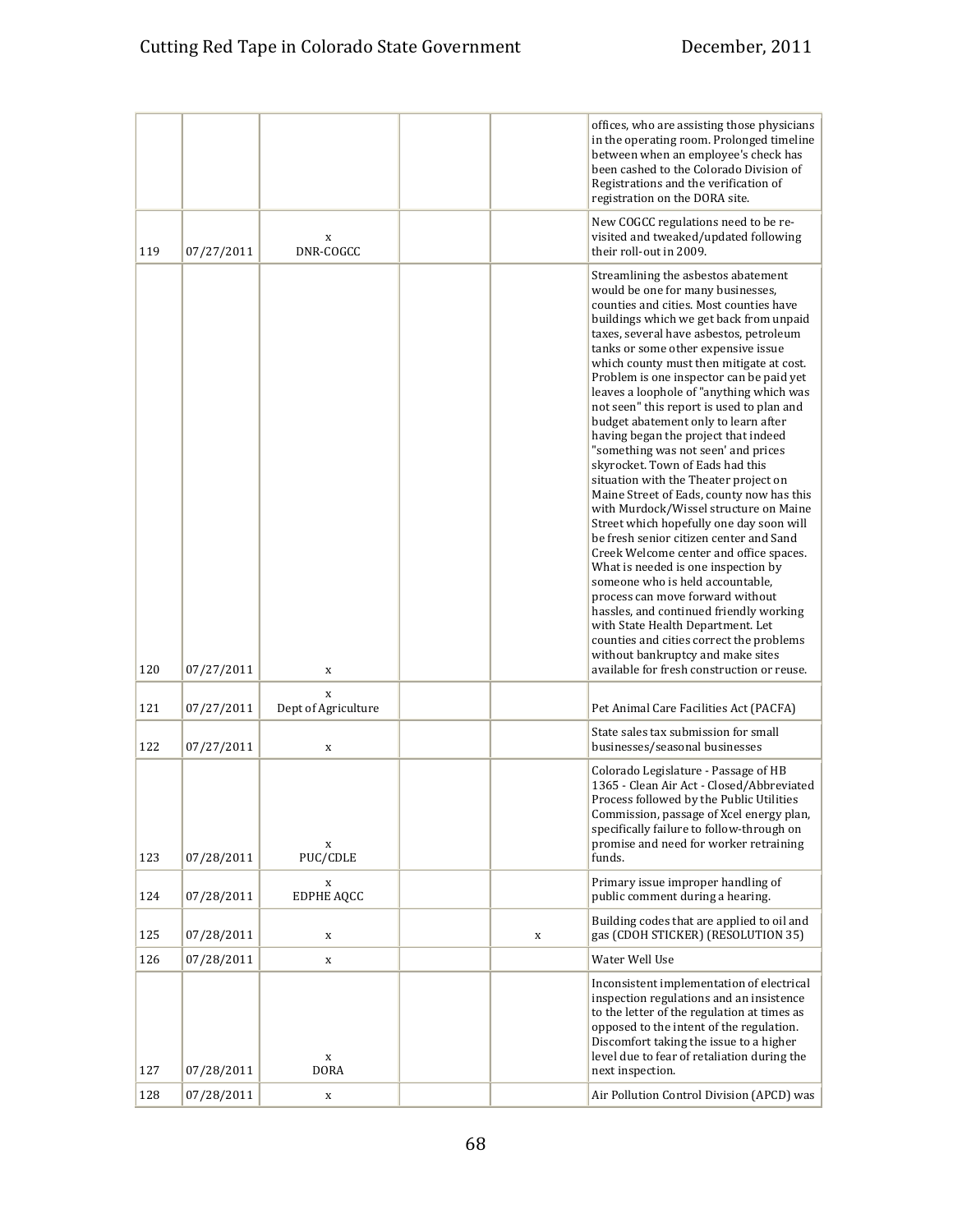|     |            | <b>APCD</b>          |                    | recently given a directive by the                                                                                                                                                                                                                                                                                                                                                                                                                                                                                                                                                                                                                                                                                                                                                                                                                                                                                                                                                                                                                                                                                                                                                                                                                                                                                                                                                                                                                                                                                                                                                                                                                                                                                                                                                                                                                                                                                                                                                                      |
|-----|------------|----------------------|--------------------|--------------------------------------------------------------------------------------------------------------------------------------------------------------------------------------------------------------------------------------------------------------------------------------------------------------------------------------------------------------------------------------------------------------------------------------------------------------------------------------------------------------------------------------------------------------------------------------------------------------------------------------------------------------------------------------------------------------------------------------------------------------------------------------------------------------------------------------------------------------------------------------------------------------------------------------------------------------------------------------------------------------------------------------------------------------------------------------------------------------------------------------------------------------------------------------------------------------------------------------------------------------------------------------------------------------------------------------------------------------------------------------------------------------------------------------------------------------------------------------------------------------------------------------------------------------------------------------------------------------------------------------------------------------------------------------------------------------------------------------------------------------------------------------------------------------------------------------------------------------------------------------------------------------------------------------------------------------------------------------------------------|
|     |            |                      |                    | Governor's Office to preferentially review<br>and process one high profile project in the<br>state. This has led to a halt in the<br>availability of their staff to process or<br>even discuss issues regarding<br>modifications to our existing permits and<br>submittal of materials necessary for<br>current permitting of planned mine<br>expansion. Compliance issues originating<br>in 2008 have not been resolved as a result<br>of this situation, and have further stalled<br>efforts to permit critical mine expansion<br>activities. APCD staff has stated that they<br>are not available even for brief face to<br>face meetings to provide needed guidance<br>in order to further the permitting process<br>and have no idea when their staff will<br>resume review and processing of our<br>materials.                                                                                                                                                                                                                                                                                                                                                                                                                                                                                                                                                                                                                                                                                                                                                                                                                                                                                                                                                                                                                                                                                                                                                                                   |
| 129 | 07/28/2011 | $\mathbf x$<br>CDPHE | $\mathbf x$<br>CMS | Description of Red Tape Issue #1 Federal<br>regulation for home care: CMS regulation -<br>Face to face regulation on patients<br>discharged from a hospital. If patient is<br>coming from an inpatient setting and has<br>orders for home care, the patient has then<br>been seen by a provider. Having<br>physicians accountable for filling out in<br>full detail a form attesting to the fact that<br>they have seen the patient and they<br>require home care in order for the home<br>care company to bill Medicare is time<br>consuming and unnecessary. The<br>physicians are not impacted by the form<br>not being filled out correctly or<br>thoroughly and therefore have very little<br>accountability. A face to face encounter<br>for a home care patient that has not been<br>discharged from an inpatient setting<br>would be an appropriate situation to<br>utilize this form. Description of Red Tape<br>Issue #2 CMS regulation - Requiring home<br>health agencies to contact physician for<br>verbal start of care orders prior to the<br>signed 485 being in the agencies<br>possession when there is a prescription<br>for home care in place is also time<br>consuming and a poor use of agencies and<br>physicians time. Trying to track down a<br>physician to notify him/her that we have<br>admitted a patient to our care and to get<br>verbal orders when the discharge orders<br>exist is creating a burden on the agency<br>and poor relations with our providers.<br>Description of Red Tape Issue #3 CDPHE<br>contracts and processing - Every<br>department has their own invoicing form,<br>requesting different types of<br>documentation for proof of expenditures,<br>some have to be mailed while others can<br>be faxed. There does not appear to be one<br>centralized location for our corporate<br>documents, every contract requires its<br>own Vendor disclosure form and proof of<br>insurance. There is a lot of redundancy in<br>the contract process. |
| 130 | 07/28/2011 | X                    |                    | Air quality permitting open pit disposal.                                                                                                                                                                                                                                                                                                                                                                                                                                                                                                                                                                                                                                                                                                                                                                                                                                                                                                                                                                                                                                                                                                                                                                                                                                                                                                                                                                                                                                                                                                                                                                                                                                                                                                                                                                                                                                                                                                                                                              |
|     |            |                      |                    |                                                                                                                                                                                                                                                                                                                                                                                                                                                                                                                                                                                                                                                                                                                                                                                                                                                                                                                                                                                                                                                                                                                                                                                                                                                                                                                                                                                                                                                                                                                                                                                                                                                                                                                                                                                                                                                                                                                                                                                                        |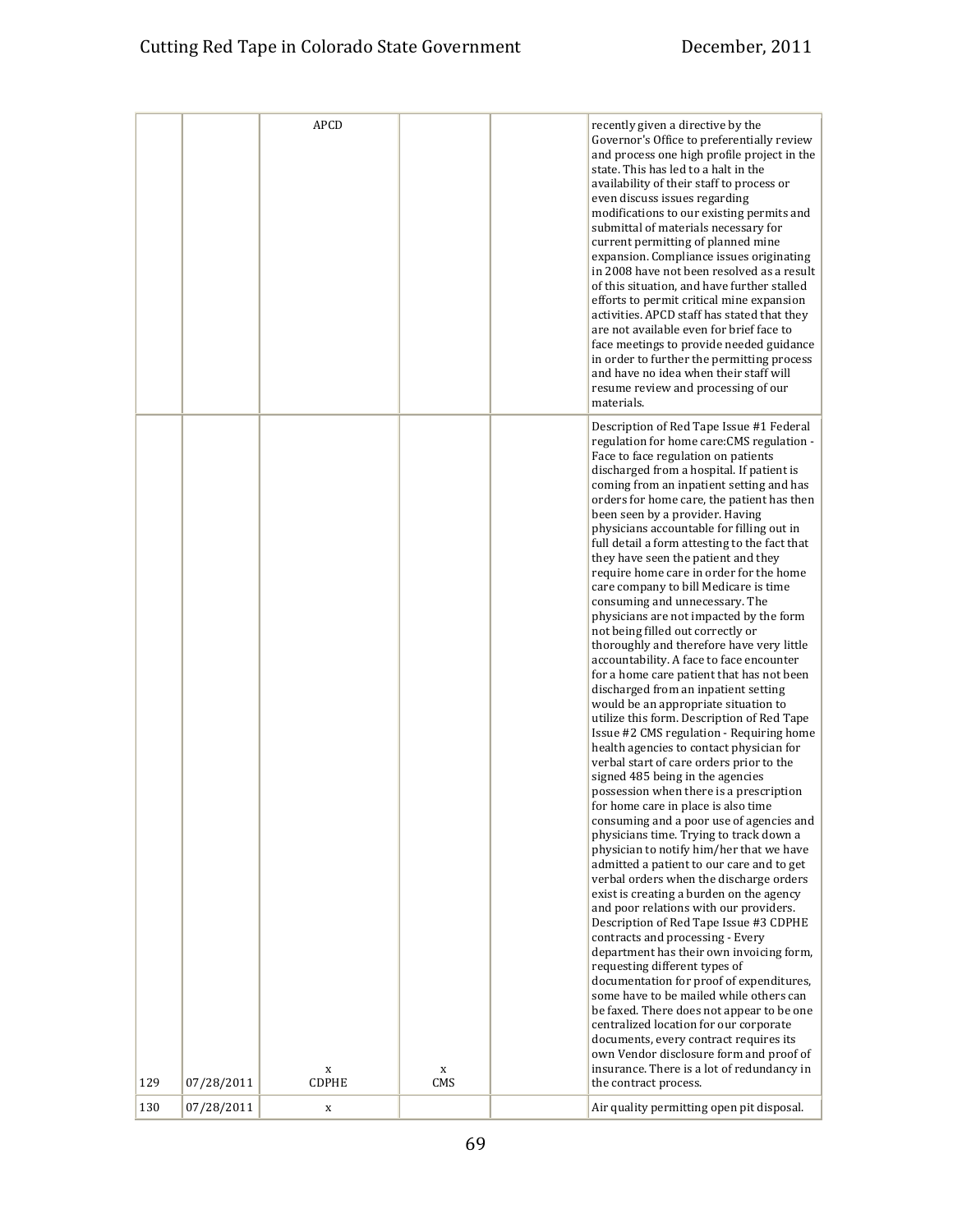|     |            | CDPHE/AQCC                               |                                                             |                                 |                                                                                                                                                                                                                                                                                                                                                                                                                                                                                                                                                                                                                                                                                                                                                                                                                                                                                                                                                                                                                                                                                                                                                                                                                                                                                                                                                                                                                                                                                                                                                                                                                                                                                                                                           |
|-----|------------|------------------------------------------|-------------------------------------------------------------|---------------------------------|-------------------------------------------------------------------------------------------------------------------------------------------------------------------------------------------------------------------------------------------------------------------------------------------------------------------------------------------------------------------------------------------------------------------------------------------------------------------------------------------------------------------------------------------------------------------------------------------------------------------------------------------------------------------------------------------------------------------------------------------------------------------------------------------------------------------------------------------------------------------------------------------------------------------------------------------------------------------------------------------------------------------------------------------------------------------------------------------------------------------------------------------------------------------------------------------------------------------------------------------------------------------------------------------------------------------------------------------------------------------------------------------------------------------------------------------------------------------------------------------------------------------------------------------------------------------------------------------------------------------------------------------------------------------------------------------------------------------------------------------|
| 131 | 07/28/2011 | X                                        |                                                             |                                 | On line application and payment. No<br>record by the CDE                                                                                                                                                                                                                                                                                                                                                                                                                                                                                                                                                                                                                                                                                                                                                                                                                                                                                                                                                                                                                                                                                                                                                                                                                                                                                                                                                                                                                                                                                                                                                                                                                                                                                  |
| 132 | 07/30/2011 | X<br>Water Quality Control<br>Commission |                                                             |                                 | Regulation #85                                                                                                                                                                                                                                                                                                                                                                                                                                                                                                                                                                                                                                                                                                                                                                                                                                                                                                                                                                                                                                                                                                                                                                                                                                                                                                                                                                                                                                                                                                                                                                                                                                                                                                                            |
| 133 | 07/30/2011 | X<br>PUC                                 |                                                             |                                 | PUC - appointments to the commission                                                                                                                                                                                                                                                                                                                                                                                                                                                                                                                                                                                                                                                                                                                                                                                                                                                                                                                                                                                                                                                                                                                                                                                                                                                                                                                                                                                                                                                                                                                                                                                                                                                                                                      |
| 134 | 07/30/2011 |                                          | X<br>EPA, Corp of<br>Engineers,<br><b>Forest Service</b>    |                                 | Water                                                                                                                                                                                                                                                                                                                                                                                                                                                                                                                                                                                                                                                                                                                                                                                                                                                                                                                                                                                                                                                                                                                                                                                                                                                                                                                                                                                                                                                                                                                                                                                                                                                                                                                                     |
| 135 | 07/30/2011 | X<br>Administration position             | X<br>Dept of the<br>Interior, BLM,<br><b>Forest Service</b> |                                 | Colorado has slipped from #1 in the<br>country for energy investment between<br>1992 and 2007. We now rate about 61st<br>in the world - somewhere near Thailand -<br>in ability to develop energy sources.                                                                                                                                                                                                                                                                                                                                                                                                                                                                                                                                                                                                                                                                                                                                                                                                                                                                                                                                                                                                                                                                                                                                                                                                                                                                                                                                                                                                                                                                                                                                |
| 136 | 08/01/2011 | X                                        |                                                             |                                 | FROM ACTION 22: We have received the<br>concerns from the Mining Association<br>members which I understand have been<br>submitted to the Pit and Peeves RED<br>TAPE process. They are summarized<br>below.                                                                                                                                                                                                                                                                                                                                                                                                                                                                                                                                                                                                                                                                                                                                                                                                                                                                                                                                                                                                                                                                                                                                                                                                                                                                                                                                                                                                                                                                                                                                |
| 137 | 08/02/2011 | X<br>Division of Banking                 | X<br>federal<br>banking<br>regulators and<br>Congress       | X<br>all public<br>depositories | Immediately upon taking control of the<br>state house, democrats started<br>introducing bills to give direct lending<br>and financing powers to various state<br>agencies and instrumentalities in direct<br>competition with community banks. The<br>private sector cannot effectively compete<br>with government, especially since<br>community banks are often small<br>businesses themselves. We support state<br>and federal government programs that<br>work with community bankers as<br>partners, e.g., loan guarantees, interest<br>rate buy downs, grants to borrowers, etc.<br>During one committee hearing at which I<br>was testifying against such a bill, I was<br>told by a democrat on the committee that<br>the "new definition of free market is the<br>freedom of government to compete with<br>the private sector". Hogwash. Currently,<br>the ultimate threat to community banking<br>is a draft bill we (and perhaps others)<br>persuaded a democratic lawmaker not to<br>introduce in the 2011 session to create a<br>state government owned and operated<br>bank to be capitalized by the state's<br>public deposits! Now the republicans also<br>intend to introduce it too in 2012! Such a<br>bank will not only harm the community<br>banking industry--and ultimately small<br>local communities we serve, it will be in<br>direct competition with the<br>correspondent bank in Colorado that<br>supports and is owned by the community<br>banking industry. The president of the<br>only other bank of its kind, chartered in<br>1902 in North Dakota, doesn't think such<br>an entity should be chartered in these<br>times. This bank would not be regulated<br>as a bank by any federal regulator or by |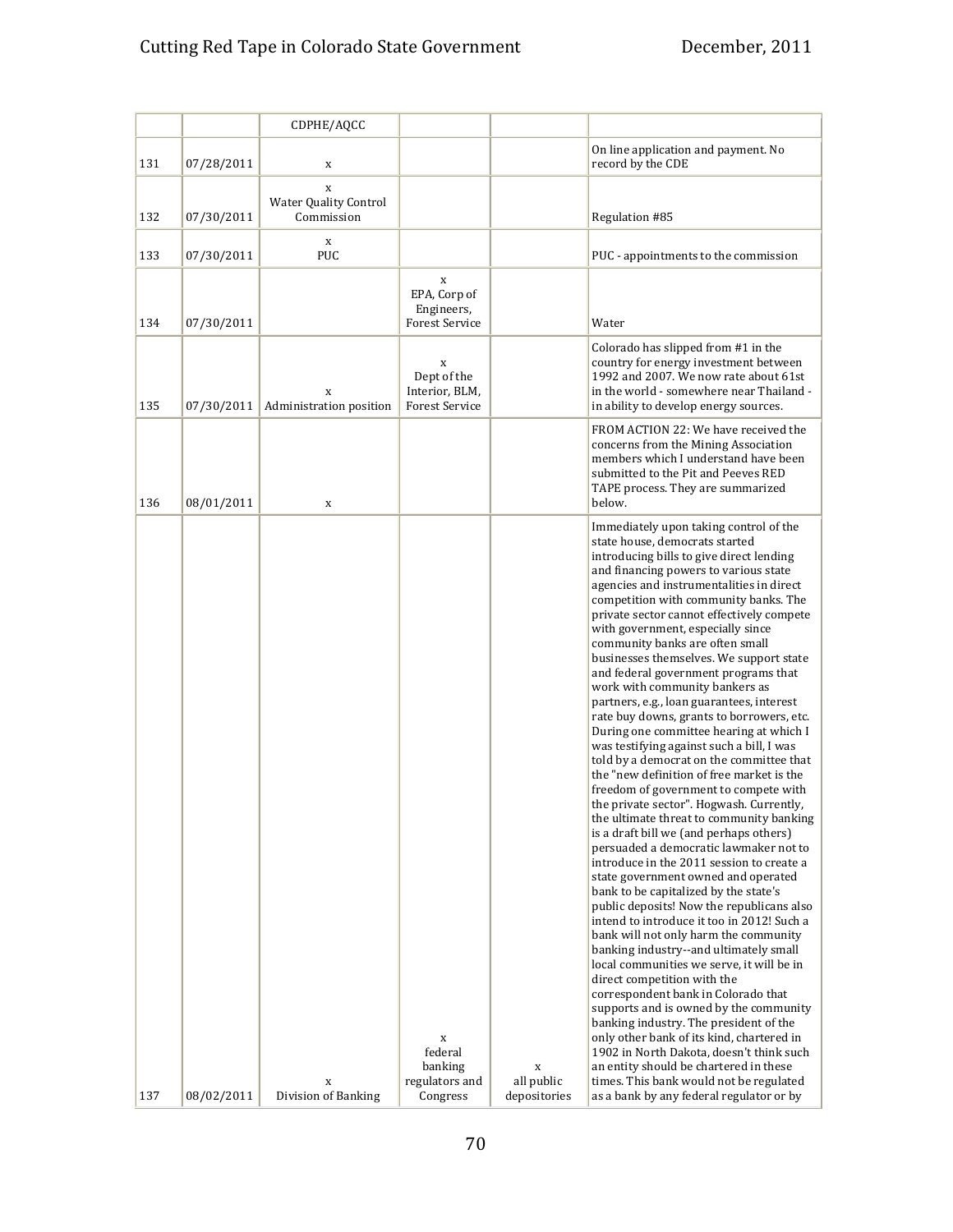|     |            |                                                                                                    |                                     |   | the Colorado Division of Banking, even<br>though it operates as a bank, and in<br>particular would not protect any public<br>funds under the country's strongest<br>public deposit protection law administed<br>by the Colorado Division of Banking.<br>Rather, the full faith and credit of the<br>State of Colorado would be required to<br>cover losses to public entities whose<br>funds must be deposited in such bank. It's<br>like eating ones young! Community<br>banking cannot continue to survive and<br>thrive in local communities in the face of<br>ongoing federal banking regulatory and<br>congressional assaults--and now at the<br>state level from our very own legislature.                                                                                                                                                                                                                                                                                                                                |
|-----|------------|----------------------------------------------------------------------------------------------------|-------------------------------------|---|---------------------------------------------------------------------------------------------------------------------------------------------------------------------------------------------------------------------------------------------------------------------------------------------------------------------------------------------------------------------------------------------------------------------------------------------------------------------------------------------------------------------------------------------------------------------------------------------------------------------------------------------------------------------------------------------------------------------------------------------------------------------------------------------------------------------------------------------------------------------------------------------------------------------------------------------------------------------------------------------------------------------------------|
| 138 | 08/02/2011 | X<br>Office of Barber and<br>Cosmetology Licensing                                                 |                                     |   | Concern: Beauty professionals entering<br>residency in Colorado requiring<br>endorsement for license transfer from<br>other jurisdictions. Reciprocity is a<br>recognized process in most of the other<br>49 states.                                                                                                                                                                                                                                                                                                                                                                                                                                                                                                                                                                                                                                                                                                                                                                                                            |
| 139 | 08/02/2011 | $\mathbf x$<br>Office of Barber and<br>Cosmetology Licensing,<br>Colorado Department of<br>Revenue | X<br>Internal<br>Revenue<br>Service |   | Concern: The State of Colorado and the US<br>is missing out on a substantial amount of<br>revenue in unreported or under-reported<br>tax revenue by not requiring registration<br>of owners/independent contractors as<br>salon owners                                                                                                                                                                                                                                                                                                                                                                                                                                                                                                                                                                                                                                                                                                                                                                                          |
| 140 | 08/02/2011 | $\mathbf x$<br>Office of Barber and<br>Cosmetology Licensing                                       |                                     |   | Concern: The inability of the<br>Barber/Cosmetology Licensing Office to<br>inspect salons/shops on an annual basis.                                                                                                                                                                                                                                                                                                                                                                                                                                                                                                                                                                                                                                                                                                                                                                                                                                                                                                             |
| 141 | 08/03/2011 | X<br>Colorado Department of<br>Revenue                                                             |                                     |   | Lack of front-end imaging capability at<br>the Colorado Department of Revenue<br>causes the Department to have to send<br>documents to Pueblo by truck for<br>scanning and attachment to taxpayer<br>accounts. This causes significant<br>processing delays and errors.                                                                                                                                                                                                                                                                                                                                                                                                                                                                                                                                                                                                                                                                                                                                                         |
| 142 | 08/03/2011 | X<br>Colorado Department of<br>Public Administration                                               |                                     |   | High error rate on manual data entry of<br>Colorado tax data - estimated to be 25%.                                                                                                                                                                                                                                                                                                                                                                                                                                                                                                                                                                                                                                                                                                                                                                                                                                                                                                                                             |
| 143 | 08/03/2011 | $\mathbf x$                                                                                        |                                     | X | Complex sales tax system which is further<br>complicated by home rule and special<br>districts and exhaustive sales tax audits<br>which consume resources and generate<br>little additional revenue. One of the<br>biggest barriers to new business and a<br>cumbersome issue for ongoing businesses<br>in Colorado is the system of Home Rule.<br>Although we have been living with this<br>system since (I believe) the mid-70s,<br>getting clients to an understanding of that<br>system, establishing the underlying<br>accounting infrastructure for obtaining<br>the proper information for compliance<br>purposes, and the costs of disbursing the<br>responsibility to define, assess, collect<br>and audit the sales taxes at all the various<br>jurisdictions has got to cost more than a<br>centralized system. Each municipality has<br>the ability to make its own rules about<br>what will be taxed - therefore, there is no<br>consistency from one jurisdiction to<br>another. Some jurisdictions tax food sold |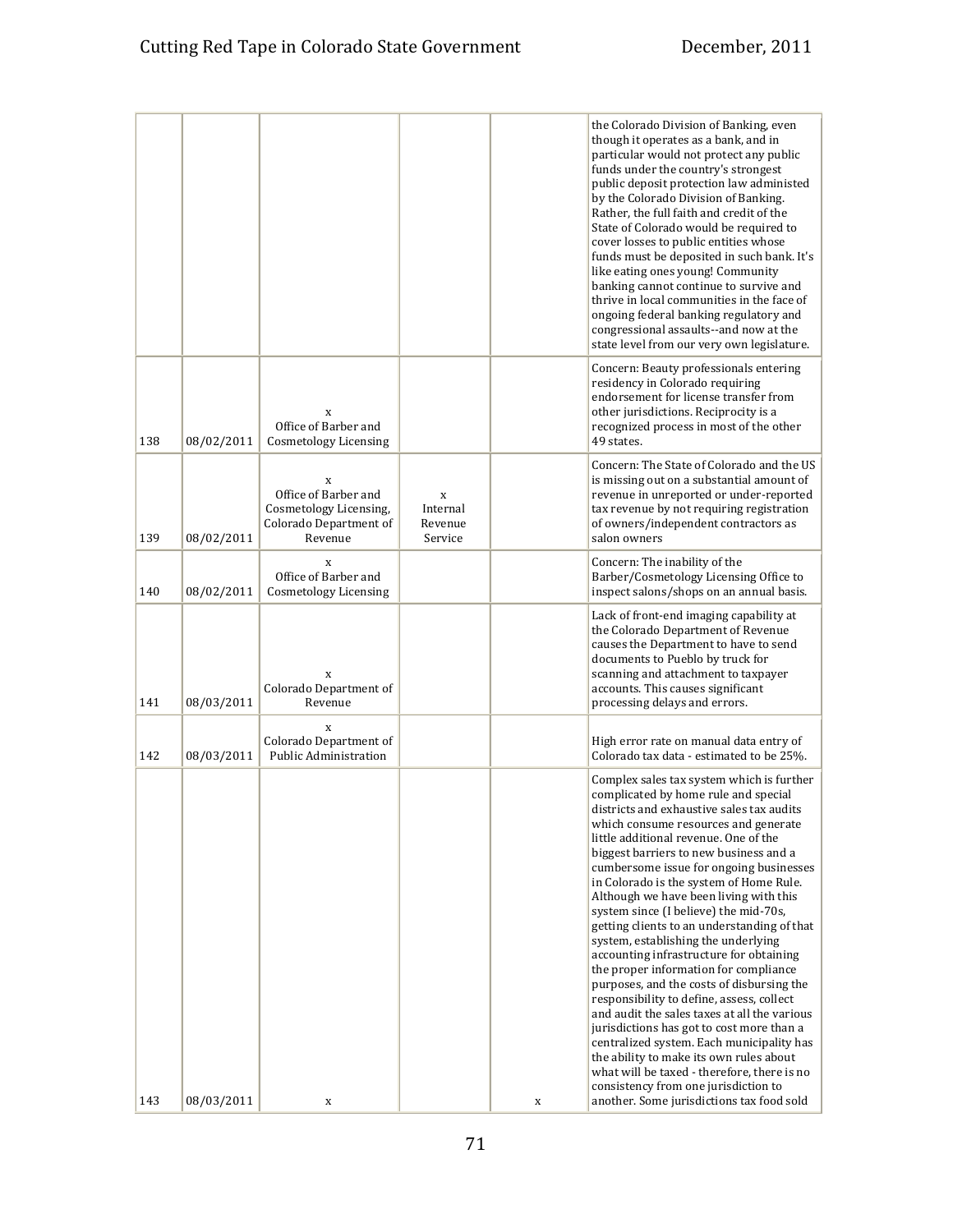|     |            |                                                                                |                             |                                | in grocery stores, and that additional cost<br>to taxpayers in certain jurisdictions<br>increases the overall cost of living for<br>their residents, or forces the residents to<br>consider shopping outside of their home<br>area. Businesses bear the additional costs<br>of tracking the appropriate tax to the<br>appropriate jurisdiction, so there is heavy<br>non-compliance. For example, we provide<br>services to a mobile business that grosses<br>about \$80,000 a year, and has to file<br>eleven different sales tax reports monthly<br>- and even more on a quarterly basis!<br>Even as dysfunctional as the State of<br>California is, there is a centralized system<br>for the definition of taxable items, the<br>assessment and collection of taxes, and<br>the audits of the returns for compliance<br>purposes. With the sales tax issue on<br>internet sales hitting at the national level,<br>and Amazon and other virtual retailers<br>looking for simplicity to collect and pay<br>the taxes, Colorado's home rule approach<br>is outdated, cumbersome and costly. |
|-----|------------|--------------------------------------------------------------------------------|-----------------------------|--------------------------------|---------------------------------------------------------------------------------------------------------------------------------------------------------------------------------------------------------------------------------------------------------------------------------------------------------------------------------------------------------------------------------------------------------------------------------------------------------------------------------------------------------------------------------------------------------------------------------------------------------------------------------------------------------------------------------------------------------------------------------------------------------------------------------------------------------------------------------------------------------------------------------------------------------------------------------------------------------------------------------------------------------------------------------------------------------------------------------------------|
| 144 | 08/04/2011 | X<br><b>Various Departments</b>                                                | X<br>Various<br>Departments | X<br>Various<br>Departments    | Nonprofits have reported that some of<br>their state contracts do not cover the full<br>costs of delivering the services under the<br>contract.                                                                                                                                                                                                                                                                                                                                                                                                                                                                                                                                                                                                                                                                                                                                                                                                                                                                                                                                             |
| 145 | 08/04/2011 | X<br>Various Departments                                                       |                             |                                | Nonprofits have felt burdened by<br>situations where contract payments are<br>received late.                                                                                                                                                                                                                                                                                                                                                                                                                                                                                                                                                                                                                                                                                                                                                                                                                                                                                                                                                                                                |
| 146 | 08/04/2011 | X<br>Dept. of Public Health<br>and Environment,<br>Governor's Energy<br>Office |                             |                                | Some nonprofits feel burdened by filing<br>performance reports on a monthly basis<br>and in some cases, tracking information<br>on a daily basis. Nonprofit with smaller<br>contracts have especially expressed this<br>concern.                                                                                                                                                                                                                                                                                                                                                                                                                                                                                                                                                                                                                                                                                                                                                                                                                                                            |
| 147 | 08/04/2011 | X<br>Various state agencies                                                    |                             | X<br>Various local<br>agencies | Certain documents are commonly<br>required as part of the application<br>processes for contracts within<br>departments and between different<br>departments. Nonprofits with multiple<br>contracts end up submitting the same or<br>similar documents multiple times.                                                                                                                                                                                                                                                                                                                                                                                                                                                                                                                                                                                                                                                                                                                                                                                                                       |
| 148 | 08/04/2011 | X<br>CDPHE and DDD                                                             |                             |                                | Some nonprofits reported that they<br>needed to obtain the same or similar<br>licenses from multiple departments.                                                                                                                                                                                                                                                                                                                                                                                                                                                                                                                                                                                                                                                                                                                                                                                                                                                                                                                                                                           |
| 149 | 08/04/2011 | X<br>Various                                                                   |                             |                                | Some nonprofits have reported that terms<br>of their contracts were changed in the<br>middle of the contracting period.                                                                                                                                                                                                                                                                                                                                                                                                                                                                                                                                                                                                                                                                                                                                                                                                                                                                                                                                                                     |
| 150 | 08/19/2011 | X<br><b>Public Utilities</b><br>Commission                                     |                             |                                | Rulemaking Process: Commission rules<br>allow for parties outside of the<br>Commission to petition for rulemaking.<br>From what I understand, this has<br>happened only two or three times over<br>the past 20 years. In the most recent<br>example, a petition for rulemaking for<br>low-income rate relief, it was apparent<br>that the Commission does not have a<br>process in place or clear procedural path<br>to efficiently handle these matters. It felt<br>as though the Commission was inventing<br>the process on the fly. As a result, I                                                                                                                                                                                                                                                                                                                                                                                                                                                                                                                                       |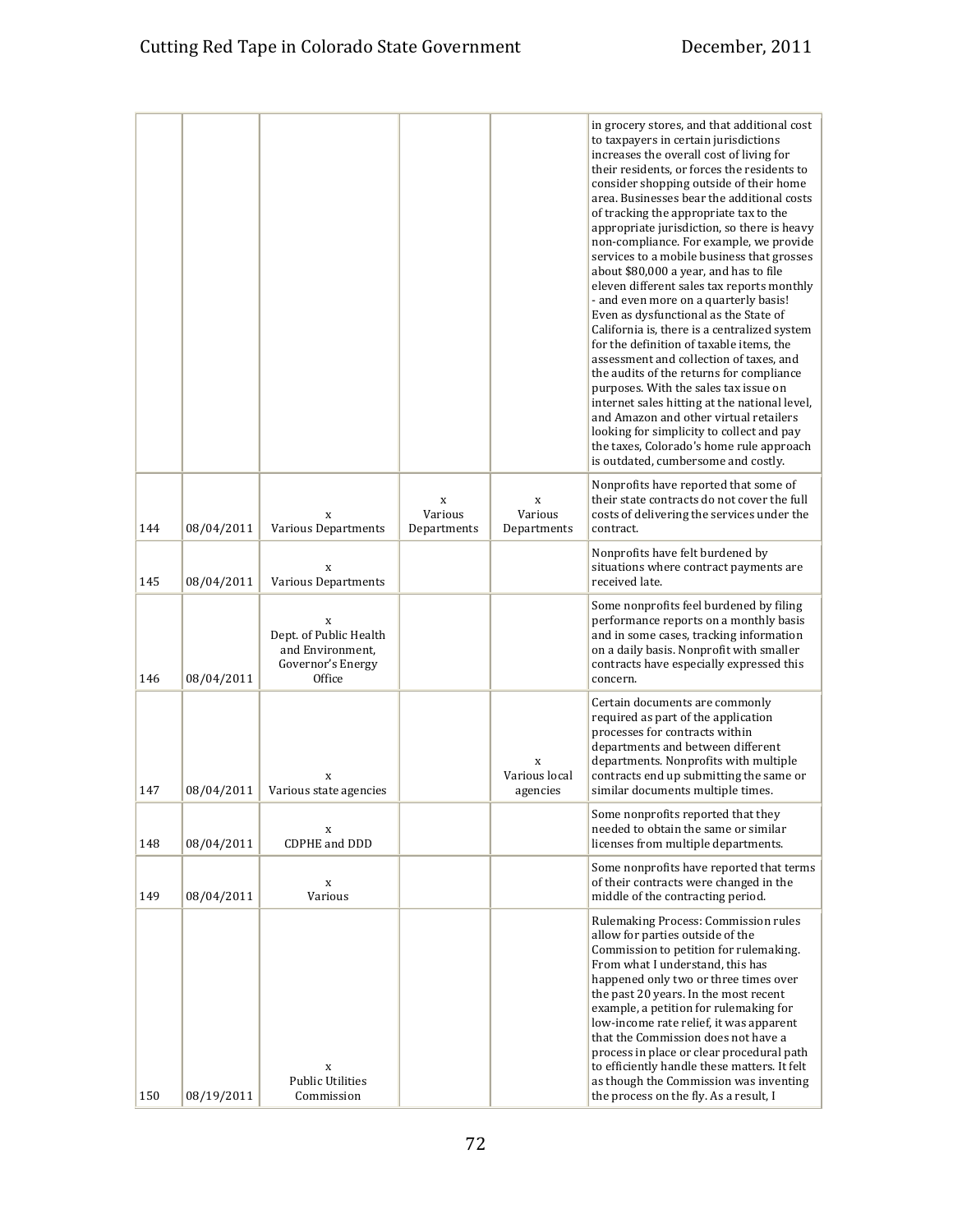|     |            |                                            |  | believe that extraordinary expense and<br>time by both Commission staff and<br>outside parties interested in the<br>rulemaking issue resulted.                                                                                                                                                                                                                                                                                                                                                                                                                                                                                                                                                                                                                                                                                                                                                                                                                                                                                                                                                                                                                                                                                                                                                                 |
|-----|------------|--------------------------------------------|--|----------------------------------------------------------------------------------------------------------------------------------------------------------------------------------------------------------------------------------------------------------------------------------------------------------------------------------------------------------------------------------------------------------------------------------------------------------------------------------------------------------------------------------------------------------------------------------------------------------------------------------------------------------------------------------------------------------------------------------------------------------------------------------------------------------------------------------------------------------------------------------------------------------------------------------------------------------------------------------------------------------------------------------------------------------------------------------------------------------------------------------------------------------------------------------------------------------------------------------------------------------------------------------------------------------------|
| 151 | 08/19/2011 | X<br><b>Public Utilities</b><br>Commission |  | Rate Case Settlements In utility rate cases,<br>multiple parties intervene in order to<br>bring to light various issues and advocate<br>for various outcomes. Intervening parties<br>put enormous amounts of work into this<br>from detailed review of utility filings, to<br>issuing and compiling data from<br>discovery, to writing testimony, to<br>reviewing and responding to other<br>intervener's testimony, and to write and<br>submit a final statement of position. After<br>all of this activity is said and done many, if<br>not most, utility rate cases are settled<br>prior to a hearing. With these settlements,<br>not all parties are included in settlement<br>discussions. For example, in Xcel's most<br>recent Phase I gas rate case, a settlement<br>proposal was worked out between Xcel<br>and Commission staff without even the<br>prior knowledge of other parties. Clearly,<br>not all parties to the docket were included<br>in settlement discussions. Energy<br>Outreach is a small organization that<br>advocates on behalf of vulnerable utility<br>customers. We dedicated a great deal of<br>effort and to make our case as did other<br>intervening parties and to be excluded<br>from settlement discussions seems<br>neither appropriate nor particularly<br>equitable. |
| 152 | 08/22/2011 | X<br>DORA - HOA Czar -<br>Aaron Acker      |  | I own a company that manages<br>Homeowners Associations. We gross<br>\$500,000 a year and employ 6 full time<br>and 3 part time employees. We do not<br>have any red tape. The state legislature is<br>looking at credentialing property<br>managers and will probably clamp down<br>on our industry in the next legislative<br>session. We are not too concerned with<br>this, as it is overdue.                                                                                                                                                                                                                                                                                                                                                                                                                                                                                                                                                                                                                                                                                                                                                                                                                                                                                                              |
| 153 | 08/26/2011 | X<br>Division of Insurance                 |  | Utilization Review process for denials of<br>private insurance benefit claims                                                                                                                                                                                                                                                                                                                                                                                                                                                                                                                                                                                                                                                                                                                                                                                                                                                                                                                                                                                                                                                                                                                                                                                                                                  |
| 154 | 08/26/2011 | X<br>Division of Insurance                 |  | Utilization Review process for denials of<br>private insurance benefit claims                                                                                                                                                                                                                                                                                                                                                                                                                                                                                                                                                                                                                                                                                                                                                                                                                                                                                                                                                                                                                                                                                                                                                                                                                                  |
| 155 | 08/26/2011 | X<br><b>HCPF</b>                           |  | Out of compliance with statutes. HCPF<br>does what it wants to do and disregards<br>the law.                                                                                                                                                                                                                                                                                                                                                                                                                                                                                                                                                                                                                                                                                                                                                                                                                                                                                                                                                                                                                                                                                                                                                                                                                   |
| 156 | 08/26/2011 | X<br>CDHS, HCPF, CDPHE                     |  | Multiple Medicaid Waivers with differing<br>rules and procedures affecting individuals<br>who fall under several waivers.                                                                                                                                                                                                                                                                                                                                                                                                                                                                                                                                                                                                                                                                                                                                                                                                                                                                                                                                                                                                                                                                                                                                                                                      |
| 157 | 08/26/2011 | X<br>all Departments                       |  | Top down scrutiny bottlenecks for<br>process prevents outcomes and<br>demoralizes state personnel.                                                                                                                                                                                                                                                                                                                                                                                                                                                                                                                                                                                                                                                                                                                                                                                                                                                                                                                                                                                                                                                                                                                                                                                                             |
| 158 | 08/26/2011 | X<br>all Departments                       |  | A huge percentage of work carried out for<br>the state is done through contractors.<br>Some of these relationships have existed<br>for many years and without certain<br>safeguards in place, graft can occur.                                                                                                                                                                                                                                                                                                                                                                                                                                                                                                                                                                                                                                                                                                                                                                                                                                                                                                                                                                                                                                                                                                 |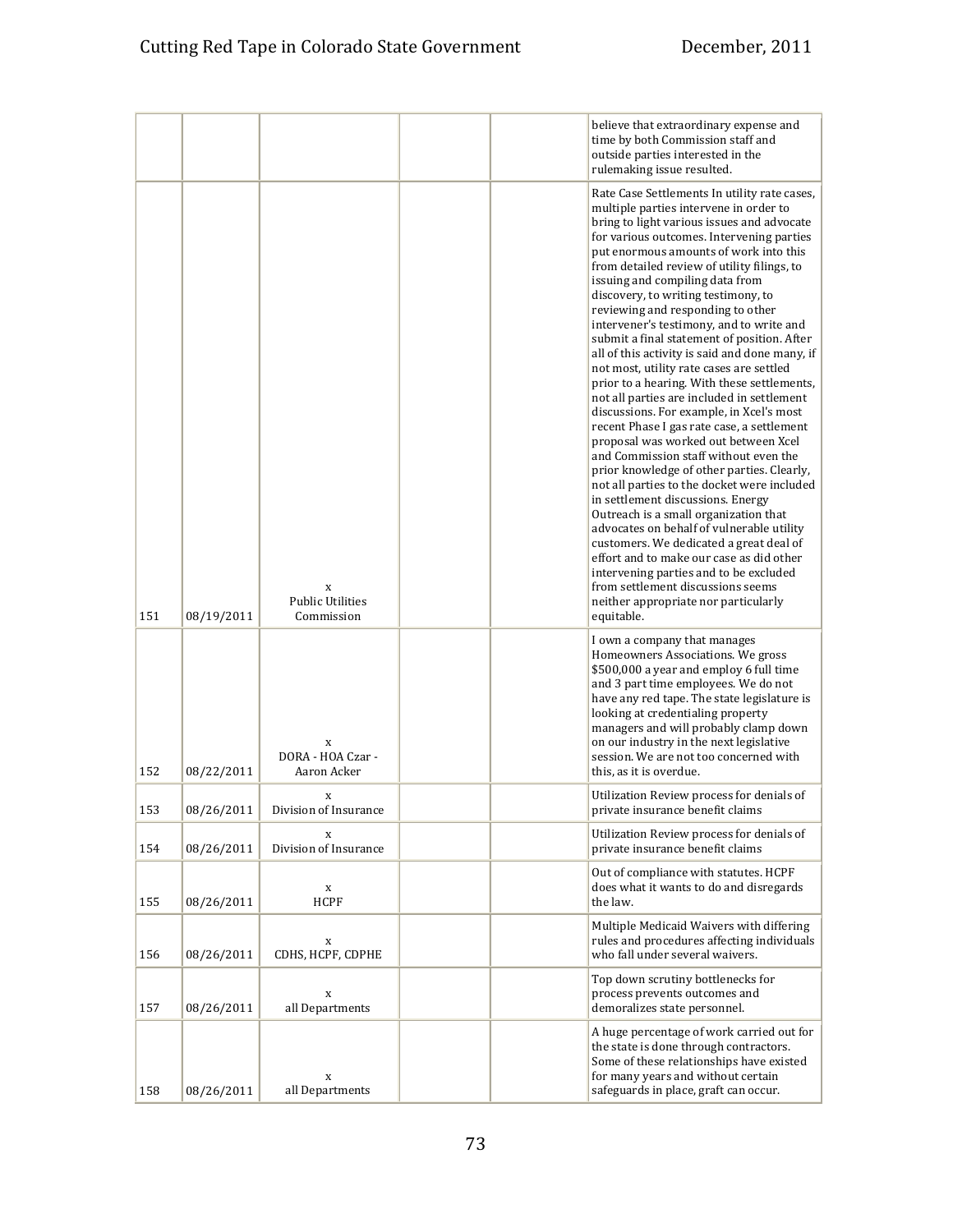## Cutting Red Tape in Colorado State Government December, 2011

| 159        | 08/26/2011               | X                                      |             | X                                               | What government says and does are two<br>different things.                                                                                                                                                                                                                                                                                                                                                                                                                                                                                                                                                                                                                                                                                                                                                                                                                                                                                                                                                                                                                                                                                                                                                                                                                                                                                                                                                                                                       |
|------------|--------------------------|----------------------------------------|-------------|-------------------------------------------------|------------------------------------------------------------------------------------------------------------------------------------------------------------------------------------------------------------------------------------------------------------------------------------------------------------------------------------------------------------------------------------------------------------------------------------------------------------------------------------------------------------------------------------------------------------------------------------------------------------------------------------------------------------------------------------------------------------------------------------------------------------------------------------------------------------------------------------------------------------------------------------------------------------------------------------------------------------------------------------------------------------------------------------------------------------------------------------------------------------------------------------------------------------------------------------------------------------------------------------------------------------------------------------------------------------------------------------------------------------------------------------------------------------------------------------------------------------------|
| 160        | 08/26/2011               | X<br>CHDS, DDD                         |             |                                                 | Developmental Disability Definition                                                                                                                                                                                                                                                                                                                                                                                                                                                                                                                                                                                                                                                                                                                                                                                                                                                                                                                                                                                                                                                                                                                                                                                                                                                                                                                                                                                                                              |
| 161        | 08/28/2011               | X<br><b>HCPF</b>                       |             |                                                 | Blatant discrimination against people<br>with autism on Medicaid to receive<br>mental health services. They are literally<br>denied mental health services because<br>they have autism. This is actually illegal as<br>well as barbaric. How can anyone sleep at<br>night knowing that Colorado<br>discriminates against the most vulnerable<br>citizens in the state? I have brought this<br>up with Medicaid continually and they<br>just look the other way - making unkept<br>promises to do the right thing, but<br>apparently not caring about doing the<br>right thing or about lying to me.                                                                                                                                                                                                                                                                                                                                                                                                                                                                                                                                                                                                                                                                                                                                                                                                                                                              |
| 162        | 08/28/2011               | X<br>police, public safety,<br>EMT, ER |             | X<br>police, fire,<br>public safety,<br>EMT, ER | First responders are not trained to<br>manage people with developmental<br>disabilities.                                                                                                                                                                                                                                                                                                                                                                                                                                                                                                                                                                                                                                                                                                                                                                                                                                                                                                                                                                                                                                                                                                                                                                                                                                                                                                                                                                         |
|            |                          | $\mathbf x$                            |             |                                                 | Adults with developmental disabilities<br>are often at a child's level of navigating<br>life, yet their systems of support are too<br>complex for attorneys to understand or<br>navigate. Nothing operates consistently<br>and every door is the wrong door to<br>enter. If a typical citizen looked at how<br>these systems operate they would be<br>outraged at the complexity. The<br>unnecessary complexity sucks up most of<br>the funding that should be going directly<br>to support services. Thus, there are about<br>12,000 eligible Colorado citizens with<br>developmental disabilities that have no<br>services and there is no plan in the State<br>to remedy this horrible circumstance,<br>except hopefully a consolidated waiver<br>that can't be delivered because there is so<br>much red tape around its construction<br>and delivery. These people are cognitively<br>impaired, impoverished, starving, their<br>health is completely neglected, their teeth<br>rotting, and they are homeless with<br>nothing to do and no end in sight. This is<br>an emergency yet it is not a priority<br>because they are cognitively impaired,<br>therefore, they are treated as less than<br>human. Money is wasted in<br>administration. If a check was cut directly<br>from the treasury to the individuals or<br>their guardian, tens of millions of dollars<br>would be able to be obtained for direct<br>services rather than being sucked down |
| 163<br>164 | 08/28/2011<br>08/29/2011 | all agencies<br>X<br>All               | $\mathbf X$ | X                                               | to administration.<br>Six month limitation of personnel<br>services.                                                                                                                                                                                                                                                                                                                                                                                                                                                                                                                                                                                                                                                                                                                                                                                                                                                                                                                                                                                                                                                                                                                                                                                                                                                                                                                                                                                             |
| 165        | 08/29/2011               | X                                      |             |                                                 | Colorado Employment Security Act.<br>Unemployment benefits were extended<br>which resulted in increased taxes for my<br>business.                                                                                                                                                                                                                                                                                                                                                                                                                                                                                                                                                                                                                                                                                                                                                                                                                                                                                                                                                                                                                                                                                                                                                                                                                                                                                                                                |
| 166        | 08/29/2011               | X                                      |             | X                                               | The Colorado Department of Public                                                                                                                                                                                                                                                                                                                                                                                                                                                                                                                                                                                                                                                                                                                                                                                                                                                                                                                                                                                                                                                                                                                                                                                                                                                                                                                                                                                                                                |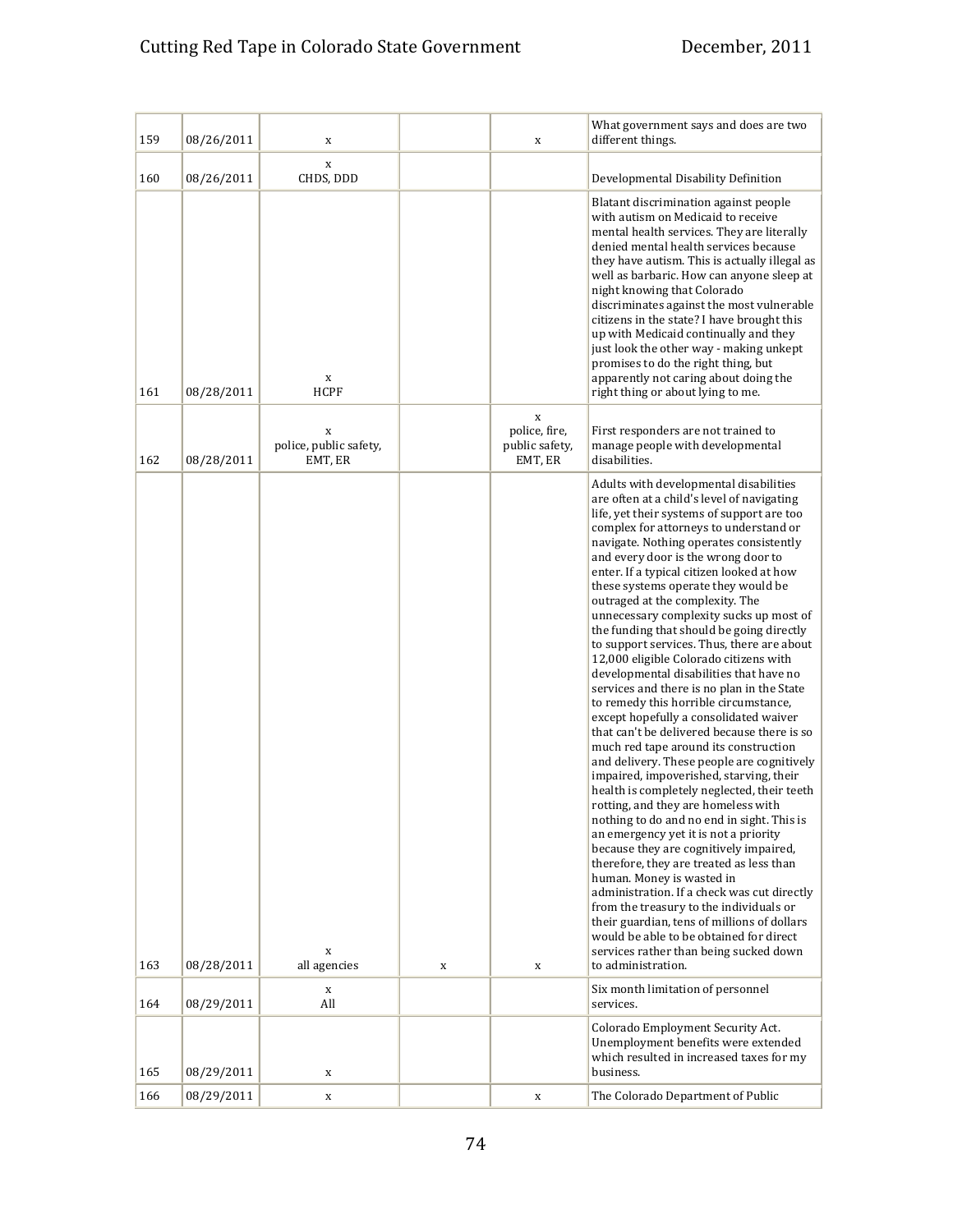|     |            | <b>CDPHE</b>                                                      |                                                                   | <b>Building</b><br>Divisions,<br>Designers                                                                                       | Health and Environment (CDPHE) is not<br>allowing alternate designs nor do they<br>recognize new codes. As of 2008 CDPHE<br>does not allow the use of the most current<br>editions or sections thereof of NFPA 101<br>Life-Safety Code, NFPA 5000, NFPA 220,<br>or other Standards for the design and<br>regulation of health care facilities. The old<br>(2000 and prior to 2000) editions of the<br>Life-Safety Codes are in conflict with the<br>locally adopted International Building<br>Code. There has been an effort to<br>coordinate the 2009 NFPA 101 and 2009<br>IBC health care provisions to address<br>some of these conflicts. However CDPHE<br>uses the 2000 NFPA codes and the older<br>referenced standards and does not allow<br>construction based on the newer codes<br>where code conflicts have been addressed<br>and corrected. CDPHE says that the 2000<br>NFPA codes must be used because CMS<br>requires it and they will not allow the use<br>of current versions. Unfortunately this is<br>requiring buildings to be designed to the<br>2000 NFPA Codes and the 2009 Building<br>Codes to satisfy CDPHE and Building<br>Departments respectively and the two<br>codes are not compatible. The State<br>(CDPHE) used to allow more current<br>versions or specific sections from the<br>newer codes to be used but stopped in<br>2008 with the change of personnel. |
|-----|------------|-------------------------------------------------------------------|-------------------------------------------------------------------|----------------------------------------------------------------------------------------------------------------------------------|-------------------------------------------------------------------------------------------------------------------------------------------------------------------------------------------------------------------------------------------------------------------------------------------------------------------------------------------------------------------------------------------------------------------------------------------------------------------------------------------------------------------------------------------------------------------------------------------------------------------------------------------------------------------------------------------------------------------------------------------------------------------------------------------------------------------------------------------------------------------------------------------------------------------------------------------------------------------------------------------------------------------------------------------------------------------------------------------------------------------------------------------------------------------------------------------------------------------------------------------------------------------------------------------------------------------------------------------------------------------------------------------------|
| 167 | 08/29/2011 | X<br><b>CDPHE</b>                                                 |                                                                   | $\mathbf X$<br><b>Building</b><br>Divisions and<br>Designers                                                                     | Keep fire protection and building code<br>issues out of health care licensing laws.                                                                                                                                                                                                                                                                                                                                                                                                                                                                                                                                                                                                                                                                                                                                                                                                                                                                                                                                                                                                                                                                                                                                                                                                                                                                                                             |
| 168 | 08/29/2011 | $\mathbf x$<br>Division of Fire Safety                            |                                                                   |                                                                                                                                  | DFS website listing "fire Marshall"                                                                                                                                                                                                                                                                                                                                                                                                                                                                                                                                                                                                                                                                                                                                                                                                                                                                                                                                                                                                                                                                                                                                                                                                                                                                                                                                                             |
| 169 | 08/30/2011 | X<br>Dept of Insurance, Dept<br>Health Care Policy and<br>Finance | The Exchange<br>came the<br>Federal ACA<br>law (HHS<br>implement) | X<br>There is also a<br>local component<br>esp. if the<br>exchange is<br>implemented in<br>a horizontal<br>manor and<br>provides | AARP Colorado supported SB11-200<br>however we have concerns about the<br>prohibition of active purchasing<br>contained in the legislation. We think<br>consumers and small businesses would<br>be better served by being able to<br>negotiate with the insurance carriers for<br>lower rates. We are providing this link as<br>a way to explain our concern with this<br>issue.<br>http://www.nasi.org/sites/default/files/<br>research/Active Purchasing for Health I<br>nsurance_Exchanges.pdf                                                                                                                                                                                                                                                                                                                                                                                                                                                                                                                                                                                                                                                                                                                                                                                                                                                                                               |
| 170 | 08/30/2011 | X<br>PUC DOCKET NO. 10M-<br>565T                                  | X<br>FCC                                                          |                                                                                                                                  | Some issues should also take into<br>consideration as red tape to consumers.<br>AARP has been a state leader in<br>promoting affordable land line telephone<br>service in CO. Please see our comments<br>on DOCKET NO. 10M-565T.                                                                                                                                                                                                                                                                                                                                                                                                                                                                                                                                                                                                                                                                                                                                                                                                                                                                                                                                                                                                                                                                                                                                                                |
| 171 | 08/30/2011 | X<br><b>PUC</b>                                                   |                                                                   | X                                                                                                                                | Red tape issue is that consumers face all<br>these utility rate increases and don't have<br>easy means to speak out. Currently we are<br>concerned about PUC Docket No. 11AL-<br>387E Black Hill's requested a 19 percent<br>rate increase in Pueblo that could hike the<br>monthly bill of average residential<br>consumers by \$18.96.                                                                                                                                                                                                                                                                                                                                                                                                                                                                                                                                                                                                                                                                                                                                                                                                                                                                                                                                                                                                                                                        |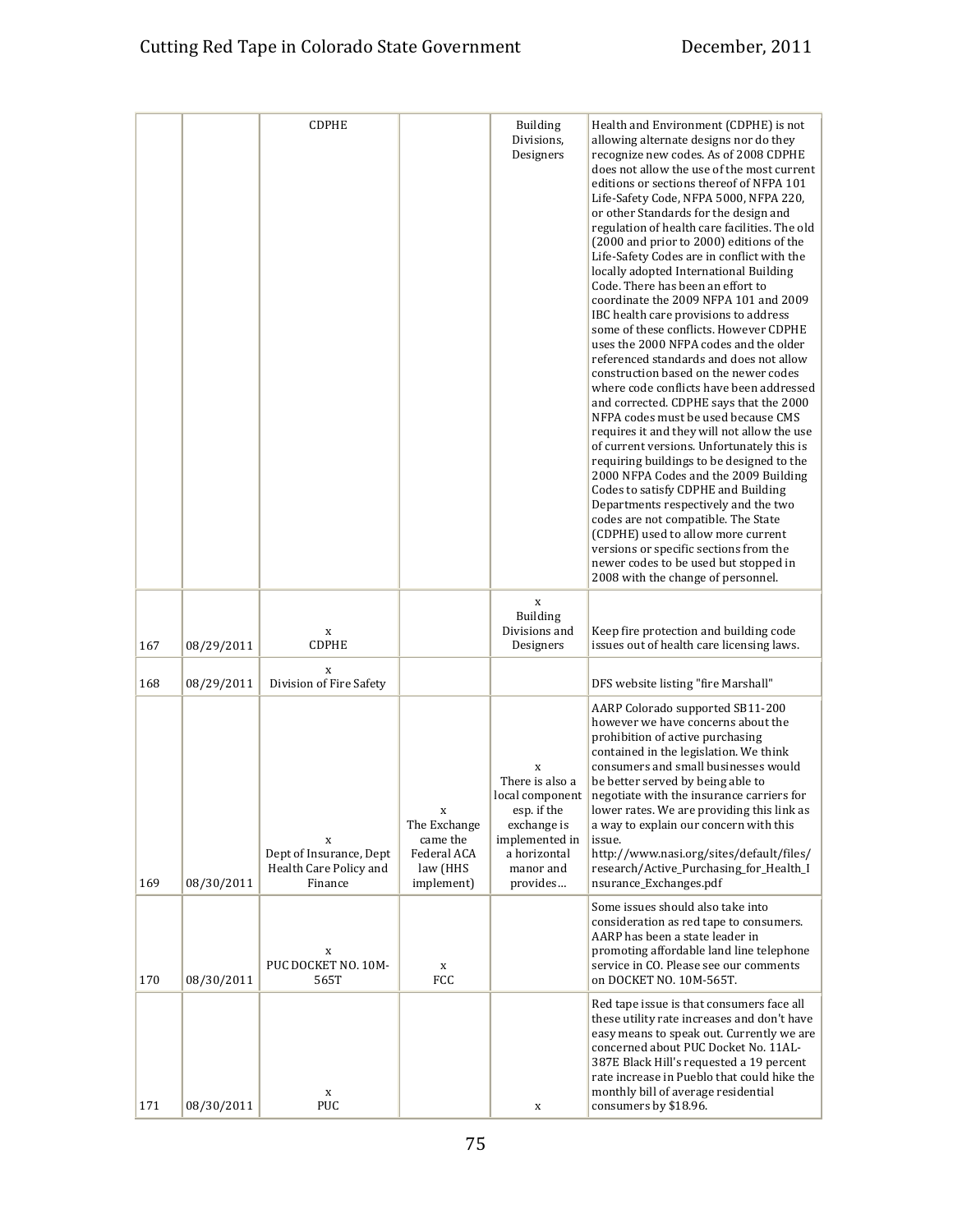| 172 | 08/30/2011 | X<br>Office of the Attorney<br>General |             | AARP Colorado supported HB10-1351<br>which limited finance charges by payday<br>lenders to a maximum annual percentage<br>rate of 45%. In addition the lender may<br>also charge not more then \$10 for each<br>\$100 loaned in a 12 month period. HB11-<br>1290 would have undermined HB10-<br>1351 and would have allowed a lender to<br>charge a nonrefundable origination fee<br>deemed fully earned as of the date of a<br>payday loan.                                                                                                                                                                                                                                                                                                                                                                                                                                                                                                                                                                                                                                                                                                                                                                                                                                                                                                                                                                                                                                                                                                                                                                                                                                                                                                                                                                                                                                       |
|-----|------------|----------------------------------------|-------------|------------------------------------------------------------------------------------------------------------------------------------------------------------------------------------------------------------------------------------------------------------------------------------------------------------------------------------------------------------------------------------------------------------------------------------------------------------------------------------------------------------------------------------------------------------------------------------------------------------------------------------------------------------------------------------------------------------------------------------------------------------------------------------------------------------------------------------------------------------------------------------------------------------------------------------------------------------------------------------------------------------------------------------------------------------------------------------------------------------------------------------------------------------------------------------------------------------------------------------------------------------------------------------------------------------------------------------------------------------------------------------------------------------------------------------------------------------------------------------------------------------------------------------------------------------------------------------------------------------------------------------------------------------------------------------------------------------------------------------------------------------------------------------------------------------------------------------------------------------------------------------|
| 173 | 08/30/2011 | X<br>Office of the Attorney<br>General |             | AARP Colorado supported HB10-1351<br>which limited finance charges by payday<br>lenders to a maximum annual percentage<br>rate of 45%. In addition the lender may<br>also charge not more then \$10 for each<br>\$100 loaned in a 12 month period. HB11-<br>1290 would have undermined HB10-<br>1351 and would have allowed a lender to<br>charge a nonrefundable origination fee<br>deemed fully earned as of the date of a<br>payday loan.                                                                                                                                                                                                                                                                                                                                                                                                                                                                                                                                                                                                                                                                                                                                                                                                                                                                                                                                                                                                                                                                                                                                                                                                                                                                                                                                                                                                                                       |
|     |            | $\mathbf x$                            | $\mathbf x$ | Medicaid Long Term Care Rebalancing.<br>Medicaid is a cost-sharing program<br>between the federal and state<br>government and provides health care to<br>low income US citizens. As Medicare<br>provides little long term care, many turn<br>to Medicaid for long term care services.<br>This will only increase over the next two<br>decades as the baby boomer population<br>will begin to need long-term care.<br>Colorado spends nearly 21% of its budget<br>(\$1.6 billion) on Medicaid, about \$1.3<br>billion of which was spent on long-term<br>care in 2009. Of the total Medicaid<br>enrollees in Colorado, the elderly and<br>disabled comprise only 22.5%, but<br>consume nearly 70% of the Medicaid<br>budget. Clearly, cost-saving programs<br>such as HCBS currently and will continue<br>to play a critical role in the distribution of<br>Medicaid services in Colorado. One<br>potential cost-saving solution is to keep<br>the elderly and disabled out of expensive<br>nursing homes for as long as possible. To<br>promote this, the home and community<br>based services (HCBS) waiver was<br>introduced as part of the Social Security<br>Act of 1981 to provide an alternative to<br>nursing home care. Current Colorado<br>state law requires long-term care services<br>to be provided in an institution, so the<br>waiver allows these services to be<br>provided in a home or assisted living<br>facility. This waiver (1915c) is currently<br>used by all states including Colorado. In<br>order to use these waivers the states must<br>show the federal government that it is a<br>cost-saving program yearly to remain<br>enrolled as well as demonstrate that it<br>protects the health and welfare of those<br>enrolled. We feel that some current<br>nursing facility residents could live just as<br>well, if not better, in a home setting or |
| 174 | 08/30/2011 | HCPF                                   | HHS, CMS    | assisted living facility. The Money Follows                                                                                                                                                                                                                                                                                                                                                                                                                                                                                                                                                                                                                                                                                                                                                                                                                                                                                                                                                                                                                                                                                                                                                                                                                                                                                                                                                                                                                                                                                                                                                                                                                                                                                                                                                                                                                                        |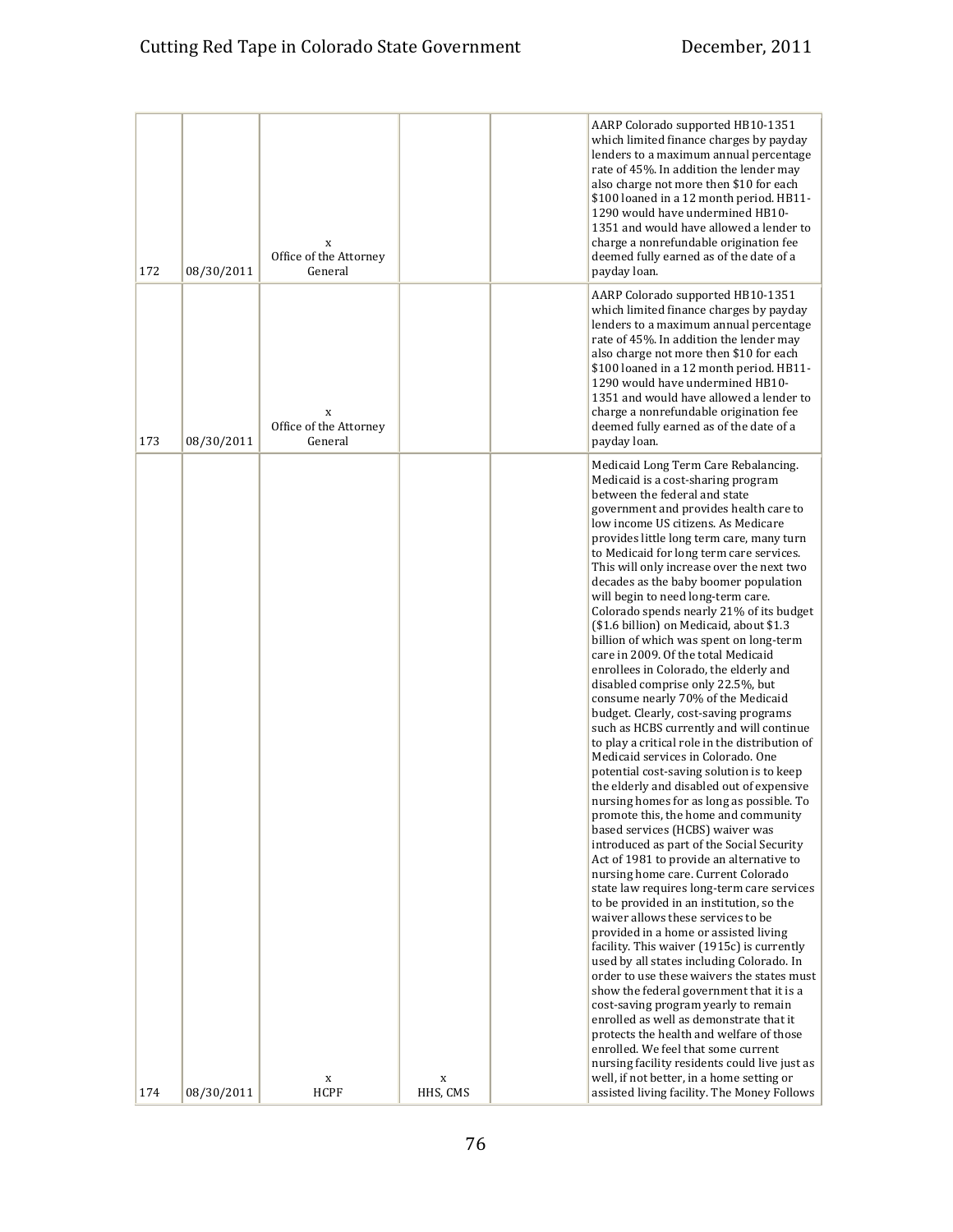|     |            |                                       |  | the Person (MFP) Demonstration<br>Program, authorized by congress in 2005,<br>was designed to help Medicaid enrollees<br>transition from institutions to the<br>community. Colorado is one of the states<br>that is receiving a money follows the<br>person grant.                                                                                                                                                                                                                                                                                                                                                                                                                                                                                                                                                                                                                                                                                                                                                                                                                                                                                                                                                                                                                                                                                                                                                                                                                                                                                                                                                                                                                                                                                                                                                                                                                                                                                                                                                                                                                                                                                  |
|-----|------------|---------------------------------------|--|-----------------------------------------------------------------------------------------------------------------------------------------------------------------------------------------------------------------------------------------------------------------------------------------------------------------------------------------------------------------------------------------------------------------------------------------------------------------------------------------------------------------------------------------------------------------------------------------------------------------------------------------------------------------------------------------------------------------------------------------------------------------------------------------------------------------------------------------------------------------------------------------------------------------------------------------------------------------------------------------------------------------------------------------------------------------------------------------------------------------------------------------------------------------------------------------------------------------------------------------------------------------------------------------------------------------------------------------------------------------------------------------------------------------------------------------------------------------------------------------------------------------------------------------------------------------------------------------------------------------------------------------------------------------------------------------------------------------------------------------------------------------------------------------------------------------------------------------------------------------------------------------------------------------------------------------------------------------------------------------------------------------------------------------------------------------------------------------------------------------------------------------------------|
| 175 | 08/30/2011 | X                                     |  | Improving Energy Efficiency of Street<br>Lights                                                                                                                                                                                                                                                                                                                                                                                                                                                                                                                                                                                                                                                                                                                                                                                                                                                                                                                                                                                                                                                                                                                                                                                                                                                                                                                                                                                                                                                                                                                                                                                                                                                                                                                                                                                                                                                                                                                                                                                                                                                                                                     |
| 176 | 08/30/2011 | X<br>PUC, Governor's Energy<br>Office |  | Improving Energy Efficiency of Street<br>Lights                                                                                                                                                                                                                                                                                                                                                                                                                                                                                                                                                                                                                                                                                                                                                                                                                                                                                                                                                                                                                                                                                                                                                                                                                                                                                                                                                                                                                                                                                                                                                                                                                                                                                                                                                                                                                                                                                                                                                                                                                                                                                                     |
| 177 | 08/30/2011 | X<br>PUC, Governor's Energy<br>Office |  | Improving Energy Efficiency of Street<br>Lights                                                                                                                                                                                                                                                                                                                                                                                                                                                                                                                                                                                                                                                                                                                                                                                                                                                                                                                                                                                                                                                                                                                                                                                                                                                                                                                                                                                                                                                                                                                                                                                                                                                                                                                                                                                                                                                                                                                                                                                                                                                                                                     |
|     |            | X                                     |  | Many providers in the state utilize<br>Medicaid Waivers to provide services to<br>their clients/participants. One such<br>waiver is the Home and Community<br>Based Services (HCBS) waiver for the<br>Brain Injured population (BI). This waiver<br>is capped at 500 people and split between<br>two different BI populations, Post Acute<br>(PA) and Supported Living Providers<br>(SLP). PA is a higher level of care as the<br>participant is newly injured and usually<br>discharged from a hospital setting. It is<br>also a fee-for-service (FFS) program and<br>due to the participants fragile state of<br>health they cannot tolerate many services.<br>This means the providers who accept<br>these clients do so for less reimbursement<br>than those at a lower level of care. SLP is<br>reimbursed at a per diem rate which is<br>more conducive to the provision of<br>quality services needed by the<br>participant. The top concerns regarding<br>the HCBS BI Waiver are:* There are 500<br>HCBS-BI slots in Colorado and close to<br>300 are not able to be used as they are<br>determined to be for PA only. Only one<br>facility in Colorado offers residential PA<br>because the reimbursement is below cost<br>and the service provision required is<br>difficult due to PA client's physical<br>condition. * There needs to be a change in<br>the eligibility requirements for the Post<br>Acute portion of this waiver. The<br>requirement to access Post Acute only<br>from a hospital setting is not feasible. In<br>many cases people are discharged to<br>family who later realize they can't meet<br>the needs of their loved one. The SLP<br>portion of the waiver was designed to<br>improve access from all settings but<br>because there is no menu of services that<br>can be reimbursed as fee for service, it<br>does not work for people who wish to<br>stay more independent and receive some<br>services in the community. * The SLP<br>waiver has been curtailed since July of<br>2010 awaiting a Dear Administrators<br>Letter (DAL) from HCPF on how the state<br>is to organize the wait list. * HCPF has |
| 178 | 08/30/2011 | <b>HCPF</b>                           |  | been working on regulations for this                                                                                                                                                                                                                                                                                                                                                                                                                                                                                                                                                                                                                                                                                                                                                                                                                                                                                                                                                                                                                                                                                                                                                                                                                                                                                                                                                                                                                                                                                                                                                                                                                                                                                                                                                                                                                                                                                                                                                                                                                                                                                                                |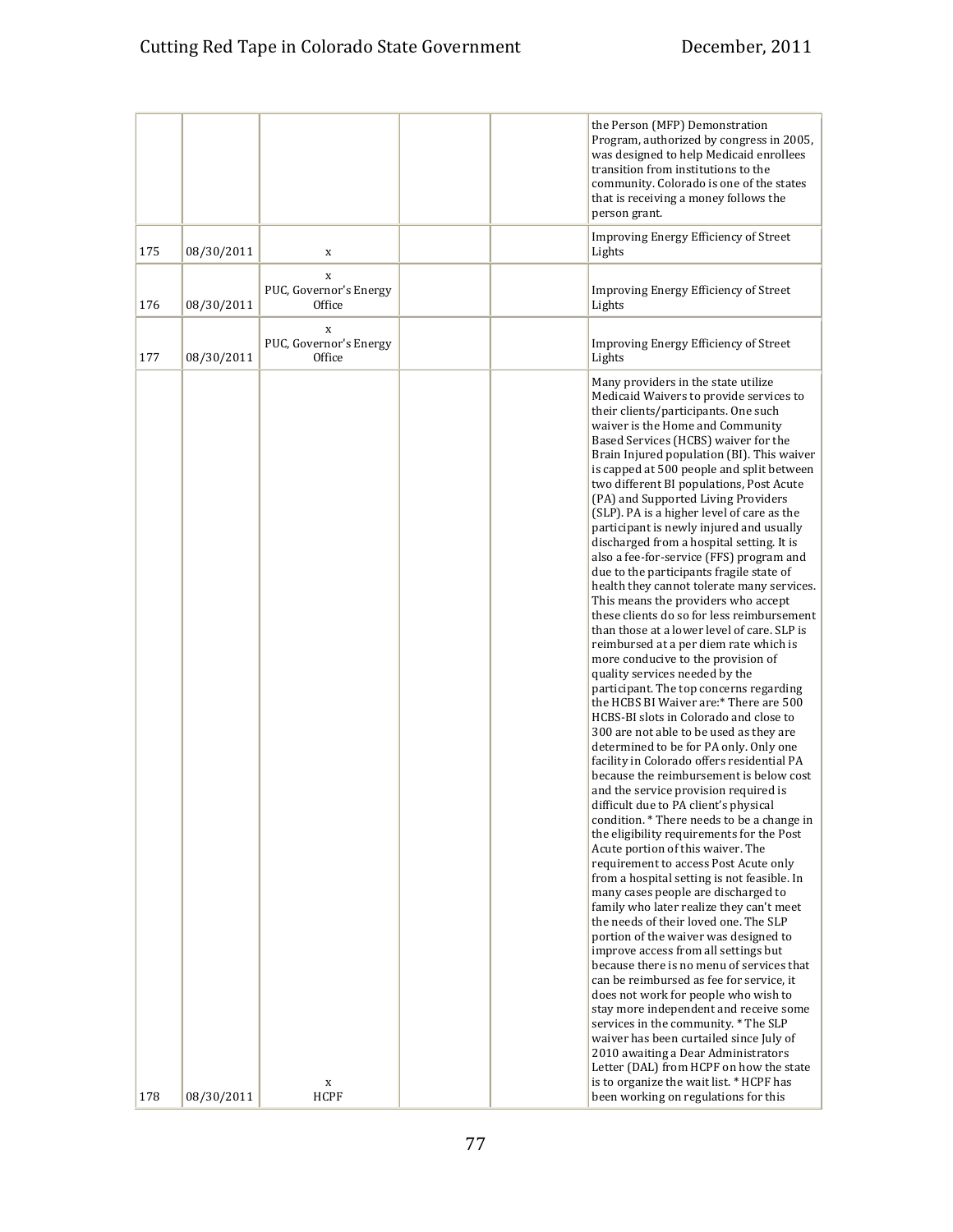|     |            |                  |               | program for years. There is no need for<br>new regulations for the program as the<br>ALF regulations are acceptable with very<br>few changes. * Some BI providers have<br>not been required to have any license.<br>This is against state regulations but these<br>providers are paid by the state. * Parent's<br>income is taken into consideration for<br>young people between the ages of 16 and<br>18. This makes many in this age range<br>ineligible for benefits even though the<br>parents can't pay. * The reimbursement<br>structure under HCPF should redesigned<br>to allow for reimbursement according to<br>client need.                                                                                                                                                                                                                                                                                                                                                                                                                                                                                                                                                          |
|-----|------------|------------------|---------------|-------------------------------------------------------------------------------------------------------------------------------------------------------------------------------------------------------------------------------------------------------------------------------------------------------------------------------------------------------------------------------------------------------------------------------------------------------------------------------------------------------------------------------------------------------------------------------------------------------------------------------------------------------------------------------------------------------------------------------------------------------------------------------------------------------------------------------------------------------------------------------------------------------------------------------------------------------------------------------------------------------------------------------------------------------------------------------------------------------------------------------------------------------------------------------------------------|
| 179 | 08/30/2011 | X<br><b>HCPF</b> |               | There are three BI facilities in Colorado<br>that are defined as Assisted Living but not<br>required to have a license. These three<br>facilities are willing to license but have<br>not been required to by HCPF. This means<br>they have no oversight but are paid by the<br>state. This is a position of liability for the<br>state.                                                                                                                                                                                                                                                                                                                                                                                                                                                                                                                                                                                                                                                                                                                                                                                                                                                         |
| 180 | 08/30/2011 | X<br><b>HCPF</b> | X<br>Not sure | 4. The Program for All Inclusive Care<br>(PACE) is a cutting edge sophisticated<br>model of care that eliminates<br>fragmentation and greatly improves the<br>health and welfare of our frail elderly<br>across the nation. Colorado has supported<br>this program. Some regulations in PACE<br>conflict with preexisting regulations for<br>program components of PACE. Currently<br>PACE is required to have a Home Health<br>Care License which has different<br>requirements than PACE home care<br>requirements. They can't both be met as<br>they conflict. Due to the conflict the state<br>has been lenient on enforcement of these<br>conflicting regulations.                                                                                                                                                                                                                                                                                                                                                                                                                                                                                                                         |
| 181 | 08/30/2011 | X                |               | Single Entry Points (SEP) Statewide: The<br>SEP's are responsible for level of care<br>eligibility and ongoing case management<br>for all the community based Medicaid<br>long term care clients in the state. The<br>SEP's have faced multiple budget cuts<br>while the scope of work has increased.<br>They have worked together to provide<br>HCPF many suggestions to decrease<br>redundant and duplicitous requirements<br>to that they can gain efficiencies in the<br>face of budget cuts. These suggestions<br>have not been incorporated into the<br>contracts. There are only 3 providers in<br>the state that are not attached to DHS but<br>those 3 have a large majority of clients.<br>These entities may not be able to continue<br>to sustain the contract at a loss.<br>Decreased budget and increased case<br>loads over the last 4 to 5 years with<br>budget cuts. The program is paid \$974<br>per client but caps at 1759 clients in fiscal<br>year 2011-12 (El Paso and Teller County)<br>As of July 2011 the SEP for El Paso and<br>Teller County has 1889 cases; a difference<br>of 130 cases and a financial shortage of<br>\$126,620.00 for the year. In addition the |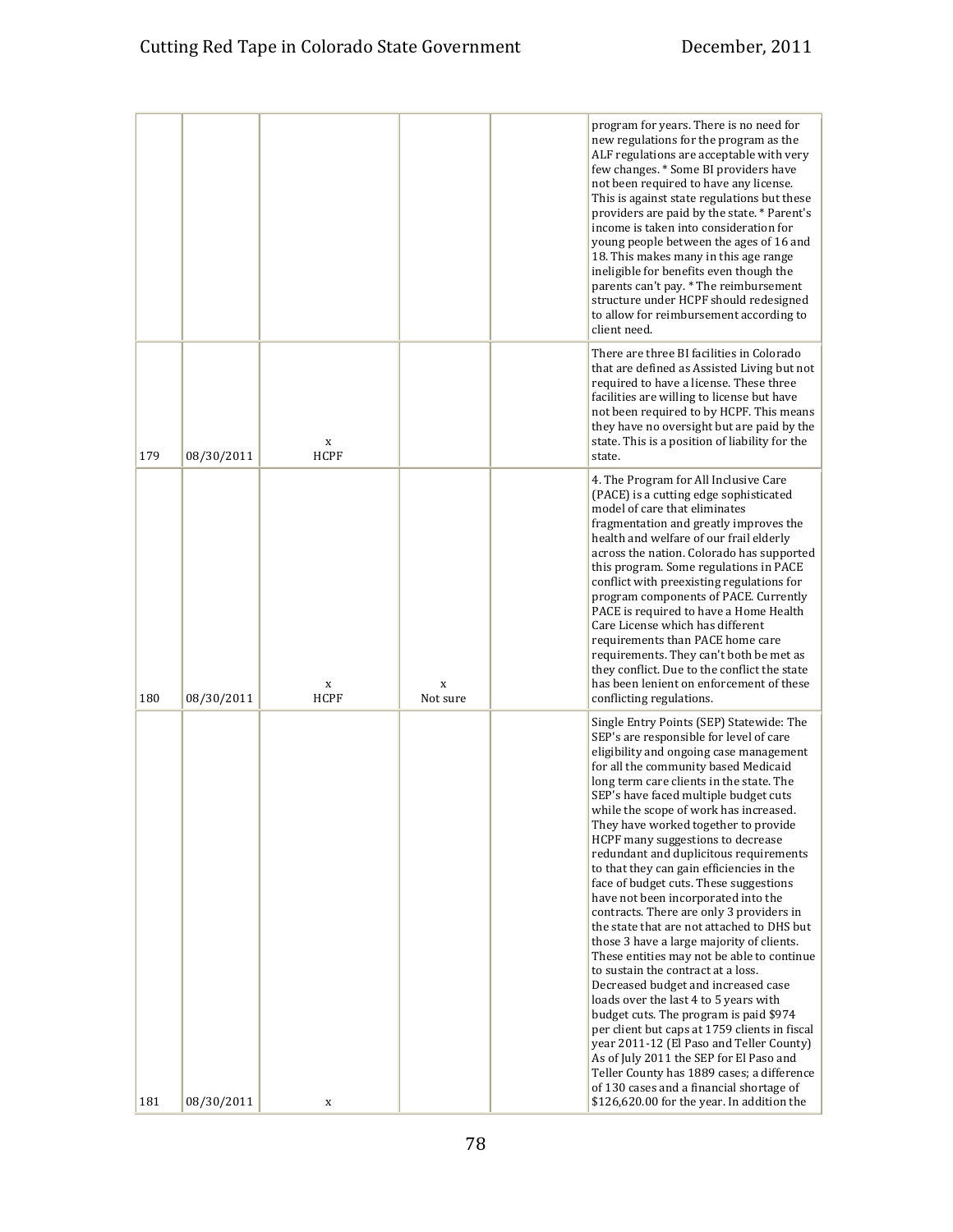|     |            |                                                     | Contract lists a total of 205 Consumer<br>Directed Attendant Support Services<br>(CDASS) cases for an additional rate of<br>\$200.00 for each case. However as of July<br>2011 this SEP has 251 CDASS cases. This<br>is a difference of 46 cases with a financial<br>shortage of \$9,200.00 for the year. This is<br>a total of \$135,820.00 financial shortage<br>for the year. |
|-----|------------|-----------------------------------------------------|----------------------------------------------------------------------------------------------------------------------------------------------------------------------------------------------------------------------------------------------------------------------------------------------------------------------------------------------------------------------------------|
| 182 | 08/30/2011 | X<br>DORA/Division of Real<br>Estate                | Unlicensed people doing property<br>management. Many of them don't even<br>know that a Real Estate license is<br>required.                                                                                                                                                                                                                                                       |
| 183 | 08/30/2011 | X<br>DORA/Colorado Real<br><b>Estate Commission</b> | There is a lack of understanding by<br>Colorado Real Estate Commission and<br>Real Estate Licensees of the business of<br>property management.                                                                                                                                                                                                                                   |
| 184 | 08/31/2011 | X<br>DORA/Division of Real<br>Estate                | At this time when real estate sales are<br>down, there are licensees that are doing<br>property management "on the side"<br>without the required Trust Accounts and<br>systems in place and in some cases<br>without the Broker's knowledge.                                                                                                                                     |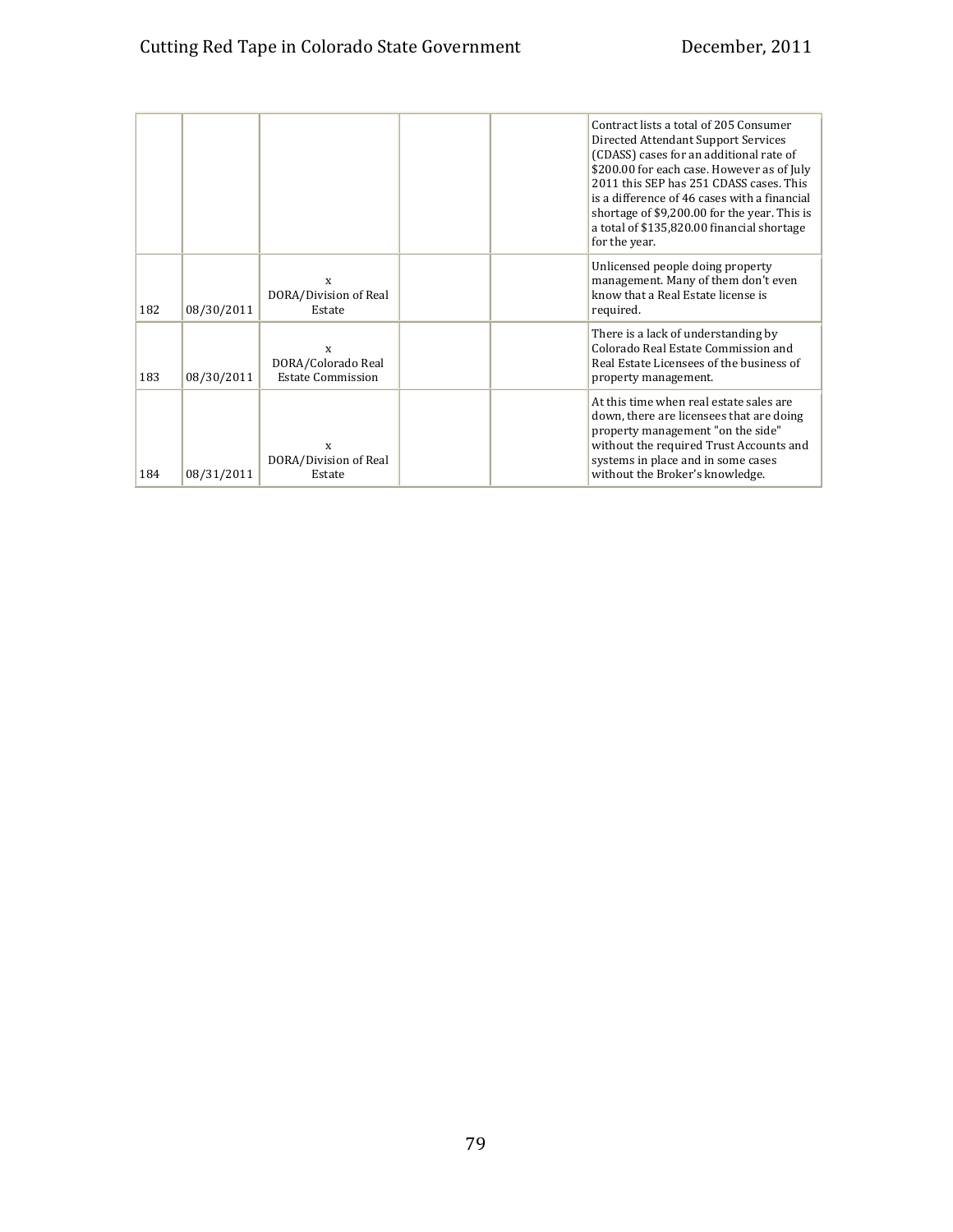# **Appendix C**

List of Organizations participating

## **Roundtable Attendees by Organization**

| <b>Organizations</b>                                            | Industry    | <b>Bus. Assoc.</b>         | Local Gov't. | Community        |
|-----------------------------------------------------------------|-------------|----------------------------|--------------|------------------|
| AARP                                                            |             |                            |              | X                |
| <b>Academy of Cosmetology Arts</b>                              |             | $\mathbf X$                |              |                  |
| Action 22                                                       |             | $\mathbf X$                |              |                  |
| AFL-CIO                                                         |             | $\mathbf X$                |              |                  |
| Autism Society of Colorado                                      |             |                            |              | X                |
| <b>Bell Policy Center</b>                                       |             |                            |              | $\mathbf x$      |
| <b>Better Business Bureau</b>                                   |             |                            |              | $\mathbf x$      |
| <b>CAP Management</b>                                           | $\mathbf x$ |                            |              |                  |
| CenturyLink                                                     | $\mathbf x$ |                            |              |                  |
| City of Colorado Springs                                        |             |                            | X            |                  |
| City of Grand Junction                                          |             |                            | $\mathbf X$  |                  |
| City of Greeley                                                 |             |                            | $\mathbf X$  |                  |
| City of Longmont                                                |             |                            | $\mathbf X$  |                  |
| City of Loveland                                                |             |                            | $\mathbf X$  |                  |
| Clifton Gunderson                                               | $\mathbf x$ |                            |              |                  |
| Club <sub>20</sub>                                              |             | X                          |              |                  |
| CO Assoc. for Manuf. & Technology                               |             | $\mathbf X$                |              |                  |
| CO Assoc. of Commerce & Industry                                |             | $\mathbf X$                |              |                  |
| CO Assoc. of Realtors                                           |             | $\mathbf X$                |              |                  |
| CO Chapter of the International Code Council                    |             |                            |              | X                |
| <b>CO Coalition of Appraisers</b>                               |             | X                          |              |                  |
| CO Manufactured Housing Assoc.                                  |             | $\mathbf X$                |              |                  |
| CO Mortgage Lenders Assoc.                                      |             | $\mathbf X$                |              |                  |
| CO Public Interest Research Group                               |             |                            |              | X                |
| CO Society of Cert. Public Accountants                          |             | $\mathbf X$                |              |                  |
| CO Stone, Sand & Gravel Assoc.                                  | $\mathbf x$ |                            |              |                  |
| CO Technology Assoc.                                            |             | X                          |              |                  |
| CO Veterinary Medical Association                               |             | $\mathbf X$                |              |                  |
| Colorado Bankers Assoc.                                         |             | $\mathbf X$                |              |                  |
| Colorado Bioscience Association                                 |             | $\mathbf X$                |              |                  |
| Colorado Black Chamber                                          |             |                            |              |                  |
| <b>Colorado Building Trades</b>                                 |             |                            |              | X<br>$\mathbf x$ |
| Colorado Cattleman's Association                                |             |                            |              |                  |
| Colorado Center of Law & Policy                                 | X           |                            |              |                  |
| Colorado Competitive Council                                    |             | X                          |              | X                |
| Colorado Concern                                                |             |                            |              |                  |
| Colorado Consumer Health Initiative                             |             |                            |              | $\mathbf x$      |
| Colorado Corn Board                                             | X           |                            |              | X                |
| Colorado Forum                                                  |             |                            |              |                  |
| Colorado Hospital Association                                   |             |                            |              | X                |
| Colorado Medical Society                                        |             | X                          |              | X                |
| <b>Colorado Mining Association</b>                              |             | $\mathbf X$<br>$\mathbf X$ |              |                  |
| Colorado Municipal League                                       |             |                            |              |                  |
| Colorado Non-Profit Association                                 |             | $\mathbf X$                |              |                  |
|                                                                 |             |                            |              | X                |
| Colorado Nurses Association<br>Colorado Oil and Gas Association |             | X                          |              |                  |
| Colorado Petroleum Association                                  | $\mathbf x$ |                            |              |                  |
|                                                                 |             | $\mathbf X$                |              |                  |
| Colorado Springs Chamber of Commerce                            |             | X                          |              |                  |
| Colorado State University                                       |             |                            |              | X                |
| Colorado Wheat Board                                            | x           |                            |              |                  |
| Colorado WINS                                                   |             |                            |              | X                |
| Columbine Health Systems                                        | X           |                            |              |                  |
| <b>Complete Production Services</b>                             | $\mathbf x$ |                            |              |                  |
| Craig/Moffat Economic Development                               | X           |                            |              |                  |
| De Bourgh Manufacturing Co.                                     | X           |                            |              |                  |
| Denver Metro Chamber of Commerce                                |             | $\mathbf X$                |              |                  |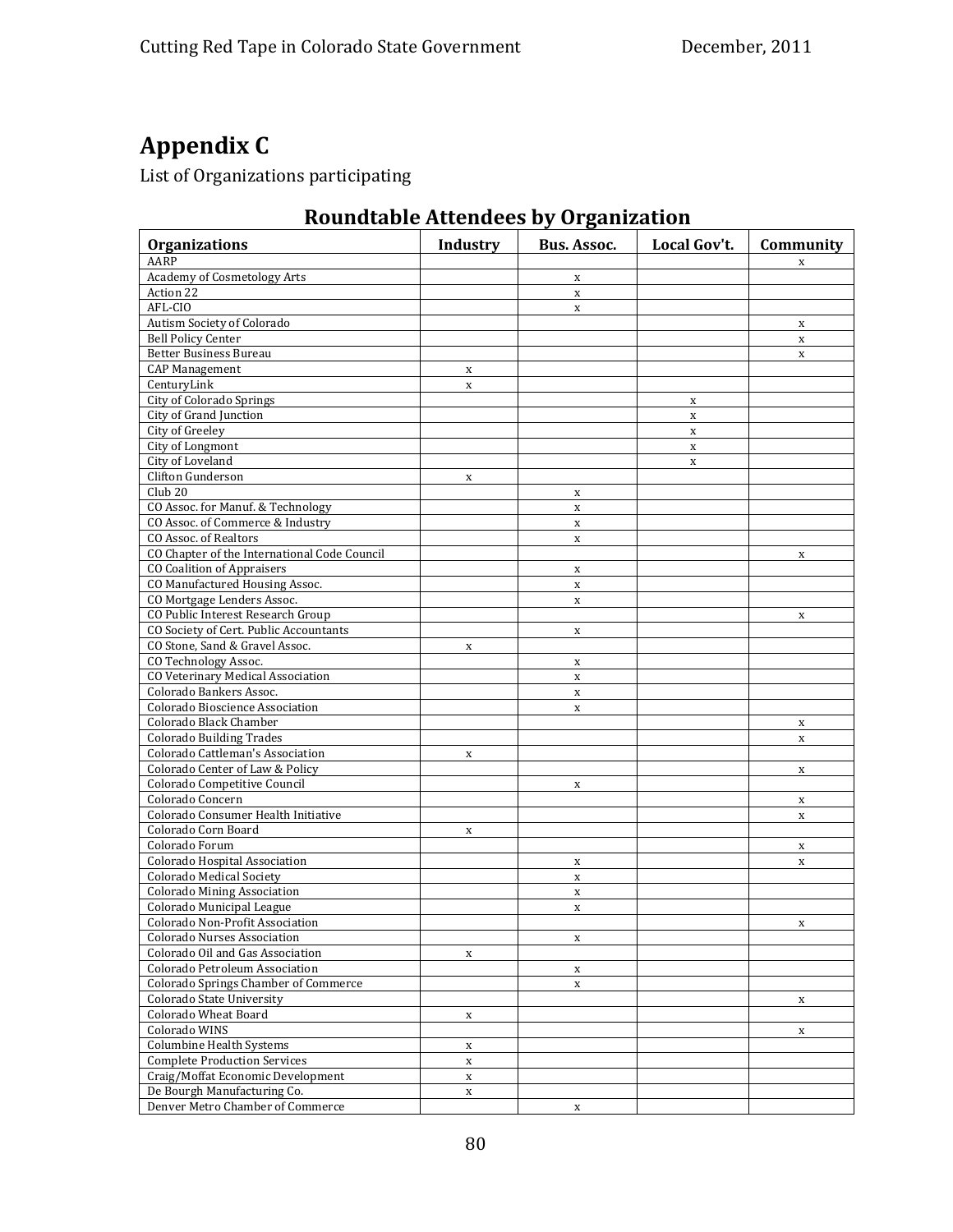| <b>Organizations</b><br>Local Gov't.<br><b>Industry</b><br>Bus. Assoc.<br>Community<br>Denver Reg. Council of Governments<br>$\mathbf x$<br>Design-Build Institute of America<br>$\mathbf x$<br><b>Energy Outreach Colorado</b><br>$\mathbf x$<br>Family Voices Colorado<br>$\mathbf x$<br>Fed. of Chiropractic Licensing Bds<br>$\mathbf X$<br>Fruita City Council<br>$\mathbf X$<br>Fort Collins Chamber of Commerce<br>$\mathbf X$<br>Grand Junction Chamber of Comm.<br>$\mathbf x$ |
|-----------------------------------------------------------------------------------------------------------------------------------------------------------------------------------------------------------------------------------------------------------------------------------------------------------------------------------------------------------------------------------------------------------------------------------------------------------------------------------------|
|                                                                                                                                                                                                                                                                                                                                                                                                                                                                                         |
|                                                                                                                                                                                                                                                                                                                                                                                                                                                                                         |
|                                                                                                                                                                                                                                                                                                                                                                                                                                                                                         |
|                                                                                                                                                                                                                                                                                                                                                                                                                                                                                         |
|                                                                                                                                                                                                                                                                                                                                                                                                                                                                                         |
|                                                                                                                                                                                                                                                                                                                                                                                                                                                                                         |
|                                                                                                                                                                                                                                                                                                                                                                                                                                                                                         |
|                                                                                                                                                                                                                                                                                                                                                                                                                                                                                         |
|                                                                                                                                                                                                                                                                                                                                                                                                                                                                                         |
| Greeley Chamber of Commerce<br>$\mathbf X$                                                                                                                                                                                                                                                                                                                                                                                                                                              |
| <b>Health Systems</b><br>$\mathbf x$                                                                                                                                                                                                                                                                                                                                                                                                                                                    |
| Hispanic Chamber of Commerce<br>$\mathbf x$                                                                                                                                                                                                                                                                                                                                                                                                                                             |
| Home Care Association of Colorado<br>$\mathbf X$                                                                                                                                                                                                                                                                                                                                                                                                                                        |
| <b>Independent Bankers Association</b><br>$\mathbf x$                                                                                                                                                                                                                                                                                                                                                                                                                                   |
| Kaiser Permanente<br>$\mathbf X$                                                                                                                                                                                                                                                                                                                                                                                                                                                        |
| Latino Chamber of Commerce<br>$\mathbf X$                                                                                                                                                                                                                                                                                                                                                                                                                                               |
| Longmont Area Economic Council<br>$\mathbf X$                                                                                                                                                                                                                                                                                                                                                                                                                                           |
| <b>Longmont Area Visitors Association</b><br>$\mathbf X$                                                                                                                                                                                                                                                                                                                                                                                                                                |
| Loveland Chamber of Commerce<br>$\mathbf X$                                                                                                                                                                                                                                                                                                                                                                                                                                             |
| Mesa County<br>$\mathbf x$                                                                                                                                                                                                                                                                                                                                                                                                                                                              |
| Mesa Energy<br>$\mathbf X$                                                                                                                                                                                                                                                                                                                                                                                                                                                              |
| Metro Denver Economic Dev. Corp.<br>$\mathbf X$                                                                                                                                                                                                                                                                                                                                                                                                                                         |
| Nat'l Fed. of Independent Business<br>$\mathbf x$                                                                                                                                                                                                                                                                                                                                                                                                                                       |
| NE Colorado Assn. of Local Gov'ts<br>$\mathbf X$                                                                                                                                                                                                                                                                                                                                                                                                                                        |
| New Belgium Brewing Company<br>$\mathbf X$                                                                                                                                                                                                                                                                                                                                                                                                                                              |
| No. Front Range Metro Planning Org.<br>$\mathbf x$                                                                                                                                                                                                                                                                                                                                                                                                                                      |
| Parkview Medical Center<br>$\mathbf x$                                                                                                                                                                                                                                                                                                                                                                                                                                                  |
| Prof. Land Surveyors of Colorado                                                                                                                                                                                                                                                                                                                                                                                                                                                        |
| Progressive 15<br>$\mathbf X$                                                                                                                                                                                                                                                                                                                                                                                                                                                           |
| Pueblo Bank & Trust<br>$\mathbf X$                                                                                                                                                                                                                                                                                                                                                                                                                                                      |
| Pueblo Chamber of Commerce<br>$\mathbf X$                                                                                                                                                                                                                                                                                                                                                                                                                                               |
| Pueblo Economic Dev. Council<br>$\mathbf X$                                                                                                                                                                                                                                                                                                                                                                                                                                             |
| Qwest/Century Link<br>$\mathbf X$                                                                                                                                                                                                                                                                                                                                                                                                                                                       |
| Rocky Mountain News<br>$\mathbf X$                                                                                                                                                                                                                                                                                                                                                                                                                                                      |
| <b>Silicon Flatirons</b><br>$\mathbf X$                                                                                                                                                                                                                                                                                                                                                                                                                                                 |
| Sinclair and Fischer Broadcasting<br>$\mathbf x$                                                                                                                                                                                                                                                                                                                                                                                                                                        |
| Southern CO Better Bus. Bureau<br>$\mathbf X$                                                                                                                                                                                                                                                                                                                                                                                                                                           |
| St. Mary's Hospital<br>X                                                                                                                                                                                                                                                                                                                                                                                                                                                                |
| <b>Talbott Farms</b><br>$\mathbf X$                                                                                                                                                                                                                                                                                                                                                                                                                                                     |
| The Business Incubator Center<br>$\mathbf X$                                                                                                                                                                                                                                                                                                                                                                                                                                            |
| Tri-State Generation/Trans. Assoc.<br>$\mathbf x$                                                                                                                                                                                                                                                                                                                                                                                                                                       |
| <b>US Bank</b><br>$\mathbf x$                                                                                                                                                                                                                                                                                                                                                                                                                                                           |
| Veterinary School, CSU<br>$\mathbf X$                                                                                                                                                                                                                                                                                                                                                                                                                                                   |
| West Slope COGA<br>X                                                                                                                                                                                                                                                                                                                                                                                                                                                                    |
| <b>Western Energy Alliance</b><br>X                                                                                                                                                                                                                                                                                                                                                                                                                                                     |
| <b>Xcel Energy</b><br>$\mathbf X$                                                                                                                                                                                                                                                                                                                                                                                                                                                       |

## **Roundtable Attendees by Organization**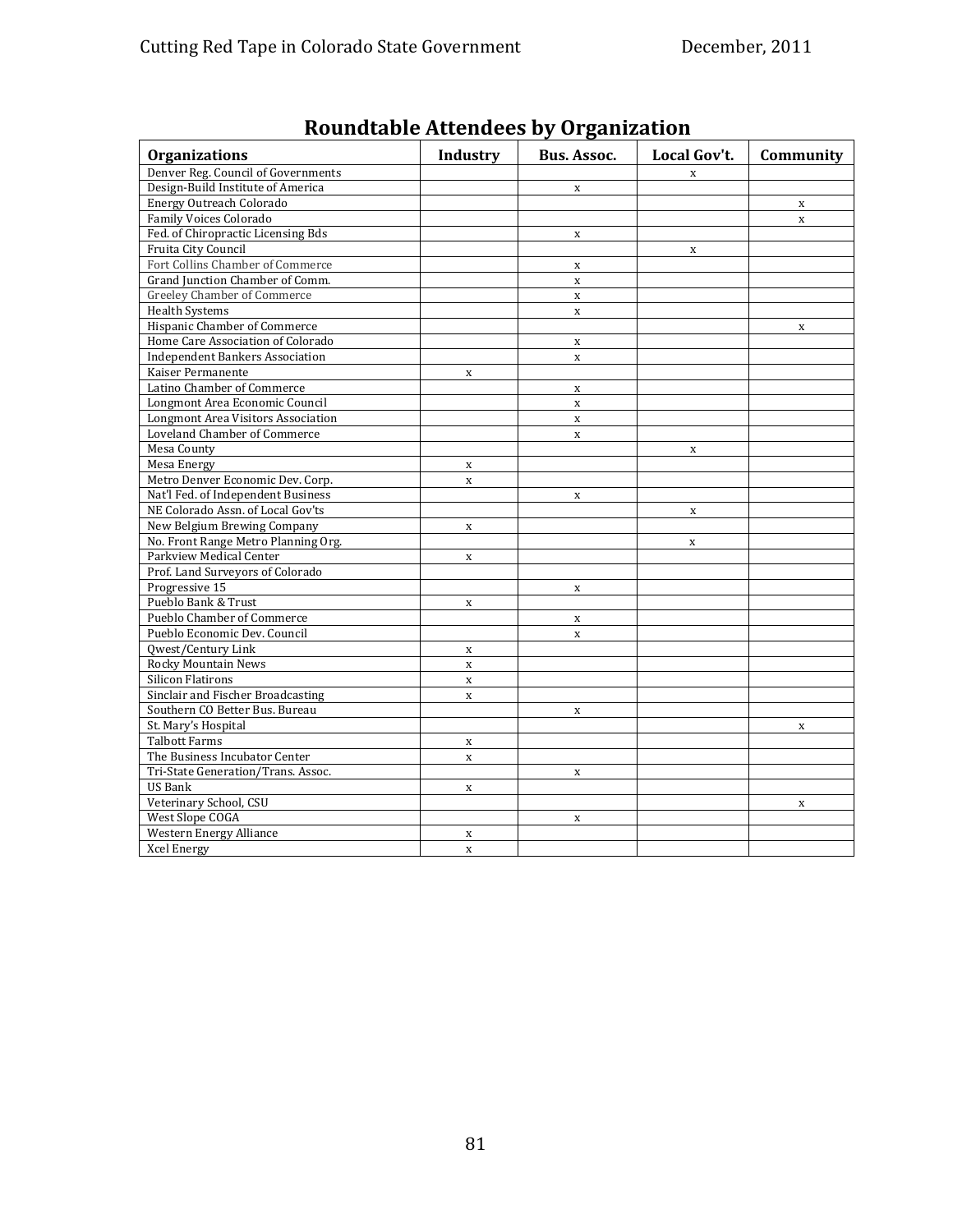## **Appendix D**

Summary of Roundtable Discussions

#### **Denver Roundtable, May 24, 2011**

As part of the initial discussion related to the challenges of government regulation, one participant noted "the term 'government' is no longer itself a popular term, no matter which side of the aisle you are on." He pointed out that many of his organization's members feel some systems and structures which are in place inhibit the government from, "increasing its value and productivity, which are two mainstays of private business." he said. "A paradigm shift is essential."

"Government should allow its employees to think outside of the box and encourage supervisors to loosen their leash, allowing employees to search for solutions instead

of operating under constraints," added a representative from Colorado industry.

Another participant pointed out that some things that have come to be seen as "acceptable" in government would never be "acceptable" or practiced in the private sector. He related an example. When calling a department, the participant got an auto‐attendant message that began, "due to employee cutbacks…" and went on to state that callers

would not be allowed to wait on hold more than 15 minutes. In the private sector, such a statement would likely mean that a caller could be assured that his call would be answered within the 15‐minute time limit. In the public sector, this turned out to mean that calls would automatically be disconnected by the system after 15 minutes, requiring a caller to repeatedly redial the agency. The participant recounted his frustration as he was forced to redial the department 25‐30 times before he finally got in the cue. (It should be noted that this voice mail has since been changed.)

"I would suggest 'clarity become king,'" said one participant representing a technology association. She suggested that if the State provided better communication throughout government and with the private sector, regulations would be more accepted and better understood by businesses in Colorado. "Sometimes things outlive their usefulness. There are some things we should not be doing today that we did actually need to do 50 years ago," she said.

One participant urged State government to better understand the industries it is regulating. Another participant said too often, he got a sense that the State had a preconceived outcome, whereas he would like to see a genuine commitment from the State to listen and be honest about what can be tackled versus what simply cannot be changed.

"This Administration is seriously committed to change, and to an end to the mantra of 'government as usual"

 ‐ Barbara Kelley DORA Executive Director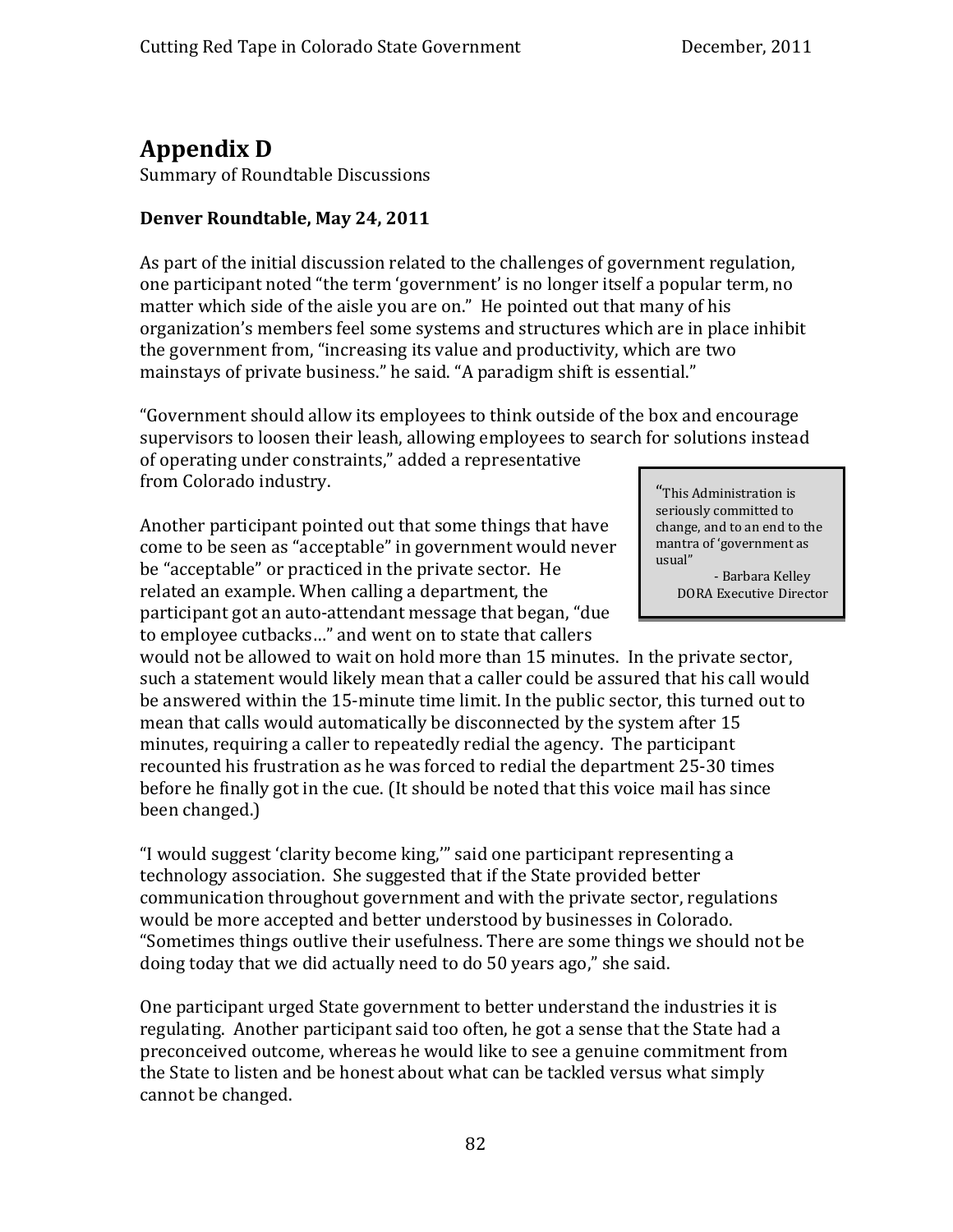#### **Longmont Roundtable, July 13, 2011**

"When we did the 'Bottom Up' economic development process all over the State, we kept hearing back from people everywhere, that too much excessive government regulation, too much red tape was bogging things down, keeping their businesses from expanding or hiring more people. So we thought well, we'll go back out on the road, and talk to people, and say, 'What are your Pits and Peeves? What gets you in the pits? What are your peeves? What can we do to help your businesses  $\mathbf{d}$  b better?"

Governor John Hickenlooper

Participants observed that regulations often are outdated and do not reflect the current realities in the relevant marketplace. One example was the statutes and regulations governing the telecommunications industry, which do not take into account dramatic changes in technology and industry business models. It was noted hat many telecommunication devices and systems that are today a part of our t everyday lives, could not even have been imagined a mere 10‐15 years ago.

Another participant expressed concern about the confusion and ambiguity surrounding sales and use taxes administered by the Department of Revenue. The participant, representing accountants across the country, noted that Colorado is one of the most difficult states to navigate in this regard and indicated that all too often,

the obligation to pay these taxes is only resolved after an audit, which is a very expensive and cumbersome process for all sides. The participant noted that some of the confusion arises because of the varying county and local rules and regulations, which in many cases are not aligned with the state rules, in how personal property and services are categorized for tax purposes. Other participants, particularly business owners and local government leaders, agreed that Colorado's sales and

"While I have spoken to the folks in the State Department Agriculture office in my 30 years in this position, this was the first time in my life I have been contacted by a member of the Governor's cabinet seeking 'my' input on how our own State could work more effectively."

Roundtable participant

use taxes, including its collection system, are in serious need of revision and streamlining.

Among the possible solutions put forth, one participant suggested the creation of an actual process or office to provide "oversight of oversight," meaning a permanent Pits & Peeves‐type process that would insure a more robust review than provided by the current sunset review process, a process so robust that even lay citizens would be aware that laws are routinely reviewed for their necessity.

Another suggested solution was for Colorado to look to other states for best practices related to oversight and review. One participant noted that in Texas a comptroller is in charge of going through every state agency's regulations and assessing what was truly necessary, what was duplicative, and what needed to be streamlined. He stated that this process has resulted in saving that state millions of dollars each year.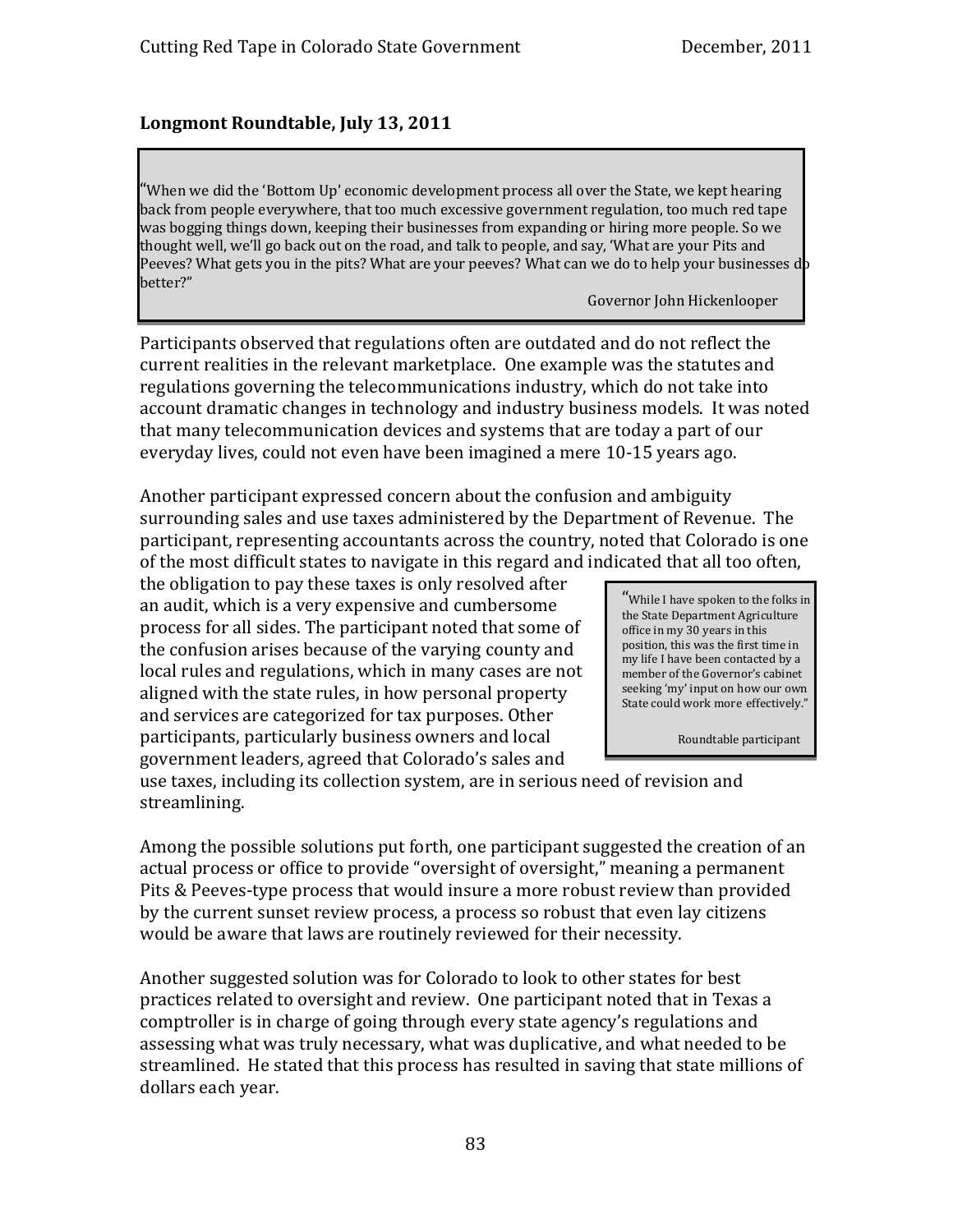In a similar vein, it was suggested that every State agency should routinely review each of its rules and regulations to make sure each is still necessary, applicable and relevant.

Other suggested solutions included: urging supervisors and managers to create ways to encourage innovation and creative problem solving by state employees; rewarding state employees for finding efficiencies versus maintaining a culture of entrenchment or fear of losing one's job should systems and divisions realize significant reductions in costs; and encouraging agencies to make greater use of available technology.

As the participants assessed their participation in the "Pits and Peeves" Roundtable, one participant, a Colorado Wheat Board representative, provided a personal, yet powerful observation. He stated that during his 30 years in the industry, this was the first time in his life that he had been contacted by a member of the Governor's cabinet seeking 'his' input on how our State could work more effectively. All of the participants generally expressed support for the process, and offered their assistance in helping the State and Governor realize the goal of greater government efficiencies.

#### **Grand Junction Roundtable, July 27, 2011**

Many of the participants at this session were representatives from the energy or agricultural sectors on the Western Slope. This session also included representatives from the health care industry. One critical concern expressed by participants in this group was that agencies appear to ignore the full scope of economic impacts to the private sector by failing to perform an appropriate, broad based cost/benefit analysis of proposed regulations.

One participant noted that the process for implementing new regulations is often too lengthy, forcing businesses to incur additional expenses for compliance in the interim. As an example, the participant, a representative of the health care industry, cited the long delays some area hospitals had faced while waiting for new regulations related to surgical technicians to be implemented.

documents to be "snail" mailed via the U.S. Postal Service. Another participant complained about differing compliance processes across State agencies that do not take full advantage of the available technology and impose unnecessary burdens. For example, some agencies require documents or filings to be faxed, other agencies require that documents be uploaded, and yet others require

Several participants noted that active participation in public meetings and hearings on regulatory or legislative actions is difficult for citizens who live outside the Denver metro area, who are often unable to attend, particularly when the proceedings are held over several days. It was suggested that webcasting the entire proceeding in real time, a technology readily available, should be more widely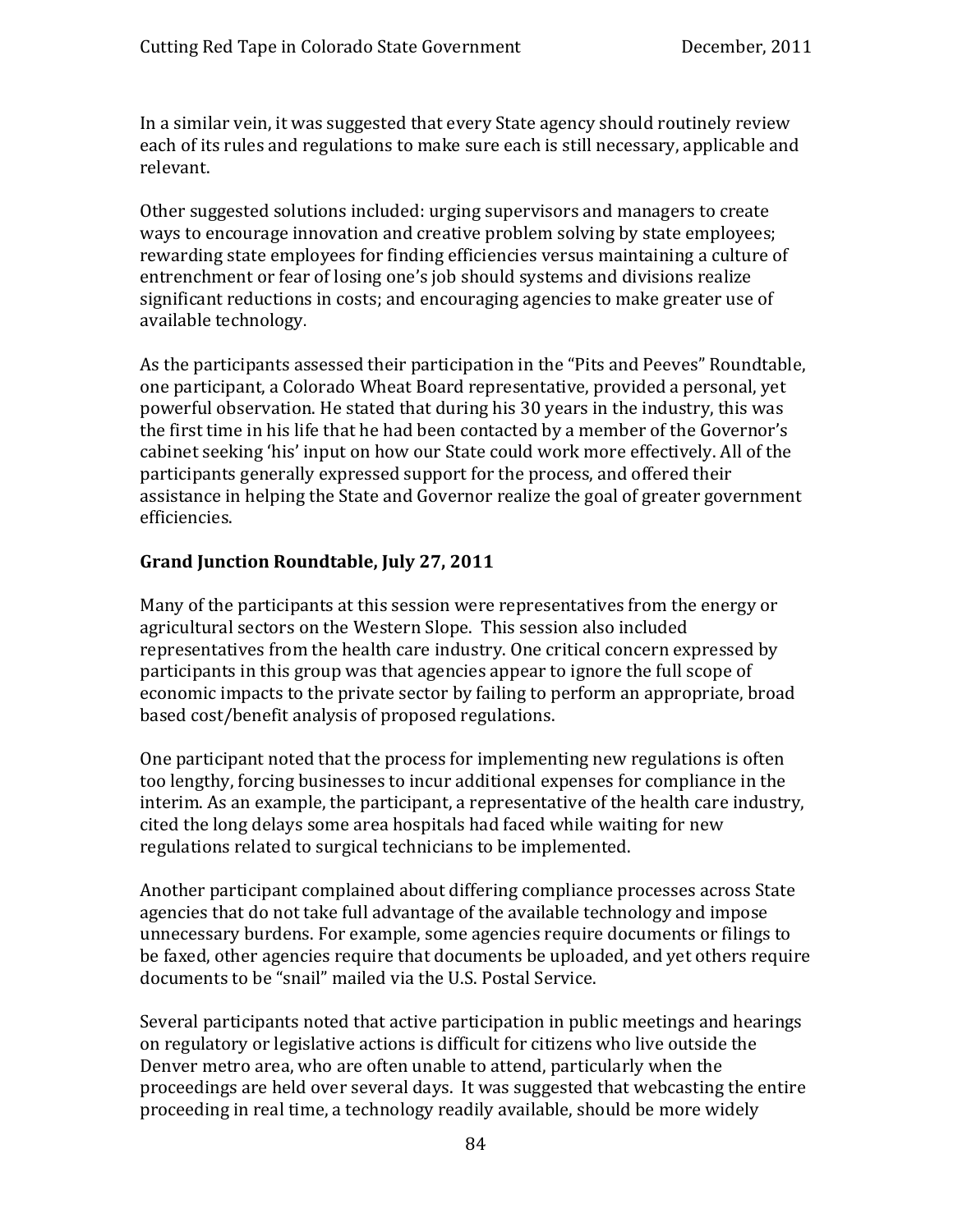#### utilized.

There was considerable discussion about the State personnel system and the manner in which decisions are made regarding the assignment of employees. For example, one participant commented that competence and performance by State employees should be the principal factor in personnel decisions, not considerations such as "bumping" or seniority rights under the current DPA system. It was noted, however, that because of the many constraints in the State's personnel system, gencies and departments do not have the same degree of flexibility and authority a to deal with personnel resource utilization as may be the case in the private sector.

Similarly, State agencies should utilize greater opportunities for cross‐training employees who perform similar functions, e.g., investigators who works on compliance for medical marijuana dispensaries should also be able to work on licensing of alcohol distribution facilities.

The problems related to potential conflict or lack of coordination between state agencies and their federal counterparts were repeatedly raised by participants. One key example involved the U.S. Environmental Protection Agency ("EPA"), particularly its storm water regulations and proposals. Several participants cited the need for greater participation and advocacy by the relevant State agencies on behalf of business and local interests affected by federal regulatory action or proposals. Many of the industry and local government representatives present at this Roundtable session viewed the current storm water proposals as evidence of "creeping" federal authority in areas which should remain subject to local and State control and administration. In this instance, the perception is that the State agencies seem a bit too eager to please or appease the EPA. It was thought that the State agencies should instead be better advocates for local interests.

Several participants from the health care industry raised concerns about the unnecessary costs incurred when regulations resulted in duplication of certain regulatory services. One example given was a requirement that when a hospital opens a satellite facility it must separately license the pharmacy located within the satellite facility even though the satellite facility itself is a part of the hospital, which maintains a fully licensed pharmacy.

#### **Pueblo Roundtable, July 28, 2011**

As participants began identifying common themes of government red tape, several expressed the opinion that State regulators often appear unwilling or unable to exercise discretion or judgment in appropriate circumstances, and tend to "hide" behind the strict letter of the regulation.

"I know, having li ved in Southern Colorado for many years now, that not all good ideas come from Denver," ‐ Lt. Gov. Joe Garcia

hese participants suggested that a culture change is needed to empower T employees to be more oriented to problem solving and good customer service.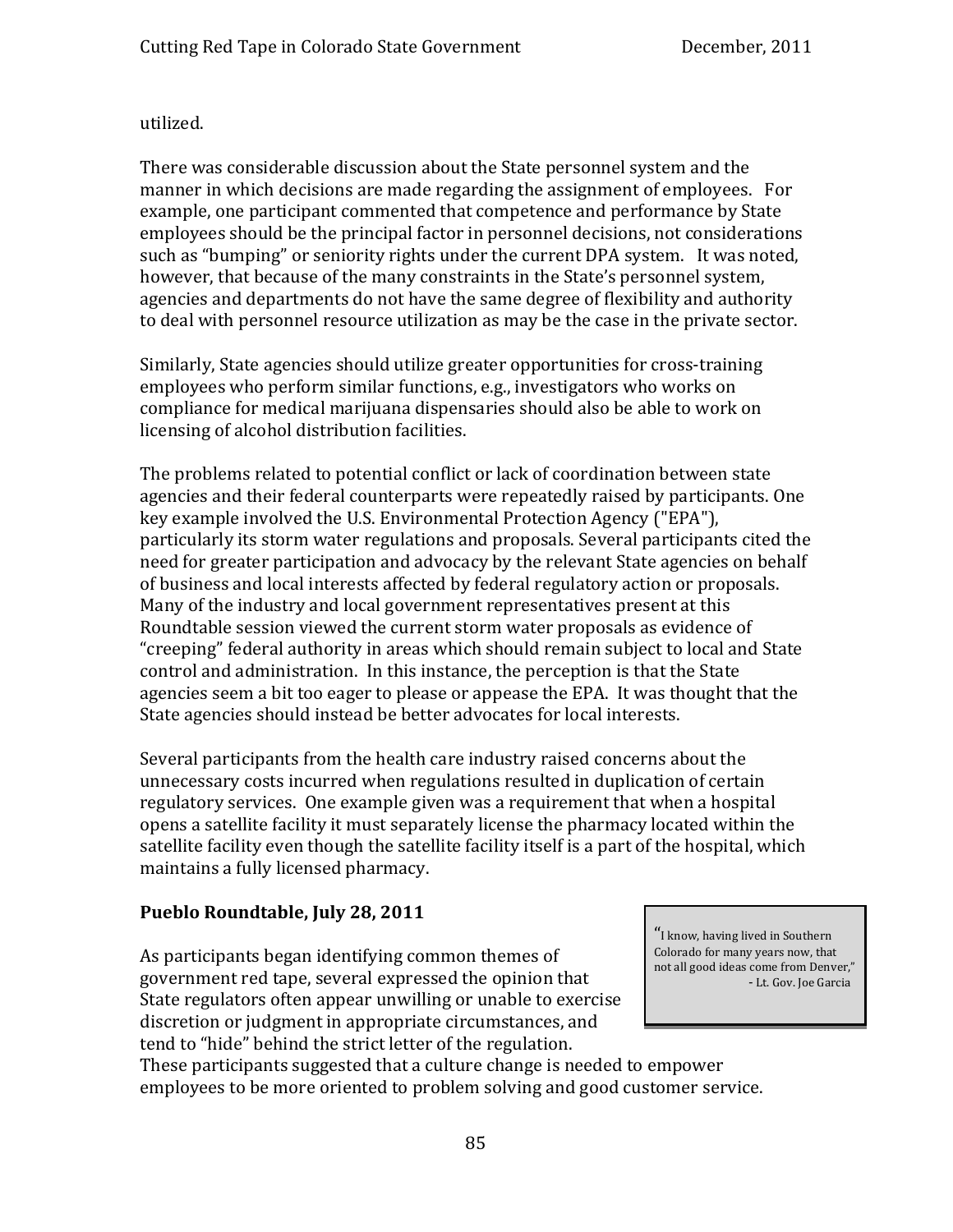Similar to comments expressed at other Roundtable sessions, several participants identified the "unintended consequences" of State regulatory actions as a burden that far too often, local government and small businesses end up having to bear. There was consensus that there should be a better system to evaluate such consequences before rules are adopted. Some participants noted that rules and regulations too often reflect a high degree of risk aversion, an approach which protects against "the really bad things" but which often results in costly, unsustainable barriers for business. Other participants commented that the State is too often "punitive‐minded" instead of "incentive‐ minded" when trying to change the public's behavior. As an example, several participants suggested that the State should offer rewards/incentives for early renewal of licenses and permits rather than merely charging penalties for late renewals.

All participants generally acknowledged that manpower shortages within State agencies have seriously and adversely affected businesses in Colorado. Some examples include: delays in air quality permitting, which preclude new businesses from opening and putting employees to work; the fact it takes five months for the State to complete a background check for purposes of issuing an alcohol license, and yet by comparison, it only takes up to five days for the military to conduct background checks from similar sources in order to issue interim high level security clearances. Lastly, one participant noted that State procurement requirements, particularly financing and indemnity liability requirements, make it difficult for Colorado's small businesses to compete.

time, with citizens in need of information. Many of the proposed solutions expanded on ideas put forth in other Roundtable sessions. For example, to improve citizen access to information, one participant suggested establishing a central 311 call center similar to the system Governor Hickenlooper implemented when he was mayor of the City and County of Denver. Another participant suggested identifying a "go‐to" person in each agency who would actually answer the phone and could assist callers with finding the information they need or would have the capability to interact on the web, in real

One business representative suggested that the State implement the concept of "leadership in service" to change the culture and behavior of its workforce to be more focused on customer service. This participant noted that the tone of the workplace culture must be established from the top down and employees should be rewarded for innovative ideas and creative problem solving. He further suggested that one way to help employees become more aware of citizen needs would be to encourage them to get out of their offices, attend meetings and participate in activities with organizations outside their usual circle. Several participants noted that regulatory staff often have limited practical understanding of the real world risks and dynamics of the business environments they regulate. As a result, there is a tendency to focus on a micro‐issue "gotcha" approach. These participants felt that broader exposure would help expand perspective and understanding of the issues and concerns from a viewpoint outside of government.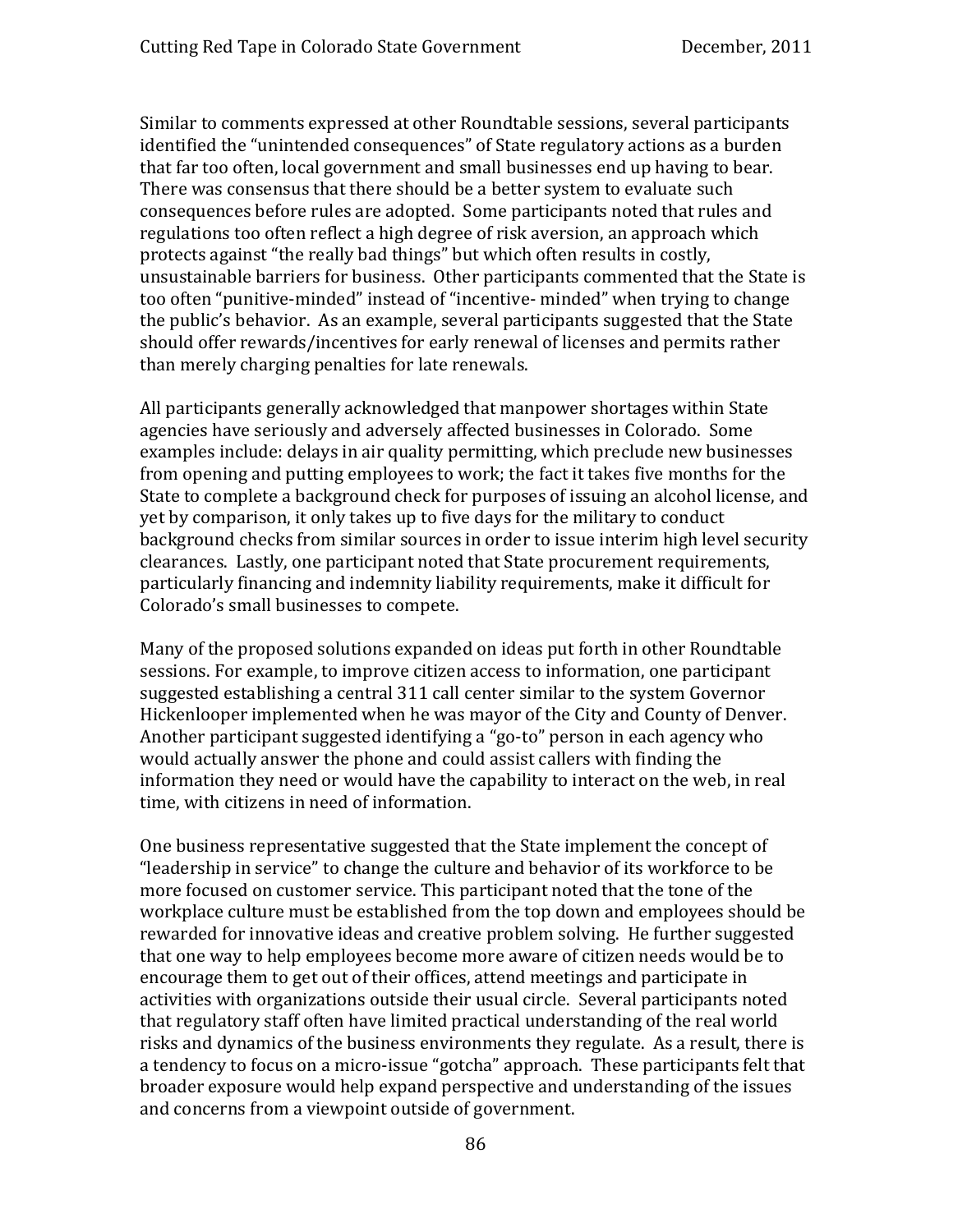Another participant suggested that the State could better use technology to keep applicants apprised of the status of their individual application or registration filing. To illustrate his point, he described his experience with Apple: when a customer purchases an iPad online from Apple, the customer receives an email with the serial number of the device as it comes off the factory line in China. An email alert is sent to the customer when the device arrives in the mainland US. Another email is

sent when it arrives at the FedEx headquarters in Commerce City. Finally, a confirming email is sent out when the device has been accepted by the recipient at his business office. This participant suggested that the State could implement a similar online system to allow applicants to track the progress of an application for a permit or license.

Several participants suggested creating an internal "advocate" or "ombudsman" for small businesses – a highly visible 'go-to' person with real power and authority to exercise judgment and flexibility, and the authority or access to resolve troublesome issues.

Another participant suggested that there should be more opportunities for businesses across Colorado to bid on state projects and contracts, so that the "wealth" is spread throughout the State – rather than the current system which results in awarding most bids to "Denver‐centric" companies. State agencies should allocate and expend resources more equitably across the State. As noted by one articipant‐‐*Denver is not all of Colorado; no more so than Pueblo is all of Southern* p *olorado. C*

#### **Denver Roundtable, August, 5, 2011**

A participant at this Roundtable session raised concerns about the current statutory process for rule review and cost benefit analysis. (A summary of the current statutory provisions is set out in the Footnote<sup>1</sup>)

The participant complained that the current system offered too little analysis, too late in the game and suggested that the statute should be re-evaluated—does the

"Transparency and tracking should be a goal in this administration to improve customer service to the citizens of Colorado."

‐ Roundtable participant

<sup>1</sup> **Current statutory process for rule review and cost benefit analysis by the Department of Regulatory Agencies pursuant to Sec. 244103, C.R.S.** As presently structured, subject to certain exceptions, upon filing by an agency of a notice of rulemaking with the Secretary of State, under subsection 103 (2.5) (a), the agency must also submit a draft of the proposed rule or amendment to the Office of the Executive Director of the Department of Regulatory Agencies. If the executive director determines that the proposed rule "may have a negative impact on economic competitiveness or on small business in Colorado," he or she may direct the submitting agency to perform a cost‐benefit analysis of the proposed rule or amendment, prior to hearing on the rulemaking. The request for the analysis must be made at least 20 days prior to hearing and if requested, the analysis must be completed and made available to the public at least 5 days prior to hearing. If the cost-benefit analysis finds negative economic impact, the executive director may urge the submitting agency to revise the proposed rules, and may inform the public of the negative impact.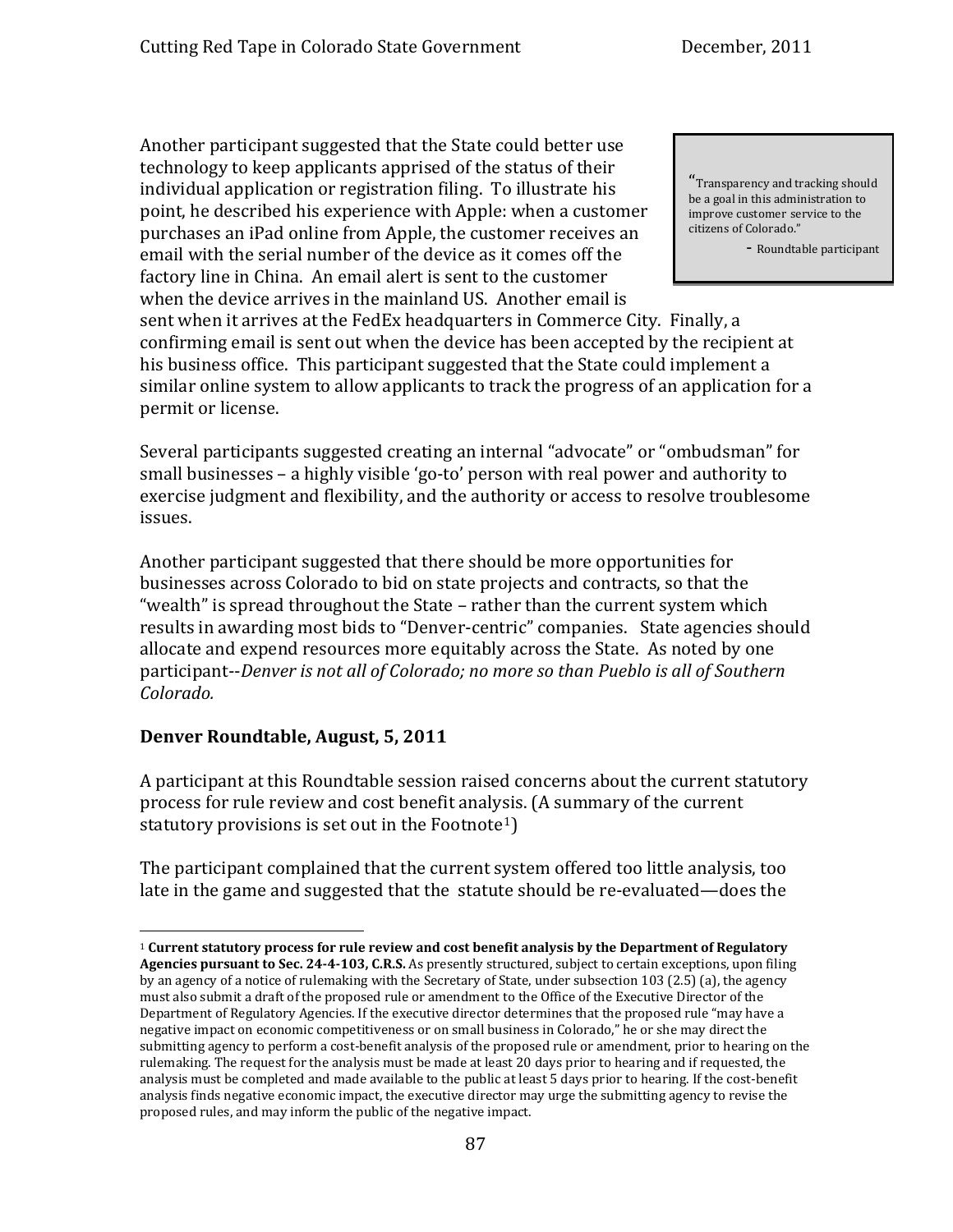provision work the way it should; is the timing of any analysis appropriate; how effective have past analyses been; and what value does the process serve? Additionally, if a cost benefit analysis is being done, "how" is it being done – and are all the parties involved notified of those findings? These questions prompted other participants to question the practical utility of a cost‐benefit analysis in the regulatory process.

Several participants noted that agency delays and lag time often resulted in unnecessary costs to businesses. One example: the lengthy turnaround time for contract processing by the Colorado Department of Transportation which results in extra costs to the developers and contractors who are financing the project, and possibly lost opportunities costs while waiting for an agency's decision. In the same vein, the problems of permitting backlogs with respect to applications with other agencies, such as the Colorado Department of Public Health & Environment, were also noted.

Participants discussed the need for agencies to share documents and avoid requiring businesses to submit essentially the same information in slightly different formats to multiple agencies. There is now little if any sharing or coordinated management of information among state agencies. With respect to health care in particular, participants asked why the State is not able to use and accept the federal forms required for similar services/benefits. With respect to business development, there is also a lack of coordination between the state and local governments, and a lack of real assistance or guidance to new businesses trying to navigate the complicated processes necessary to commence operations.

Among the solutions offered to address to red tape impediments was the need for better coordination among State agencies having overlapping or concurrent jurisdiction or authority. It was recommended that the Administration identify those State agencies that are doing a good job of coordination and have them document their "best practices" for other agencies to follow.

calls/questions. Similar to recommendations made by other Roundtable groups, a 311 State call center was suggested to provide easy access to information, appropriate agency contact or guidance to a website, with the benefit of the ability to collect and analyze metric tracking data to see those areas/agencies receiving the most frequent

A major and recurring theme echoed by participants was the need for a change in culture to focus on customer service. It was suggested that agencies should always remember and reflect the customers' or citizens' perspective. State employees need clarity in understanding exactly who their "customer" is, which should help focus the substance and manner in which information and services are delivered. It was also suggested that State agencies should develop and undertake more outreach opportunities to inform and educate the public about what they do, how the agency operates, as well as what changes or reforms are under consideration by the agency.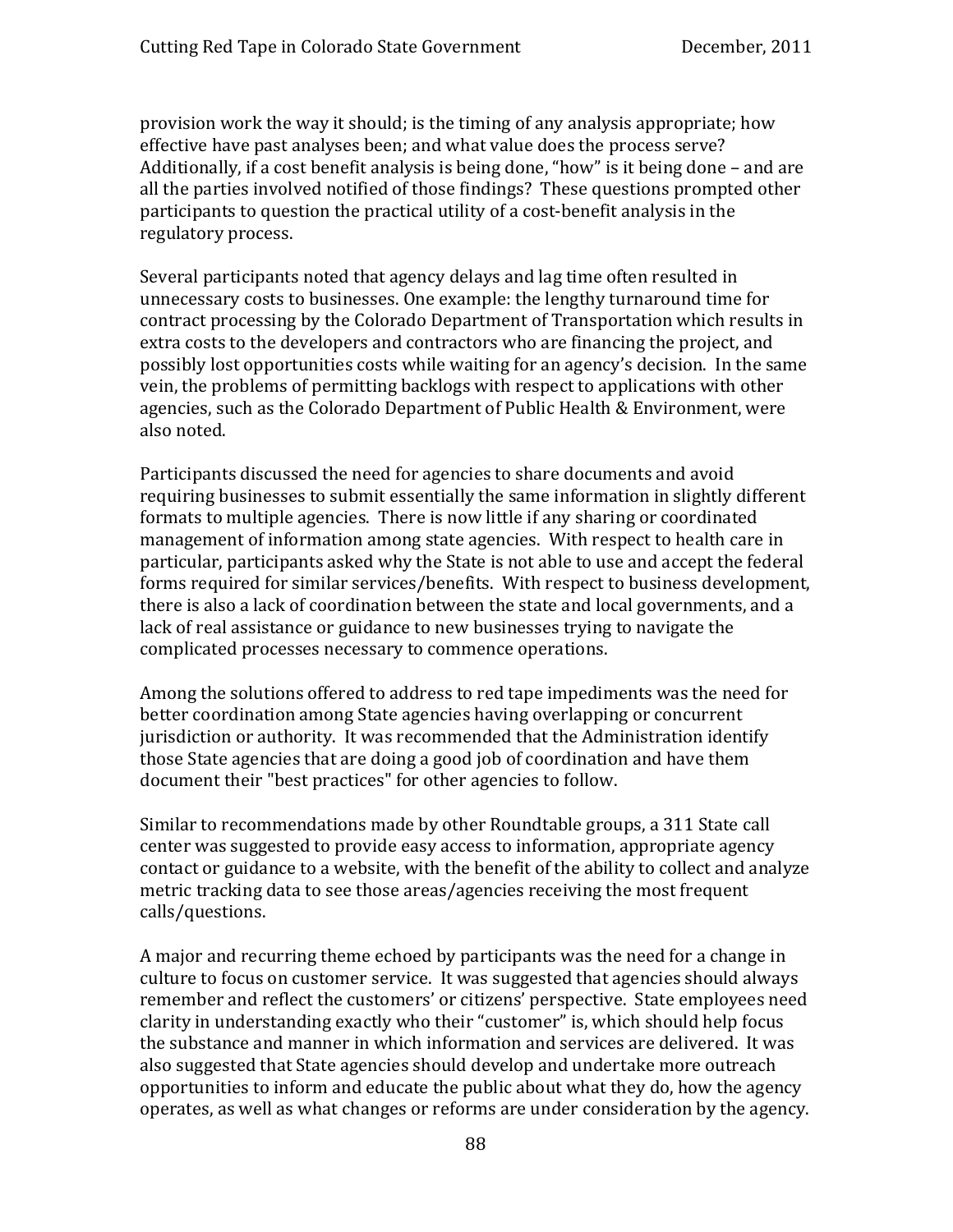#### **Denver Roundtable, August 31, 2011**

The Roundtable participants at this session identified many of the same inefficiencies and duplication of requirements in State government as cited by other participants. An issue of serious concern for several participants was the complexity

"Meeting today is not our providing you with anti-government sentiment, in other words it's not like we don't want stop lights, and we just want them to run in sync. It measured by what we see in the next year." seems pretty simple. Success will be ‐ Roundtable participant

and difficulty of the State's systems for determining eligibility for basic social services, including Medicaid. It was noted that the average person is simply unable to

"As an outside citizen, we see permafrost in a bureaucracy that stops the folks with good ideas below from growing, and stops the top folks at each agency from being able to really get a good idea moved into action." ‐ Roundtable participant

navigate those systems without assistance, and even then often with substantial delays and repeated requests for the same information. Further, it was said that the review and appeals process is overly complicated and lengthy.

It was suggested that frontline employees should be better trained in the current Medicaid/Medicare eligibility requirements. Not surprisingly, while recognizing the issues with the Colorado Benefits Management System (CBMS), participants noted he urgent need for the State to fix and upgrade the systems and make better, more t coordinated use of available technologies.

One participant observed that she continually hears about the scarcity of State resources, and appreciates the negative impact this has had on State employees. Between the State's hiring freeze, cutbacks, low pay and compensation, it is not surprising that low State employee morale has seeped through to the citizencustomer. Even those employees who care deeply about the services they provide are clearly up against roadblocks. This participant also urged the State to empower its employees to utilize their expertise and bring all of their skill sets to the table.

access and dissemination. In discussing potential solutions, participants addressed what many perceived as a "culture of inefficiencies" in government. It was suggested that in many instances, this could be solved by the use of more universal applications in collecting and storing information for use by multiple agencies coupled with better technology for

Another suggested solution was to provide front line employees with access to information using a universal unique identifier, allowing them to see immediately whether the person calling is qualified for certain programs, and to confirm and update that person's information, without the caller having to re‐explain, re‐apply, and re‐submit. Participants also discussed the merits of a universal helpdesk which could serve both the beginner and the seasoned professional in obtaining desired information from the State. "Navigators" could be created within State agencies that understand the processes, can facilitate resolutions, identify roadblocks and help cross over "silos" within State agencies. Other methods of addressing the inevitable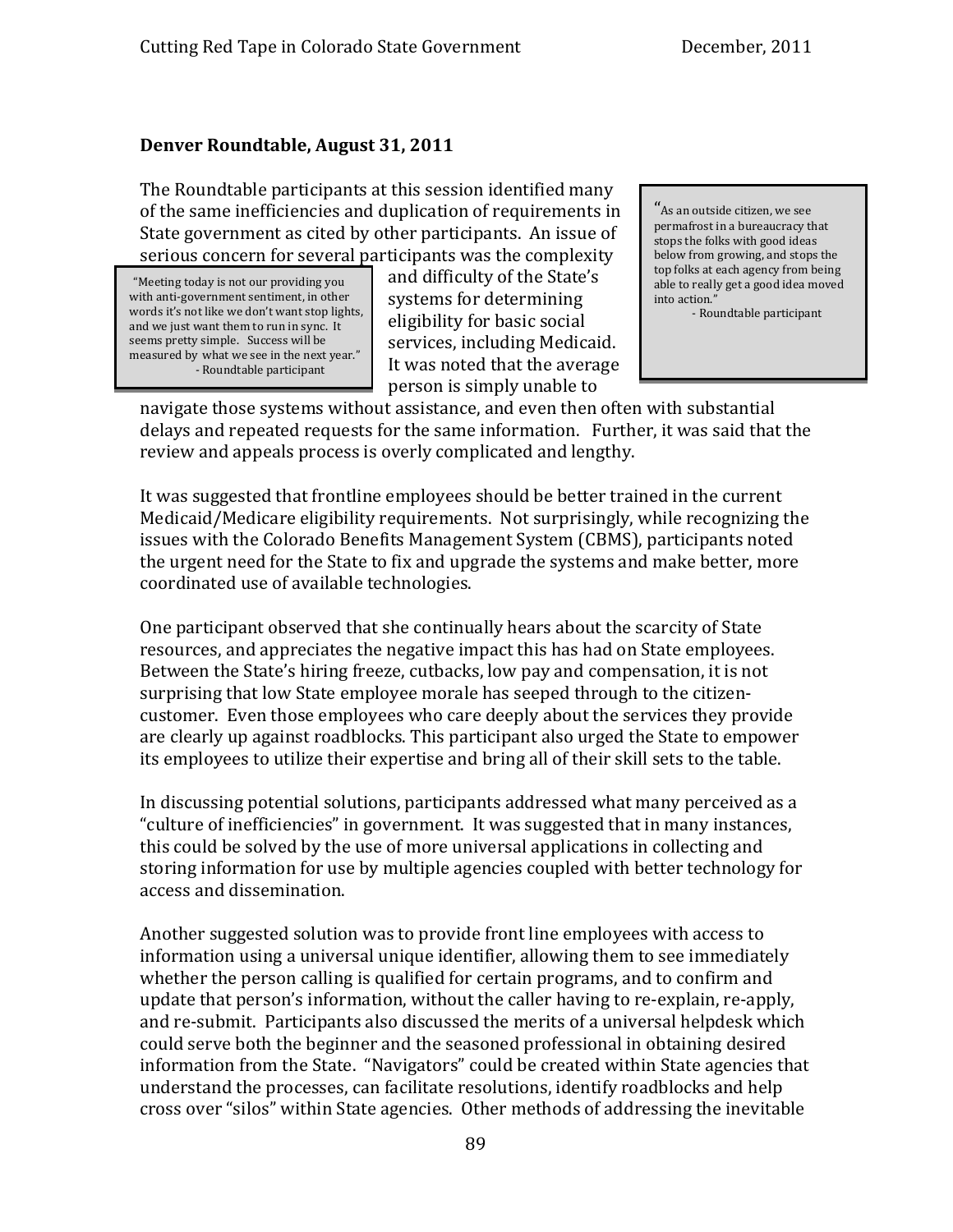problem of "silos" within State agencies included the need for agency staff to constantly look at the issues from the "end user" perspective.

One participant commented that the State system is too risk averse, and the solution is for State to be more willing to take risks to be more efficient, effective and to use common sense.

In searching for solutions to regulatory disconnects, many participants suggested

"With every piece of legislation there is a "fiscal note" – shouldn't there also be an "affinity note" – so that we know which agencies need to be involved." ‐ Roundtable participant

that regulations need to be reviewed regularly. Information regarding the rules review process needs to be communicated to stakeholders as well as the general public. While exploring how to improve the use of technology, access to information, communication and coordination among other levels of government, one participant suggested that the State consider the

horizontal integration and access to broad service programs. Another participant suggested a shift in attitude of State employees from being too process‐/mechanics‐ oriented to being more client‐focused. This shift would require adequate training or utilizing inter-agency internships (cross-training, integration) to give State employees a broader perspective.

See Appendix E for a comprehensive list of issues and proposed solutions.

#### **Roundtable FollowUp**

After each Roundtable session, Summary Notes of the discussion for that meeting were distributed not only to the participants at that meeting, but to all the attendees at the other sessions. It was deemed important to share the scope of red tape issues and concerns, as well as suggested solutions, with the entire group of Roundtable participants.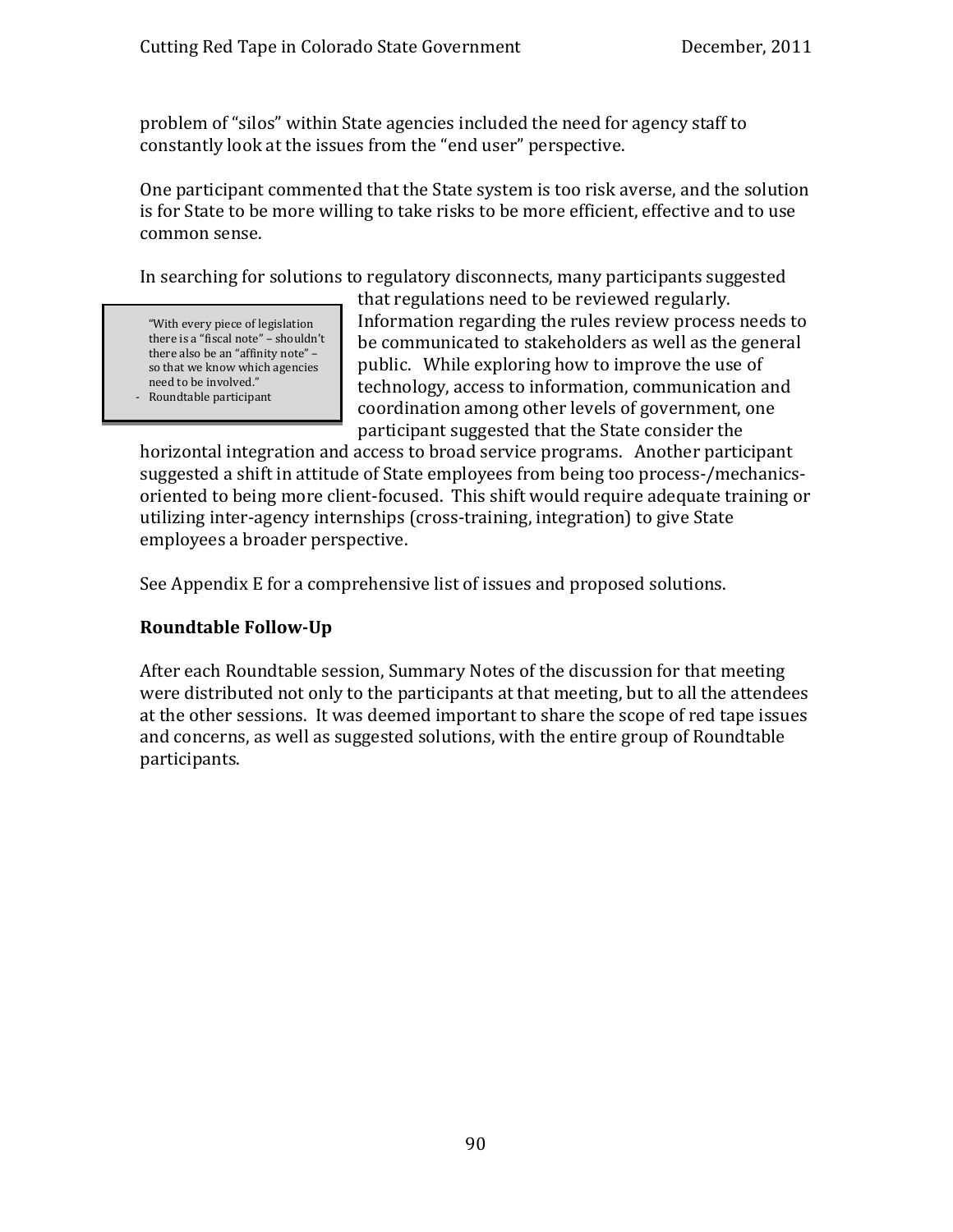# **Appendix E**

List of issues and potential solutions

|              | <b>Colorado "Pits and Peeves" Issues</b>                                                       | <b>Recommended Solutions</b>                                                                 |
|--------------|------------------------------------------------------------------------------------------------|----------------------------------------------------------------------------------------------|
|              | <b>Issues and Concerns</b>                                                                     | <b>Potential Solutions</b>                                                                   |
| $\mathbf{1}$ | Culture lacks customer focus                                                                   | Governor should set tone for agency culture change - set<br>expectations                     |
|              | Bureacrats tend to hide behind regulations and use                                             |                                                                                              |
| 2            | any discretion                                                                                 | Improve customer orientation in agency staff                                                 |
|              | Culture change is needed to empower staff to provide                                           |                                                                                              |
| 3            | better customer service                                                                        | Management by "walking around" taking gov't on the road                                      |
| 4            | State staff are too punitive minded and don't use<br>incentive approach                        | Improved customer service should be encouraged and<br>rewarded                               |
| 5            |                                                                                                | Prepare for turnover of staff and training of new<br>personnel                               |
| 6            | Lack of consumer service approach<br>Too often punitive approach to compliance                 | Grow team building to get group "buy-in"                                                     |
|              | Need improvement in notification to business of                                                | Encourage employees to attend meetings of Boards,                                            |
| 7            | decisions that affect them                                                                     | legislature, etc.                                                                            |
| 8            | Agency staff should be empowered to provide input                                              | Provide education that customer service is good above<br>enforcement or in tandem            |
| 9            | Cultural change is needed throughout the State for the<br>Governor's goals to be realized      | Shift from being State employees who are<br>process/mechanics to be client focused employees |
|              | Lack of "call backs" for both information and respect                                          |                                                                                              |
| 10           | of the people and businesses<br>State personnel system seems to be run like a 'union           | Always view things from a customer perspective                                               |
| 11           | shop'                                                                                          | Promote a customer friendly culture from top to bottom                                       |
| 12           | No sense of importance on 'customer service'                                                   | Provide better guidance to the customer upfront                                              |
|              |                                                                                                | Put more resources into outreach efforts a.k.a.                                              |
| 13           | Change needed on the 'image' of government services                                            | marketing/public relations                                                                   |
| 14           | State personnel system and cultural expectations for<br>government employees                   | Culture of communication and trust necessary and mutual<br>accountability in government      |
|              | State should be more business friendly versus, "this is                                        | We need to be willing to take risks to be more efficient,                                    |
| 15           | the way we've always done it"                                                                  | effective and to use common sense                                                            |
|              | WQCC has negative perceptions about agricultural                                               | Improve and enact concept of "servant leadership" to                                         |
| 16           | interests                                                                                      | change culture and behaviors                                                                 |
| 17           | More sharing among agencies of what works or needs<br>improvement                              | Identify a central contact and provide better timeframe<br>estimates for completion          |
|              | Need to get state agencies to share resources e.g.                                             | In health care, eliminate /streamline overlapping                                            |
| 18           | procurement opportunites around the state                                                      | requirements, forms, etc.                                                                    |
| 19           | Better coordination among State agencies for issuing<br>multiple permits                       | Improve coordination with Attorney General's office                                          |
|              |                                                                                                | Include with all legislation an "affinity note" so that we                                   |
| 20           | Every agency has its own way to doing business                                                 | know which agencies are involved                                                             |
|              | Duplication in procurement paperwork for different                                             |                                                                                              |
| 21           | agencies<br>Coordination needed on sales tax issues among                                      | Encourage good communication at all levels                                                   |
| 22           | Federal, state and local jurisdictions                                                         | Set up interagency work groups to actually accomplish,<br>not just talk about soutions       |
|              |                                                                                                | Consider horizontal integration and access to broad                                          |
| 23           | Lack of information technology integration                                                     | service programs<br>Need EO to address fiscal notes and unintended                           |
| 24           | Need for C/B analysis of proposed regultion                                                    | consequences                                                                                 |
|              | Agencies don't consider economic impact of                                                     | State needs to identify the socal/economic impact of                                         |
| 25           | regulations                                                                                    | federal regs                                                                                 |
|              | Need to examine unintended consequences of state                                               | When proposing legislation, always perform robust C/B                                        |
| 26           | actions                                                                                        | analysis, avoid duplicating efforts                                                          |
| 27           | New rules are always coming out randomly and<br>unpredictably without alerts to those affected | Get early input from adversely affected stakeholders                                         |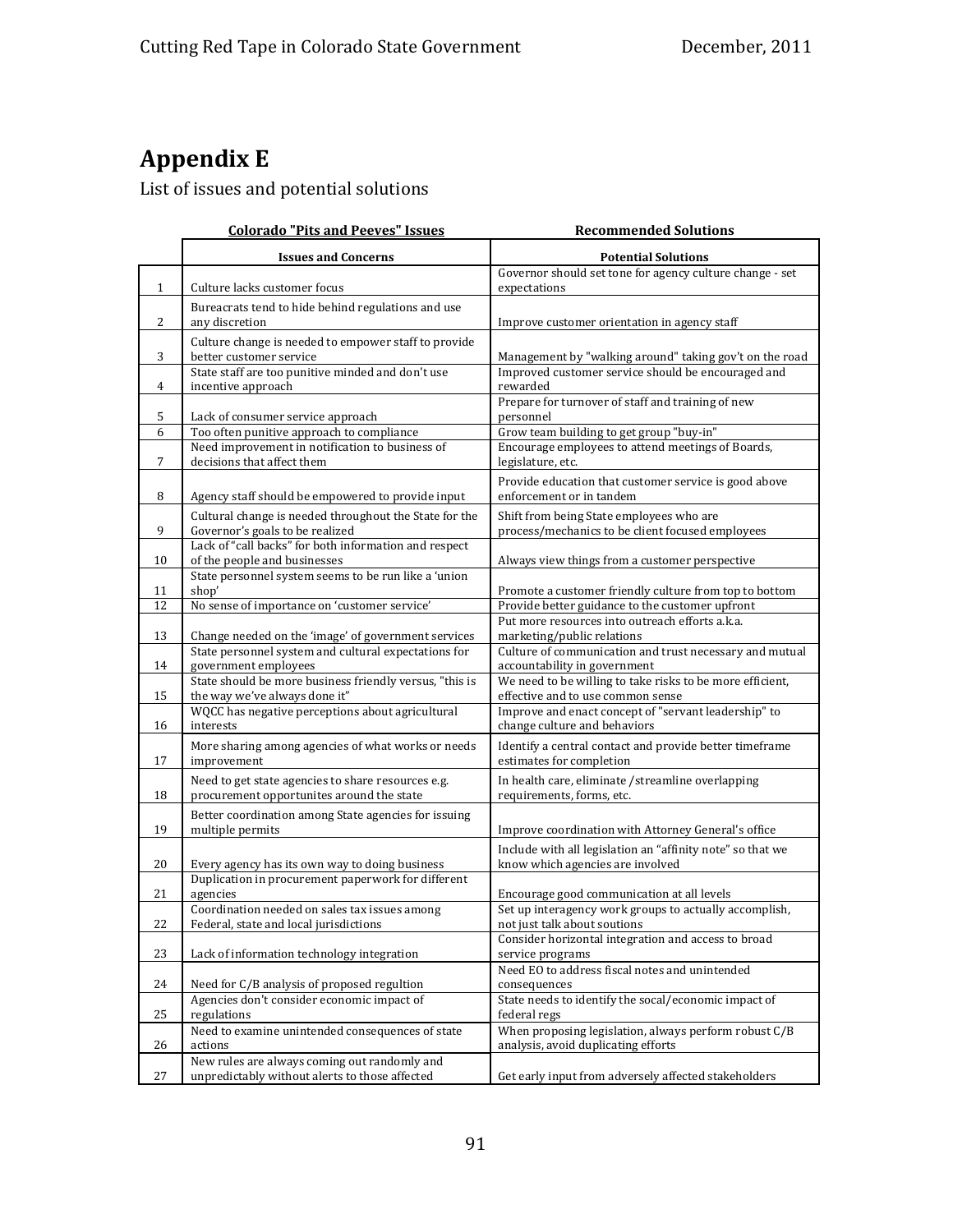|    | <b>Issues and Concerns</b>                                                                                        | <b>Potential Solutions</b>                                                                             |
|----|-------------------------------------------------------------------------------------------------------------------|--------------------------------------------------------------------------------------------------------|
| 28 | Legislation needs to examine impacts on business                                                                  | Increase communication with business community during<br>rulemaking and after implementation           |
| 29 | Need for C/B into available to parties in rulemakings                                                             | Regular review of codes, fees, with internal and external<br>stakeholders                              |
| 30 | Regulatory review needs expansion                                                                                 | Bring sunset provisions up to date and perform regulatory<br>reviewevery 3-5 years                     |
| 31 | Legislatiave review needs expansion                                                                               | Continuous and on-going review of statutory-regulatory<br>req'ts for alignment and consistency         |
| 32 | Continuous review of what is "essential"                                                                          | Ensure equitable treatment at regulatory hearings                                                      |
|    |                                                                                                                   | Use more policy and guidance docs instead of full                                                      |
| 33 | Need for sunset review process expanded                                                                           | rulemaking to allow more public input                                                                  |
|    |                                                                                                                   | In Federal rulemaking, state should consult with business                                              |
| 34 | Need periodic rule review                                                                                         | interests affected by rulemaking                                                                       |
| 35 | Legislative intent not always reflected in regulation<br>Too often, the origin of regulation is not going back to | Determine basic intent of legislative proposals<br>Develop minimum level of regulation to implement    |
| 36 | the original legislative intent.                                                                                  | legislative intent                                                                                     |
|    | 'Red tape' is not just administrative, it's also in                                                               | Make sure legislative sponsors are part of the rulemaking                                              |
| 37 | legislative making and a huge barrier                                                                             | process                                                                                                |
| 38 | Loss of connection between legislators and regulators                                                             | Have agency heads review new legislative before signed<br>by the Governor                              |
| 39 |                                                                                                                   | Provide more state interpretation of legislative intent &<br>get more public input early in rulemaking |
|    |                                                                                                                   | Create interactive websites to get info and notices out on                                             |
| 40 | Concern about expanding federal power re EPA rules<br>State needs to esnure that Regional haze SIP & MS4          | new Federal rules<br>Notices of new regulations need to be emphasized e.g. reg                         |
| 41 | programs are fair & necessary                                                                                     | flashing lights!                                                                                       |
| 42 | Enforcement of stormwater regulations too strict                                                                  | Provide ombudsman for all boards and commissions to<br>deal with complaints                            |
|    | Differing and overlapping req'ts from Federal and                                                                 |                                                                                                        |
| 43 | State                                                                                                             | Encourage CCI and CML follow-up with regulatory process                                                |
| 44 | State should advocate for the State interest in dealing<br>with Federal gov't                                     | State should participate more often as cooperating<br>agencys in NEPA process re EcDevo                |
| 45 | Local gov't is affected by State regulation (unfunded<br>mandates)                                                | State contract with Federal Dep't of Labor for state<br>inspections (H2A program less adversarial)     |
| 46 | Local gov't doesn't want state mandates re personnel<br>(unionizing)                                              | State needs to support agricultural interests re<br>environmental regs e.g. ESA                        |
|    |                                                                                                                   | New third party studies are needed on how to improve                                                   |
| 47 | Staff cuts should be of people not performing                                                                     | government                                                                                             |
| 48 | Need more West Slope attention to issues facing local<br>gov't                                                    | System mapping is needed, allowing the government to<br>routinely test how things are done             |
| 49 | Clearly explain application of surgical technology<br>requirements                                                | Provide economic initiatives for Colorado companies to<br>provide training opportunities               |
|    | Disparity of personnel dedicated to MaryJane v.                                                                   | Evaluate prohibition of outsourcing for services that could                                            |
| 50 | alcohol compliance                                                                                                | be outsourced for more efficiently                                                                     |
| 51 | Different degrees of enforcement of state regulations                                                             | Look to other states for Best Management Practices                                                     |
| 52 | Complaints about unfair business practices not being<br>addressed due to staffing cuts                            | Continue P&P conversations and engage stakeholders                                                     |
|    | Continually from the outside we hear that "resources"                                                             | Give staff permission to use their discretion and creativity                                           |
| 53 | is such an issue                                                                                                  | when rules don't make sense                                                                            |
| 54 | Employee performance and accountability seems to be<br>missing                                                    | Use performance standards in lieu of technology<br>requirements                                        |
| 55 | County employee is simply not properly trained or<br>educated on the topic.                                       | Make cross-training of staff more frequent in lieu of<br>categorical single focus training             |
| 56 | Personnel system prohibits leaders from "helping<br>employees up" or "helping them out"                           | Create or make transparent a tracking systemwith goals<br>that are not necessarily mandated            |
|    | State employees need to be empowered to use their                                                                 | Develop a "best practices" effort finding consistency and                                              |
| 57 | expertise and make decisions                                                                                      | using models already in place<br>Universal helpdesk that can resolve issues and eliminate              |
| 58 | Agencies lack follow-up on issues identified                                                                      | roadblocks                                                                                             |
| 59 | Need for more and better guidance from agencies                                                                   | Examine Kaiser Permanente system to see how<br>information can be more universal                       |
|    |                                                                                                                   | Use universal unique ID to see if caller qualifies for                                                 |
| 60 |                                                                                                                   | programs and gives profile of caller                                                                   |